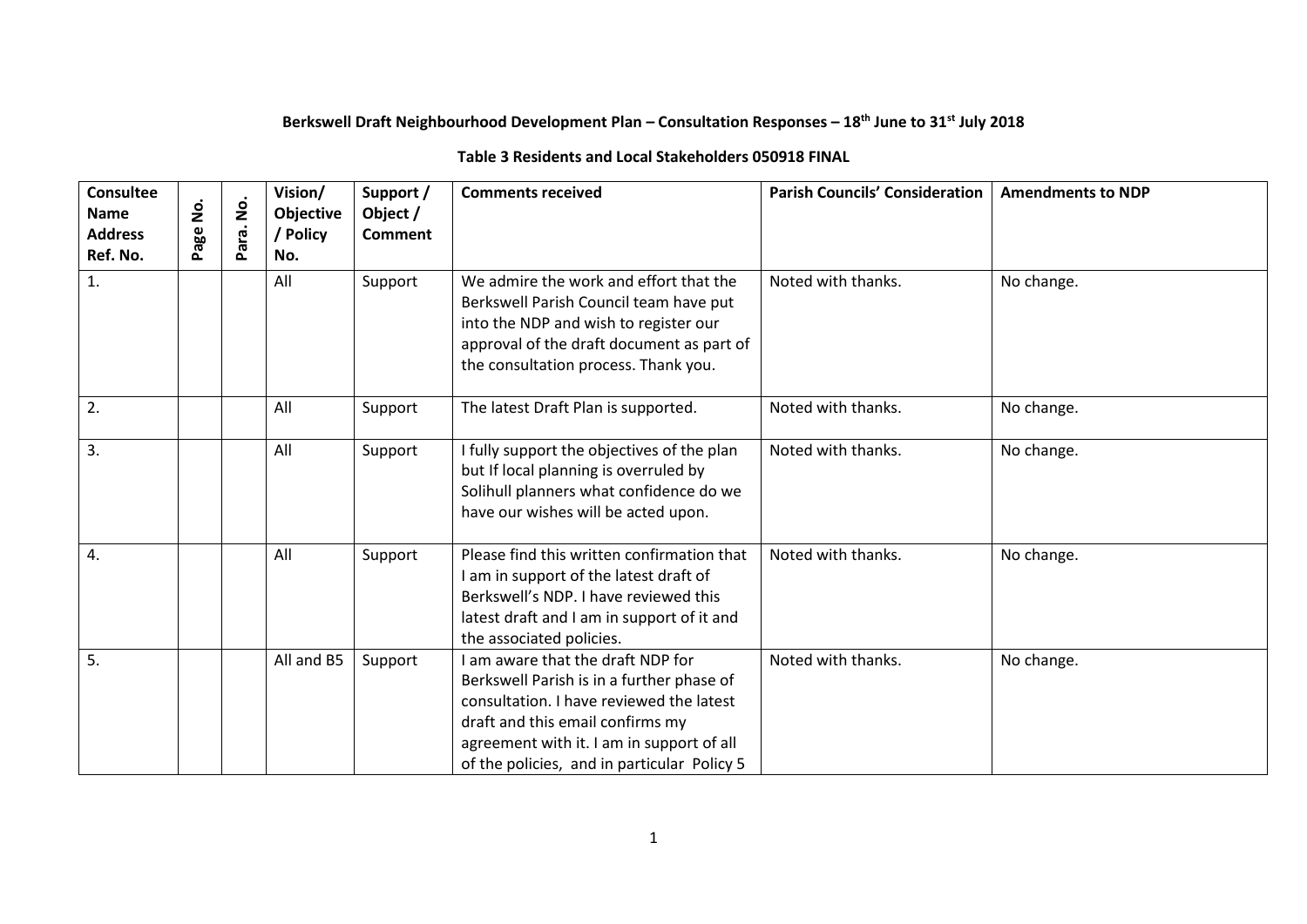| $\dot{\mathsf{S}}$<br>Page | $\dot{\mathsf{S}}$<br>Para. | Vision/<br>Objective<br>/ Policy<br>No. | Support /<br>Object /<br><b>Comment</b> | <b>Comments received</b>                                                                                                                                                                                                                                                                                                                                                                                                                                                                                                                                                                                                                      | <b>Parish Councils' Consideration</b> | <b>Amendments to NDP</b> |
|----------------------------|-----------------------------|-----------------------------------------|-----------------------------------------|-----------------------------------------------------------------------------------------------------------------------------------------------------------------------------------------------------------------------------------------------------------------------------------------------------------------------------------------------------------------------------------------------------------------------------------------------------------------------------------------------------------------------------------------------------------------------------------------------------------------------------------------------|---------------------------------------|--------------------------|
|                            |                             |                                         |                                         | which is about the Berkswell<br>Conservation area.                                                                                                                                                                                                                                                                                                                                                                                                                                                                                                                                                                                            |                                       |                          |
|                            |                             | All                                     | Support                                 | I write in support of the latest NDP.                                                                                                                                                                                                                                                                                                                                                                                                                                                                                                                                                                                                         | Noted with thanks.                    | No change.               |
|                            |                             | All                                     | Support                                 | I am writing to confirm my support for<br>the current NDP Best regards                                                                                                                                                                                                                                                                                                                                                                                                                                                                                                                                                                        | Noted with thanks.                    | No change.               |
|                            |                             | All                                     | Support                                 | I support the latest version of the NDP                                                                                                                                                                                                                                                                                                                                                                                                                                                                                                                                                                                                       | Noted with thanks.                    | No change.               |
|                            |                             | All                                     | Support                                 | I have seen and read all versions of the<br>NDP for Berkswell. I am delighted that<br>the concerns of residents have been<br>listened to in respect to any changes and<br>consider the matter has been dealt with<br>expeditiously and in an open and<br>transparent manner.<br>I am particularly supportive of all 'green'<br>policies both those that address<br>environmental concerns and issues and<br>those that make sure the area remains as<br>green as possible for wildlife: plants,<br>insects and fauna. I also like the<br>references to connectivity with cycle<br>ways and footpaths.<br>Thank you for your hard work in this | Noted with thanks.                    | No change.               |
|                            |                             |                                         |                                         |                                                                                                                                                                                                                                                                                                                                                                                                                                                                                                                                                                                                                                               | matter.                               |                          |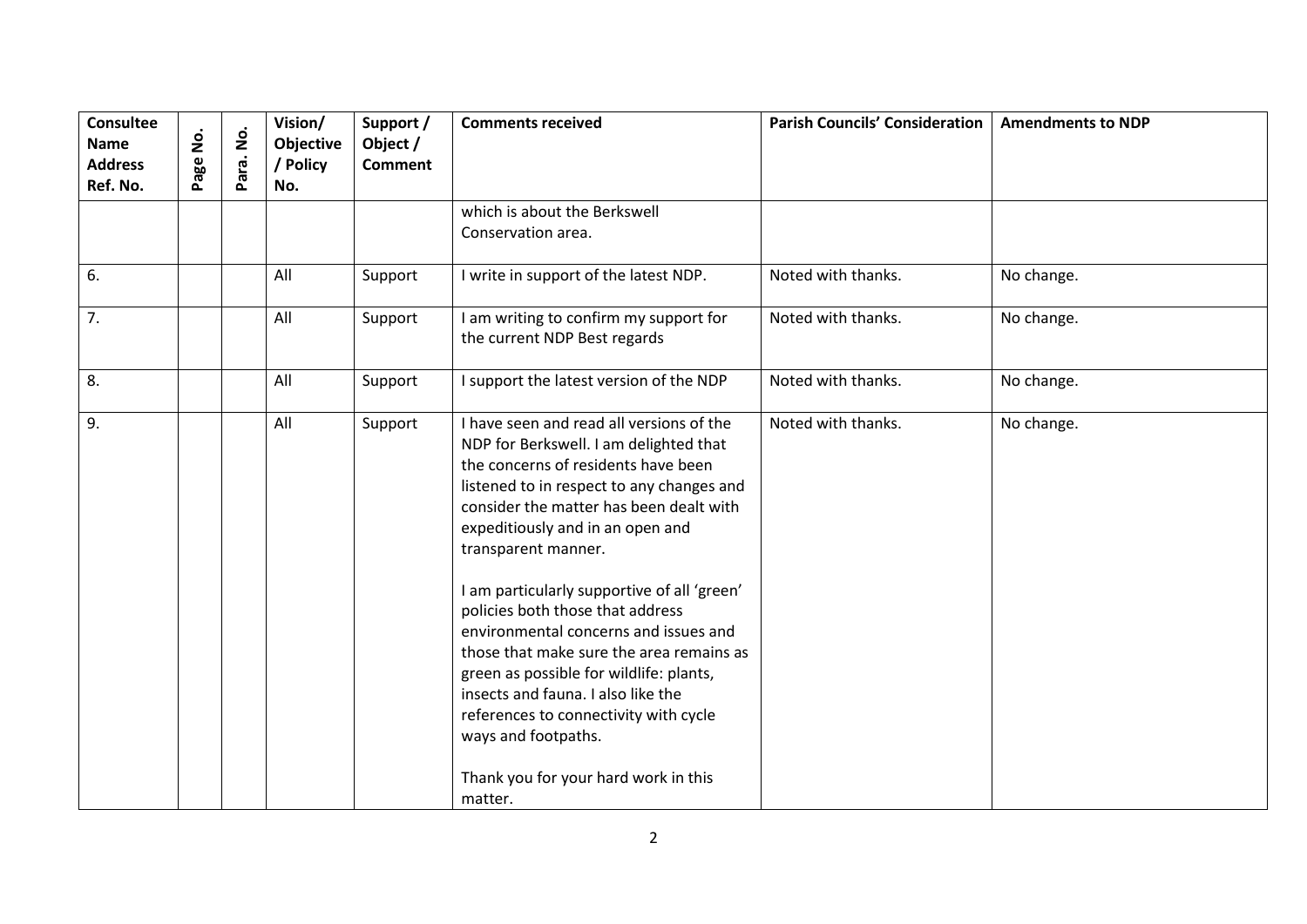| Consultee<br><b>Name</b><br><b>Address</b><br>Ref. No. | ġ<br>age | <u>ģ</u><br>Para. | Vision/<br>Objective<br>/ Policy<br>No. | Support /<br>Object /<br><b>Comment</b> | <b>Comments received</b>                                                                                                                                                                                                                                                                                                                               | <b>Parish Councils' Consideration</b>                                                                                                                                                                                                       | <b>Amendments to NDP</b> |
|--------------------------------------------------------|----------|-------------------|-----------------------------------------|-----------------------------------------|--------------------------------------------------------------------------------------------------------------------------------------------------------------------------------------------------------------------------------------------------------------------------------------------------------------------------------------------------------|---------------------------------------------------------------------------------------------------------------------------------------------------------------------------------------------------------------------------------------------|--------------------------|
| 10.                                                    |          |                   | All                                     | Support                                 | I wish to support the latest version of the<br>NDP Regards                                                                                                                                                                                                                                                                                             | Noted with thanks.                                                                                                                                                                                                                          | No change.               |
| 11.                                                    |          |                   | All                                     | Support                                 | As a resident of Berkswell Parish I would<br>like to register my wholehearted support<br>for the latest draft of Berkswell<br>Neighbourhood Development Plan                                                                                                                                                                                           | Noted with thanks.                                                                                                                                                                                                                          | No change.               |
| 12.                                                    |          |                   | All                                     | Support                                 | I am writing to say that I fully support the<br>Berkswell Neighbourhood Plan and wish<br>to see it adopted.                                                                                                                                                                                                                                            | Noted with thanks.                                                                                                                                                                                                                          | No change.               |
| 13.                                                    |          |                   | All                                     | Support                                 | I am in full support and agreement of the<br>revised NDP proposals of Berkswell Parish<br>Council, and in particular planning,<br>conservation and green belt policies such<br>as Policy 1, policy 3, Policy 4, Policy<br>5 and Policy 10. Parking, the station and<br>walking/cycling accessibility are in<br>policies 7, 8 & 9                       | Noted with thanks.                                                                                                                                                                                                                          | No change.               |
| 14.                                                    |          |                   | All                                     | Support                                 | I do support the updated NDP. I'm sure<br>like everyone else who has lived here a<br>while - we have been here 17 years, we<br>want to keep the area as it. This doesn't<br>mean we are NIMBYs, we support<br>the expansion ideas for the Airport, but<br>not HS2<br>I don't like the idea of the village growing<br>into a town. We came to live here | Noted with thanks.<br>The NDP addresses all the<br>matters raised including the<br>safe, attractive environment,<br>protection of the countryside<br>and open spaces and the need<br>to reduce traffic or manage it<br>more it effectively. | No change.               |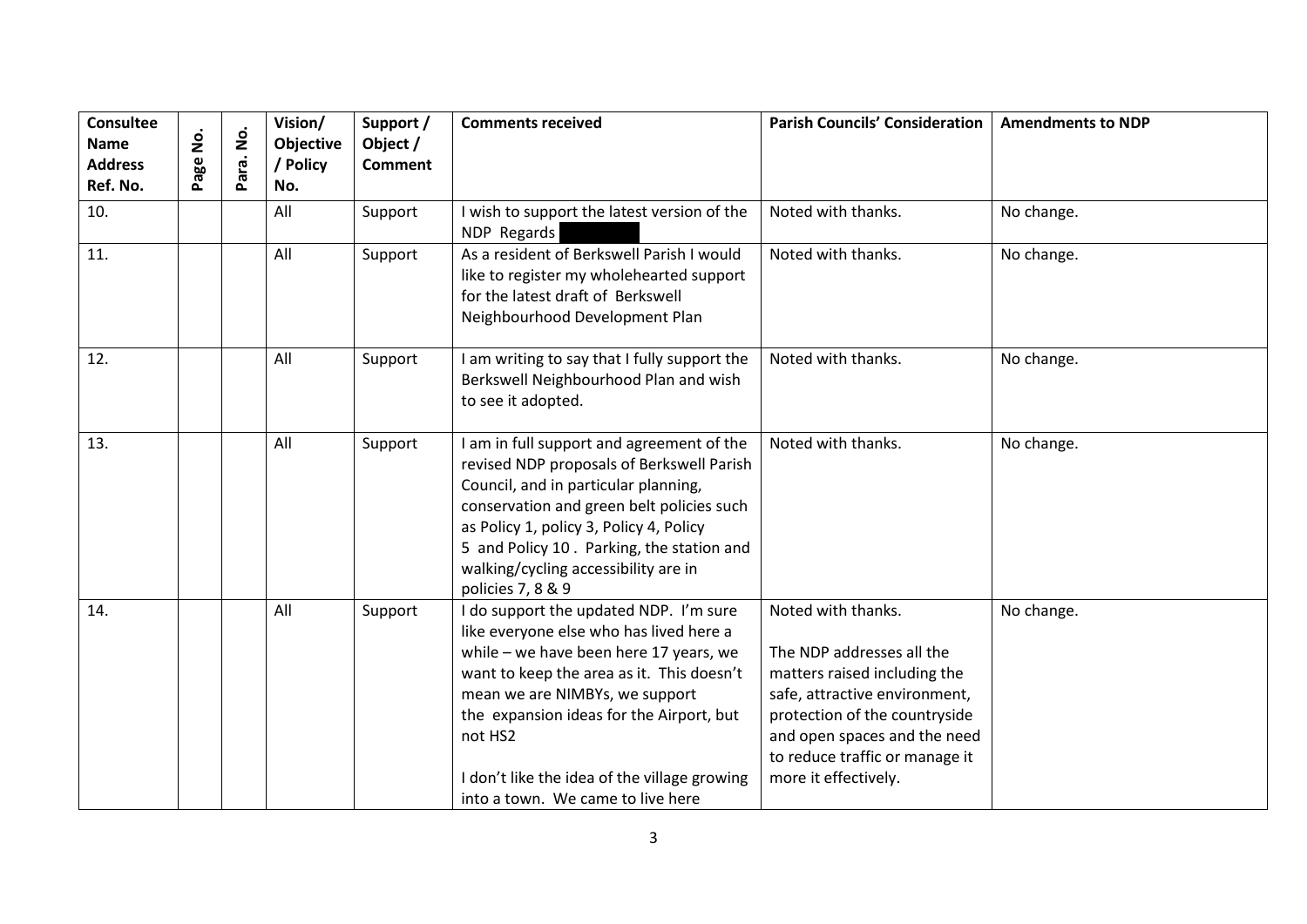| <b>Consultee</b>              | .<br>2 | $\dot{\mathsf{S}}$ | Vision/               | Support /                  | <b>Comments received</b>                      | <b>Parish Councils' Consideration</b> | <b>Amendments to NDP</b> |
|-------------------------------|--------|--------------------|-----------------------|----------------------------|-----------------------------------------------|---------------------------------------|--------------------------|
| <b>Name</b><br><b>Address</b> |        |                    | Objective<br>/ Policy | Object /<br><b>Comment</b> |                                               |                                       |                          |
| Ref. No.                      | age    | Para.              | No.                   |                            |                                               |                                       |                          |
|                               |        |                    |                       |                            | because of the location, motorway             |                                       |                          |
|                               |        |                    |                       |                            | network, transport links & also it was &      |                                       |                          |
|                               |        |                    |                       |                            | still is a beautiful place to live. I don't & |                                       |                          |
|                               |        |                    |                       |                            | won't have children, however it is            |                                       |                          |
|                               |        |                    |                       |                            | important they can play out safely            |                                       |                          |
|                               |        |                    |                       |                            | without needing to have parents or            |                                       |                          |
|                               |        |                    |                       |                            | chaperones hovering over them.                |                                       |                          |
|                               |        |                    |                       |                            | We need MORE green space to                   |                                       |                          |
|                               |        |                    |                       |                            | encourage more activities for children &      |                                       |                          |
|                               |        |                    |                       |                            | adults alike, not more buildings. I           |                                       |                          |
|                               |        |                    |                       |                            | appreciate we need to move forward, but       |                                       |                          |
|                               |        |                    |                       |                            | not to the expense of the beautiful           |                                       |                          |
|                               |        |                    |                       |                            | church in Berkswell or the lovely             |                                       |                          |
|                               |        |                    |                       |                            | countryside such as the views form the        |                                       |                          |
|                               |        |                    |                       |                            | Greenway at any time of the year. We          |                                       |                          |
|                               |        |                    |                       |                            | should also be considerate of the farming     |                                       |                          |
|                               |        |                    |                       |                            | community, to get more land to build on       |                                       |                          |
|                               |        |                    |                       |                            | would impact on farming generally.            |                                       |                          |
|                               |        |                    |                       |                            | I own a small business, personally as it is   |                                       |                          |
|                               |        |                    |                       |                            | on-line we have everything we need -          |                                       |                          |
|                               |        |                    |                       |                            | other small companies may need to             |                                       |                          |
|                               |        |                    |                       |                            | access the shops, post office & other         |                                       |                          |
|                               |        |                    |                       |                            | facilities generally so roads & access must   |                                       |                          |
|                               |        |                    |                       |                            | be factored into any forward planning.        |                                       |                          |
|                               |        |                    |                       |                            | As my husband & myself really enjoy           |                                       |                          |
|                               |        |                    |                       |                            | cycling & walking in the area, it might be    |                                       |                          |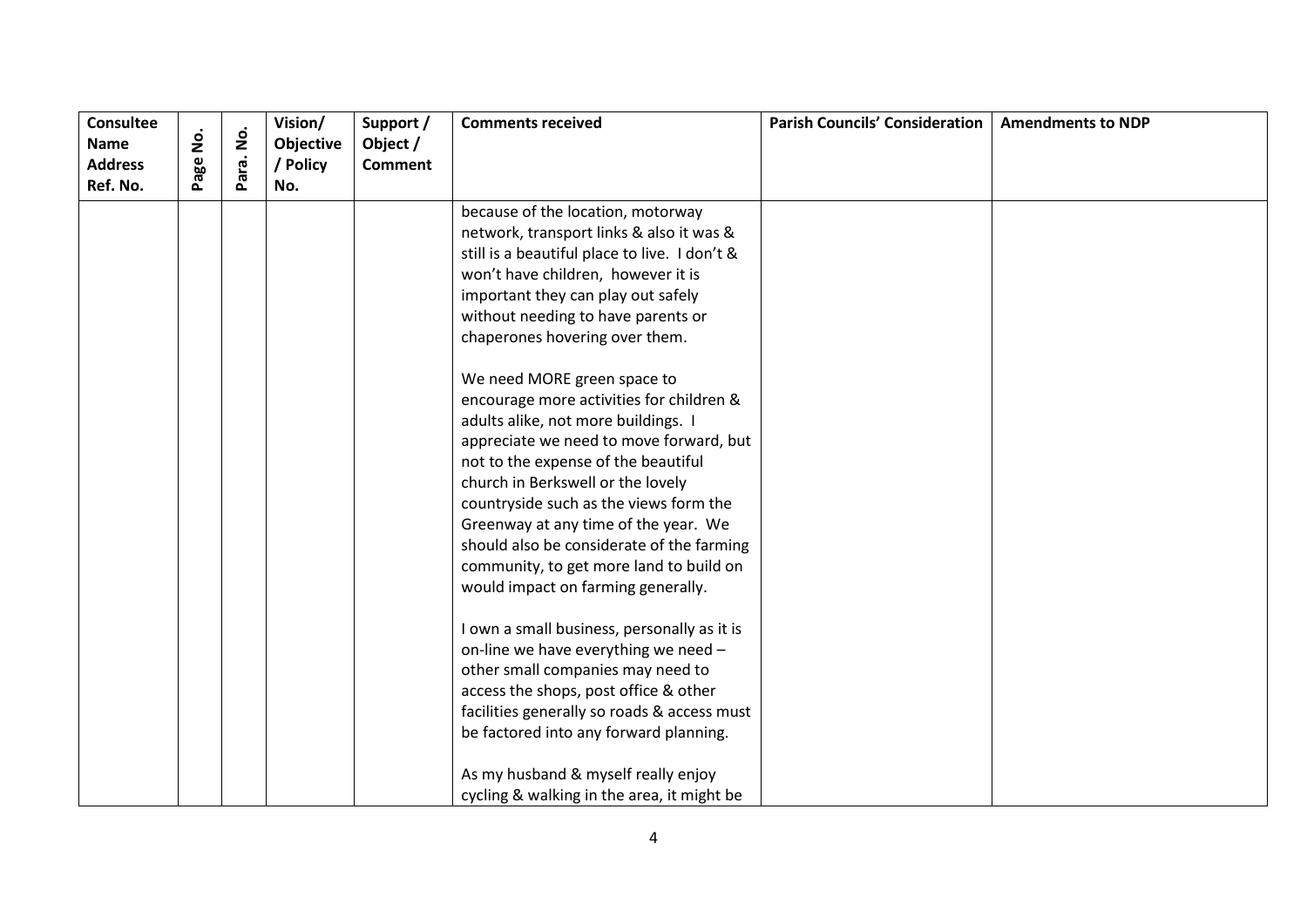| <b>Consultee</b><br><b>Name</b><br><b>Address</b><br>Ref. No. | $\mathbf{\dot{g}}$<br>Page | $\dot{\mathsf{S}}$<br>Para. | Vision/<br>Objective<br>/ Policy<br>No. | Support /<br>Object /<br><b>Comment</b> | <b>Comments received</b>                                                                                                                                                                                                                                                                                                                                                                                                        | <b>Parish Councils' Consideration</b> | <b>Amendments to NDP</b> |
|---------------------------------------------------------------|----------------------------|-----------------------------|-----------------------------------------|-----------------------------------------|---------------------------------------------------------------------------------------------------------------------------------------------------------------------------------------------------------------------------------------------------------------------------------------------------------------------------------------------------------------------------------------------------------------------------------|---------------------------------------|--------------------------|
|                                                               |                            |                             |                                         |                                         | an idea if somehow we could get the<br>traffic to slow down around the<br>lanes. This would make life safer as a lot<br>of drivers seem to think we are a<br>nuisance, along with dog walkers & horse<br>riders.<br>reasonably well & if you<br>I know<br>want to edit this email you have my<br>permission to do so.<br>Thank you for being so hardworking &<br>loyal to all of us who live in the area.                       |                                       |                          |
| 15.                                                           |                            |                             | B1, B3, B4<br>& B7                      | Support                                 | I would like to inform your Council that I<br>support the latest Regulation 14 Draft<br>Neighbourhood Development Plan. In<br>particular, I strongly support the<br>following draft policies:<br>B1-New Housing-General<br>$\bullet$<br>Principles<br>B3 - Protecting the Local Landscape<br>$\bullet$<br>B4 - Local Green Spaces<br>$\bullet$<br>B7 - Improving Carpark Facilities at<br>$\bullet$<br><b>Berkswell Station</b> | Noted with thanks.                    | No change.               |
| 16.                                                           |                            |                             | All                                     | Support                                 | I support your latest version of the NDP                                                                                                                                                                                                                                                                                                                                                                                        | Noted with thanks.                    | No change.               |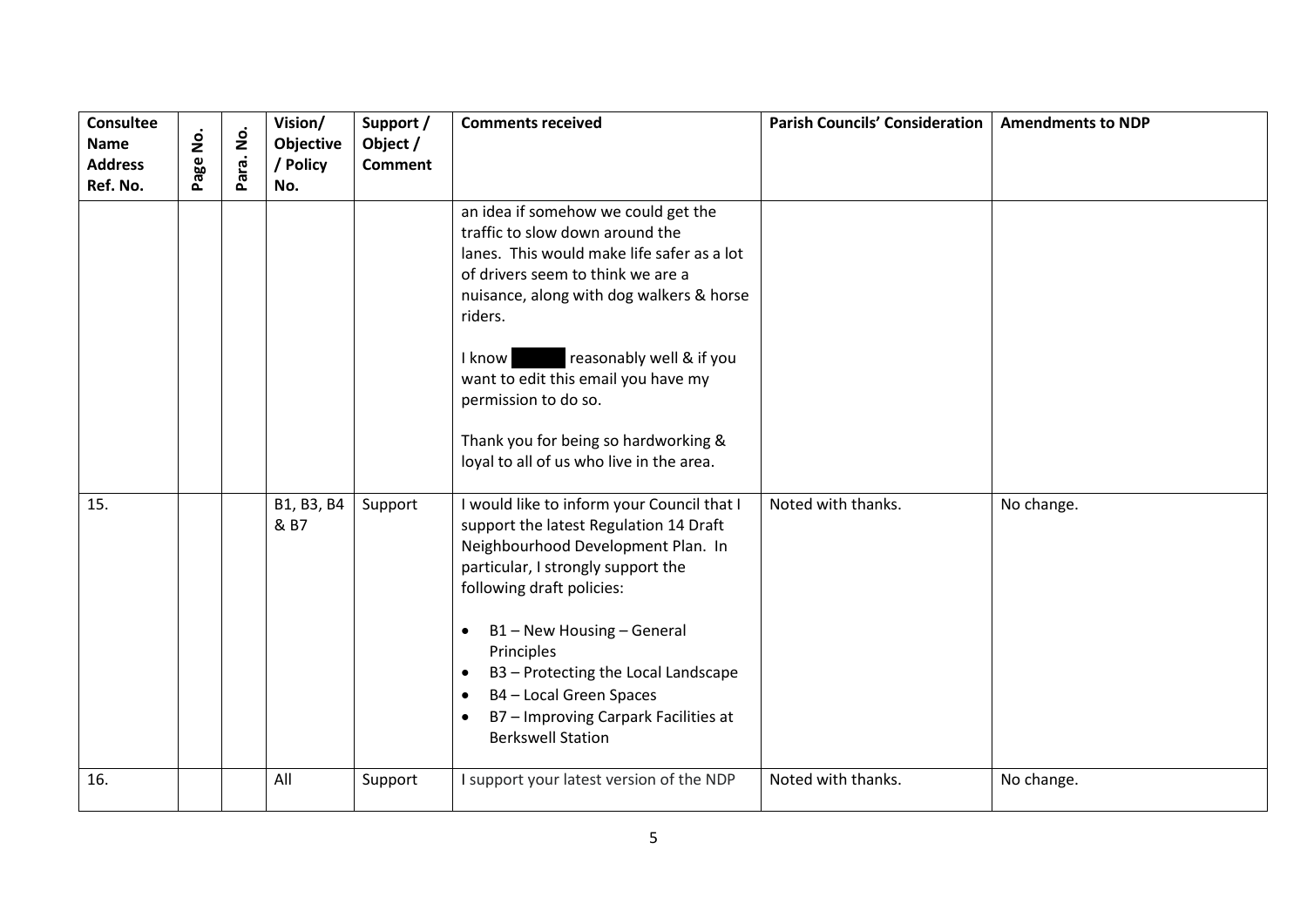| <b>Consultee</b><br><b>Name</b><br><b>Address</b><br>Ref. No. | <u>o</u><br>Page | $\dot{\mathsf{S}}$<br>Para. | Vision/<br>Objective<br>/ Policy<br>No.                       | Support /<br>Object /<br><b>Comment</b> | <b>Comments received</b>                                                                                                                                                                                                                                                                                                                                                                                                                                                                                                                                                                 | <b>Parish Councils' Consideration</b> | <b>Amendments to NDP</b> |
|---------------------------------------------------------------|------------------|-----------------------------|---------------------------------------------------------------|-----------------------------------------|------------------------------------------------------------------------------------------------------------------------------------------------------------------------------------------------------------------------------------------------------------------------------------------------------------------------------------------------------------------------------------------------------------------------------------------------------------------------------------------------------------------------------------------------------------------------------------------|---------------------------------------|--------------------------|
| 17.                                                           |                  |                             | All but<br>particularl<br>y Policies<br>B3, B4 &<br><b>B5</b> | Support                                 | Just wanted to voice my opinion regards<br>the Berkswell Neighbourhood<br>Development Plan.<br>I support the whole NDP, but particularly<br>policies 3,4 and 5.<br>I really hope it gets the full attention it<br>deserves as I think it is vital to protect the<br>community from the inevitable increase<br>in homes.<br>Without listening to the people who live<br>here, the existing infrastructure would<br>struggle to cope.                                                                                                                                                      | Noted with thanks.                    | No change.               |
| 18.                                                           |                  |                             | All                                                           | Support                                 | Response for with support box ticked                                                                                                                                                                                                                                                                                                                                                                                                                                                                                                                                                     | Noted with thanks.                    | No change.               |
| 19.                                                           |                  |                             | All                                                           | Support                                 | I have reviewed the latest draft NDP that<br>is currently being finalised. I thought the<br>guidelines were clear and helpful to<br>protect the parish and enhance village<br>life. For example the cycle path between<br>Berkswell village and Balsall Common<br>Village. I own Berkswell Pottery which is a<br>small business in Berkswell Village.<br>Having my pottery in such a beautiful<br>setting helps drive business and<br>recommendations and helps inspire<br>creativity and a sense of community. I<br>feel that the plan will help to preserve<br>and sustain this ethos. | Noted with thanks.                    | No change.               |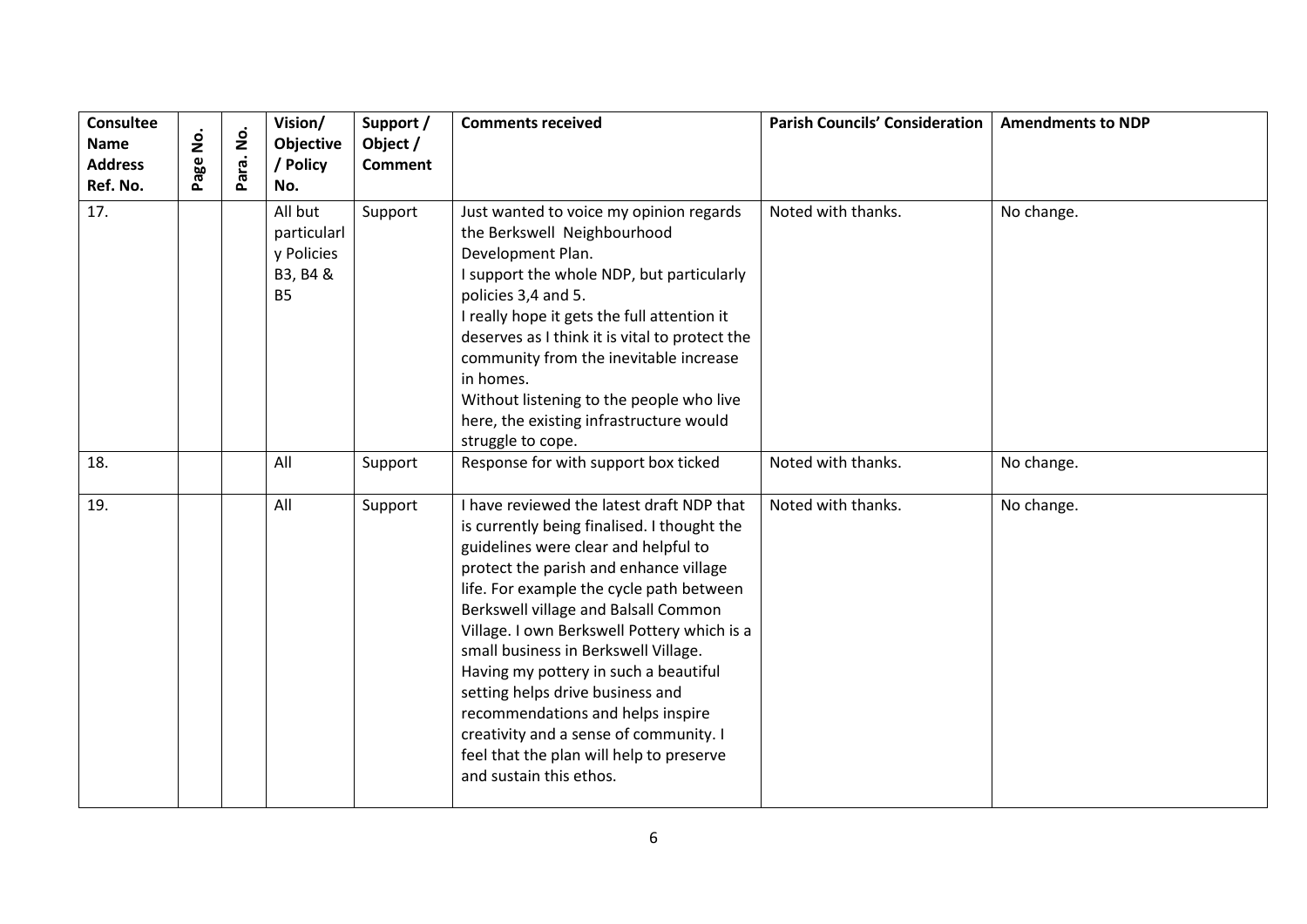| Consultee<br><b>Name</b><br><b>Address</b><br>Ref. No. | age No. | $\dot{\mathsf{p}}$<br>Para. | Vision/<br>Objective<br>/ Policy<br>No. | Support /<br>Object /<br><b>Comment</b> | <b>Comments received</b>                                                                                                                                         | <b>Parish Councils' Consideration</b> | <b>Amendments to NDP</b> |
|--------------------------------------------------------|---------|-----------------------------|-----------------------------------------|-----------------------------------------|------------------------------------------------------------------------------------------------------------------------------------------------------------------|---------------------------------------|--------------------------|
|                                                        |         |                             |                                         |                                         | Do pop in and see my pottery $-$ it would<br>be lovely if the parish council would like<br>to visit.                                                             |                                       |                          |
| 20.<br>(2)                                             |         |                             | All                                     | Support                                 | My wife and I would like to register our<br>support for the NDP of the Berkswell<br>Parish Council                                                               | Noted with thanks.                    | No change.               |
| 21.                                                    |         |                             | All                                     | Support                                 | Just a message to register my support for<br>the latest Berkswell NDP.                                                                                           | Noted with thanks.                    | No change.               |
| 22.                                                    |         |                             | All                                     | Support                                 | Having reviewed the latest updated draft<br>of the NDP I just wanted to congratulate<br>the team on their efforts and confirm I<br>am happy to support the plan. | Noted with thanks.                    | No change.               |
| 23.                                                    |         |                             | All                                     | Support                                 | I endorse of the latest version of the<br>Berkswell NDP.                                                                                                         | Noted with thanks.                    | No change.               |
| 24.                                                    |         |                             | All                                     | Support                                 | For the record, I am in favour of the latest<br>version of the Berkswell Neighbourhood<br>Development Plan.                                                      | Noted with thanks.                    | No change.               |
| 25.<br>(2)                                             |         |                             | All                                     | Support                                 | We are emailing to confirm our support<br>for the latest version of the<br><b>Berkswell NDP</b>                                                                  | Noted with thanks.                    | No change.               |
| 26.                                                    |         |                             |                                         | Support                                 | <b>Berkswell Parish NDP</b><br>We record that we support the above                                                                                               | Noted with thanks.                    | No change.               |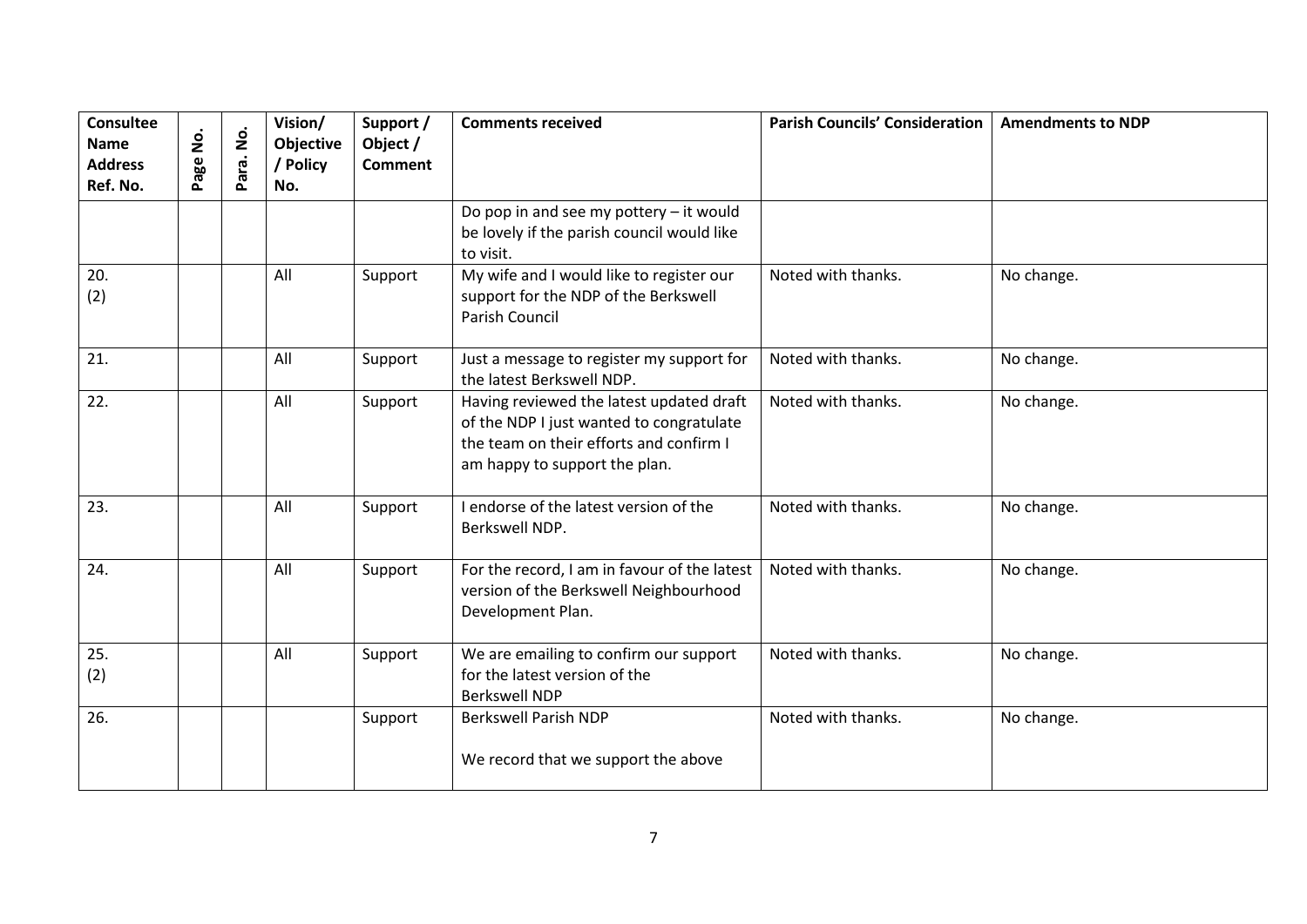| Consultee<br><b>Name</b><br><b>Address</b><br>Ref. No. | Page No. | <u>o</u><br>Para. | Vision/<br>Objective<br>/ Policy<br>No. | Support /<br>Object /<br><b>Comment</b> | <b>Comments received</b>                                                                                                                                                                                        | <b>Parish Councils' Consideration</b>                                                                                              | <b>Amendments to NDP</b> |
|--------------------------------------------------------|----------|-------------------|-----------------------------------------|-----------------------------------------|-----------------------------------------------------------------------------------------------------------------------------------------------------------------------------------------------------------------|------------------------------------------------------------------------------------------------------------------------------------|--------------------------|
| 27.                                                    |          |                   |                                         | Support                                 | I support the Berkswell NDP                                                                                                                                                                                     | Noted with thanks.                                                                                                                 | No change.               |
| 28.                                                    |          |                   |                                         | Support                                 | We support the NDP                                                                                                                                                                                              | Noted with thanks.                                                                                                                 | No change.               |
| 29.                                                    |          |                   |                                         | Support                                 | Please record this e-mail as my total<br>support for the draft NDP.                                                                                                                                             | Noted with thanks.                                                                                                                 | No change.               |
| 30.                                                    |          |                   |                                         | Support                                 | I am happy to fully support Berkswell's<br><b>NDP</b>                                                                                                                                                           | Noted with thanks.                                                                                                                 | No change.               |
| 31.                                                    |          |                   |                                         | Support                                 | I would like to register my support for<br>Berkswell PC's approach to the above,<br>particularly point 1. They have<br>endeavoured to get as much input from<br>the local ratepayers as possible. Well<br>done. | Noted with thanks.                                                                                                                 | No change.               |
| 32.                                                    |          |                   |                                         | Support                                 | I would like to add my support to the<br>NDP.                                                                                                                                                                   | Noted with thanks.                                                                                                                 | No change.               |
| 33.                                                    |          |                   |                                         | Support                                 | This is to confirm that I fully support the<br>Berkswell Parish NDP.                                                                                                                                            | Noted with thanks.                                                                                                                 | No change.               |
| 34.                                                    |          |                   |                                         | Support                                 | Support box ticked on response form                                                                                                                                                                             | Noted with thanks.                                                                                                                 | No change.               |
| 35.                                                    |          |                   | B1 and B4                               | Support                                 | Support box ticked on form.<br>The following written in the comments<br>section                                                                                                                                 | Noted with thanks.<br>Any changes to the Green Belt<br>boundary will be taken<br>forward by SMBC through the<br>Local Plan Review. | No change.               |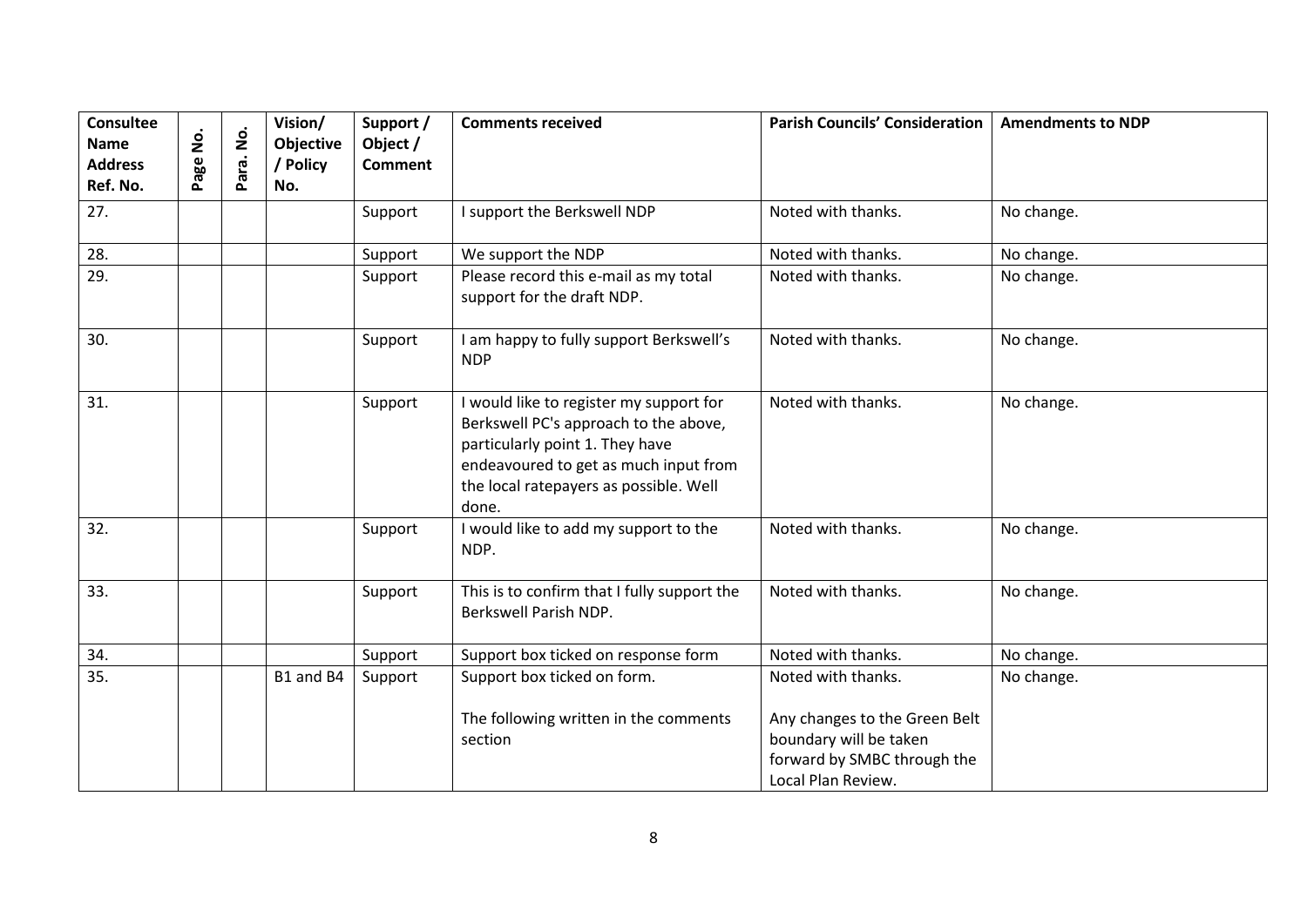| <b>Consultee</b><br><b>Name</b><br><b>Address</b><br>Ref. No. | å<br>age | $\dot{\mathsf{z}}$<br>ara.<br>$\sim$ | Vision/<br>Objective<br>/ Policy<br>No. | Support /<br>Object /<br><b>Comment</b> | <b>Comments received</b>                                                                                                                                                                                                                                                                                                     | <b>Parish Councils' Consideration</b> | <b>Amendments to NDP</b> |
|---------------------------------------------------------------|----------|--------------------------------------|-----------------------------------------|-----------------------------------------|------------------------------------------------------------------------------------------------------------------------------------------------------------------------------------------------------------------------------------------------------------------------------------------------------------------------------|---------------------------------------|--------------------------|
|                                                               |          |                                      |                                         |                                         | We fully object to any future plans for<br>further housing & developments in &<br>around the village as covered under the<br>Government & SBC plans. Once its gone<br>its gone forever. No further<br>developments on greenbelt, now or at<br>any time                                                                       |                                       |                          |
| 36.                                                           |          |                                      | <b>B1 to B10</b><br>inclusive           | Support                                 | I fully support the latest version of the<br>NDP for Berkswell.<br>I am also fully supportive of Policies B1 to<br>B10 inclusive.                                                                                                                                                                                            | Noted with thanks.                    | No change.               |
| 37.                                                           |          |                                      | All                                     | Support                                 | I have read the latest version of the draft<br>NDP for Berkswell. I agree with it, and am<br>particularly in support of the idea of the<br>cycle path between Berkswell and Balsall<br>Common and also protecting areas such<br>as the football ground as recreational<br>areas for young people in our community<br>to use. | Noted with thanks.                    | No change.               |
| 38.                                                           |          |                                      | <b>B1 &amp; B4</b>                      | Support                                 | I fully support the Berkswell draft NDP<br>particularly<br>1. The Vision of Berkswell as a distinct<br>area and the protection of the rural<br>environment within the Meriden Gap<br>Policy B1 (brownfield sites, vehicle<br>2.<br>access and quality open space)                                                            | Noted with thanks.                    | No change.               |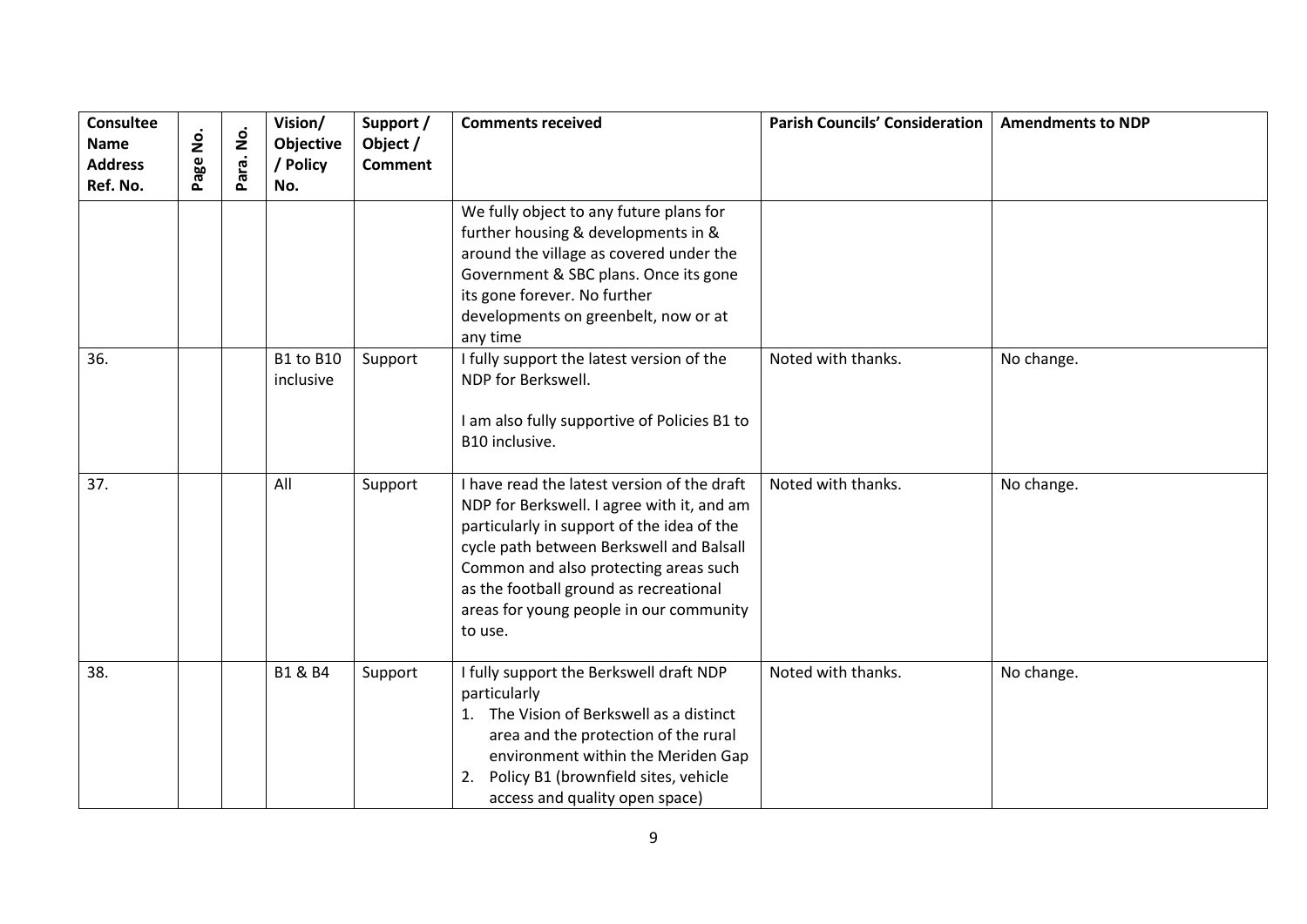| <b>Consultee</b><br><b>Name</b><br><b>Address</b><br>Ref. No.                      | <u>o</u><br>Z<br>age | $\dot{\mathsf{p}}$<br>Para. | Vision/<br>Objective<br>/ Policy<br>No. | Support /<br>Object /<br><b>Comment</b> | <b>Comments received</b>                                                                                                                                                                                                                                                                                                                                                                                                                                                                                              | <b>Parish Councils' Consideration</b> | <b>Amendments to NDP</b> |
|------------------------------------------------------------------------------------|----------------------|-----------------------------|-----------------------------------------|-----------------------------------------|-----------------------------------------------------------------------------------------------------------------------------------------------------------------------------------------------------------------------------------------------------------------------------------------------------------------------------------------------------------------------------------------------------------------------------------------------------------------------------------------------------------------------|---------------------------------------|--------------------------|
|                                                                                    |                      |                             |                                         |                                         | Policy B4 (Designation of recreation<br>3.<br>ground adjacent to the Catholic<br>Church as local green space)                                                                                                                                                                                                                                                                                                                                                                                                         |                                       |                          |
| 39.                                                                                |                      |                             | All                                     | Support                                 | I fully support the Berkswell draft NDP                                                                                                                                                                                                                                                                                                                                                                                                                                                                               | Noted with thanks.                    | No change.               |
| 40.<br>(2)                                                                         |                      |                             | All                                     | support                                 | Further to last night's meeting - they<br>don't get any shorter! - I am pleased to<br>offer the Berkswell Parish Council our<br>total support for their NDP proposals.<br>This email is from two parishioners.                                                                                                                                                                                                                                                                                                        | Noted with thanks.                    | No change.               |
| 41.                                                                                |                      |                             | All                                     | support                                 | I fully support the latest NDP in full.                                                                                                                                                                                                                                                                                                                                                                                                                                                                               | Noted with thanks.                    | No change.               |
| 42.<br>Chairman<br><b>Balsall</b><br>Common<br>Village<br>Residents<br>Association |                      |                             | All                                     | Support                                 | I write to inform you that at the meeting<br>of the Balsall Common Village Residents<br>Association held on the 10 <sup>th</sup> July 2018 it<br>was unanimously resolved to agree with<br>and support the Berkswell Parish NDP<br>revised Draft Consultation Statement as<br>published.<br>Well done to all involved with the<br>preparation of a well thought through,<br>comprehensive NDP, that will benefit<br>Berkswell Parish and the wider<br>community of Berkswell and Balsall<br>Common for years to come. | Noted with thanks.                    | No change.               |
| 43.                                                                                |                      |                             |                                         | Support                                 | Ticked support on response form                                                                                                                                                                                                                                                                                                                                                                                                                                                                                       | Noted with thanks.                    | No change.               |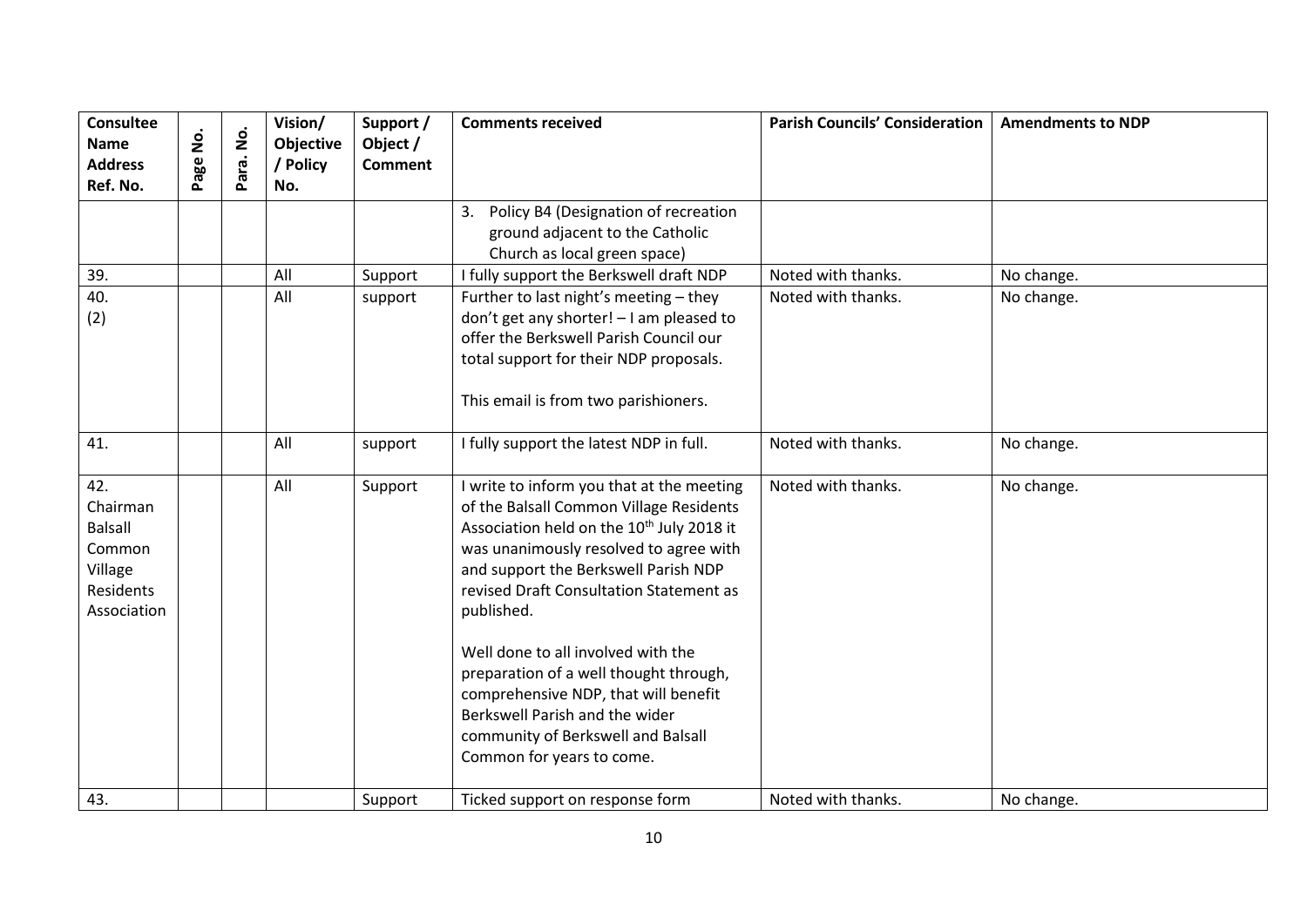| <b>Consultee</b><br><b>Name</b><br><b>Address</b><br>Ref. No. | $\dot{\mathbf{2}}$<br>Page | $\dot{\mathbf{z}}$<br>Para. | Vision/<br>Objective<br>/ Policy<br>No.                | Support /<br>Object /<br><b>Comment</b> | <b>Comments received</b>                                                                                                                                                                                                                                                   | <b>Parish Councils' Consideration</b> | <b>Amendments to NDP</b> |
|---------------------------------------------------------------|----------------------------|-----------------------------|--------------------------------------------------------|-----------------------------------------|----------------------------------------------------------------------------------------------------------------------------------------------------------------------------------------------------------------------------------------------------------------------------|---------------------------------------|--------------------------|
| 44.                                                           |                            |                             | Indicated<br>all<br>sections<br>on<br>response<br>form | Support                                 | Ticked support on response form                                                                                                                                                                                                                                            | Noted with thanks.                    | No change.               |
| 45.                                                           |                            |                             | Indicated<br>all<br>sections<br>on<br>response<br>form | Support                                 | Ticked support on response form                                                                                                                                                                                                                                            | Noted with thanks.                    | No change.               |
| 46.                                                           |                            |                             | Policy 4                                               | Support                                 | As a resident of over thirty years I am<br>seeing many changes to our dear village.<br>I think developing this land next to the<br>church will be of detriment, as we are<br>short of green space and more housing<br>brings more problems to an over<br>burdened village. | Noted with thanks.                    | No change.               |
| 47.                                                           |                            |                             | Indicated<br>all<br>sections<br>on<br>response<br>form | Support                                 | Support box ticked on response form                                                                                                                                                                                                                                        | Noted with thanks.                    | No change.               |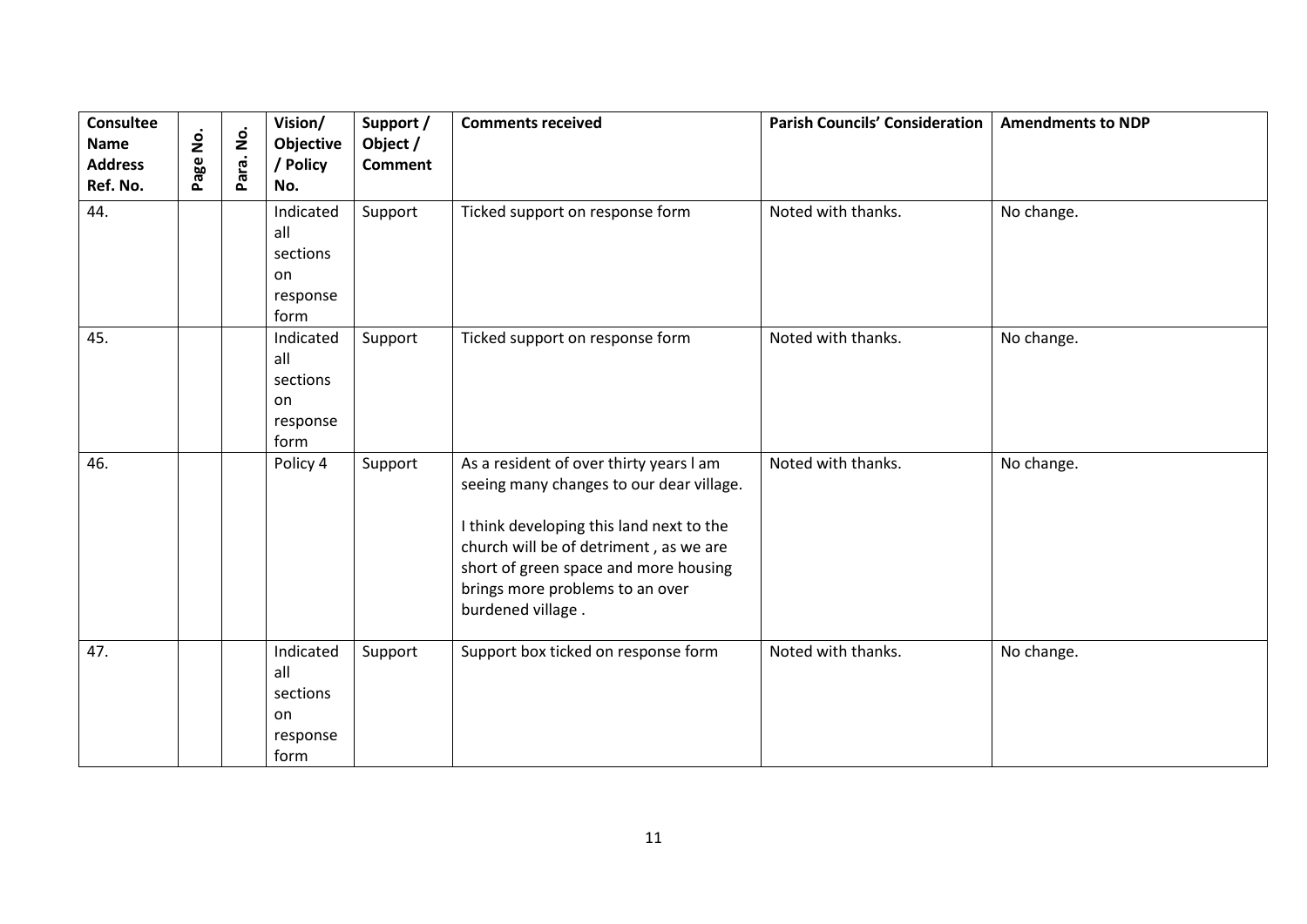| <b>Consultee</b><br>Name<br><b>Address</b><br>Ref. No. | $\dot{\mathsf{S}}$<br>Page | $\dot{\mathsf{S}}$<br>Para. | Vision/<br>Objective<br>/ Policy<br>No.      | Support /<br>Object /<br><b>Comment</b> | <b>Comments received</b>                                                                                                                                                                                                                                                                                                                                                                                                                                                                                                                                                                                                                                                                                                  | <b>Parish Councils' Consideration</b> | <b>Amendments to NDP</b> |
|--------------------------------------------------------|----------------------------|-----------------------------|----------------------------------------------|-----------------------------------------|---------------------------------------------------------------------------------------------------------------------------------------------------------------------------------------------------------------------------------------------------------------------------------------------------------------------------------------------------------------------------------------------------------------------------------------------------------------------------------------------------------------------------------------------------------------------------------------------------------------------------------------------------------------------------------------------------------------------------|---------------------------------------|--------------------------|
| 48.                                                    |                            |                             | All<br>particularl<br>y Policies<br>3, 4 & 5 | Support                                 | I wish to confirm my support for the<br>latest version of the Berkswell Parish<br>Council NDP and especially:<br>Policy 3<br>Protection of the landscape and heritage<br>assets. To include protection and<br>conservation of ancient woodland,<br>hedgerows and pasture to preserve<br>ecosystems and biodiversity in all its form<br>and protect endangered and at risk<br>species. Protecting the environment for<br>future generations.<br>Policy 4<br>Designating particular open spaces and<br>sporting arenas to Local Green Space to<br>prevent them from future development.<br>Policy 5<br>The Berkswell Conservation Area<br>The work of the Berkswell Parish Council<br>NDP Committee is to be congratulated. | Noted with thanks.                    | No change.               |
| 49.                                                    |                            |                             | All                                          | Support                                 | Having read the NDP draft, I confirm my<br>support for the document. I would also<br>like to thank all those councillors and<br>residents who have been involved in<br>preparing this impressive document, it<br>has obviously taken an.<br>Incredible amount of time and effort.                                                                                                                                                                                                                                                                                                                                                                                                                                         | Noted with thanks.                    | No change.               |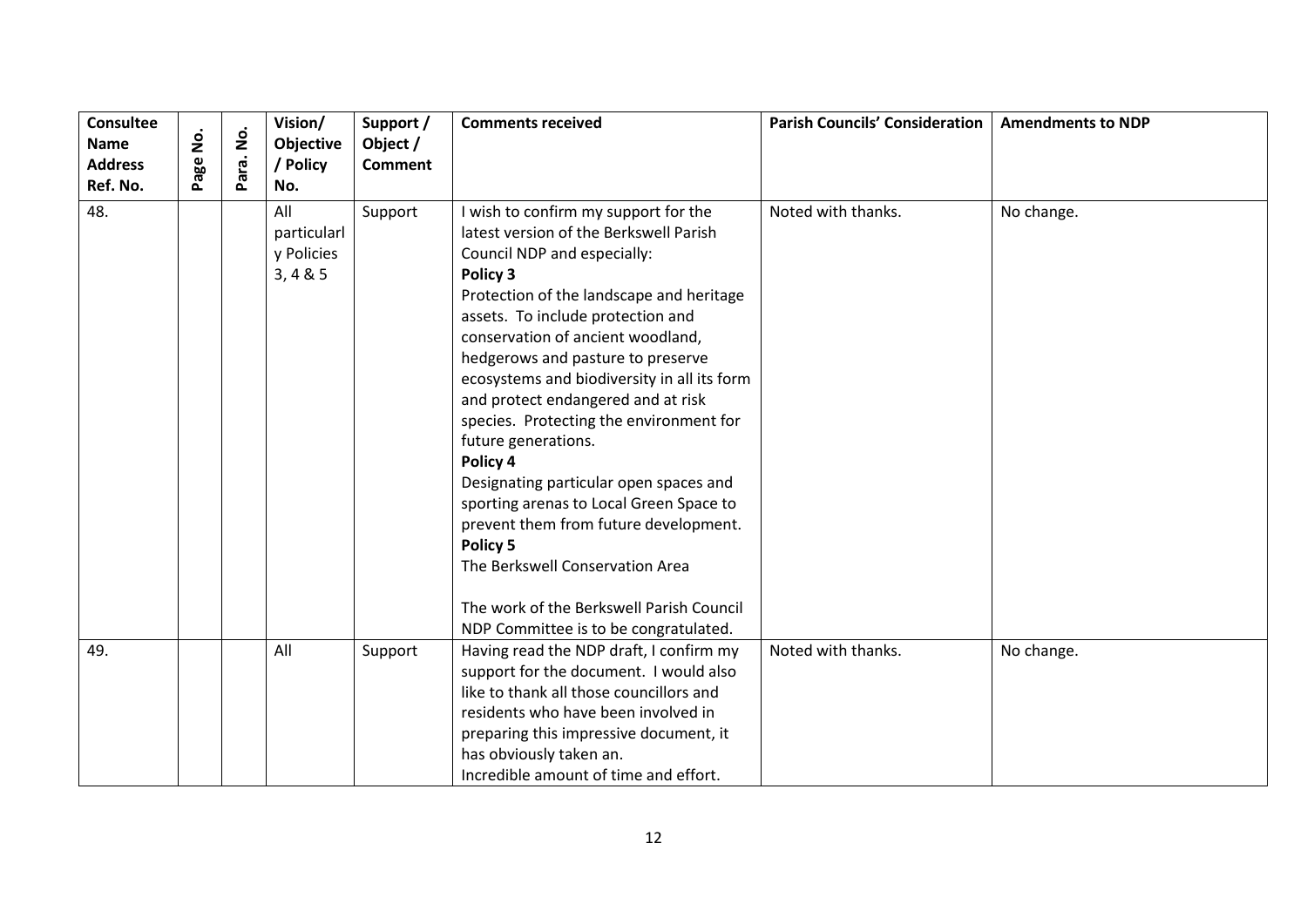| Consultee<br><b>Name</b><br><b>Address</b><br>Ref. No. | ġ<br>Page | $\dot{\mathsf{S}}$<br>Para. | Vision/<br>Objective<br>/ Policy<br>No. | Support /<br>Object /<br><b>Comment</b>                                    | <b>Comments received</b>                                                                                                                                                                                                                                                                                                                                                          | <b>Parish Councils' Consideration</b> | <b>Amendments to NDP</b> |
|--------------------------------------------------------|-----------|-----------------------------|-----------------------------------------|----------------------------------------------------------------------------|-----------------------------------------------------------------------------------------------------------------------------------------------------------------------------------------------------------------------------------------------------------------------------------------------------------------------------------------------------------------------------------|---------------------------------------|--------------------------|
| 50.<br>(2)                                             |           |                             | All                                     | Support                                                                    | We both strongly support the parish<br>council's latest draft NDP.                                                                                                                                                                                                                                                                                                                | Noted with thanks.                    | No change.               |
| 51<br>(2)                                              |           |                             | All                                     | Support                                                                    | We support the latest draft.                                                                                                                                                                                                                                                                                                                                                      | Noted with thanks.                    | No change.               |
| $\overline{52}$ .                                      |           |                             | All                                     | support                                                                    | I am a resident in Berkswell Parish and I<br>am in complete agreement with your<br>latest draft plan. Thank you for all your<br>hard work.                                                                                                                                                                                                                                        | Noted with thanks.                    | No change.               |
| 53.                                                    |           |                             | All                                     | Support                                                                    | Just want to register my support for the<br>latest Draft and to say how much I<br>appreciate the sterling efforts you are<br>making to protect parts of Balsall<br>Common and Berkswell.<br>There is some crumbs of comfort in the<br>Bulletin in regards to the use of<br>Brownfield Sites and also the use of<br>existing residential roads for access to<br>new housing sites. | Noted with thanks.                    | No change.               |
| 54.                                                    |           |                             | All                                     | Support                                                                    | This is to confirm my support for the<br>latest NDP.                                                                                                                                                                                                                                                                                                                              | Noted with thanks.                    | No change.               |
| 55.<br>(2)                                             |           |                             | All                                     | Support<br>Note this is<br>their 2 <sup>nd</sup><br>supportive<br>response | fully<br>We<br>support your efforts and the current draft<br>NDP.<br>We appreciate the energy and common<br>sense with which Berkswell Parish Council<br>work on our behalf. We have voted for                                                                                                                                                                                    | Noted with thanks.                    | No change.               |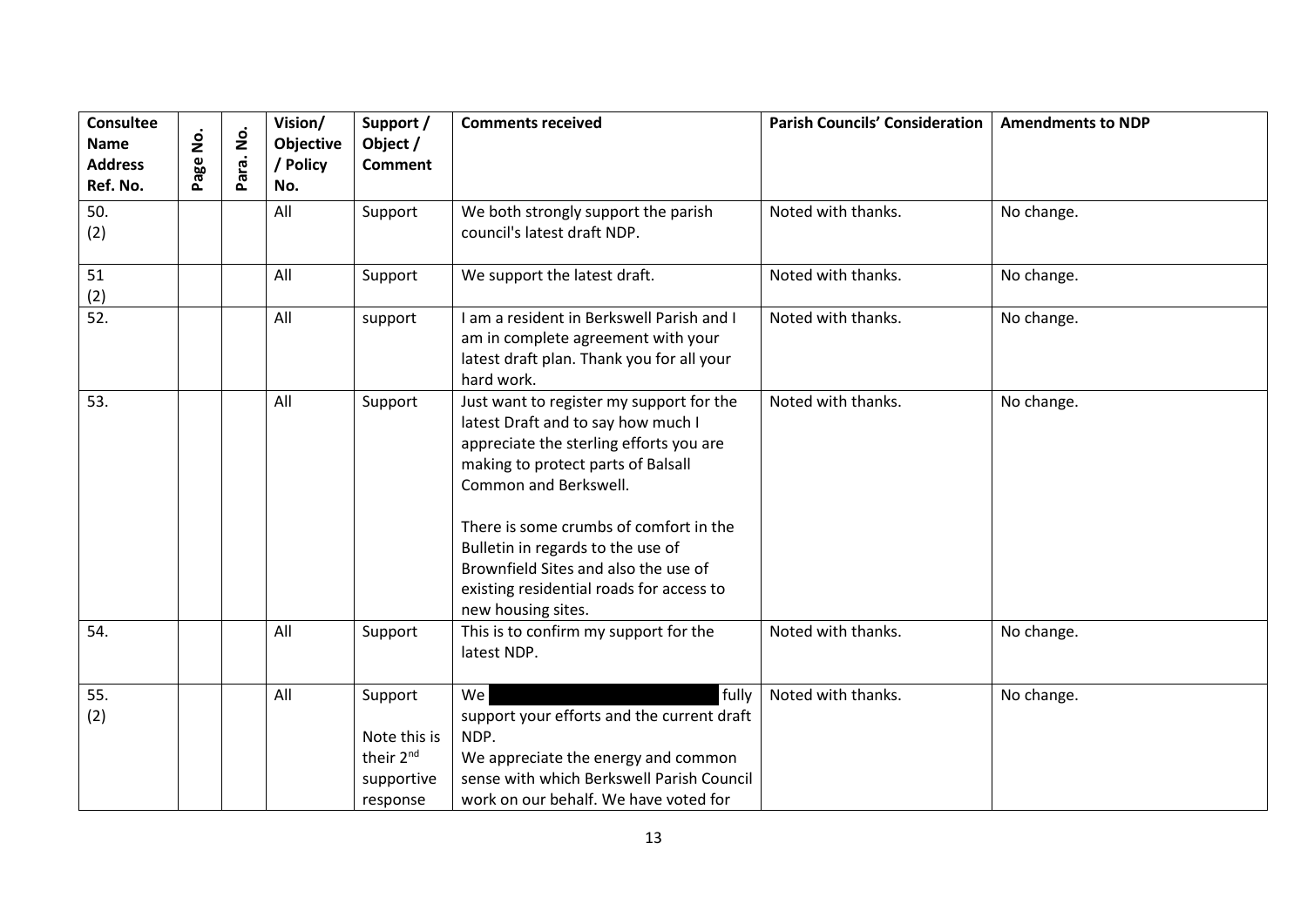| <b>Consultee</b><br><b>Name</b> | <u>o</u><br>Z | $\dot{\mathsf{S}}$ | Vision/<br>Objective | Support /<br>Object / | <b>Comments received</b>                                                                                                                                                                                                                                                                                                                                                                                                                                                                                                                                                                        | <b>Parish Councils' Consideration</b> | <b>Amendments to NDP</b> |
|---------------------------------|---------------|--------------------|----------------------|-----------------------|-------------------------------------------------------------------------------------------------------------------------------------------------------------------------------------------------------------------------------------------------------------------------------------------------------------------------------------------------------------------------------------------------------------------------------------------------------------------------------------------------------------------------------------------------------------------------------------------------|---------------------------------------|--------------------------|
| <b>Address</b><br>Ref. No.      | Page          | Para.              | / Policy<br>No.      | <b>Comment</b>        |                                                                                                                                                                                                                                                                                                                                                                                                                                                                                                                                                                                                 |                                       |                          |
|                                 |               |                    |                      |                       | "no change" on the parish boundary issue<br>because we do NOT want to lose the<br>quality and cohesion that you bring to<br>what you do. We hope that sometime in<br>the future we will have a chance to<br>reconsider a merger of Balsall and<br>Berkswell parishes to reflect the single,<br>diverse community we live in.                                                                                                                                                                                                                                                                    |                                       |                          |
| Berkswell<br>Society<br>56.     |               |                    | All                  | Support               | Dear Mr Wilson<br>I am writing on behalf of the Berkswell<br>Society in response to your latest<br>consultation on the Regulation 14 draft<br>of the Berkswell Parish NDP. At a meeting<br>of the Society's Committee held on 10th<br>July 2018, the latest draft with its minor<br>changes from the previous draft, was<br>fully supported. Please take this email as<br>our response to the consultation.<br>We appreciate the efforts of all those<br>who have contributed to the NDP and<br>thank the parish council for involving the<br>Society.<br>John Thomas<br><b>Acting Chairman</b> | Noted with thanks.                    | No change.               |
| 57.                             |               |                    | All                  | Support               | Support box ticked on response form                                                                                                                                                                                                                                                                                                                                                                                                                                                                                                                                                             | Noted with thanks.                    | No change.               |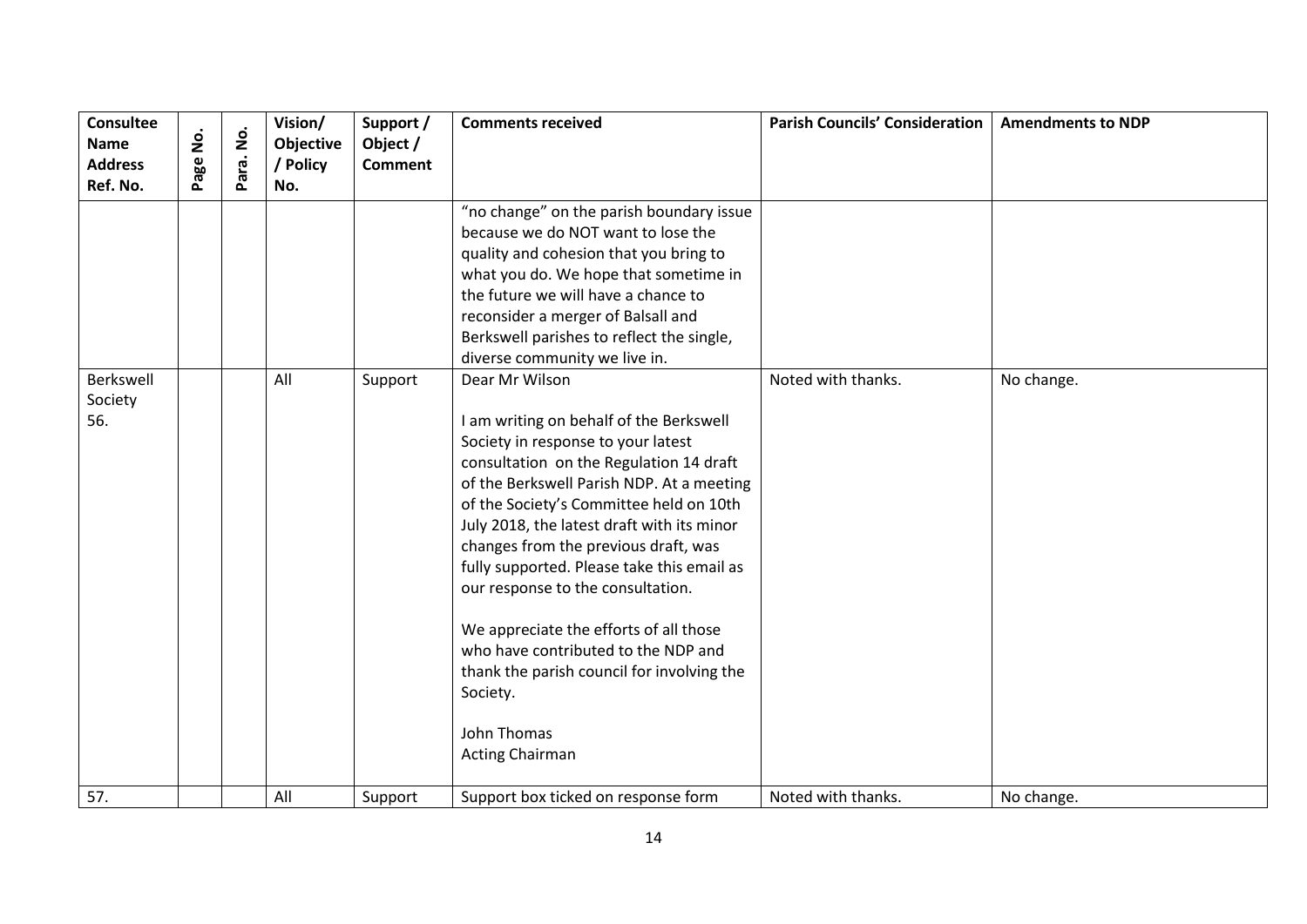| <b>Consultee</b><br><b>Name</b><br><b>Address</b><br>Ref. No. | <u>s</u><br>Page | $\dot{\mathsf{S}}$<br>Para. | Vision/<br>Objective<br>/ Policy<br>No. | Support /<br>Object /<br><b>Comment</b> | <b>Comments received</b>                                                                                                                                                                                                                                                                                                                            | <b>Parish Councils' Consideration</b> | <b>Amendments to NDP</b> |
|---------------------------------------------------------------|------------------|-----------------------------|-----------------------------------------|-----------------------------------------|-----------------------------------------------------------------------------------------------------------------------------------------------------------------------------------------------------------------------------------------------------------------------------------------------------------------------------------------------------|---------------------------------------|--------------------------|
| 58.<br>(2)                                                    |                  |                             | All                                     | Support                                 | Support box ticked on consent form                                                                                                                                                                                                                                                                                                                  | Noted with thanks.                    | No change.               |
| 59.                                                           |                  |                             | All                                     | Support                                 | Support box ticked on consent form                                                                                                                                                                                                                                                                                                                  | Noted with thanks.                    | No change.               |
| 60.                                                           |                  |                             | P1                                      | Support                                 | I am pleased to know you are working on<br>brownfield sites for house building in the<br>parish. I wish to confirm my support for<br>purpose built roads and provision of<br>green spaces described in your<br>information sheet.<br>Thank you for the work you are doing<br>protecting Berkswell Parish now and in<br>the future.                  | Noted with thanks.                    | No change.               |
| 61.                                                           |                  |                             | All and P1                              | Support                                 | I totally support the latest NDP Draft<br>Proposals and in particular, if housing is<br>to be built on Barratts Lane site, purpose<br>built roads need to be constructed for<br>access to and exit from the new housing<br>and not existing residential roads.<br>Provision should also be made for a green<br>space between existing and new homes | Noted with thanks.                    | No change.               |
| 62.                                                           |                  |                             | All                                     | Support                                 | I wish to indicate my support for the<br>latest draft of the Berkswell Parish<br>Council NDP.                                                                                                                                                                                                                                                       | Noted with thanks.                    | No change.               |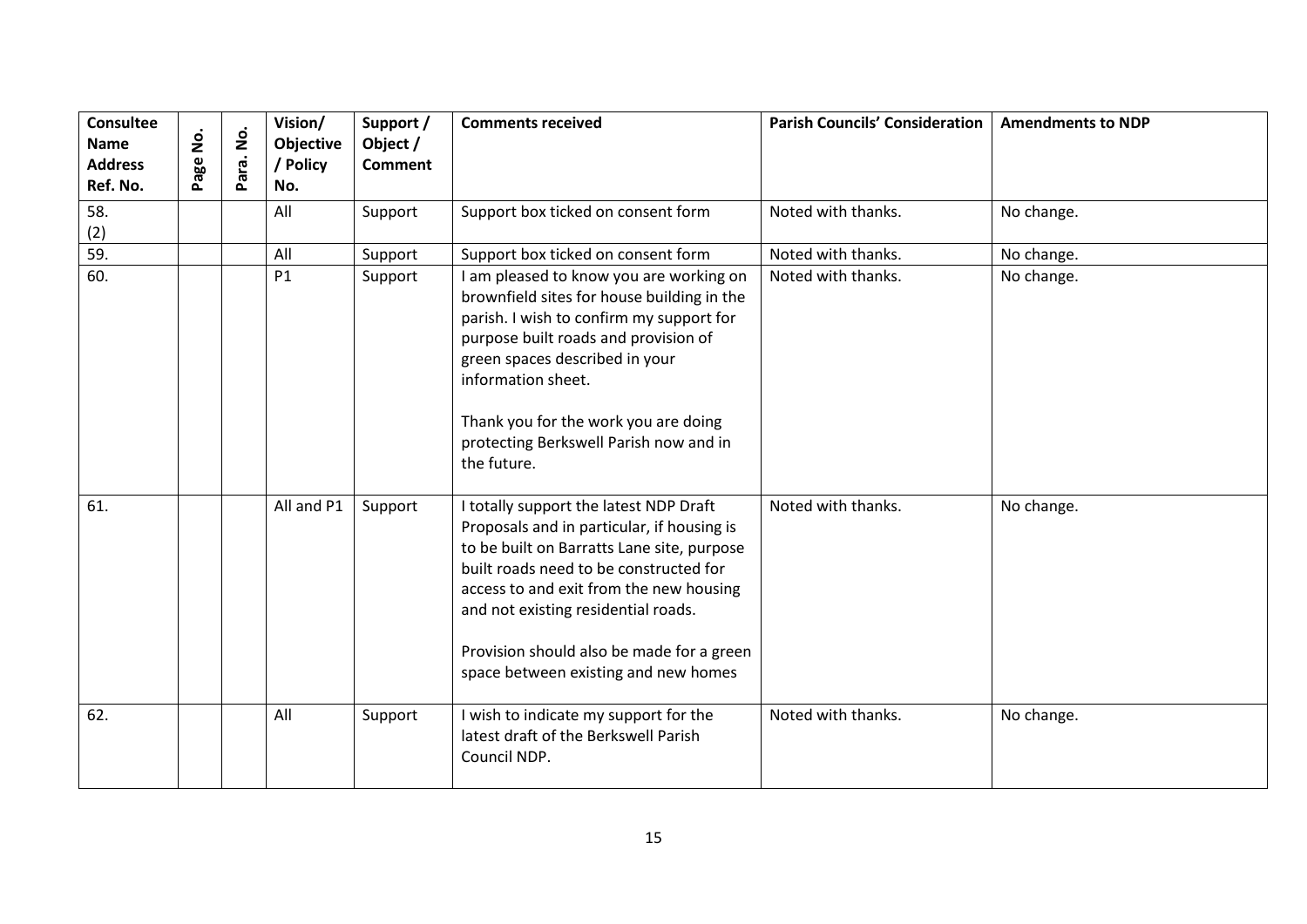| <b>Consultee</b><br><b>Name</b><br><b>Address</b><br>Ref. No. | <u>o</u><br>Z<br>age | $\dot{\mathbf{z}}$<br>Para. | Vision/<br>Objective<br>/ Policy<br>No. | Support /<br>Object /<br><b>Comment</b> | <b>Comments received</b>                                                                                                                                                                                                                                                                                                                                                                                                                                                                                                                                                                                                          | <b>Parish Councils' Consideration</b> | <b>Amendments to NDP</b> |
|---------------------------------------------------------------|----------------------|-----------------------------|-----------------------------------------|-----------------------------------------|-----------------------------------------------------------------------------------------------------------------------------------------------------------------------------------------------------------------------------------------------------------------------------------------------------------------------------------------------------------------------------------------------------------------------------------------------------------------------------------------------------------------------------------------------------------------------------------------------------------------------------------|---------------------------------------|--------------------------|
| 63.                                                           |                      |                             | All                                     | Support                                 | Please register my support for the latest<br>draft of Berkswell Parish Council's<br>Neighbourhood Development Plan, in its<br>entirety.                                                                                                                                                                                                                                                                                                                                                                                                                                                                                           | Noted with thanks.                    | No change.               |
| 64.                                                           |                      |                             | All                                     | Support                                 | Please register my complete support for<br>the latest draft of the NDP by Berkswell<br>parish council.<br>As a long term resident of Meeting House<br>Lane, I am particularly interested in the<br>NDP policy to require access from<br>purpose built roads not from existing<br>residential roads ( le Meeting House<br>Lane) to the new housing. As you will be<br>aware one, I think one, possibly two,<br>points of access to new housing is in the<br>mind of Solihull. The whole ethos of the<br>lane is slowly being eroded. It will soon<br>be Meeting House highway.<br>I appreciate your keeping residents<br>informed. | Noted with thanks.                    | No change.               |
| 65.                                                           |                      |                             | All                                     | support                                 | I am writing to indicate my support for<br>the latest draft of the Neighbourhood<br>Development Plan (NDP), as described in<br>the leaflet circulated on behalf of<br>Chairman of Berkswell Parish Council.                                                                                                                                                                                                                                                                                                                                                                                                                       | Noted with thanks.                    | No change.               |
| 66.<br>(2)                                                    |                      |                             | All                                     | Support                                 | My wife and I would like to support the<br>latest draft.                                                                                                                                                                                                                                                                                                                                                                                                                                                                                                                                                                          | Noted with thanks.                    | No change.               |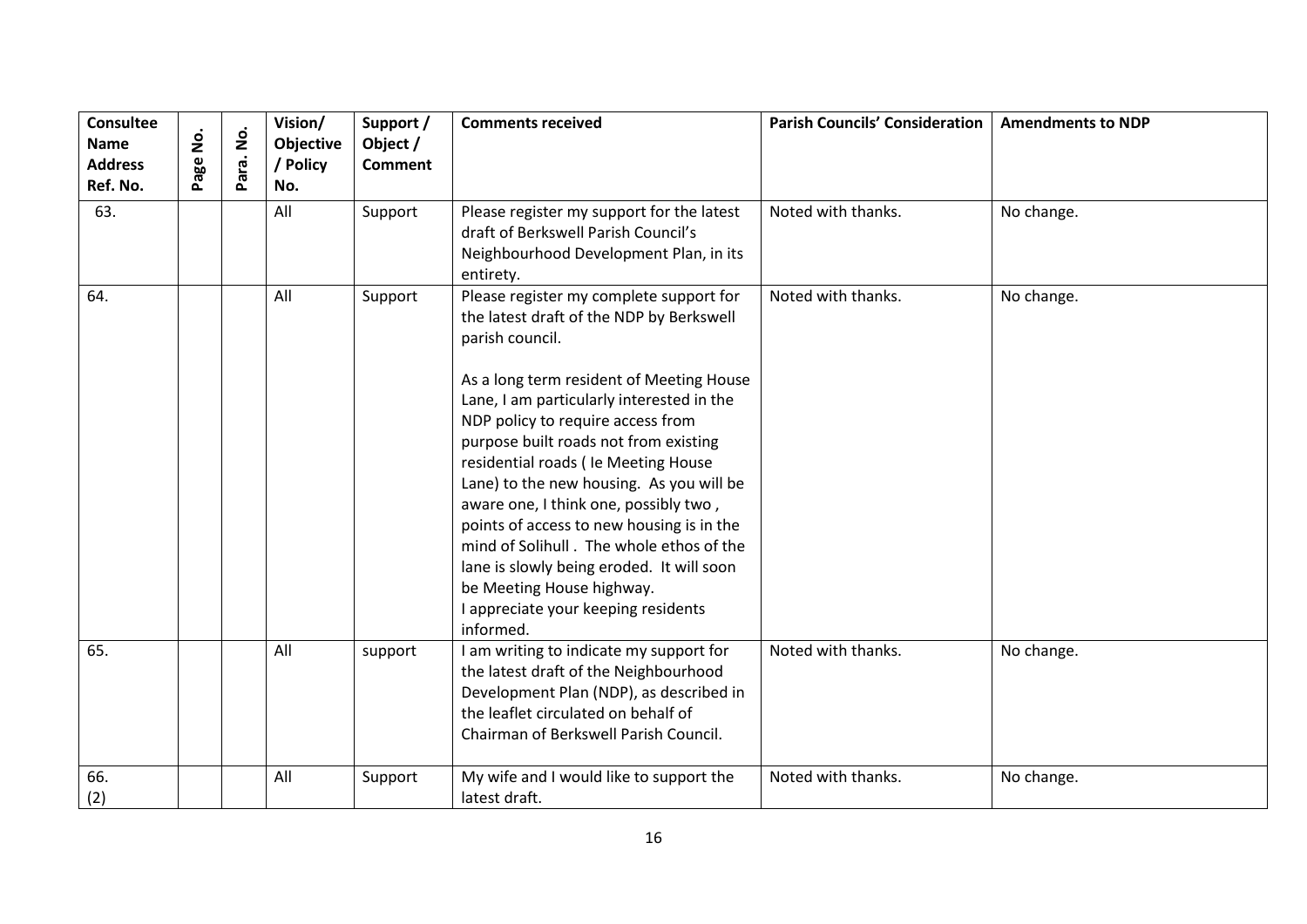| <b>Consultee</b><br><b>Name</b><br><b>Address</b> | ġ<br>Page | $\dot{\mathsf{S}}$<br>Para. | Vision/<br>Objective<br>/ Policy | Support /<br>Object /<br><b>Comment</b> | <b>Comments received</b>                                                                                                                                                                                                                                                                                                                                                                                                                                                                                                                       | <b>Parish Councils' Consideration</b>                                                                                                 | <b>Amendments to NDP</b> |
|---------------------------------------------------|-----------|-----------------------------|----------------------------------|-----------------------------------------|------------------------------------------------------------------------------------------------------------------------------------------------------------------------------------------------------------------------------------------------------------------------------------------------------------------------------------------------------------------------------------------------------------------------------------------------------------------------------------------------------------------------------------------------|---------------------------------------------------------------------------------------------------------------------------------------|--------------------------|
| Ref. No.                                          |           |                             | No.                              |                                         |                                                                                                                                                                                                                                                                                                                                                                                                                                                                                                                                                |                                                                                                                                       |                          |
| 67.                                               |           |                             | All                              | support                                 | I may already have indicated my support<br>for the Berkswell NDP via another<br>mailshot, but better to repeat it here, if<br>not.<br>The Berkswell team have done a<br>marvellous job in seeking out brownfield<br>sites and bringing them to the attention<br>of SMBC. I hope that this leads to these<br>sites being used as a priority - especially<br>as a leaked government document<br>suggests that there may be a weakening<br>for support for no building on greenfield<br>sites until every other possibility has been<br>explored. | Noted with thanks.<br>Any changes to the boundary<br>of the Green Belt will be a<br>matter for SMBC through<br>the Local Plan Review. | No change.               |
|                                                   |           |                             |                                  |                                         | In the current climate of huge uncertainty<br>re Brexit, and especially since a no-deal is<br>now being considered more likely, it<br>seems that other points may be relevant<br>in the case of the Meriden gap and<br>Barretts Farm. Whatever the outcome of<br>Brexit, the UK will be required to produce<br>more home grown food. The Barretts<br>Farm fields always produce cereal crops,<br>together with providing pasture for<br>cattle. We should support this use<br>continuing.                                                      |                                                                                                                                       |                          |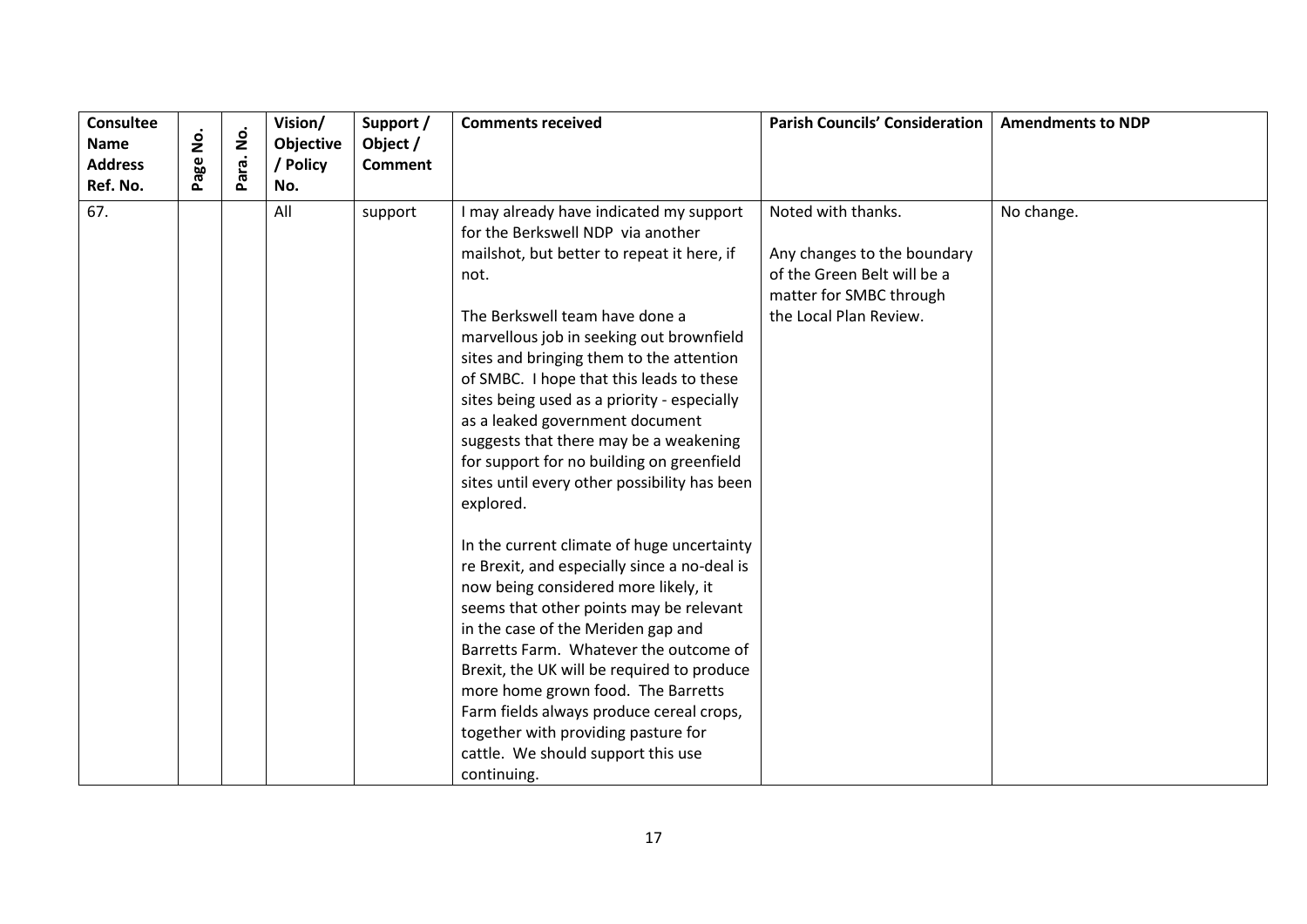| <b>Consultee</b><br><b>Name</b><br><b>Address</b><br>Ref. No. | <u>o</u><br>Z<br>age | $\dot{\mathsf{p}}$<br>Para. | Vision/<br>Objective<br>/ Policy<br>No. | Support /<br>Object /<br><b>Comment</b> | <b>Comments received</b>                                                                                                                                                                                                                                                                                                                                                                                                                                                                                                           | <b>Parish Councils' Consideration</b> | <b>Amendments to NDP</b> |
|---------------------------------------------------------------|----------------------|-----------------------------|-----------------------------------------|-----------------------------------------|------------------------------------------------------------------------------------------------------------------------------------------------------------------------------------------------------------------------------------------------------------------------------------------------------------------------------------------------------------------------------------------------------------------------------------------------------------------------------------------------------------------------------------|---------------------------------------|--------------------------|
|                                                               |                      |                             |                                         |                                         | However, if we lose the battle and some<br>housing is forced on this site, then the<br>point should be emphasised that the<br>fields used should be those where there<br>are no footpaths.<br>In this way, the public is not deprived of<br>the wonderful amenity of footpaths<br>round fields with crops or cattle, trees,<br>ponds and a total feeling of being in the<br>countryside. In bad winter weather we<br>do use Lavender Hall park occasionally,<br>but there is no comparison between a<br>park and open countryside. |                                       |                          |
|                                                               |                      |                             |                                         |                                         | I have heard discussion about other built<br>amenities which may be offered as a<br>sweetener by a developer. Anything like<br>this would also alter the nature of the<br>area, and obviously would bring more<br>cars and people from across the village,<br>adding to any traffic problems already<br>created by new housing.<br>Please give my most grateful thanks to<br>those people involved in fighting on our<br>behalf.                                                                                                   |                                       |                          |
| 68.                                                           |                      |                             | All                                     | Support                                 | You have my support.                                                                                                                                                                                                                                                                                                                                                                                                                                                                                                               | Noted with thanks.                    | No change.               |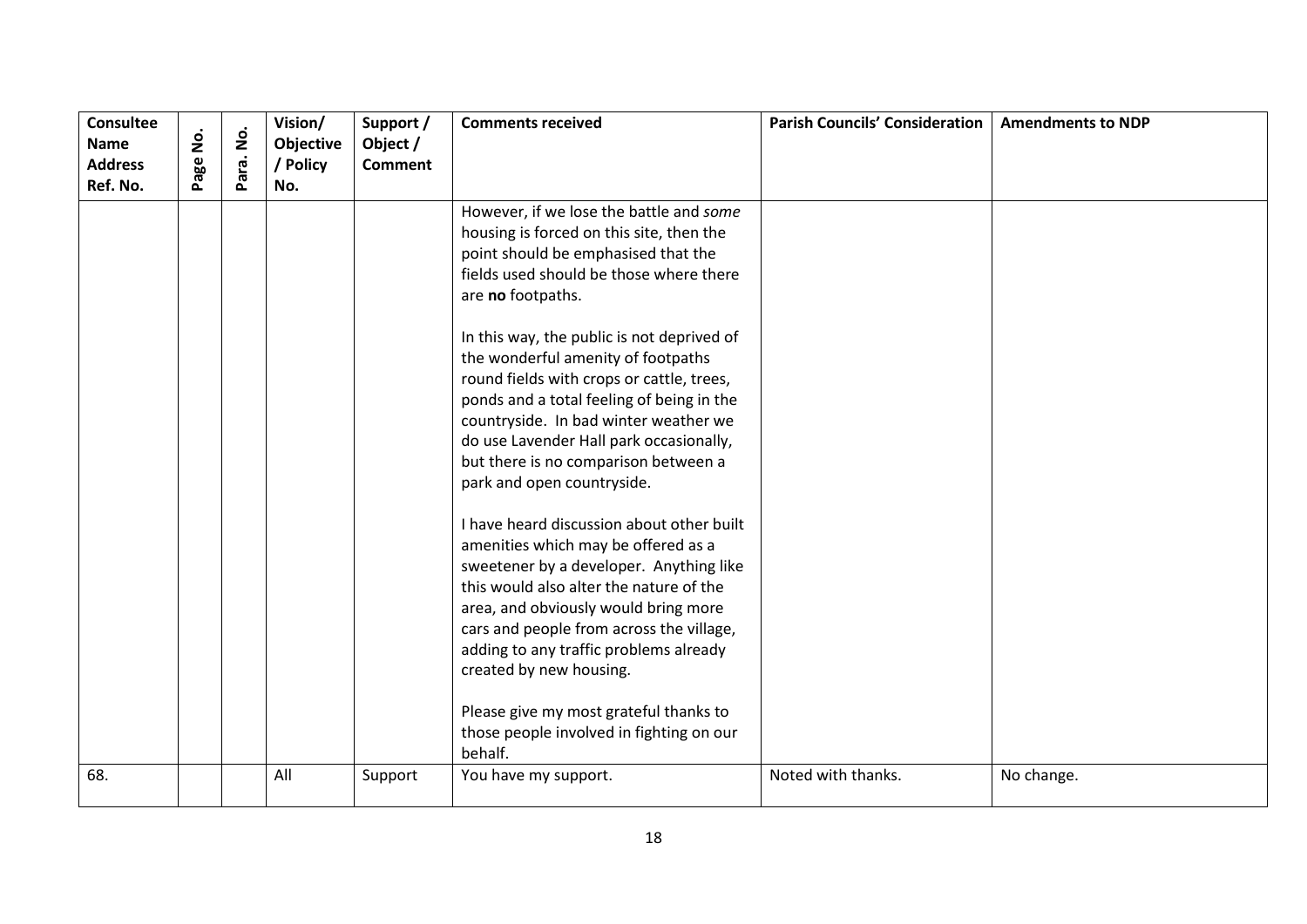| <b>Consultee</b><br><b>Name</b><br><b>Address</b><br>Ref. No. | <u>o</u><br>Z<br>Page | $\dot{\mathsf{e}}$<br>Para. | Vision/<br>Objective<br>/ Policy<br>No. | Support /<br>Object /<br><b>Comment</b> | <b>Comments received</b>                                                                                                                                                                                      | <b>Parish Councils' Consideration</b> | <b>Amendments to NDP</b> |
|---------------------------------------------------------------|-----------------------|-----------------------------|-----------------------------------------|-----------------------------------------|---------------------------------------------------------------------------------------------------------------------------------------------------------------------------------------------------------------|---------------------------------------|--------------------------|
| 69.                                                           |                       |                             | All                                     | support                                 | I support the latest draft and agree that<br>brownfield sites are indeed the best<br>option for our growing community.                                                                                        | Noted with thanks.                    | No change.               |
| 70.<br>(2)                                                    |                       |                             | All                                     | support                                 | We support the proposals in the flyer<br>that was delivered to our home this<br>week.                                                                                                                         | Noted with thanks.                    | No change.               |
| 71.                                                           |                       |                             | All                                     | Support                                 | I would like to register my support to<br>Berkswell Parish Council particularly with<br>regard to the NDP                                                                                                     | Noted with thanks.                    | No change.               |
| 72.<br>(2)                                                    |                       |                             | All                                     | Support                                 | My Wife and I support your NDP plan                                                                                                                                                                           | Noted with thanks.                    | No change.               |
| $\overline{73}$ .                                             |                       |                             | All                                     | Support                                 | I support the NDP proposals by Berkswell<br>Parish Council and confirm that you can<br>pass my details to SMBC.                                                                                               | Noted with thanks.                    | No change.               |
| 74.                                                           |                       |                             | All                                     | Support                                 | I endorse the Berkswell Parish Council<br>NDP proposals and am happy for my<br>details to be communicated to SMBC.                                                                                            | Noted with thanks.                    | No change.               |
| 75.                                                           |                       |                             | All                                     | Support                                 | I support the whole approach of the NDP<br>plan to provide a firm and meaningful<br>guidance for the development and<br>benefit of all in this area and for those<br>who may come and live here in the future | Noted with thanks.                    | No change.               |
| 76.                                                           |                       |                             | All                                     | Support                                 | I believe in a plan to provide safety of<br>greenbelt and for the use of brownfield<br>sites to be taken into consideration. I                                                                                | Noted.                                | No change.               |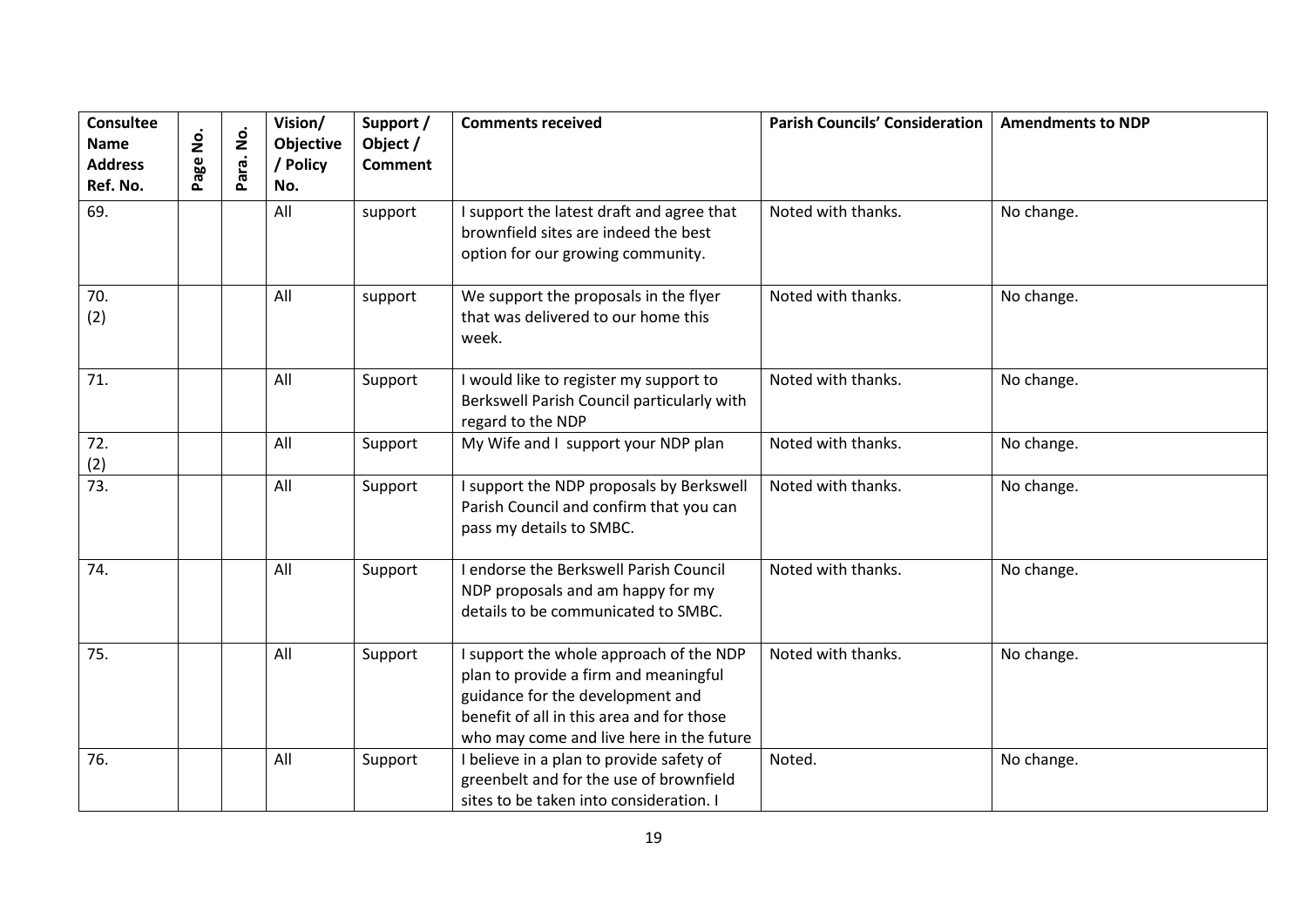| <b>Consultee</b><br><b>Name</b><br><b>Address</b><br>Ref. No. | .<br>S<br>age | $\dot{\mathsf{S}}$<br>Para. | Vision/<br>Objective<br>/ Policy<br>No. | Support /<br>Object /<br><b>Comment</b> | <b>Comments received</b>                                                                                                                                                                                                                                                                                                                                                                                                                                                                                                                                                                                                                                    | <b>Parish Councils' Consideration</b>                                                                                     | <b>Amendments to NDP</b> |
|---------------------------------------------------------------|---------------|-----------------------------|-----------------------------------------|-----------------------------------------|-------------------------------------------------------------------------------------------------------------------------------------------------------------------------------------------------------------------------------------------------------------------------------------------------------------------------------------------------------------------------------------------------------------------------------------------------------------------------------------------------------------------------------------------------------------------------------------------------------------------------------------------------------------|---------------------------------------------------------------------------------------------------------------------------|--------------------------|
|                                                               |               |                             |                                         |                                         | believe in preserving the Meriden Gap to<br>be held for people who may live in this<br>and surrounding areas in the future.                                                                                                                                                                                                                                                                                                                                                                                                                                                                                                                                 | Any changes to the boundary<br>of the Green Belt will be a<br>matter for SMBC through<br>the Local Plan Review.           |                          |
| 77.                                                           | 15            | 5.1<br>4                    | <b>B1</b>                               | Comment /<br>Support                    | oppose and new building development<br>unless already approved on the greenbelt<br>land especially opposite the windmill in<br>Windmill Lane and to the side and rear of<br>Wellfield Close. I oppose any greenbelt<br>land becoming brownfield land in Balsall<br>Common.<br>I support the NDP in providing an<br>infrastructure levy for Balsall Common.<br>I have concerns with building on<br>greenbelt land and the affect it may have<br>on the environment and wildlife and the<br>increase in air pollution etc. We need<br>more green woodland spaces not less to<br>improve air quality. Once built on, these<br>green spaces maybe gone forever. | Noted.<br>Any changes to the boundary<br>of the Green Belt will be a<br>matter for SMBC through<br>the Local Plan Review. | No change.               |
| 78.                                                           |               |                             | All                                     | Support                                 | am emailing to register my full support<br>of the above plan.                                                                                                                                                                                                                                                                                                                                                                                                                                                                                                                                                                                               | Noted with thanks.                                                                                                        | No change.               |
| 79.<br>(2)                                                    |               |                             | All                                     | Support                                 | am a Berkswell Resident and have lived<br>in the Village for over 45 years. I support<br>your development Plan, however I cannot<br>seem to fill in your form, since it is in a                                                                                                                                                                                                                                                                                                                                                                                                                                                                             | Noted with thanks.                                                                                                        | No change.               |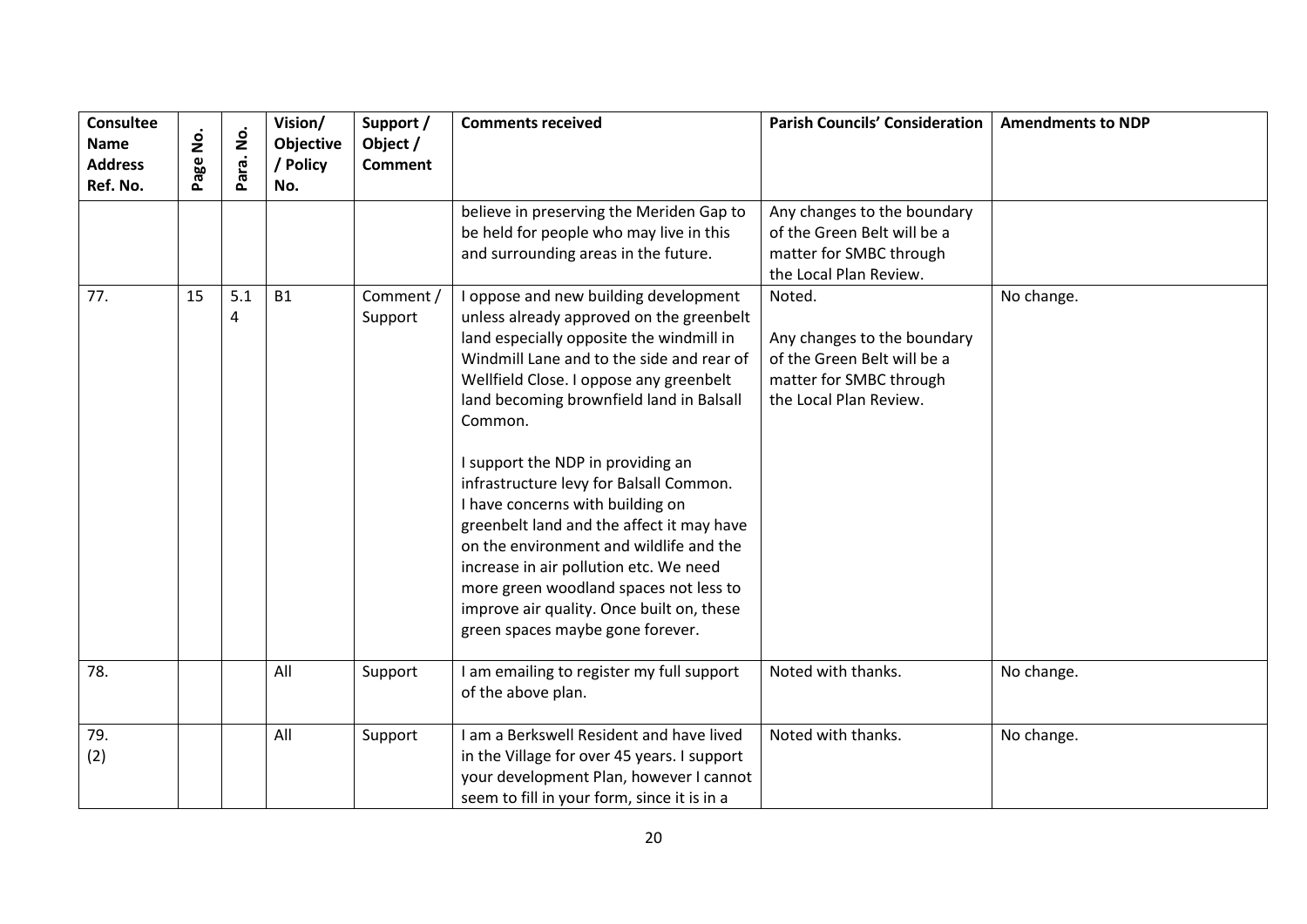| <b>Consultee</b><br><b>Name</b><br><b>Address</b><br>Ref. No. | <u>S</u><br>age | $\dot{\mathsf{z}}$<br>Para. | Vision/<br>Objective<br>/ Policy<br>No. | Support /<br>Object /<br><b>Comment</b> | <b>Comments received</b>                                                                                                                                                                                                                                                                                         | <b>Parish Councils' Consideration</b> | <b>Amendments to NDP</b> |
|---------------------------------------------------------------|-----------------|-----------------------------|-----------------------------------------|-----------------------------------------|------------------------------------------------------------------------------------------------------------------------------------------------------------------------------------------------------------------------------------------------------------------------------------------------------------------|---------------------------------------|--------------------------|
|                                                               |                 |                             |                                         |                                         | locked form. Can you send me an<br>electronic word doc so that I can fill in<br>and send back to you before the closing<br>date.<br>However for the record Both my Wife<br>and $I$ :-<br>I fully Support the Berkswell Draft<br>Neighbourhood Development Plan<br>(Note an email is sufficient to comment        |                                       |                          |
|                                                               |                 |                             |                                         |                                         | advised that their<br>and<br>response has been added to this table)                                                                                                                                                                                                                                              |                                       |                          |
| 80.                                                           |                 |                             | All                                     | Support                                 | Well done for pulling this together so<br>quickly. I support Berkswell Parish<br>Neighbourhood Development Plan.                                                                                                                                                                                                 | Noted with thanks.                    | No change.               |
| 81.                                                           |                 |                             | All                                     | support                                 | I am contacting you to express support<br>for the Berkswell Parish NDP, as the<br>consultation period is about to close.                                                                                                                                                                                         | Noted with thanks.                    | No change.               |
| 82.                                                           |                 |                             | All                                     | support                                 | I am completely in favour of the<br>Berkswell Parish NDP.<br>Living adjacent to an area of potential<br>new development I can support what the<br>NDP proposes in Policy 1, supporting<br>green space between old and new<br>developments similar to Riddings Hill and<br>access off purpose built roads such as | Noted with thanks.                    | No change.               |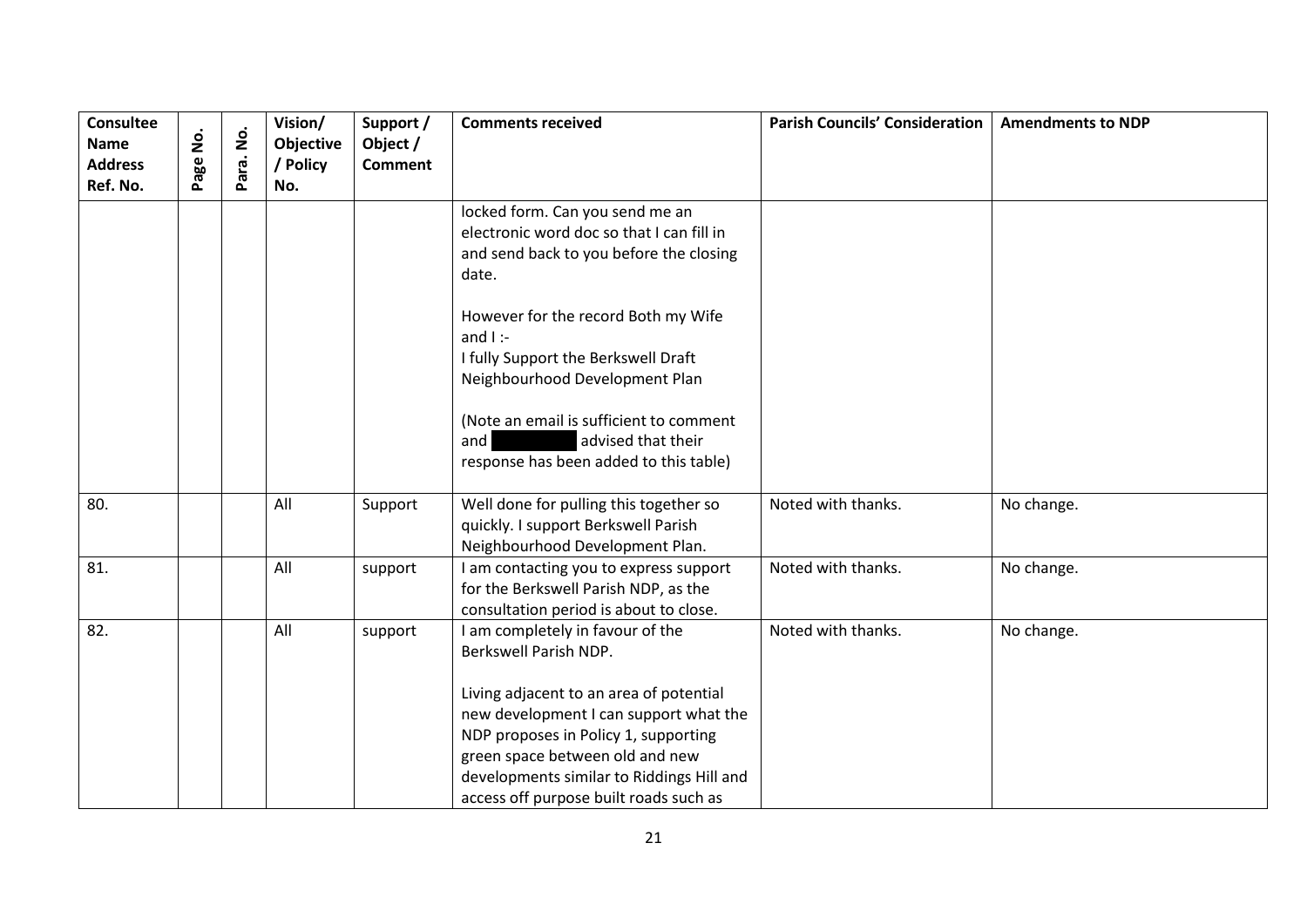| Consultee<br><b>Name</b><br><b>Address</b><br>Ref. No. | <u>s</u><br>Page | $\dot{\mathsf{S}}$<br>Para. | Vision/<br>Objective<br>/ Policy<br>No. | Support /<br>Object /<br><b>Comment</b> | <b>Comments received</b>                                                                                                                                                                                                                                                                                                                                                                                                                                                                               | <b>Parish Councils' Consideration</b> | <b>Amendments to NDP</b> |
|--------------------------------------------------------|------------------|-----------------------------|-----------------------------------------|-----------------------------------------|--------------------------------------------------------------------------------------------------------------------------------------------------------------------------------------------------------------------------------------------------------------------------------------------------------------------------------------------------------------------------------------------------------------------------------------------------------------------------------------------------------|---------------------------------------|--------------------------|
|                                                        |                  |                             |                                         |                                         | Hallmeadow Road to avoid inappropriate<br>use of existing local roads not suitable for<br>additional traffic or safe for pedestrians<br>etc.<br>I can also agree totally with the need in<br>this area for enough car parking facilities<br>for the local rail terminal but also for any<br>additional housing. As a commuter<br>location almost all residents work away<br>from the village and local transport is not<br>always suitable with additional car spaces<br>needed.<br>I support the NDP. |                                       |                          |
| 83.                                                    |                  |                             | All, B8                                 | Support<br>with<br>comment<br>on layout | Thank you to all the team who have<br>worked so hard and relentlessly to<br>produce this draft document. It has my<br>full support.<br>Only suggestions are perhaps to indent<br>the sub-bullets on P8 and be consistent<br>with the formatting of the figure/map<br>titles (eg below item and centred). Just to<br>really polish the presentation!                                                                                                                                                    | Noted with thanks.                    | No change.               |
| 84.                                                    |                  |                             | All                                     | Comment                                 | I am writing to offer my views (sorry<br>couldn't download the form).                                                                                                                                                                                                                                                                                                                                                                                                                                  | Noted.                                | No change.               |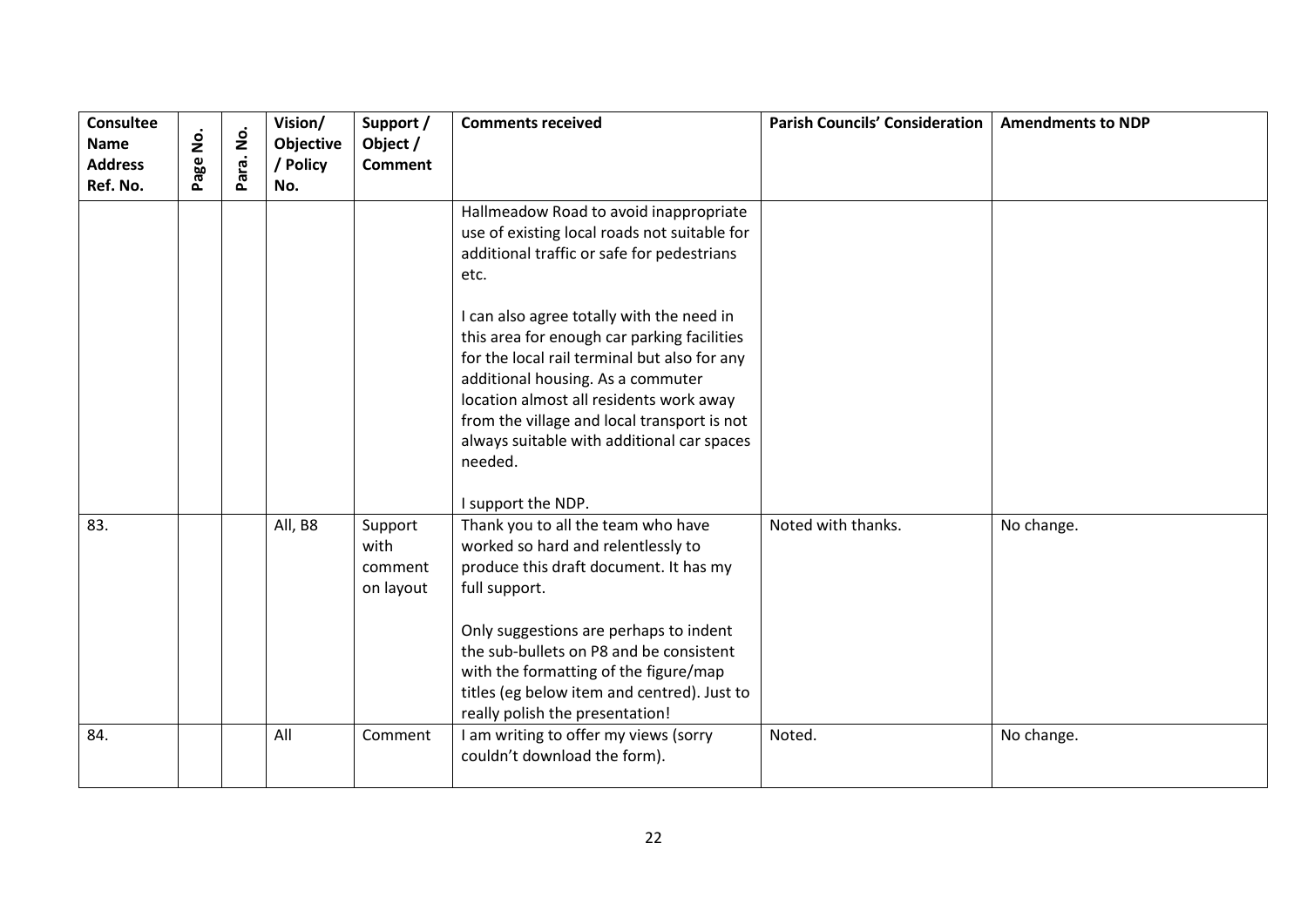| <b>Consultee</b><br><b>Name</b><br><b>Address</b><br>Ref. No. | age No. | $\dot{\mathsf{z}}$<br>ara.<br>௳ | Vision/<br>Objective<br>/ Policy<br>No. | Support /<br>Object /<br><b>Comment</b> | <b>Comments received</b>                                                                                                                                                                                                      | <b>Parish Councils' Consideration</b>                                                                           | <b>Amendments to NDP</b> |
|---------------------------------------------------------------|---------|---------------------------------|-----------------------------------------|-----------------------------------------|-------------------------------------------------------------------------------------------------------------------------------------------------------------------------------------------------------------------------------|-----------------------------------------------------------------------------------------------------------------|--------------------------|
|                                                               |         |                                 |                                         |                                         | I am for providing more housing, but<br>strongly feel that Brownfield sites should<br>be considered rather than<br>greenbelt. There are also several smaller<br>sites that could fit more in keeping with<br>existing houses. | Any changes to the boundary<br>of the Green Belt will be a<br>matter for SMBC through<br>the Local Plan Review. |                          |
|                                                               |         |                                 |                                         |                                         | I do not think that housing around the<br>Windmill is a good idea and strongly                                                                                                                                                |                                                                                                                 |                          |
|                                                               |         |                                 |                                         |                                         | object, it is a known historic site and very                                                                                                                                                                                  |                                                                                                                 |                          |
|                                                               |         |                                 |                                         |                                         | important to the area.                                                                                                                                                                                                        |                                                                                                                 |                          |
|                                                               |         |                                 |                                         |                                         | I also object to the Barratts Farm estate                                                                                                                                                                                     |                                                                                                                 |                          |
|                                                               |         |                                 |                                         |                                         | of 800 houses. I think that a smaller                                                                                                                                                                                         |                                                                                                                 |                          |
|                                                               |         |                                 |                                         |                                         | scheme of around 500 houses leaving a                                                                                                                                                                                         |                                                                                                                 |                          |
|                                                               |         |                                 |                                         |                                         | wide strip of green belt between the                                                                                                                                                                                          |                                                                                                                 |                          |
|                                                               |         |                                 |                                         |                                         | existing houses on Meeting House Lane,                                                                                                                                                                                        |                                                                                                                 |                          |
|                                                               |         |                                 |                                         |                                         | Waste Lane and Old Waste Lane would                                                                                                                                                                                           |                                                                                                                 |                          |
|                                                               |         |                                 |                                         |                                         | be far more reasonable and acceptable to                                                                                                                                                                                      |                                                                                                                 |                          |
|                                                               |         |                                 |                                         |                                         | everyone Houses at the back would                                                                                                                                                                                             |                                                                                                                 |                          |
|                                                               |         |                                 |                                         |                                         | greatly devalue these houses and spoil                                                                                                                                                                                        |                                                                                                                 |                          |
|                                                               |         |                                 |                                         |                                         | the country views. We have just moved                                                                                                                                                                                         |                                                                                                                 |                          |
|                                                               |         |                                 |                                         |                                         | to Waste Lane because of the views and                                                                                                                                                                                        |                                                                                                                 |                          |
|                                                               |         |                                 |                                         |                                         | walks behind. We have a very small<br>garden and houses at the back of us                                                                                                                                                     |                                                                                                                 |                          |
|                                                               |         |                                 |                                         |                                         | would be able to see us eating in the                                                                                                                                                                                         |                                                                                                                 |                          |
|                                                               |         |                                 |                                         |                                         | kitchen, it would be ridiculous.                                                                                                                                                                                              |                                                                                                                 |                          |
|                                                               |         |                                 |                                         |                                         | I agree with the shop and road proposals.                                                                                                                                                                                     |                                                                                                                 |                          |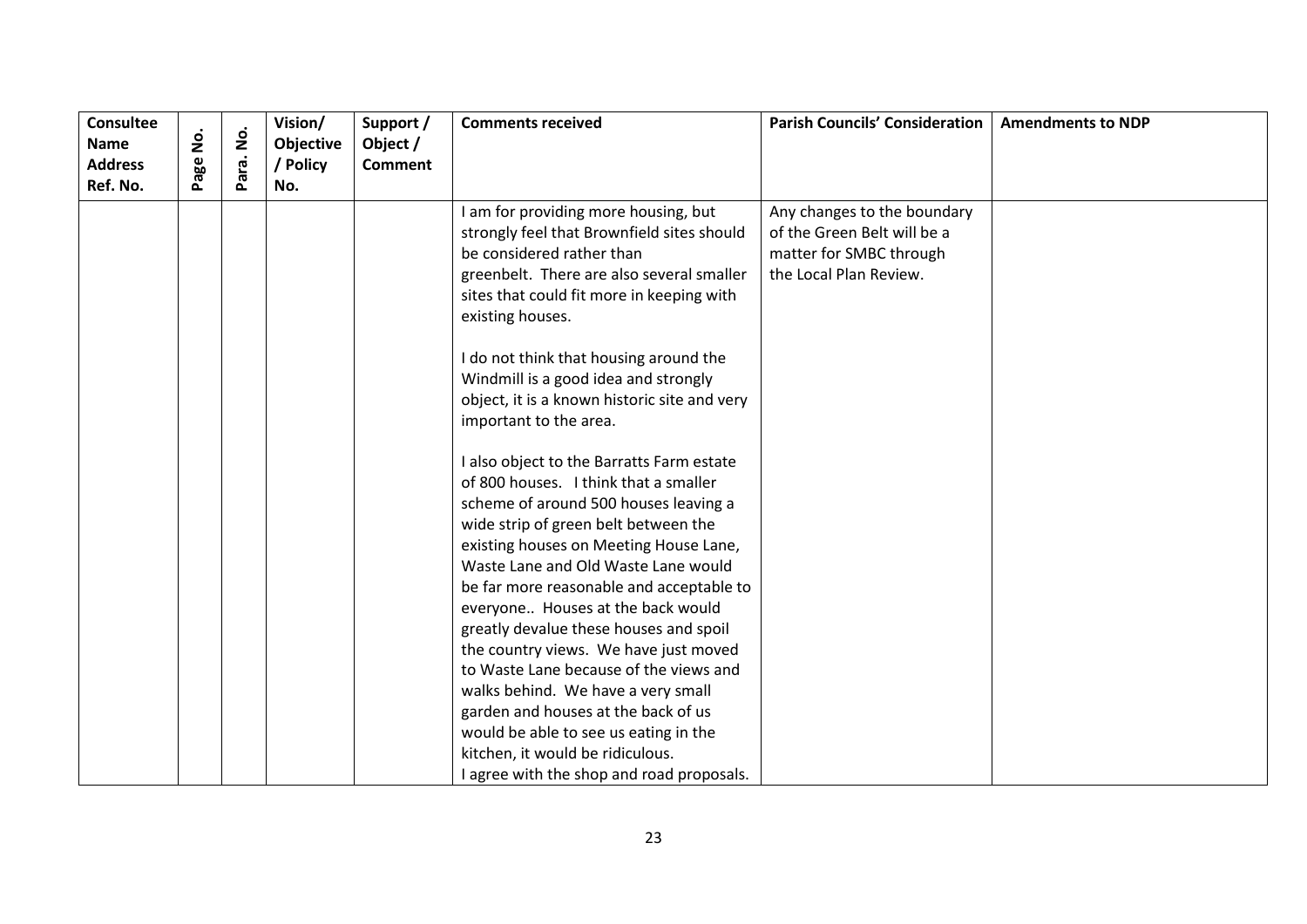| <b>Consultee</b><br><b>Name</b><br><b>Address</b><br>Ref. No. | $\mathbf{\dot{g}}$<br>Page | Para. No. | Vision/<br><b>Objective</b><br>/ Policy<br>No. | Support /<br>Object /<br><b>Comment</b> | <b>Comments received</b>                                                                                                                                                                                                                                                                                                                       | <b>Parish Councils' Consideration</b>                                                                                     | <b>Amendments to NDP</b> |
|---------------------------------------------------------------|----------------------------|-----------|------------------------------------------------|-----------------------------------------|------------------------------------------------------------------------------------------------------------------------------------------------------------------------------------------------------------------------------------------------------------------------------------------------------------------------------------------------|---------------------------------------------------------------------------------------------------------------------------|--------------------------|
|                                                               |                            |           |                                                |                                         | For the size of the village, we would very<br>much benefit from a leisure<br>centre/swimming pool in the area which<br>would also generate local jobs.<br>I am happy for my data to be used.                                                                                                                                                   |                                                                                                                           |                          |
| 85.                                                           |                            |           | All                                            | Comment                                 | I wish to register my support for no house<br>building on Barrett's Farm, Windmill Lane<br>or area behind certain houses in Meeting<br>House Lane.                                                                                                                                                                                             | Noted.<br>Any changes to the boundary<br>of the Green Belt will be a<br>matter for SMBC through<br>the Local Plan Review. | No change.               |
| 86.                                                           |                            |           |                                                | Support<br>and<br>comment               | Although I support this NDP in principle I<br>do not accept proposals or amendments<br>that could include for the introduction of<br>a bypass or other diversionary or road<br>widening scheme through the Berkswell<br>Parish or land that could be realigned<br>under a boundary change/transfer from<br>Berkswell to Balsall Common Parish. | Noted.<br>Refer comments about road<br>widening scheme to parish<br>council.                                              | No change.               |
| 87.<br>(2)                                                    |                            |           | All                                            | Comment<br>& support                    | We would like to support the latest draft<br>development plan in opposition to the<br>selected sites!<br>Hopefully common sense will prevail!                                                                                                                                                                                                  | Noted with thanks.                                                                                                        | No change.               |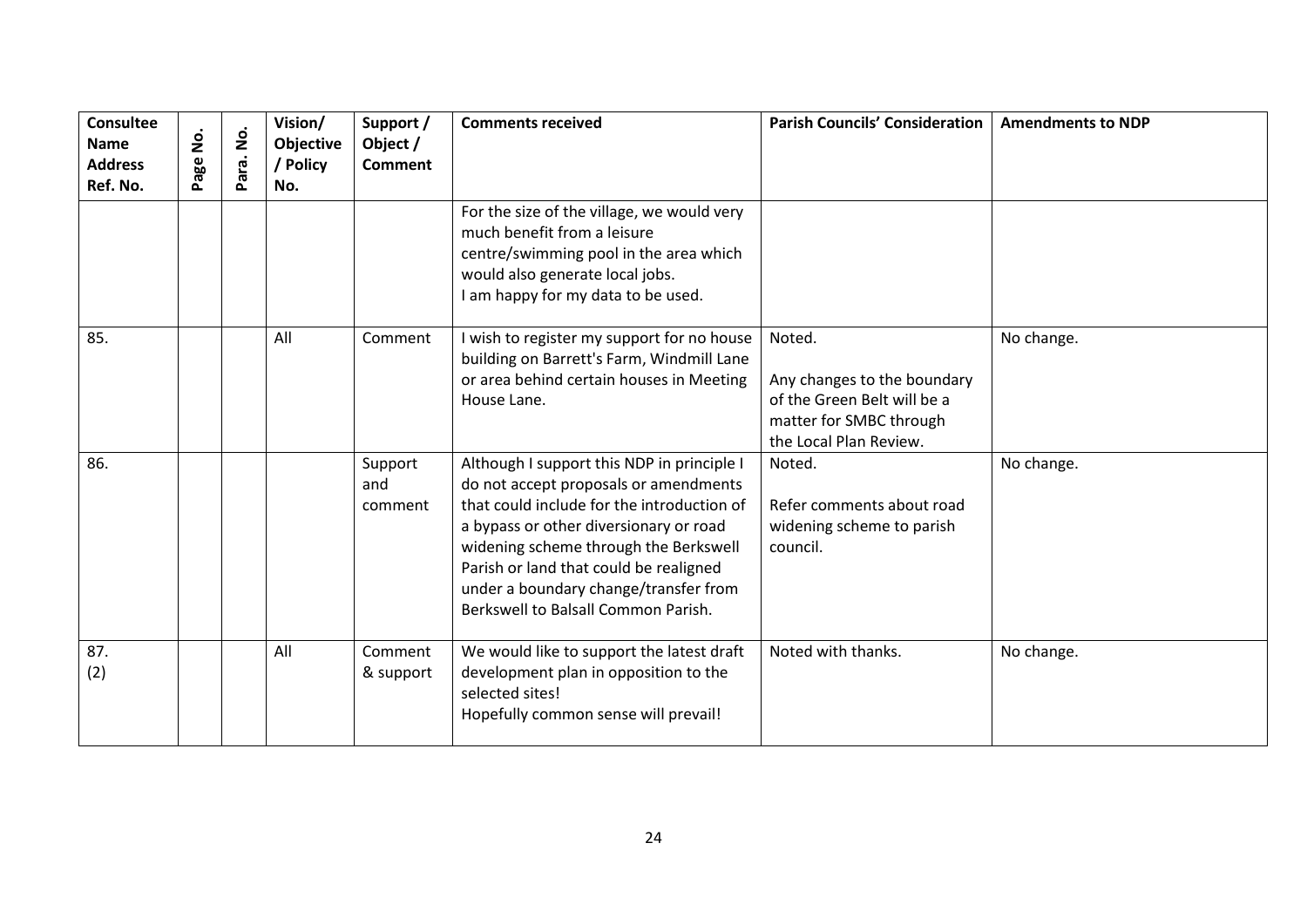| <b>Consultee</b><br><b>Name</b><br><b>Address</b> | <u>o</u><br>Z<br>age | $\dot{\mathbf{z}}$<br>Para. | Vision/<br>Objective<br>/ Policy | Support /<br>Object /<br><b>Comment</b> | <b>Comments received</b>                                                                                                                                                                                                                                                                                                                                                                                                                                                                                                                                                      | <b>Parish Councils' Consideration</b>                                                                                                                  | <b>Amendments to NDP</b> |
|---------------------------------------------------|----------------------|-----------------------------|----------------------------------|-----------------------------------------|-------------------------------------------------------------------------------------------------------------------------------------------------------------------------------------------------------------------------------------------------------------------------------------------------------------------------------------------------------------------------------------------------------------------------------------------------------------------------------------------------------------------------------------------------------------------------------|--------------------------------------------------------------------------------------------------------------------------------------------------------|--------------------------|
| Ref. No.<br>88.                                   |                      |                             | No.<br>All                       | Support &<br>comment                    | I am fully supportive of the aims,<br>objectives and policies documented in<br>the latest draft.<br>However I am concerned about your<br>ability/preparedness to implement such<br>policies. eg Whilst developing your<br>proposals on house design and character,<br>you did not even comment on a recent                                                                                                                                                                                                                                                                    | Noted with thanks.<br>The parish council will refer to<br>the policies and proposals in<br>the NDP when commenting on<br>future planning applications. | No change.               |
|                                                   |                      |                             |                                  |                                         | planning application in Meeting House<br>Lane to knock down a cottage of many<br>decades standing and replace it with a<br>very large 3-storey residence. This was<br>approved by Solihull MBC.                                                                                                                                                                                                                                                                                                                                                                               |                                                                                                                                                        |                          |
| 89.                                               |                      |                             | All                              | Support &<br>comment                    | I live in Berkswell Village (<br>Berkswell), and am a<br>student. (Wording changed to protect<br>identity of a minor) at Heart of England<br>School. My Mum suggested I should read<br>the latest version of the NDP and give you<br>any comments about this draft.<br>As a young person living in the area I care<br>about making sure where we live is<br>developed well, whilst keeping the<br>history of the local area but also making it<br>good for young people, families and older<br>people all living in the community<br>together. I agree with the draft NDP and | Noted with thanks.<br>The NDP includes proposals to<br>improve opportunities for<br>walking and cycling in the<br>parish.                              | No change.               |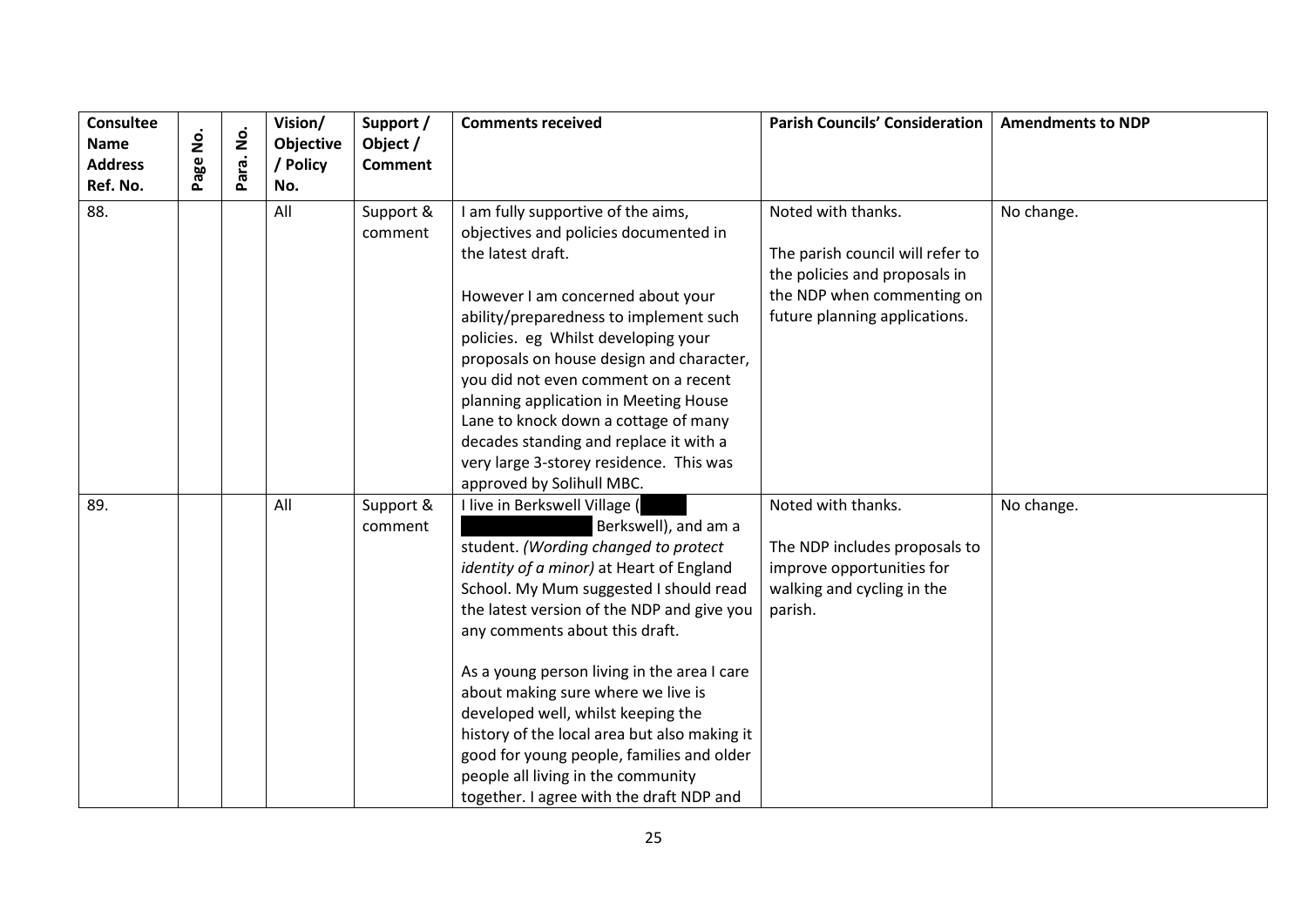| Consultee<br><b>Name</b><br><b>Address</b> | <u>o</u><br>age | $\dot{\mathsf{S}}$<br>ara. | Vision/<br>Objective<br>/ Policy | Support /<br>Object /<br><b>Comment</b> | <b>Comments received</b>                                                                                                                                                                                                                                                                                                                                                                                                                                                                                                      | <b>Parish Councils' Consideration</b>                                                                                                                                                                                                                                  | <b>Amendments to NDP</b> |
|--------------------------------------------|-----------------|----------------------------|----------------------------------|-----------------------------------------|-------------------------------------------------------------------------------------------------------------------------------------------------------------------------------------------------------------------------------------------------------------------------------------------------------------------------------------------------------------------------------------------------------------------------------------------------------------------------------------------------------------------------------|------------------------------------------------------------------------------------------------------------------------------------------------------------------------------------------------------------------------------------------------------------------------|--------------------------|
| Ref. No.                                   |                 | Ä                          | No.                              |                                         | in particular the protection of the football<br>ground (I have played for the Hornets<br>most of my school life and still play for<br>the under 18's), the conservation area (as<br>this is where I live) and the improved<br>accessibility planned cycle way idea<br>connecting Berkswell Village to Balsall<br>Common Village - this would make a big                                                                                                                                                                       |                                                                                                                                                                                                                                                                        |                          |
|                                            |                 |                            |                                  |                                         | difference for people travelling between<br>the villages. I've just spent a few days in<br>Oxford and was very impressed by their<br>cycle paths and the number of people on<br>bikes using them - it would be great to<br>develop this here.                                                                                                                                                                                                                                                                                 |                                                                                                                                                                                                                                                                        |                          |
| 90.                                        |                 |                            | All                              | Support &<br>comment                    | Thank you for your communication<br>regarding proposed housing development<br>on Barrett's Farm & Windmill Lane.<br>As a resident of Berkswell Parish for over<br>60yrs, I would like to express my<br>appreciation of the effort you are making<br>to protect our community from<br>inappropriate development.<br>I fully support the initiatives contained in<br>your draft. A major problem we are<br>experiencing is the totally inadequate<br>provision of car parking in the shopping<br>area of Balsall Common and the | Noted with thanks.<br>The NDP includes policies and<br>proposals to improve public<br>car parking and increase<br>parking standards in new<br>developments as well as<br>including schemes to<br>encourage walking and cycling<br>as alternative transport<br>methods. | No change.               |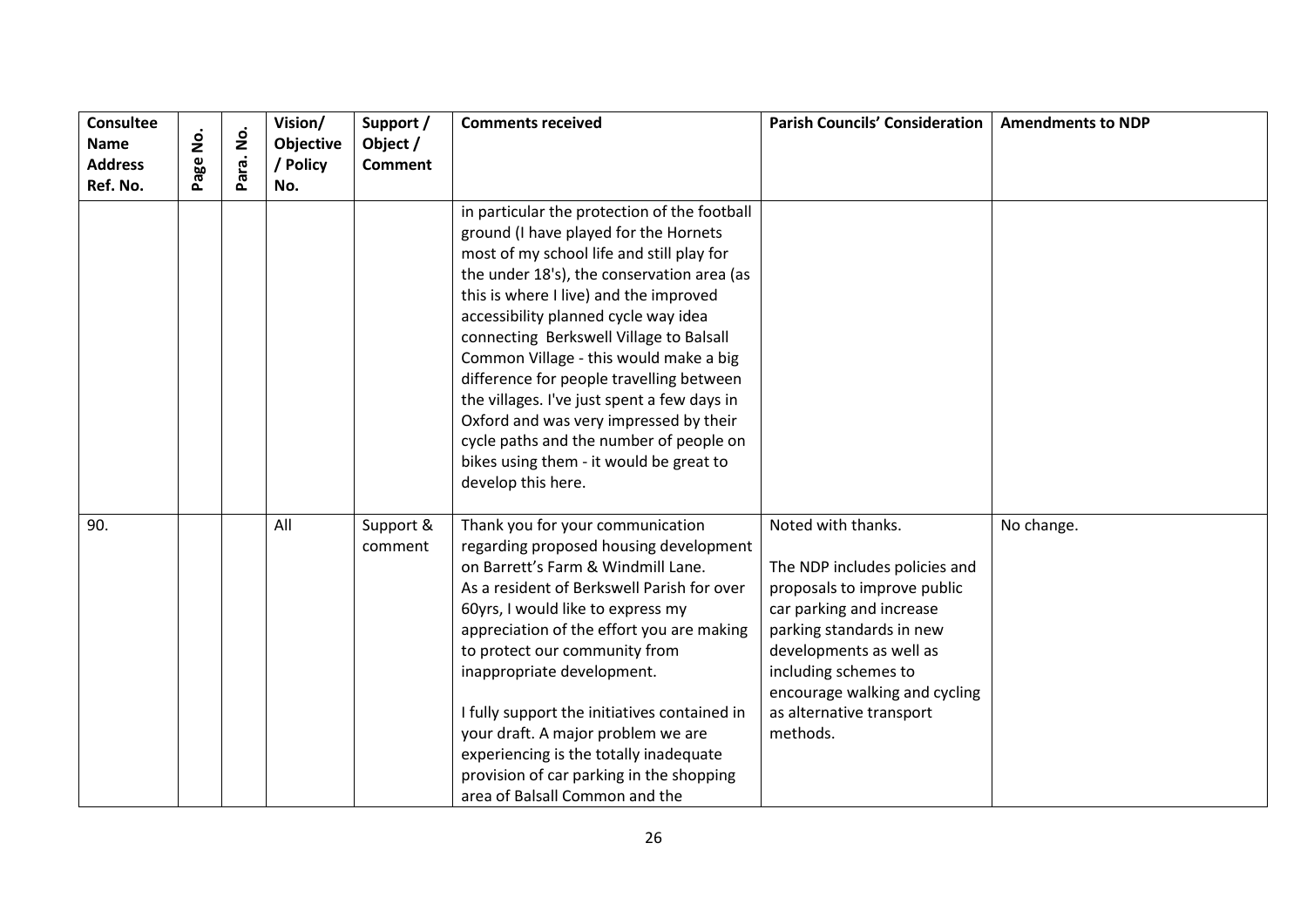| Consultee<br><b>Name</b><br><b>Address</b><br>Ref. No. | age No. | $\dot{\mathsf{S}}$<br>ara.<br>Ő. | Vision/<br>Objective<br>/ Policy<br>No. | Support /<br>Object /<br><b>Comment</b> | <b>Comments received</b>                                                                                                                                                                                                                                           | <b>Parish Councils' Consideration</b>                                                                                                                                                                                     | <b>Amendments to NDP</b>                                                                                                                                                            |
|--------------------------------------------------------|---------|----------------------------------|-----------------------------------------|-----------------------------------------|--------------------------------------------------------------------------------------------------------------------------------------------------------------------------------------------------------------------------------------------------------------------|---------------------------------------------------------------------------------------------------------------------------------------------------------------------------------------------------------------------------|-------------------------------------------------------------------------------------------------------------------------------------------------------------------------------------|
|                                                        |         |                                  |                                         |                                         | congestion which results, but I never see<br>this problem mentioned in development<br>proposals. Is it being actively addressed?                                                                                                                                   |                                                                                                                                                                                                                           |                                                                                                                                                                                     |
| 91.                                                    |         |                                  | All                                     | Comment                                 | I am happy to support the hard work and<br>findings of the Berkswell<br>Neighbourhood Plan. Clearly there may<br>be some further work of detail<br>required on some aspects.                                                                                       | Noted with thanks.                                                                                                                                                                                                        | No change.                                                                                                                                                                          |
| 92.                                                    |         |                                  | All                                     | Comment                                 | I did not respond to the original<br>consultation or this one, because to have<br>separate Berkswell and Balsall ndps is<br>ridiculous. When the boundaries are<br>redrawn to cover Balsall Common it will<br>be worth responding.                                 | Noted.<br><b>Balsall Parish Council is also</b><br>preparing an NDP for their<br>parish area. Berkswell parish<br>council is committed to<br>working together with Balsall<br>parish council on cross<br>boundary issues. | No change.                                                                                                                                                                          |
| 93.1                                                   |         |                                  | All                                     | Comment                                 | While welcoming and supporting the<br>NDP, I believe it would be improved by<br>some minor amendments.                                                                                                                                                             | Noted.                                                                                                                                                                                                                    | No change.                                                                                                                                                                          |
| 93.2                                                   |         |                                  | <b>B1</b>                               | Comment                                 | Draft Policy B1: New Housing - General<br>Principles<br>The objective of Criterion 2(i) is<br>understood, but there can be undesirable<br>results from creating public access to<br>rear-garden fences. The fear of anti-<br>social behaviour and crime means that | Partially accepted.<br>Detailed comments submitted<br>by West Midlands Police have<br>helped to strengthen<br>community safety aspects of<br>the NDP, however specific<br>concerns about public open                      | Amend NDP.<br>Amend Policy B1 2i to:<br>"Quality open space should be<br>placed between existing homes and<br>new development to retain the<br>green character of the parish and to |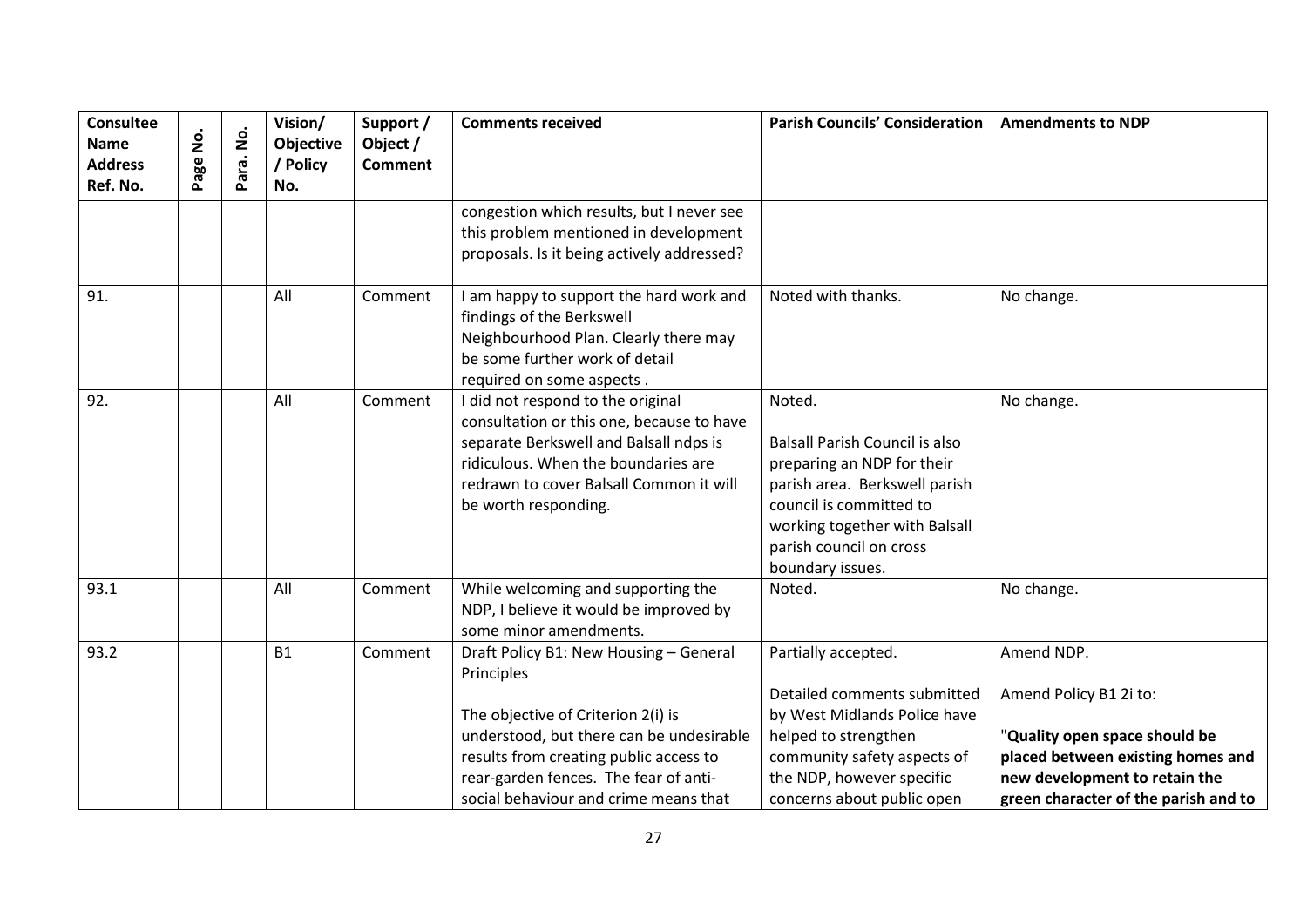| <b>Consultee</b><br><b>Name</b> | <u>o</u><br>2 | $\dot{\mathsf{S}}$ | Vision/<br>Objective | Support /<br>Object / | <b>Comments received</b>                                                                                               | <b>Parish Councils' Consideration</b>                                                | <b>Amendments to NDP</b>                                                                        |
|---------------------------------|---------------|--------------------|----------------------|-----------------------|------------------------------------------------------------------------------------------------------------------------|--------------------------------------------------------------------------------------|-------------------------------------------------------------------------------------------------|
| <b>Address</b>                  |               | Para.              | / Policy             | <b>Comment</b>        |                                                                                                                        |                                                                                      |                                                                                                 |
| Ref. No.                        | Page          |                    | No.                  |                       |                                                                                                                        |                                                                                      |                                                                                                 |
|                                 |               |                    |                      |                       | obtrusive styles of fencing can be<br>introduced. Legitimate activities in the<br>public area may also cause unwelcome | space being sited between<br>existing homes and new<br>development was not raised in | support community integration<br>through joint use by existing and<br>new occupiers. Where such |
|                                 |               |                    |                      |                       | disturbance, including organised events<br>and artificial lighting.                                                    | the Police's comments.                                                               | provision of open space is not<br>possible due to site constraints, a                           |
|                                 |               |                    |                      |                       | The draft policy seeks "quality" open                                                                                  | The aim of this criterion was<br>to promote community                                | minimum distance of 50m should<br>be provided between existing and                              |
|                                 |               |                    |                      |                       | space between existing and new housing,<br>but this could create islands of                                            | integration of existing and<br>new occupiers. It would be                            | new buildings in large<br>developments to protect the                                           |
|                                 |               |                    |                      |                       | development and increased use of green<br>belt land, and would not necessarily                                         | disappointing to remove this<br>opportunity, when it may be                          | privacy and amenity of residents<br>and to support a lower density                              |
|                                 |               |                    |                      |                       | promote community integration. In<br>addition, these spaces would require                                              | possible to provide suitable                                                         | pattern of development".                                                                        |
|                                 |               |                    |                      |                       | significant maintenance, increasing over                                                                               | and well-designed solutions<br>using the experience, advice                          |                                                                                                 |
|                                 |               |                    |                      |                       | time as trees mature.                                                                                                  | and support of the West<br>Midlands Police (as offered -                             |                                                                                                 |
|                                 |               |                    |                      |                       | It's thought that the policy objectives<br>could be met by recommending a                                              | see Table 2) to address safety<br>and security measures                              |                                                                                                 |
|                                 |               |                    |                      |                       | generous minimum distance between<br>existing and new housing, of, for                                                 | comprehensively across new<br>development schemes.                                   |                                                                                                 |
|                                 |               |                    |                      |                       | instance, 50 m. This would be less                                                                                     |                                                                                      |                                                                                                 |
|                                 |               |                    |                      |                       | prescriptive, and allow a more nucleated<br>pattern of development and more                                            | However, in the interests of<br>improving flexibility in the                         |                                                                                                 |
|                                 |               |                    |                      |                       | flexibility in the layout of the green<br>spaces proposed in criterion 2(h) and                                        | policy, the NDP could be<br>amended to include reference                             |                                                                                                 |
|                                 |               |                    |                      |                       | Policy B3.                                                                                                             | to a 50m minimum distance                                                            |                                                                                                 |
|                                 |               |                    |                      |                       |                                                                                                                        | between existing and new                                                             |                                                                                                 |
|                                 |               |                    |                      |                       | As part of the constraints imposed on<br>development by Policy B1, there should                                        | housing.                                                                             |                                                                                                 |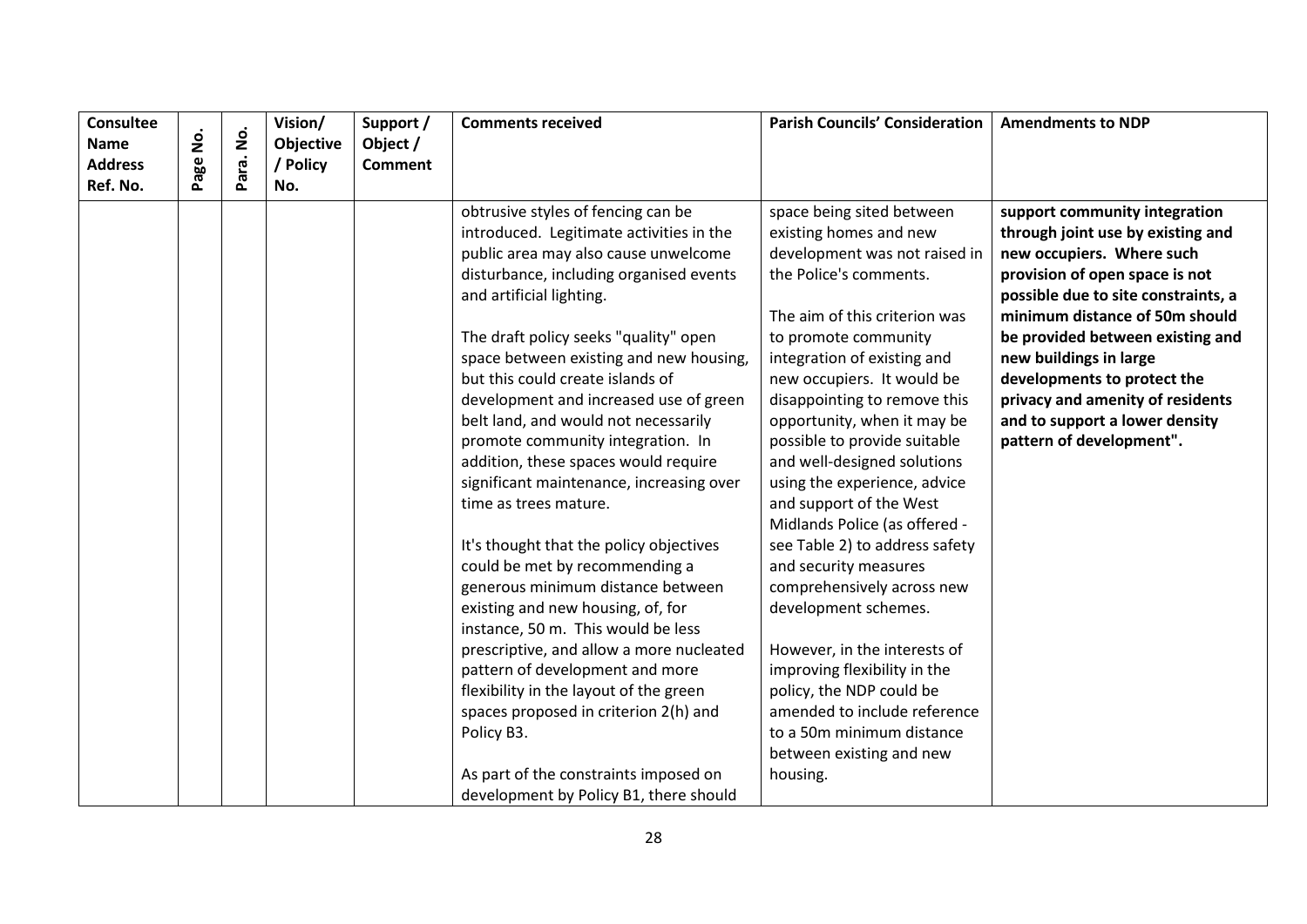| <b>Consultee</b><br><b>Name</b><br><b>Address</b><br>Ref. No. | $\dot{\mathsf{S}}$<br>age | $\dot{\mathsf{S}}$<br>Para. | Vision/<br>Objective<br>/ Policy<br>No. | Support /<br>Object /<br><b>Comment</b> | <b>Comments received</b>                                                                                                                                                                                                                                                                                                                                                                                                                                                                                                                                                                                                                                                          | <b>Parish Councils' Consideration</b>                                                                                                                                                                                                                | <b>Amendments to NDP</b>                                                                                                                                                                                                                                                                                                                                                                                                                                                          |
|---------------------------------------------------------------|---------------------------|-----------------------------|-----------------------------------------|-----------------------------------------|-----------------------------------------------------------------------------------------------------------------------------------------------------------------------------------------------------------------------------------------------------------------------------------------------------------------------------------------------------------------------------------------------------------------------------------------------------------------------------------------------------------------------------------------------------------------------------------------------------------------------------------------------------------------------------------|------------------------------------------------------------------------------------------------------------------------------------------------------------------------------------------------------------------------------------------------------|-----------------------------------------------------------------------------------------------------------------------------------------------------------------------------------------------------------------------------------------------------------------------------------------------------------------------------------------------------------------------------------------------------------------------------------------------------------------------------------|
|                                                               |                           |                             |                                         |                                         | be the objective of securing the long-<br>term maintenance of public green<br>space. This could include dedication of<br>the land to local bodies or groups of<br>houseowners, or protective covenants.                                                                                                                                                                                                                                                                                                                                                                                                                                                                           | Management of open spaces<br>is not an issue for the NDP but<br>should be referred to SMBC as<br>part of the development<br>management process as and<br>when development proposals<br>come forward.                                                 |                                                                                                                                                                                                                                                                                                                                                                                                                                                                                   |
| 93.3                                                          |                           |                             | B <sub>3</sub>                          | Comment                                 | Draft Policy B3: Protecting Local<br>Landscape and Built Character<br>There should be a requirement that<br>agricultural, commercial, and<br>infrastructure developments are<br>designed to be as unobtrusive as<br>possible. Light colours and tones of blue<br>should be avoided in all parts that are<br>widely visible, and the main parts of<br>structures should be in subdued colours<br>i.e. desaturated tones of yellow-green<br>(olive), khaki, brown, ochre, russet,<br>etc. Attention should be paid to the<br>appearance of fencing, particularly<br>pallisade security fencing, and unnatural<br>colours such as grey, black, and blue-<br>green should be avoided. | Accepted.<br>Amend Policy B3 as suggested.<br>However there may be a lack<br>of background evidence (eg an<br>adopted colour guide) to<br>support specific references to<br>colours and therefore more<br>flexibility in the wording is<br>required. | Amend NDP.<br>Amend Policy B3.<br>Insert additional text:<br>"Large Agricultural Buildings in the<br><b>Open Countryside</b><br>Proposals for large agricultural,<br>commercial, and infrastructure<br>developments in the countryside<br>should be sited, designed and<br>landscaped with sensitivity, taking<br>into account the characteristics of<br>the Arden landscape of the rural<br>area of the parish.<br>Prominent, metallic or bright<br>colours should be avoided in |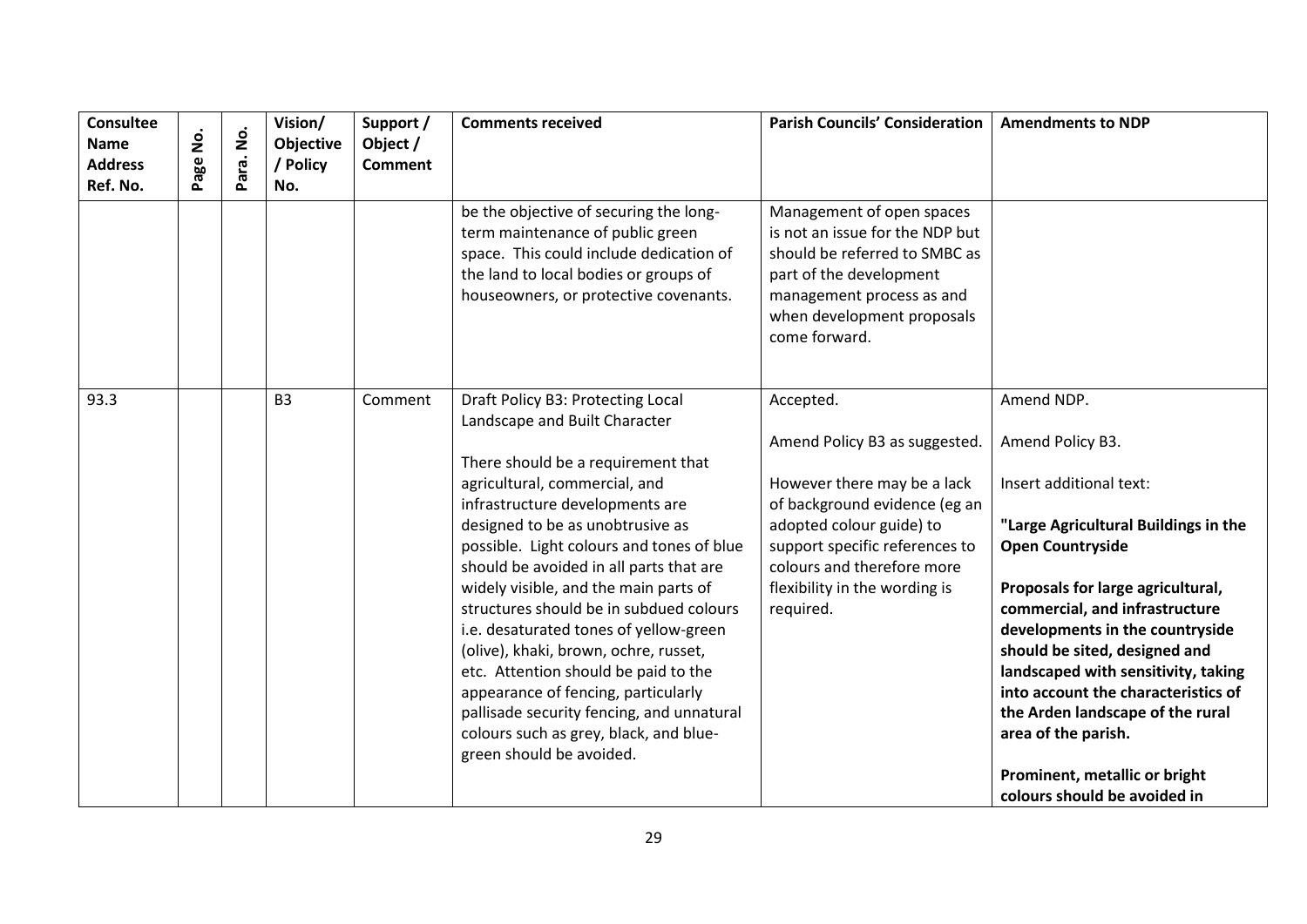| <b>Consultee</b><br><b>Name</b><br><b>Address</b><br>Ref. No. | $\dot{\mathsf{z}}$<br>Page | $\dot{\mathsf{p}}$<br>Para. | Vision/<br>Objective<br>/ Policy<br>No. | Support /<br>Object /<br><b>Comment</b> | <b>Comments received</b>                                                     | <b>Parish Councils' Consideration</b> | <b>Amendments to NDP</b>                                                                                                                                                                                                                                                                                                                                                                                                           |
|---------------------------------------------------------------|----------------------------|-----------------------------|-----------------------------------------|-----------------------------------------|------------------------------------------------------------------------------|---------------------------------------|------------------------------------------------------------------------------------------------------------------------------------------------------------------------------------------------------------------------------------------------------------------------------------------------------------------------------------------------------------------------------------------------------------------------------------|
|                                                               |                            |                             |                                         |                                         |                                                                              |                                       | buildings or parts of buildings which<br>are highly visible from or located<br>within sensitive landscape areas.<br>Natural and earth colours and<br>materials are preferred wherever<br>possible.<br><b>Boundary treatments should be</b><br>designed taking into account the<br>Landscape Character design criteria<br>under this Policy and Policy B6, and<br>obtrusive security / palisade type<br>fencing should be avoided." |
| 93.4                                                          |                            |                             | <b>B6</b>                               | Comment                                 | Draft Policy B6: Conversions of Former<br><b>Agricultural Buildings</b>      | Accepted.                             | <b>Amend NDP.</b>                                                                                                                                                                                                                                                                                                                                                                                                                  |
|                                                               |                            |                             |                                         |                                         |                                                                              | Amend Policy B6 as suggested.         | Insert additional wording to Policy                                                                                                                                                                                                                                                                                                                                                                                                |
|                                                               |                            |                             |                                         |                                         | The policy should include measures to                                        |                                       | <b>B6:</b>                                                                                                                                                                                                                                                                                                                                                                                                                         |
|                                                               |                            |                             |                                         |                                         | preserve the openness of the Green Belt<br>from harm caused by inappropriate |                                       |                                                                                                                                                                                                                                                                                                                                                                                                                                    |
|                                                               |                            |                             |                                         |                                         | fencing etc around the new domestic                                          |                                       | "Boundary treatments should<br>reflect existing field boundaries in                                                                                                                                                                                                                                                                                                                                                                |
|                                                               |                            |                             |                                         |                                         | curtileges. Fencing and hedging should                                       |                                       | the wider rural area such as hedges                                                                                                                                                                                                                                                                                                                                                                                                |
|                                                               |                            |                             |                                         |                                         | follow the style of existing agricultural                                    |                                       | and post and rail fencing. Suburban                                                                                                                                                                                                                                                                                                                                                                                                |
|                                                               |                            |                             |                                         |                                         | boundaries. Close-boarded fencing<br>should not be used. Consideration       |                                       | style close-boarded fencing and<br>high brick walls are not appropriate                                                                                                                                                                                                                                                                                                                                                            |
|                                                               |                            |                             |                                         |                                         | should be given to Haha dirches instead                                      |                                       | and should be avoided.                                                                                                                                                                                                                                                                                                                                                                                                             |
|                                                               |                            |                             |                                         |                                         | of adding further fences and hedges.                                         |                                       | Consideration could be given to the                                                                                                                                                                                                                                                                                                                                                                                                |
|                                                               |                            |                             |                                         |                                         |                                                                              |                                       | use of ha-ha ditches. Appropriate                                                                                                                                                                                                                                                                                                                                                                                                  |
|                                                               |                            |                             |                                         |                                         |                                                                              |                                       | screening should be provided to                                                                                                                                                                                                                                                                                                                                                                                                    |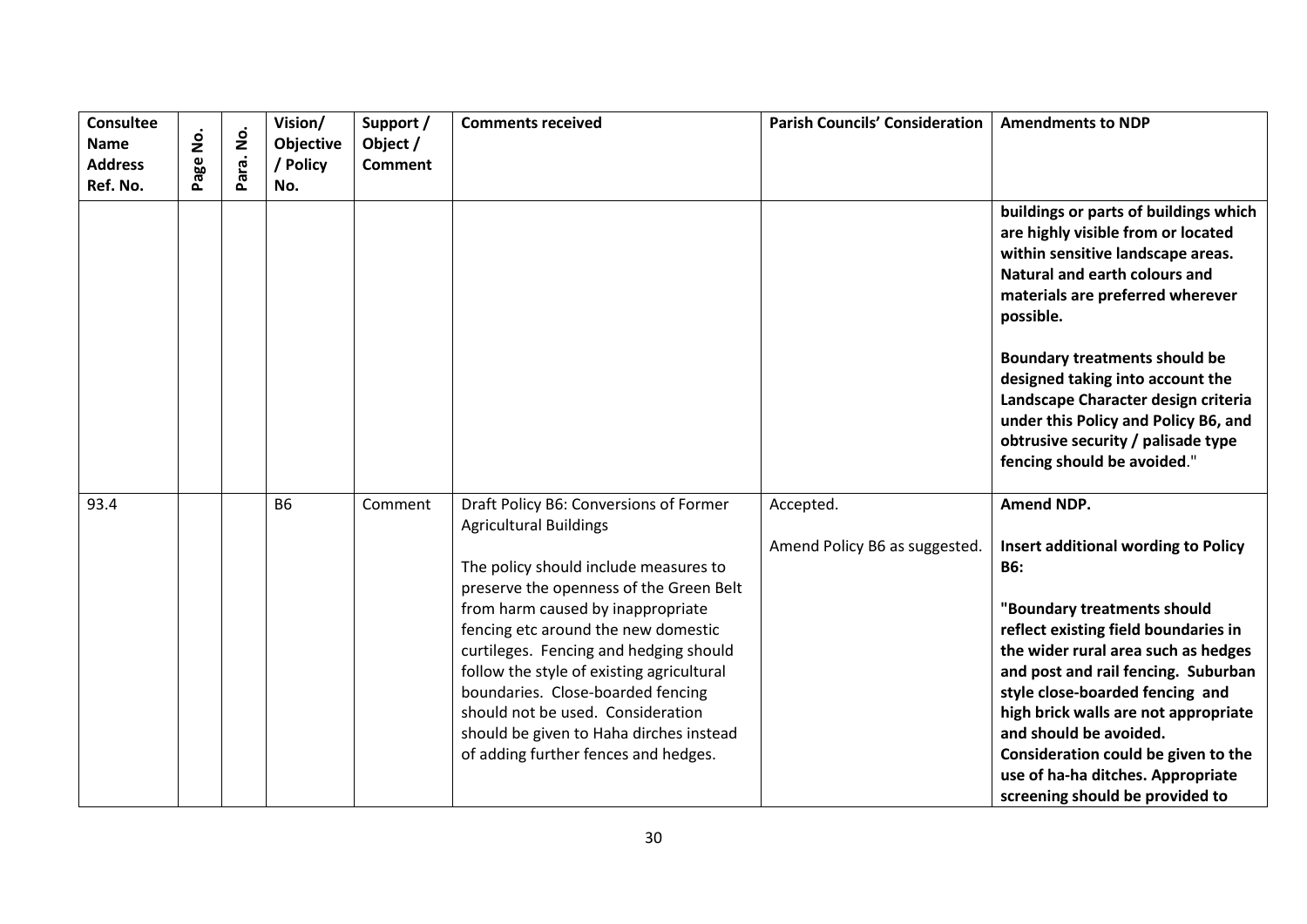| <b>Consultee</b><br><b>Name</b><br><b>Address</b><br>Ref. No. | <u>ş</u><br>age | $\dot{\mathsf{S}}$<br>ara.<br>Δ. | Vision/<br>Objective<br>/ Policy<br>No. | Support /<br>Object /<br><b>Comment</b> | <b>Comments received</b>                                                                                                                                                                                                                                                                                                                                                                                                                                                                                                                                                                           | <b>Parish Councils' Consideration</b>                                                                                                                                                                                                                                                                                                                                                                                                                                                               | <b>Amendments to NDP</b>                                                                                                   |
|---------------------------------------------------------------|-----------------|----------------------------------|-----------------------------------------|-----------------------------------------|----------------------------------------------------------------------------------------------------------------------------------------------------------------------------------------------------------------------------------------------------------------------------------------------------------------------------------------------------------------------------------------------------------------------------------------------------------------------------------------------------------------------------------------------------------------------------------------------------|-----------------------------------------------------------------------------------------------------------------------------------------------------------------------------------------------------------------------------------------------------------------------------------------------------------------------------------------------------------------------------------------------------------------------------------------------------------------------------------------------------|----------------------------------------------------------------------------------------------------------------------------|
|                                                               |                 |                                  |                                         |                                         | The policy should recommend that<br>subdued colours are used for window and<br>door frames.<br>The policy should seek to protect the<br>landscape by recommending the planting<br>of trees and shrubs to screen parked<br>vehicles, wheelie bins, and ancillary<br>domestic structures.                                                                                                                                                                                                                                                                                                            |                                                                                                                                                                                                                                                                                                                                                                                                                                                                                                     | help conceal parking areas and<br>vehicles, bin storage areas and<br>other ancillary domestic structures<br>or buildings." |
| 94.                                                           |                 |                                  | Policy 4                                | Object                                  | With regard to the discussions involving<br>the future of the land adjacent to the<br>church in Meeting House Lane, I<br>understand that this land is actually the<br>property of the church.<br>Therefore I imagine that any decisions<br>about the future use of the land must, of<br>necessity, involve the owners of the<br>property. It is a mistake to refer to the<br>land as a recreational area when, in fact,<br>it is private land to which the public has<br>access by permission of the landowner.<br>I feel that the public consultation by BPC<br>has not been clear on this point. | Noted.<br>The landowner has objected<br>to the identification of the site<br>off Meeting House Lane as a<br>Local Green Space. The Parish<br>Council has met with the<br>landowner (on 21st August)<br>and has advised that there will<br>be further opportunities for<br>representations on the NDP.<br>In the meantime there is a<br>commitment to continuing<br>dialogue.<br>Land ownership is not a<br>planning matter, and the<br>agreement of the landowner is<br>not a requirement for Local | No change.                                                                                                                 |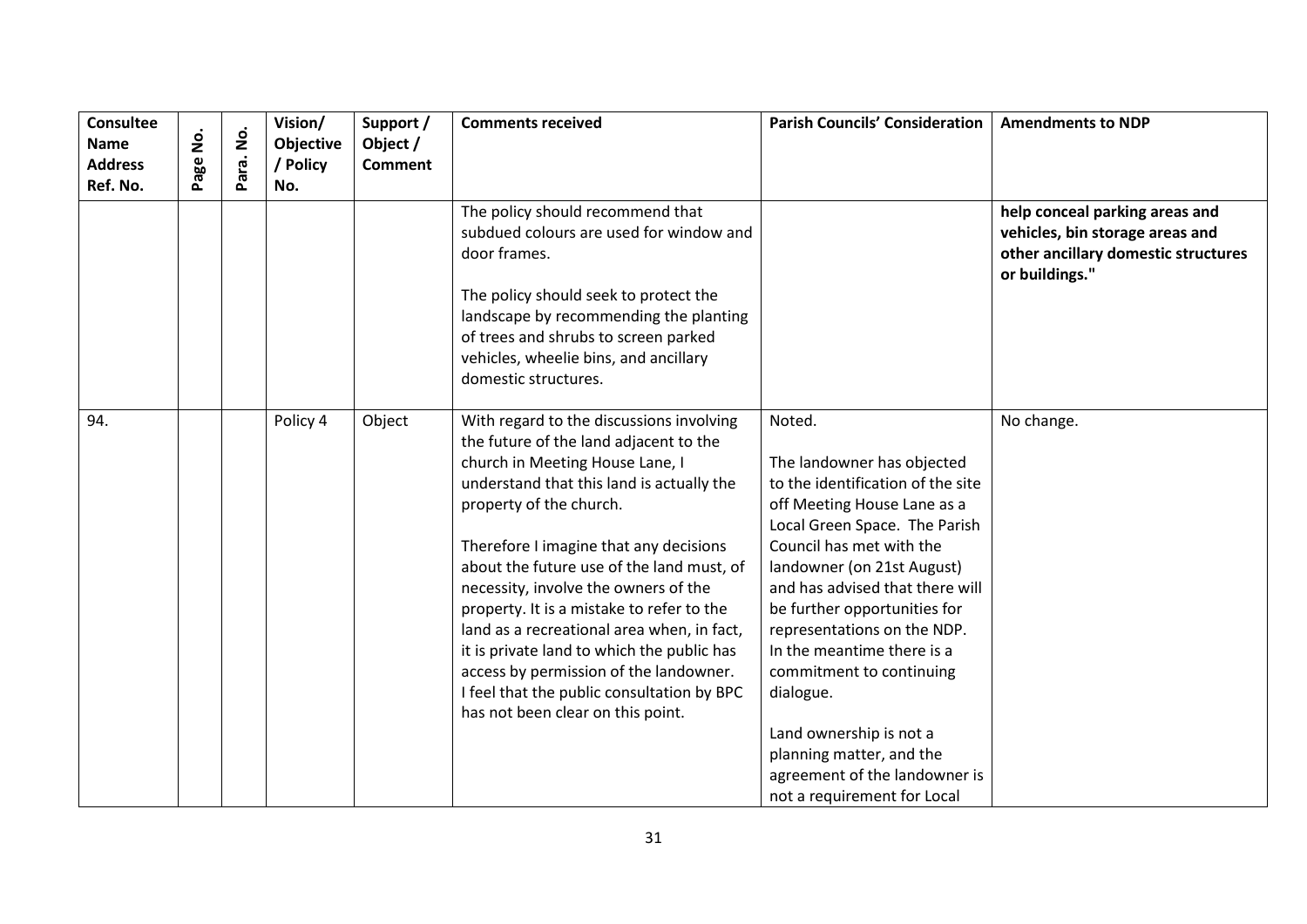| <b>Consultee</b><br><u>ş</u><br><b>Name</b><br>Page<br><b>Address</b><br>Ref. No. | $\dot{\mathsf{p}}$<br>Para. | Vision/<br>Objective<br>/ Policy<br>No. | Support /<br>Object /<br><b>Comment</b> | <b>Comments received</b>                                                                                                                                                                                                                                                                                                                                                                                                                                                                                                                                                                                                                                                                                                                                                                                           | <b>Parish Councils' Consideration</b>                                                                                                                                                                                                                                                                                                                                                                                                                            | <b>Amendments to NDP</b> |
|-----------------------------------------------------------------------------------|-----------------------------|-----------------------------------------|-----------------------------------------|--------------------------------------------------------------------------------------------------------------------------------------------------------------------------------------------------------------------------------------------------------------------------------------------------------------------------------------------------------------------------------------------------------------------------------------------------------------------------------------------------------------------------------------------------------------------------------------------------------------------------------------------------------------------------------------------------------------------------------------------------------------------------------------------------------------------|------------------------------------------------------------------------------------------------------------------------------------------------------------------------------------------------------------------------------------------------------------------------------------------------------------------------------------------------------------------------------------------------------------------------------------------------------------------|--------------------------|
|                                                                                   |                             |                                         |                                         |                                                                                                                                                                                                                                                                                                                                                                                                                                                                                                                                                                                                                                                                                                                                                                                                                    | Green Space designation.<br>Access is also not a<br>requirement of Local Green<br>Space.                                                                                                                                                                                                                                                                                                                                                                         |                          |
| 95.                                                                               |                             | Policy 4                                | Object                                  | As a resident of Balsall Common, I have<br>concerns about the arguments put<br>forward to support this proposal, as<br>follows:<br>The land is a privately-owned field.<br>2<br>It is neither a "park" nor a "Recreation<br>Ground" (BPC Plan)<br>"The site has a high recreational<br>[?]<br>value because of its central location" (BPC<br>Plan).<br>A field in a central location may have<br>a number of different "high values",<br>which may be other than for recreation.<br>$\overline{2}$<br>"The predominant activity in<br>January was dog walking/exercising"<br>(BPC Plan).<br>Dog-walking is carried out by many<br>residents of Balsall Common and<br>Berkswell in a variety of areas, including<br>in fields growing crops. This does not<br>automatically make such fields<br>"recreation areas". | Not accepted.<br>The NDP sets out how the<br>area meets the criteria set out<br>in the NPPF for Local Green<br>Spaces. The proposed<br>protection of the site as a<br>Local Green Space was widely<br>supported by local residents in<br>public consultations and<br>should be retained in the<br>Submission Plan. Land in<br>private ownership can be<br>protected as a Local Green<br>Space without the consent of<br>the landowner, similar to<br>Green Belt. | No change.               |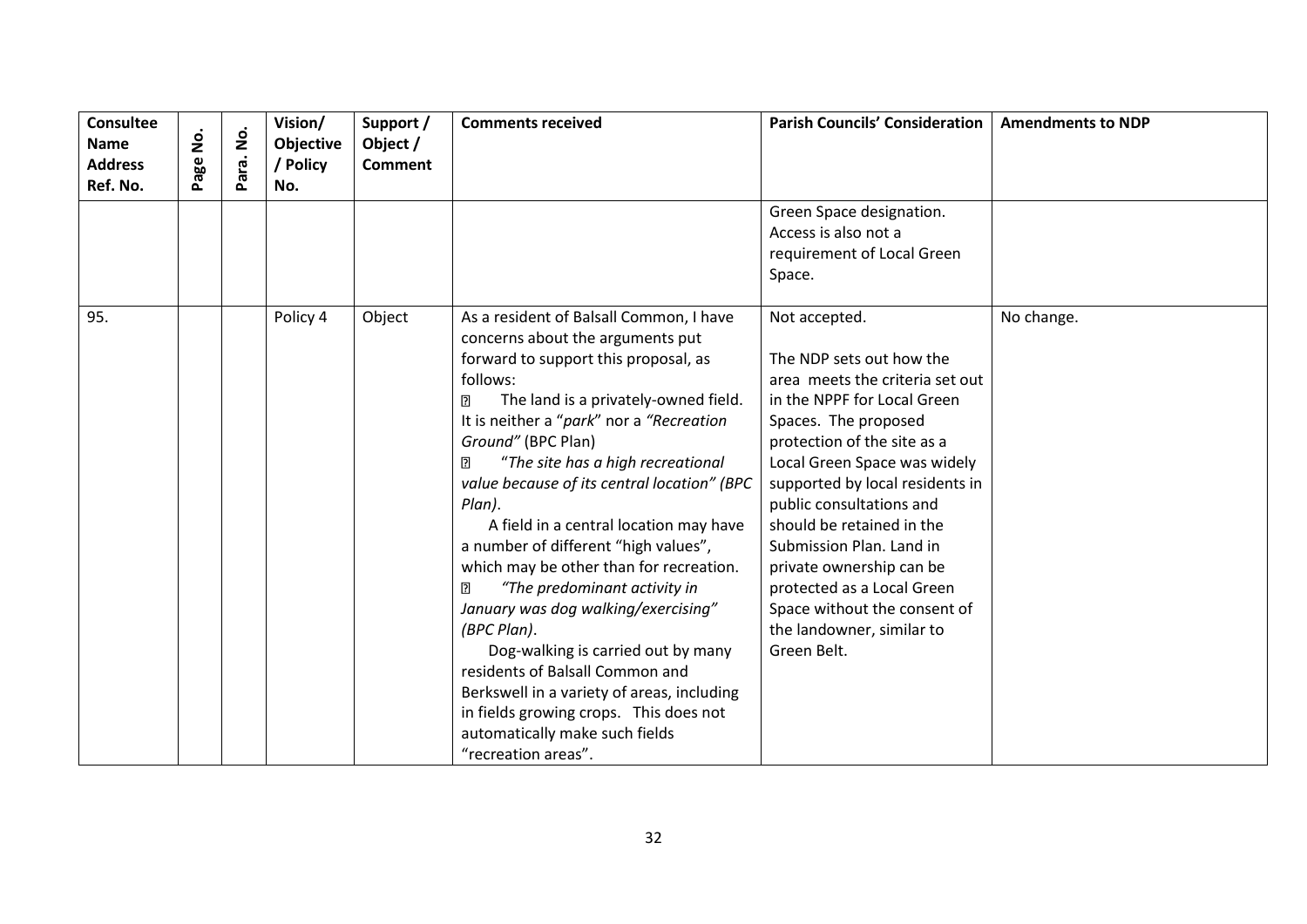| Consultee<br><b>Name</b><br><b>Address</b><br>Ref. No. | .<br>ع<br>age | $\dot{\mathsf{g}}$<br>ara.<br>௳ | Vision/<br>Objective<br>/ Policy<br>No. | Support /<br>Object /<br><b>Comment</b> | <b>Comments received</b>                                                                                                                                                                                                                                                                                                                                                                                                                                                                                                                                                                                                                                                                                                                                                                                            | <b>Parish Councils' Consideration</b>                                                                                                                              | <b>Amendments to NDP</b> |
|--------------------------------------------------------|---------------|---------------------------------|-----------------------------------------|-----------------------------------------|---------------------------------------------------------------------------------------------------------------------------------------------------------------------------------------------------------------------------------------------------------------------------------------------------------------------------------------------------------------------------------------------------------------------------------------------------------------------------------------------------------------------------------------------------------------------------------------------------------------------------------------------------------------------------------------------------------------------------------------------------------------------------------------------------------------------|--------------------------------------------------------------------------------------------------------------------------------------------------------------------|--------------------------|
|                                                        |               |                                 |                                         |                                         | $\overline{2}$<br>"The site is also special because of<br>its tranquillity and value for<br>wildlife".<br>There are many large gardens and<br>fields in Berkswell and Balsall Common<br>that are tranquil. What precisely is<br>"special" about this site and exactly what<br>wildlife is particularly well-represented<br>here?<br>"The proposed Local Green Space<br>2<br>was supported by a neighbouring<br>developer / landowner as an open space<br>within a housing scheme as part of the<br>proposed development at Barratt's<br>Farm".<br>If a developer is supporting it, this can<br>only because this will save them having<br>to use their land to provide a recreational<br>space. This will enable them to make<br>more profit from the land they already<br>own. Should the BPC be involved in this? |                                                                                                                                                                    |                          |
| 96.<br>(2)                                             |               |                                 | Policy 4                                | Object                                  | I would like to object to the designation<br>of the land, adjacent to Blessed Robert<br>Grissold Church in Meeting House Lane,<br>as Local Green Space.<br>As you are aware this land is privately<br>owned by the Archdiocese of                                                                                                                                                                                                                                                                                                                                                                                                                                                                                                                                                                                   | Not accepted.<br>The NDP sets out how the<br>area meets the criteria set out<br>in the NPPF for Local Green<br>Spaces. The proposed<br>protection of the site as a | No change.               |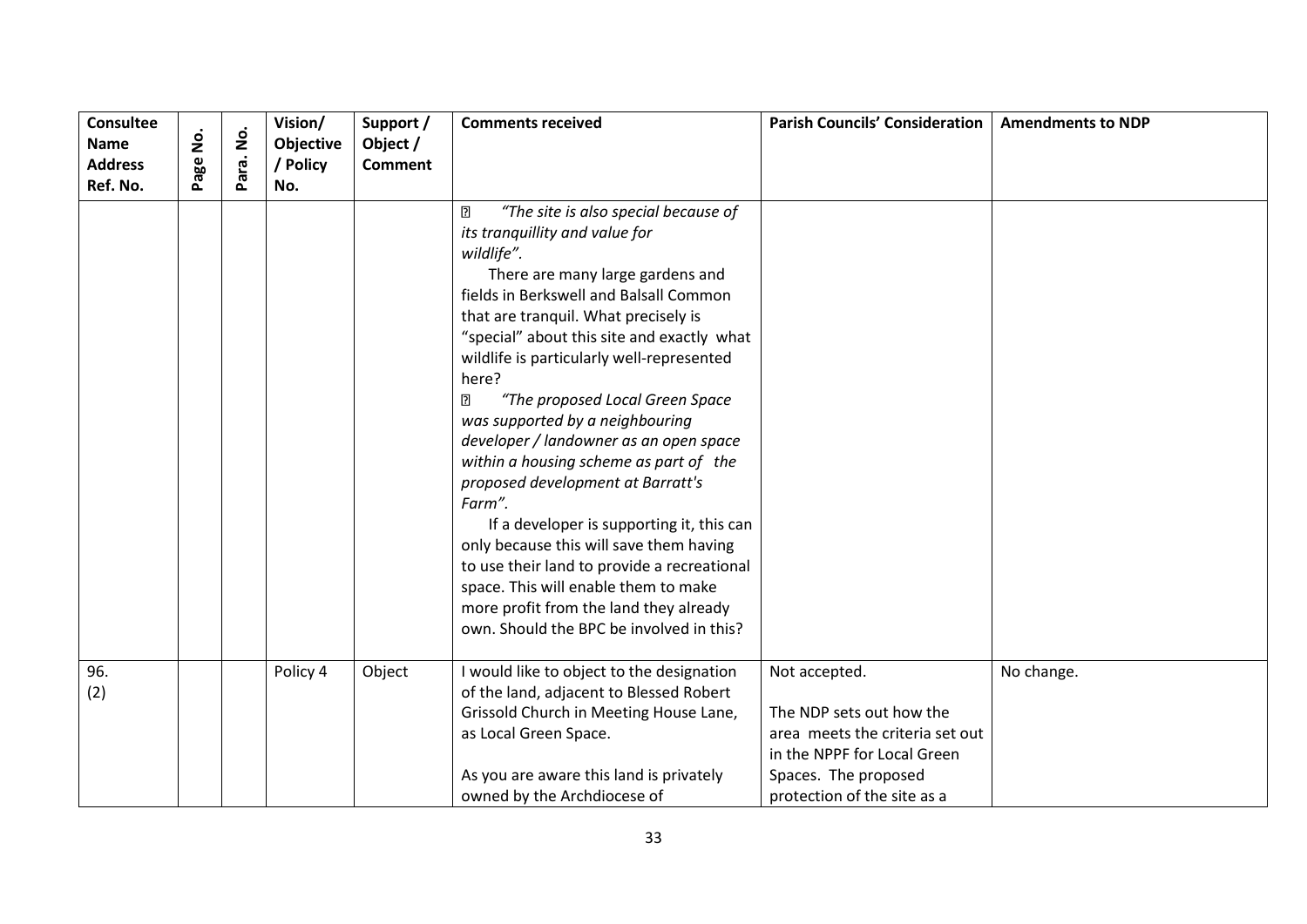| <b>Consultee</b> |          |                    | Vision/   | Support /      | <b>Comments received</b>                    | <b>Parish Councils' Consideration</b> | <b>Amendments to NDP</b> |
|------------------|----------|--------------------|-----------|----------------|---------------------------------------------|---------------------------------------|--------------------------|
| Name             | <u>ş</u> | $\dot{\mathsf{S}}$ | Objective | Object /       |                                             |                                       |                          |
| <b>Address</b>   | Page     | Para.              | / Policy  | <b>Comment</b> |                                             |                                       |                          |
| Ref. No.         |          |                    | No.       |                |                                             |                                       |                          |
|                  |          |                    |           |                | Birmingham. Mindful of community            | Local Green Space was widely          |                          |
|                  |          |                    |           |                | needs, they have allowed access to the      | supported by local residents in       |                          |
|                  |          |                    |           |                | public for various events. The right of way | public consultations and              |                          |
|                  |          |                    |           |                | is used, as are other rights of way in the  | should be retained in the             |                          |
|                  |          |                    |           |                | area.                                       | Submission Plan. Land in              |                          |
|                  |          |                    |           |                |                                             | private ownership can be              |                          |
|                  |          |                    |           |                | There is no evidence to suggest the land    | protected as a Local Green            |                          |
|                  |          |                    |           |                | has significant wildlife value, or is       | Space without the consent of          |                          |
|                  |          |                    |           |                | particularly tranquil.                      | the landowner, similar to             |                          |
|                  |          |                    |           |                |                                             | Green Belt.                           |                          |
|                  |          |                    |           |                | There are various other recreational        |                                       |                          |
|                  |          |                    |           |                | areas within the village, namely, The Lant, | The Local Plan Review and             |                          |
|                  |          |                    |           |                | Lavender Hall and Willow Parks, and also    | identification of the proposed        |                          |
|                  |          |                    |           |                | land around The Grange.                     | strategic sites provides              |                          |
|                  |          |                    |           |                |                                             | significant opportunities to          |                          |
|                  |          |                    |           |                | As and when further development comes       | provide suitable housing to           |                          |
|                  |          |                    |           |                | to Balsall Common, there will obviously     | meet local needs, including           |                          |
|                  |          |                    |           |                | be designated green space areas within      | homes for older residents.            |                          |
|                  |          |                    |           |                | future building plans.                      | Smaller housing suitable for          |                          |
|                  |          |                    |           |                |                                             | residents wishing to downsize         |                          |
|                  |          |                    |           |                | The Diocese is looking to develop the       | is also supported in NDP Policy       |                          |
|                  |          |                    |           |                | land to help meet the needs of the          | B1.                                   |                          |
|                  |          |                    |           |                | elderly within the village. This would also |                                       |                          |
|                  |          |                    |           |                | provide these residents with easy access    |                                       |                          |
|                  |          |                    |           |                | to the village centre.                      |                                       |                          |
|                  |          |                    |           |                | It would appear that the Archdiocese of     |                                       |                          |
|                  |          |                    |           |                | Birmingham is being penalised because of    |                                       |                          |
|                  |          |                    |           |                | its generosity to the local community,      |                                       |                          |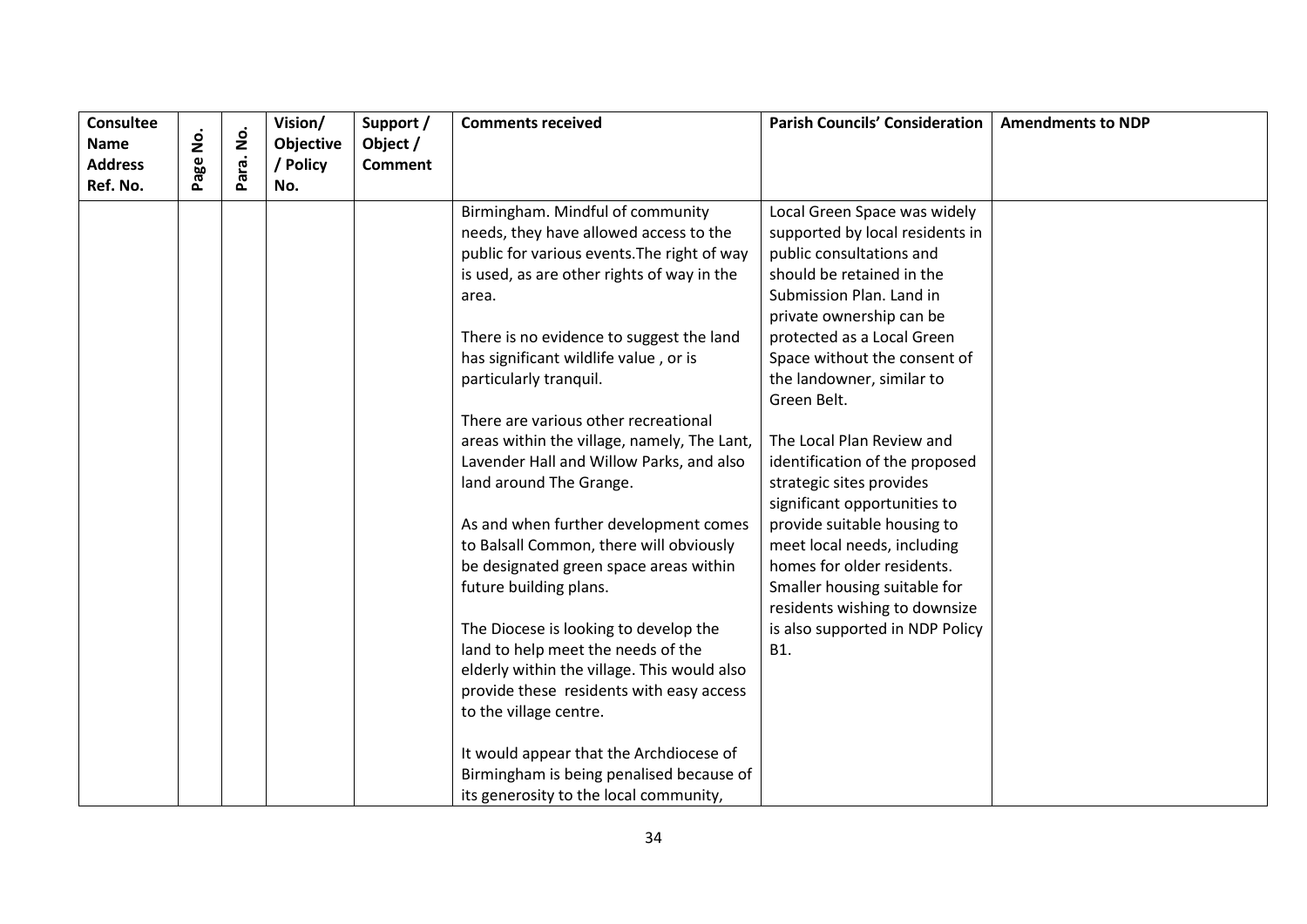| <b>Consultee</b><br><b>Name</b><br><b>Address</b><br>Ref. No. | š<br>Page | $\dot{\mathsf{S}}$<br>Para. | Vision/<br>Objective<br>' Policy<br>No. | Support /<br>Object /<br><b>Comment</b> | <b>Comments received</b>                                                                                                                                                                                                                                                                                                                                                                                                                                                                                                                                                                                                                                                                                                                                                                                                                                                                                                     | <b>Parish Councils' Consideration</b>                                                                                                                                                                                                                                                                                                                                                                                                                            | <b>Amendments to NDP</b> |
|---------------------------------------------------------------|-----------|-----------------------------|-----------------------------------------|-----------------------------------------|------------------------------------------------------------------------------------------------------------------------------------------------------------------------------------------------------------------------------------------------------------------------------------------------------------------------------------------------------------------------------------------------------------------------------------------------------------------------------------------------------------------------------------------------------------------------------------------------------------------------------------------------------------------------------------------------------------------------------------------------------------------------------------------------------------------------------------------------------------------------------------------------------------------------------|------------------------------------------------------------------------------------------------------------------------------------------------------------------------------------------------------------------------------------------------------------------------------------------------------------------------------------------------------------------------------------------------------------------------------------------------------------------|--------------------------|
|                                                               |           |                             |                                         |                                         | most of whom forget this is not public<br>land.                                                                                                                                                                                                                                                                                                                                                                                                                                                                                                                                                                                                                                                                                                                                                                                                                                                                              |                                                                                                                                                                                                                                                                                                                                                                                                                                                                  |                          |
| 97.                                                           |           |                             | Policy 4                                | Object                                  | I wish to raise concerned regarding the<br>proposed designation of land on Meeting<br>House Lane, Balsall Common, adjacent to<br>the Catholic Church, as Local Green<br>Space. My points are as follows:<br>?<br>The field is privately owned, and<br>the public has no right of access. As such,<br>Berkswell Parish Council (BPC) should<br>have no right to designate it a Local<br>Green Space.<br>A number of interested neighbours<br>ิืืื<br>with gardens backing onto or near the<br>field, such as some residents of Meeting<br>House Lane and Oxhayes Close have<br>petitioned their neighbours to make this<br>request to the BPC, but it is in their own<br>personal interest only, not that of the<br>wider community. It is already known<br>that developers would have to provide<br>recreational space themselves, but that<br>might not have been behind the back<br>gardens of these particular residents. | Not accepted.<br>The NDP sets out how the<br>area meets the criteria set out<br>in the NPPF for Local Green<br>Spaces. The proposed<br>protection of the site as a<br>Local Green Space was widely<br>supported by local residents in<br>public consultations and<br>should be retained in the<br>Submission Plan. Land in<br>private ownership can be<br>protected as a Local Green<br>Space without the consent of<br>the landowner, similar to<br>Green Belt. | No change.               |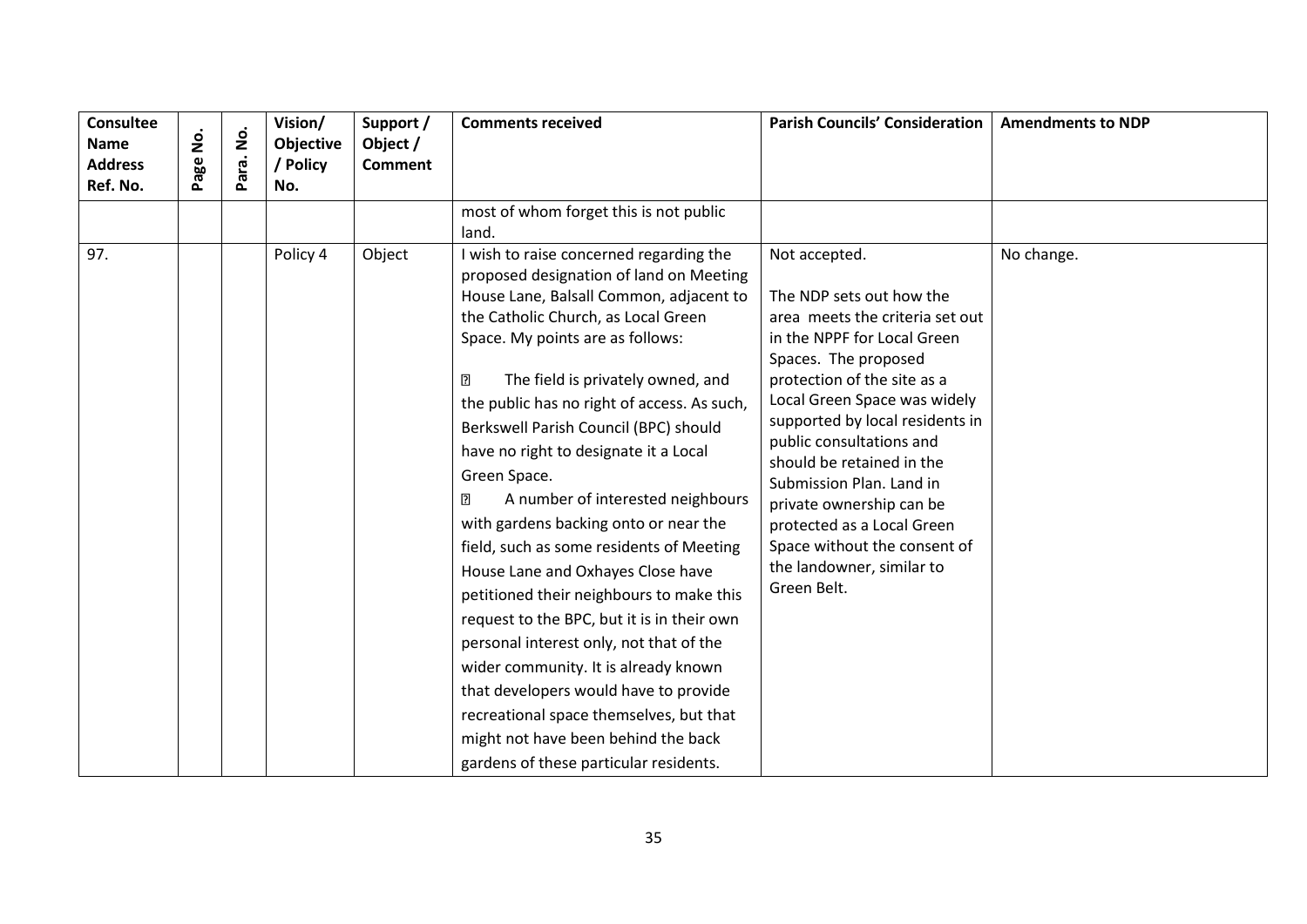| <b>Consultee</b>              | .<br>2 | $\dot{\mathsf{S}}$ | Vision/               | Support /                  | <b>Comments received</b>                            | <b>Parish Councils' Consideration</b> | <b>Amendments to NDP</b> |
|-------------------------------|--------|--------------------|-----------------------|----------------------------|-----------------------------------------------------|---------------------------------------|--------------------------|
| <b>Name</b><br><b>Address</b> | age    | ara.               | Objective<br>/ Policy | Object /<br><b>Comment</b> |                                                     |                                       |                          |
| Ref. No.                      |        | ௳                  | No.                   |                            |                                                     |                                       |                          |
|                               |        |                    |                       |                            | $\overline{2}$<br>The BPC NDP questionnaire did not |                                       |                          |
|                               |        |                    |                       |                            | make it clear that the area was privately           |                                       |                          |
|                               |        |                    |                       |                            | owned, and therefore the question and               |                                       |                          |
|                               |        |                    |                       |                            | the responses from residences are                   |                                       |                          |
|                               |        |                    |                       |                            | invalid. I am sure most residents would             |                                       |                          |
|                               |        |                    |                       |                            | see the injustice of anybody's private              |                                       |                          |
|                               |        |                    |                       |                            | property being ring-fenced for public use.          |                                       |                          |
|                               |        |                    |                       |                            | There used to be children's play<br>$\overline{2}$  |                                       |                          |
|                               |        |                    |                       |                            | equipment in one corner of this field               |                                       |                          |
|                               |        |                    |                       |                            | when Berkswell Parish Council leased an             |                                       |                          |
|                               |        |                    |                       |                            | area, but BPC ceased the arrangement a              |                                       |                          |
|                               |        |                    |                       |                            | very long time ago, possible before the             |                                       |                          |
|                               |        |                    |                       |                            | new century.                                        |                                       |                          |
|                               |        |                    |                       |                            | One of the local football clubs<br>$\overline{2}$   |                                       |                          |
|                               |        |                    |                       |                            | leased the area from the Catholic                   |                                       |                          |
|                               |        |                    |                       |                            | Archdiocese of Birmingham for some                  |                                       |                          |
|                               |        |                    |                       |                            | years, but this also ceased in the early            |                                       |                          |
|                               |        |                    |                       |                            | 2000's.                                             |                                       |                          |
|                               |        |                    |                       |                            | To make the status and ownership<br>?               |                                       |                          |
|                               |        |                    |                       |                            | of the land clear to residents, there has           |                                       |                          |
|                               |        |                    |                       |                            | been a notice at the entrance in Meeting            |                                       |                          |
|                               |        |                    |                       |                            | House Lane since the early 2000's.                  |                                       |                          |
|                               |        |                    |                       |                            | This field has no more, and very<br>$\overline{2}$  |                                       |                          |
|                               |        |                    |                       |                            | probably less ecological significance than          |                                       |                          |
|                               |        |                    |                       |                            | the fields that have already been                   |                                       |                          |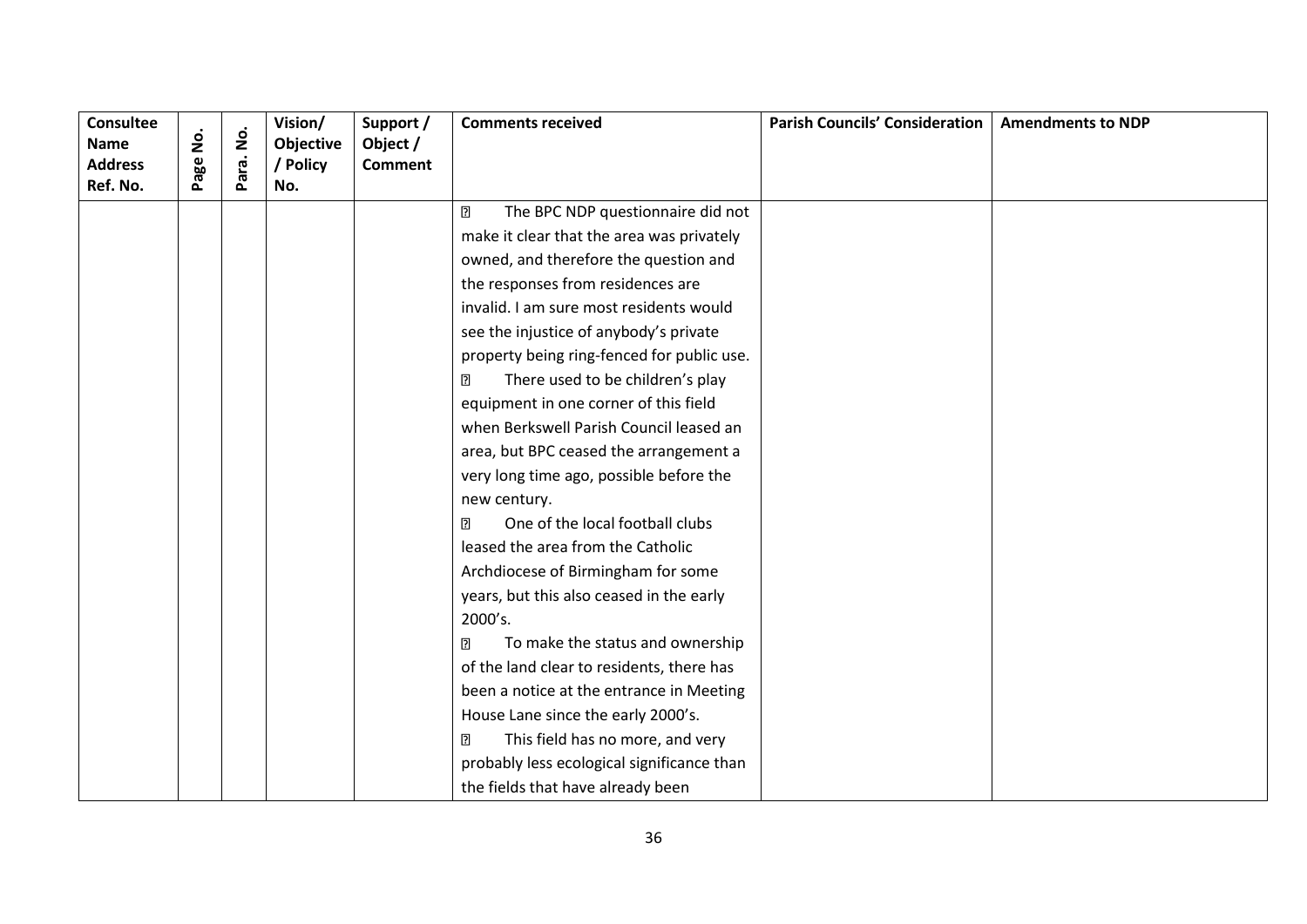| Consultee<br><b>Name</b>   | .<br>2 | $\dot{\mathsf{p}}$ | Vision/<br>Objective | Support /<br>Object / | <b>Comments received</b>                     | <b>Parish Councils' Consideration</b> | <b>Amendments to NDP</b> |
|----------------------------|--------|--------------------|----------------------|-----------------------|----------------------------------------------|---------------------------------------|--------------------------|
| <b>Address</b><br>Ref. No. | age    | ara.<br>Ä.         | / Policy<br>No.      | <b>Comment</b>        |                                              |                                       |                          |
|                            |        |                    |                      |                       | identified for future development (such      |                                       |                          |
|                            |        |                    |                      |                       | as Barrett's Farm). It is not of exceptional |                                       |                          |
|                            |        |                    |                      |                       | value, and indeed seems to be mostly         |                                       |                          |
|                            |        |                    |                      |                       | used by just a few residents as a dog        |                                       |                          |
|                            |        |                    |                      |                       | toilet. The same cohort use many fields      |                                       |                          |
|                            |        |                    |                      |                       | on the periphery of the village in the       |                                       |                          |
|                            |        |                    |                      |                       | same way, but that does not mean those       |                                       |                          |
|                            |        |                    |                      |                       | fields are established local recreational    |                                       |                          |
|                            |        |                    |                      |                       | areas                                        |                                       |                          |
|                            |        |                    |                      |                       | Any developer developing the<br>?            |                                       |                          |
|                            |        |                    |                      |                       | Barrett's Farm area or any other will be     |                                       |                          |
|                            |        |                    |                      |                       | obliged to provide recreational space out    |                                       |                          |
|                            |        |                    |                      |                       | of their existing land pool. This will limit |                                       |                          |
|                            |        |                    |                      |                       | the number of houses that a developer        |                                       |                          |
|                            |        |                    |                      |                       | could build on their own land. If BPC itself |                                       |                          |
|                            |        |                    |                      |                       | provides the recreational space by           |                                       |                          |
|                            |        |                    |                      |                       | designating this field, they will have       |                                       |                          |
|                            |        |                    |                      |                       | assisted the developers in maximising the    |                                       |                          |
|                            |        |                    |                      |                       | profitability of the developer's land.       |                                       |                          |
|                            |        |                    |                      |                       | 2<br>They could thereby open                 |                                       |                          |
|                            |        |                    |                      |                       | themselves to a charge of collusion with a   |                                       |                          |
|                            |        |                    |                      |                       | developer. This alone would seem reason      |                                       |                          |
|                            |        |                    |                      |                       | enough not to be swayed by the self-         |                                       |                          |
|                            |        |                    |                      |                       | interest of a small number of local          |                                       |                          |
|                            |        |                    |                      |                       | residents. It is even more concerning if it  |                                       |                          |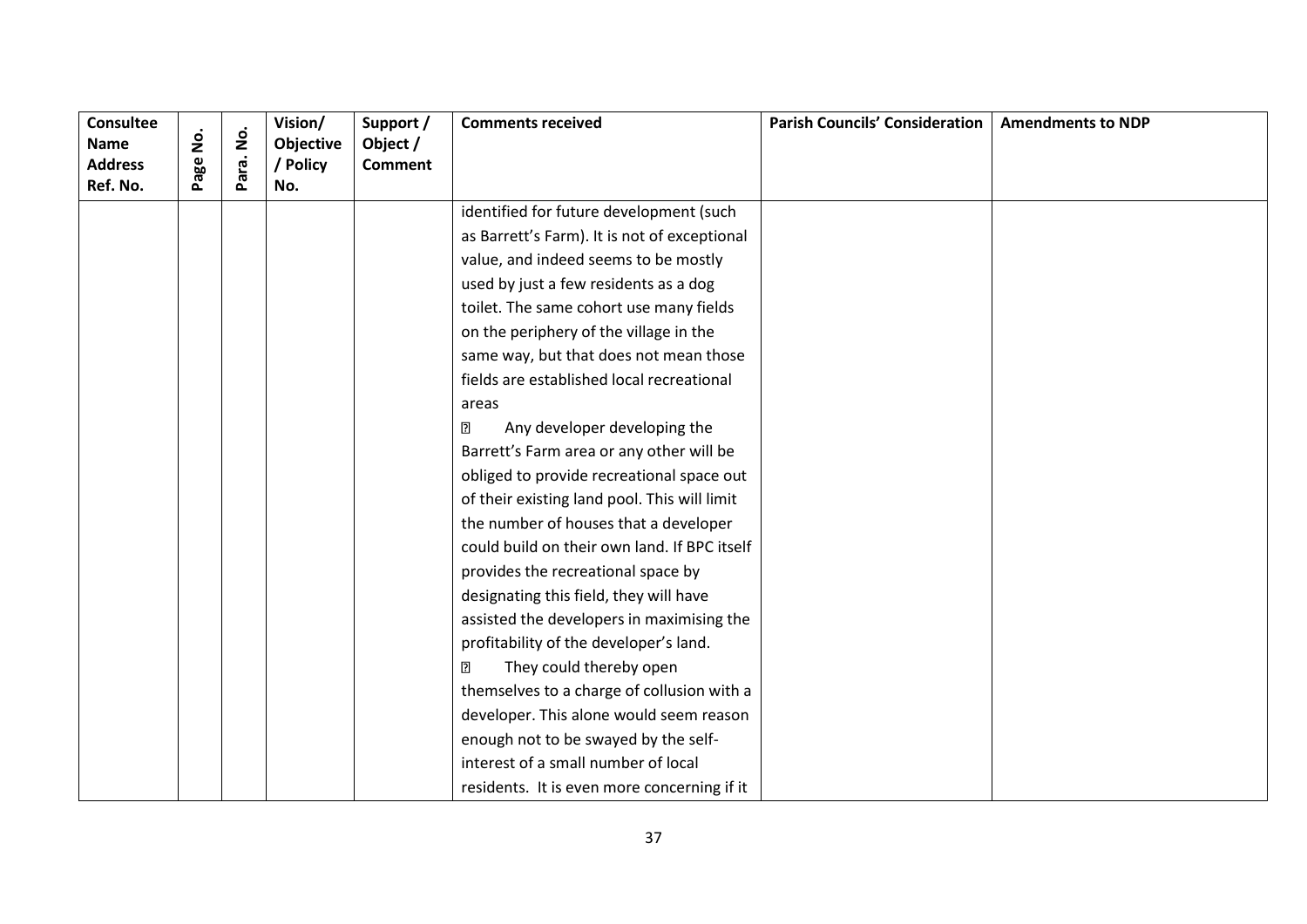| <b>Consultee</b><br><b>Name</b><br><b>Address</b><br>Ref. No. | <u>o</u><br>2<br>Page | $\dot{\mathsf{p}}$<br>Para. | Vision/<br>Objective<br>/ Policy<br>No. | Support /<br>Object /<br><b>Comment</b> | <b>Comments received</b>                                                                                                                                                                                                                                                                                                                                                                                                                                                     | <b>Parish Councils' Consideration</b>                                                                                                                                                                                                                                                                                                                                                                                | <b>Amendments to NDP</b> |
|---------------------------------------------------------------|-----------------------|-----------------------------|-----------------------------------------|-----------------------------------------|------------------------------------------------------------------------------------------------------------------------------------------------------------------------------------------------------------------------------------------------------------------------------------------------------------------------------------------------------------------------------------------------------------------------------------------------------------------------------|----------------------------------------------------------------------------------------------------------------------------------------------------------------------------------------------------------------------------------------------------------------------------------------------------------------------------------------------------------------------------------------------------------------------|--------------------------|
|                                                               |                       |                             |                                         |                                         | can be shown that the NDP questionnaire<br>was misleading in not explaining the<br>background or the status of the land, but<br>merely asking a yes-or-no question.<br>I would therefore urge you to leave the<br>status of this land as it is currently, and to<br>rely on the future planning process to<br>ensure sufficient green space is left from<br>all the land available for development,<br>without hindrance or favour.                                          |                                                                                                                                                                                                                                                                                                                                                                                                                      |                          |
| 98.                                                           |                       |                             | Policy 4                                | Object                                  | We write regarding the strenuous efforts<br>being made by Berkswell Parish Council<br>to propagate the allocation of land<br>adjacent to Blessed Robert Grissold RC<br>Church in Meeting House Lane as Local<br>Green Space.<br>We object on the following grounds:<br>The land in question is in close proximity<br>to the Lant which is already green space -<br>if it were geographically distant, there<br>might have been a case; there is none for<br>such duplication | Not accepted.<br>The NDP sets out how the<br>area meets the criteria set out<br>in the NPPF for Local Green<br>Spaces. The proposed<br>protection of the site as a<br>Local Green Space was widely<br>supported by local residents in<br>public consultations and<br>should be retained in the<br>Submission Plan. Land in<br>private ownership can be<br>protected as a Local Green<br>Space without the consent of | No change.               |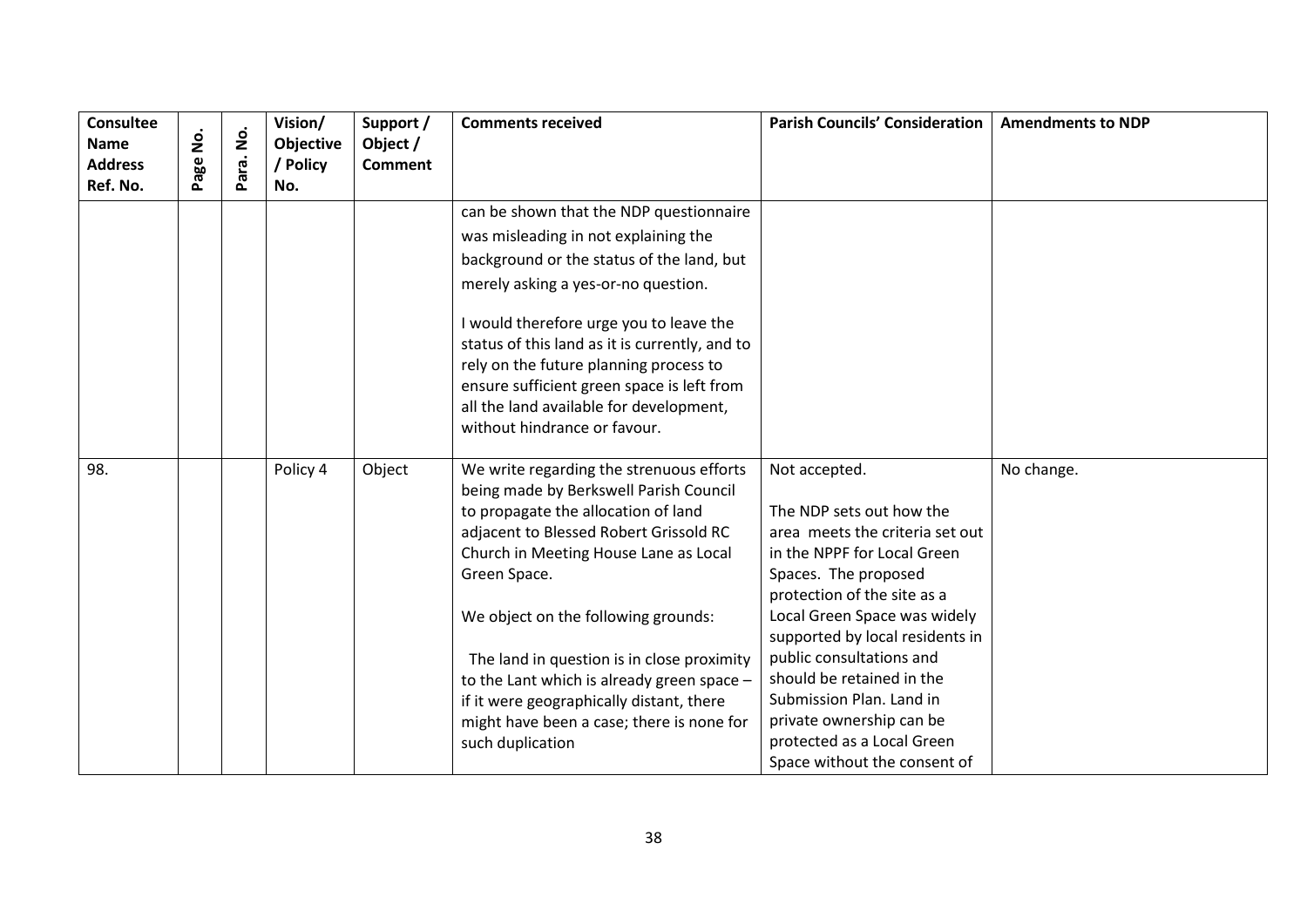| <b>Consultee</b>           |      | $\dot{\mathsf{g}}$ | Vision/   | Support /      | <b>Comments received</b>                            | <b>Parish Councils' Consideration</b> | <b>Amendments to NDP</b> |
|----------------------------|------|--------------------|-----------|----------------|-----------------------------------------------------|---------------------------------------|--------------------------|
| <b>Name</b>                | ġ    |                    | Objective | Object /       |                                                     |                                       |                          |
| <b>Address</b><br>Ref. No. | Page | Para.              | / Policy  | <b>Comment</b> |                                                     |                                       |                          |
|                            |      |                    | No.       |                |                                                     |                                       |                          |
|                            |      |                    |           |                | Apart from a footpath there is no<br>$\overline{2}$ | the landowner, similar to             |                          |
|                            |      |                    |           |                | right of way to the land unless BPC is              | Green Belt.                           |                          |
|                            |      |                    |           |                | ultimately considering a compulsory                 |                                       |                          |
|                            |      |                    |           |                | purchase                                            | Smaller housing suitable for          |                          |
|                            |      |                    |           |                |                                                     | residents wishing to downsize         |                          |
|                            |      |                    |           |                | Arguments focussed on tranquillity,<br>₽            | is also supported in NDP Policy       |                          |
|                            |      |                    |           |                | wildlife value, exceptional quality etc are         | <b>B1.</b>                            |                          |
|                            |      |                    |           |                | flimsy at best and not credible at worst            |                                       |                          |
|                            |      |                    |           |                | In line with recent building<br>$\overline{2}$      |                                       |                          |
|                            |      |                    |           |                | development at the bottom of MHL, this              |                                       |                          |
|                            |      |                    |           |                | parcel of land, in the middle of residential        |                                       |                          |
|                            |      |                    |           |                | properties, is clearly suitable for building        |                                       |                          |
|                            |      |                    |           |                | and no amount of wishful thinking will              |                                       |                          |
|                            |      |                    |           |                | change this now, or in the future.                  |                                       |                          |
|                            |      |                    |           |                | The land is the property of the<br>⊡                |                                       |                          |
|                            |      |                    |           |                | Birmingham RC Archdiocese and its                   |                                       |                          |
|                            |      |                    |           |                | future use is not in the purview of BPC             |                                       |                          |
|                            |      |                    |           |                |                                                     |                                       |                          |
|                            |      |                    |           |                | It is unfortunate that so much effort has           |                                       |                          |
|                            |      |                    |           |                | been wasted on pursuing this idea,                  |                                       |                          |
|                            |      |                    |           |                | including the setting up of a poster at the         |                                       |                          |
|                            |      |                    |           |                | roundabout, thankfully now removed,                 |                                       |                          |
|                            |      |                    |           |                | which clearly presented a traffic hazard.           |                                       |                          |
|                            |      |                    |           |                | Given the lack of interest which has been           |                                       |                          |
|                            |      |                    |           |                | expressed on such issues, the                       |                                       |                          |
|                            |      |                    |           |                | combination of the two parish councils              |                                       |                          |
|                            |      |                    |           |                | being a case in point, one could be                 |                                       |                          |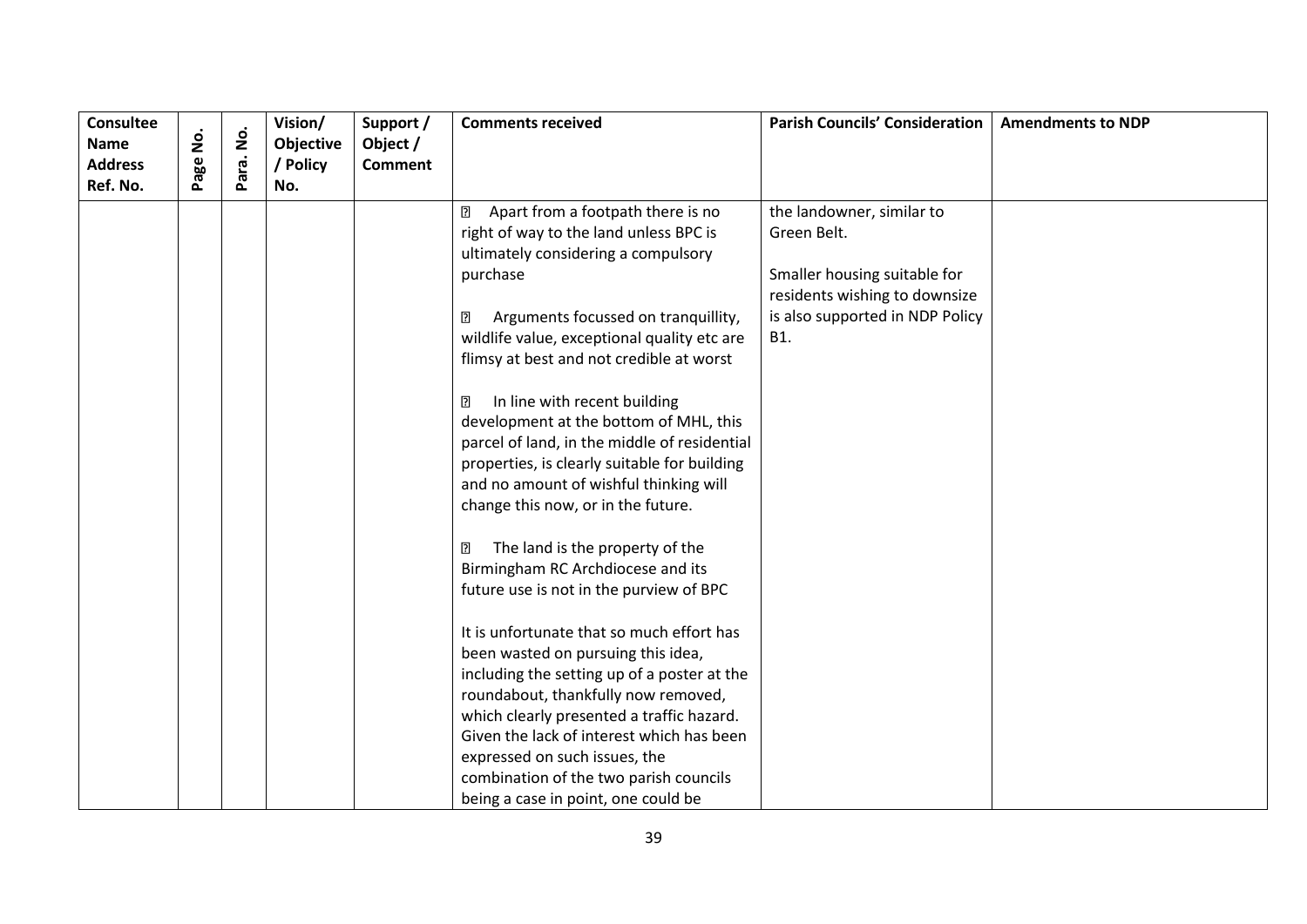| <b>Consultee</b><br><b>Name</b><br><b>Address</b><br>Ref. No. | <u>ş</u><br>age | $\dot{\mathsf{S}}$<br>Para. | Vision/<br>Objective<br>/ Policy<br>No. | Support /<br>Object /<br><b>Comment</b> | <b>Comments received</b>                                                                                                                                                                                                                                                                                                                                                                                                                                                  | <b>Parish Councils' Consideration</b>                                                                                                                                                              | <b>Amendments to NDP</b> |
|---------------------------------------------------------------|-----------------|-----------------------------|-----------------------------------------|-----------------------------------------|---------------------------------------------------------------------------------------------------------------------------------------------------------------------------------------------------------------------------------------------------------------------------------------------------------------------------------------------------------------------------------------------------------------------------------------------------------------------------|----------------------------------------------------------------------------------------------------------------------------------------------------------------------------------------------------|--------------------------|
|                                                               |                 |                             |                                         |                                         | forgiven in believing that for some<br>reason, a small group has decided this is a<br>good idea and is trying to force it, none<br>too subtly, upon the local population.<br>On the other hand, the owners of the                                                                                                                                                                                                                                                         |                                                                                                                                                                                                    |                          |
|                                                               |                 |                             |                                         |                                         | land, the RC Archdiocese of Birmingham,<br>are seeking to progress a development<br>that will put in place much needed older<br>persons' accommodation that<br>demographics clearly indicate will be<br>needed in the future. In addition, the<br>faith school in Dorridge, which is<br>oversubscribed, desperately needs<br>additional space which could be provided<br>by some of the funds raised by such a<br>sale.<br>It is difficult, if not impossible, to believe |                                                                                                                                                                                                    |                          |
|                                                               |                 |                             |                                         |                                         | that the BPC proposal offers greater long<br>term value to the wider community.                                                                                                                                                                                                                                                                                                                                                                                           |                                                                                                                                                                                                    |                          |
| 99.                                                           |                 |                             | Policy 4                                | Object                                  | Regarding the BPC proposal to allocate<br>the land adjacent to the Robert Grissold<br>RC Church in Balsall Common as Local<br>Green Space, I'd like to make the<br>following considerations:<br>- The referred site doesn't have<br>recreational value as the only right of<br>access is the existing footpath.                                                                                                                                                           | Not accepted.<br>The NDP sets out how the<br>area meets the criteria set out<br>in the NPPF for Local Green<br>Spaces. The proposed<br>protection of the site as a<br>Local Green Space was widely | No change.               |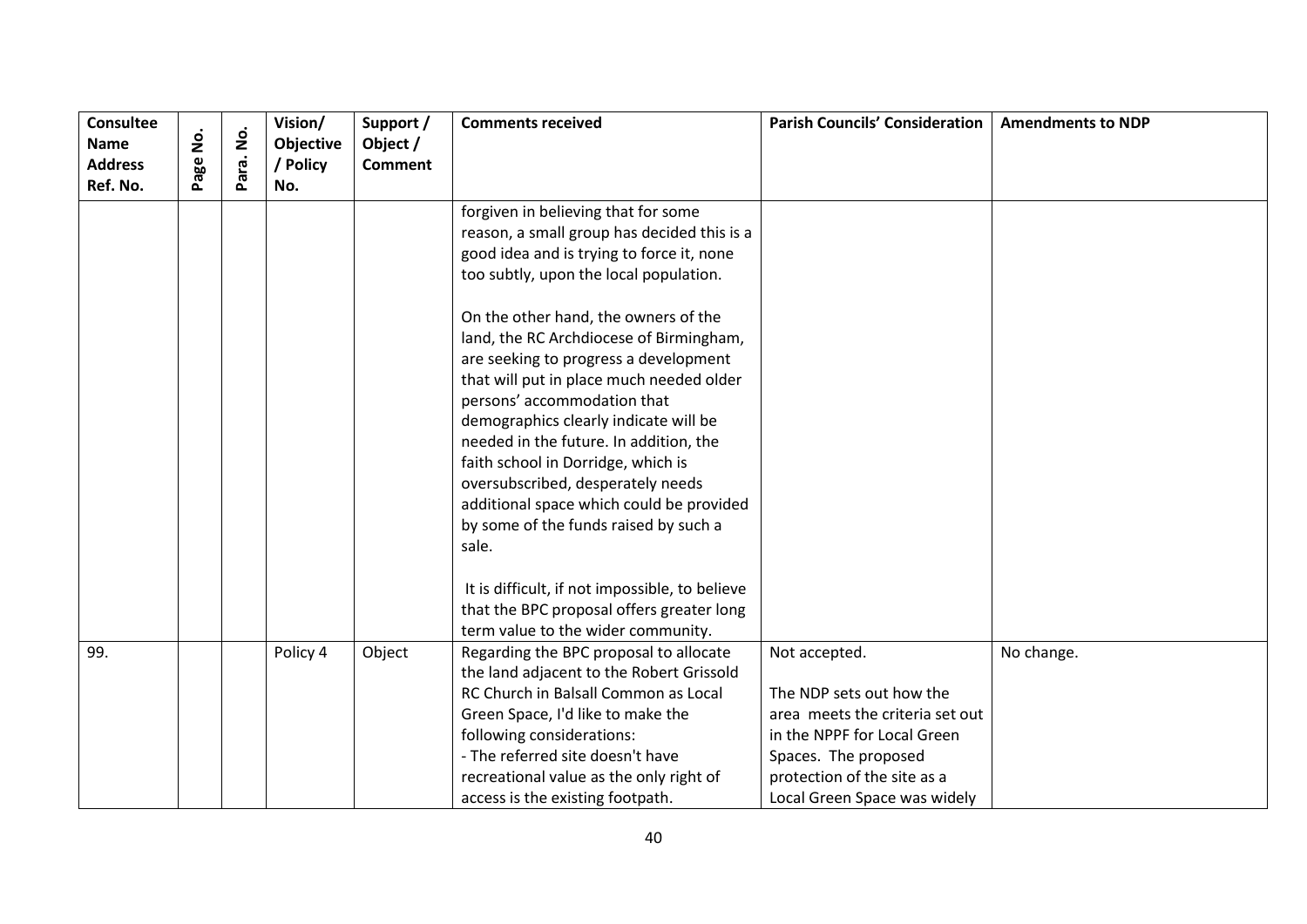| <b>Consultee</b><br><b>Name</b><br><b>Address</b><br>Ref. No. | <u>o</u><br>Z<br>age | $\dot{\mathsf{p}}$<br>Para. | Vision/<br>Objective<br>/ Policy<br>No. | Support /<br>Object /<br><b>Comment</b>             | <b>Comments received</b>                                                                                                                                                                                                                                                                                                                                                                                                                                                                                                                                                                                                                                                                                                                                                                                                                                       | <b>Parish Councils' Consideration</b>                                                                                                                                                                                                                                                                                                                                                                                                               | <b>Amendments to NDP</b> |
|---------------------------------------------------------------|----------------------|-----------------------------|-----------------------------------------|-----------------------------------------------------|----------------------------------------------------------------------------------------------------------------------------------------------------------------------------------------------------------------------------------------------------------------------------------------------------------------------------------------------------------------------------------------------------------------------------------------------------------------------------------------------------------------------------------------------------------------------------------------------------------------------------------------------------------------------------------------------------------------------------------------------------------------------------------------------------------------------------------------------------------------|-----------------------------------------------------------------------------------------------------------------------------------------------------------------------------------------------------------------------------------------------------------------------------------------------------------------------------------------------------------------------------------------------------------------------------------------------------|--------------------------|
|                                                               |                      |                             |                                         |                                                     | - There's no significant wildlife in the<br>area.<br>- We see no reason to justify making that<br>area a Local Green Space.<br>I therefore request the BPC proposal to<br>be rejected, allowing future development<br>plans at the referred site.                                                                                                                                                                                                                                                                                                                                                                                                                                                                                                                                                                                                              | supported by local residents in<br>public consultations and<br>should be retained in the<br>Submission Plan.                                                                                                                                                                                                                                                                                                                                        |                          |
| 100.                                                          | 39                   |                             | All<br><b>B4</b>                        | Support<br>with<br>Objection<br>to one<br>policy B4 | Thank you for providing a copy of your<br>amended NDP, I am pleased to confirm<br>my support for all aspects of the plan<br>with one major exception as detailed<br>below<br>I strongly object to your proposal to<br>designate the land adjacent to Blessed<br>Robert Grissold Catholic Church in<br>Meeting House Lane as "Local Green<br>Space", you are well aware that this land<br>is privately owned by the Catholic<br>Church, you therefore have no right to<br>suggest what use it should be put to in<br>your development plan. The Church<br>allows local residents to use the land for<br>recreational purposes as a courtesy, the<br>residents have no automatic right to use<br>this facility, should the Church wish, the<br>land could be fenced off to prevent public<br>access. I would like to see this proposal<br>removed from your NDP. | Support noted with thanks.<br>The NDP sets out how the<br>area meets the criteria set out<br>in the NPPF for Local Green<br>Spaces. The proposed<br>protection of the site as a<br>Local Green Space was widely<br>supported by local residents in<br>public consultations and<br>should be retained in the<br>Submission Plan. Land<br>ownership / acquisition of<br>land is not a requirement for<br>Local Green Space, similar to<br>Green Belt. | No change.               |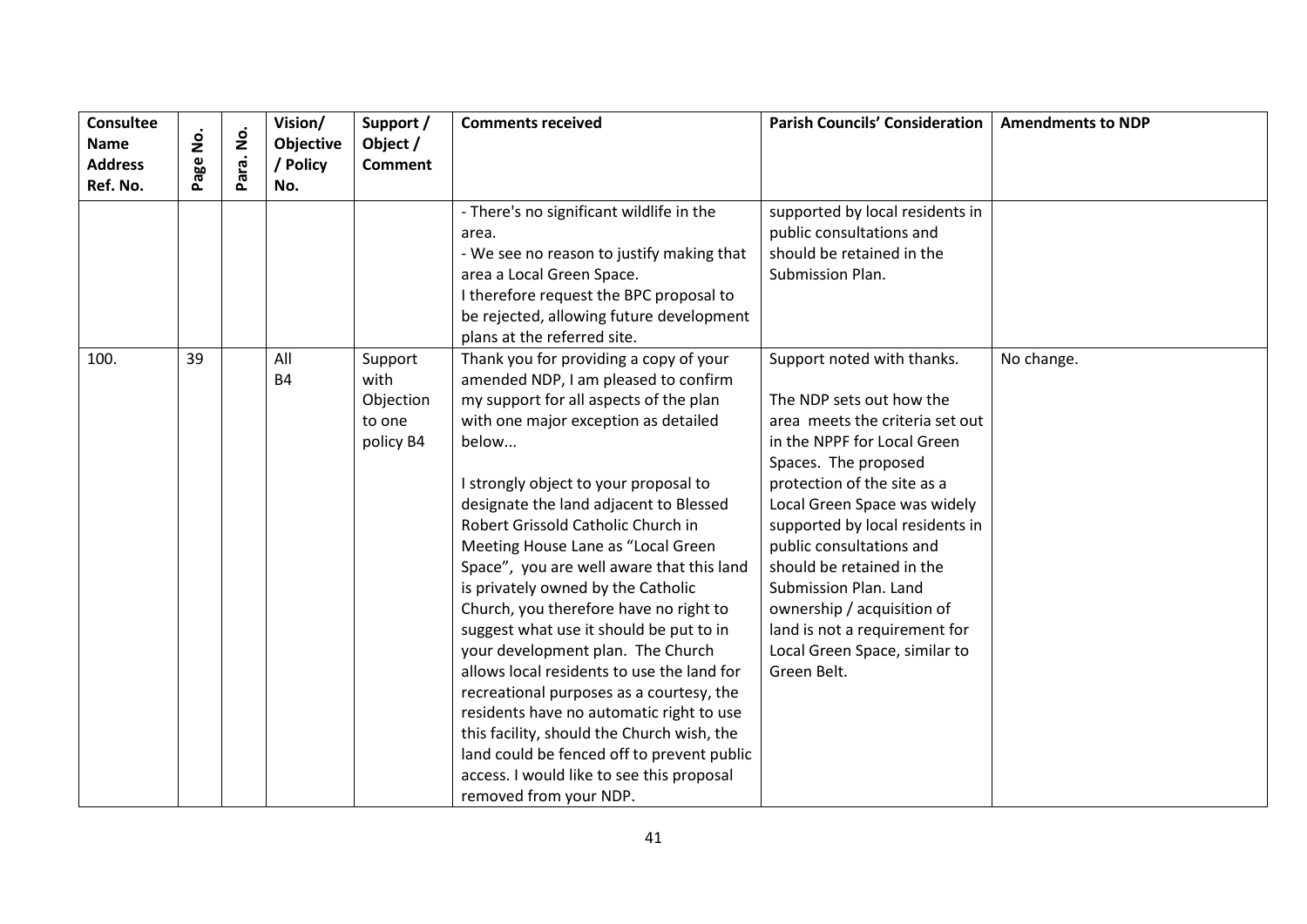| <b>Consultee</b><br><b>Name</b> | $\dot{\mathsf{S}}$ | $\dot{\mathbf{g}}$ | Vision/<br>Objective | Support /<br>Object / | <b>Comments received</b>                                     | <b>Parish Councils' Consideration</b> | <b>Amendments to NDP</b> |
|---------------------------------|--------------------|--------------------|----------------------|-----------------------|--------------------------------------------------------------|---------------------------------------|--------------------------|
| <b>Address</b>                  | Page               | Para.              | / Policy             | <b>Comment</b>        |                                                              |                                       |                          |
| Ref. No.                        |                    |                    | No.                  |                       |                                                              |                                       |                          |
| 101.1                           |                    |                    | <b>B4</b>            | Object                | I refer to the proposals/suggestions                         | Noted.                                | No change.               |
|                                 |                    |                    |                      |                       | contained in the Development Plan with                       |                                       |                          |
|                                 |                    |                    |                      |                       | particular regard to the Local Green                         | The NDP sets out how the              |                          |
|                                 |                    |                    |                      |                       | Spaces. It is not clear on what basis the                    | area meets the criteria set out       |                          |
|                                 |                    |                    |                      |                       | PC would seek to have the land near the                      | in the NPPF for Local Green           |                          |
|                                 |                    |                    |                      |                       | Hornets ground and that in Meeting                           | Spaces. The proposed                  |                          |
|                                 |                    |                    |                      |                       | House Lane so designated.                                    | protection of the site as a           |                          |
|                                 |                    |                    |                      |                       |                                                              | Local Green Space was widely          |                          |
|                                 |                    |                    |                      |                       | Unless the PC is prepared to pay market                      | supported by local residents in       |                          |
|                                 |                    |                    |                      |                       | value to acquire and I or maintain these                     | public consultations and              |                          |
|                                 |                    |                    |                      |                       | spaces in future, it seems the rights of the                 | should be retained in the             |                          |
|                                 |                    |                    |                      |                       | owners are being set aside. If the                           | Submission Plan.                      |                          |
|                                 |                    |                    |                      |                       | electorate are offered "something for                        |                                       |                          |
|                                 |                    |                    |                      |                       | nothing" no doubt they will go along with                    | Land ownership / acquisition          |                          |
|                                 |                    |                    |                      |                       | these proposals but would not be                             | of land is not a requirement          |                          |
|                                 |                    |                    |                      |                       | so keen if they have to bear the burden                      | for Local Green Space, similar        |                          |
|                                 |                    |                    |                      |                       | of acquisition/maintenance.                                  | to Green Belt.                        |                          |
|                                 |                    |                    |                      |                       | Apart from an adjoining footpath there                       |                                       |                          |
|                                 |                    |                    |                      |                       | does not seem to be any public right                         |                                       |                          |
|                                 |                    |                    |                      |                       | to use these areas, nor any special                          |                                       |                          |
|                                 |                    |                    |                      |                       | features justifying their suggested "Local<br>Space" status. |                                       |                          |
|                                 |                    |                    |                      |                       | I hope the Council will take note of these                   |                                       |                          |
|                                 |                    |                    |                      |                       | contrary views in considering their                          |                                       |                          |
|                                 |                    |                    |                      |                       | final plan and drop these proposals.                         |                                       |                          |
| 102.                            |                    |                    | <b>B4</b>            | Object                | I am writing to you to express my                            | Noted.                                | No change.               |
| (5)                             |                    |                    |                      |                       | complete disagreement with reference to                      |                                       |                          |
|                                 |                    |                    |                      |                       | the proposal of BPC to keep land adjacent                    | The NDP sets out how the              |                          |
|                                 |                    |                    |                      |                       |                                                              | area meets the criteria set out       |                          |
|                                 |                    |                    |                      |                       |                                                              |                                       |                          |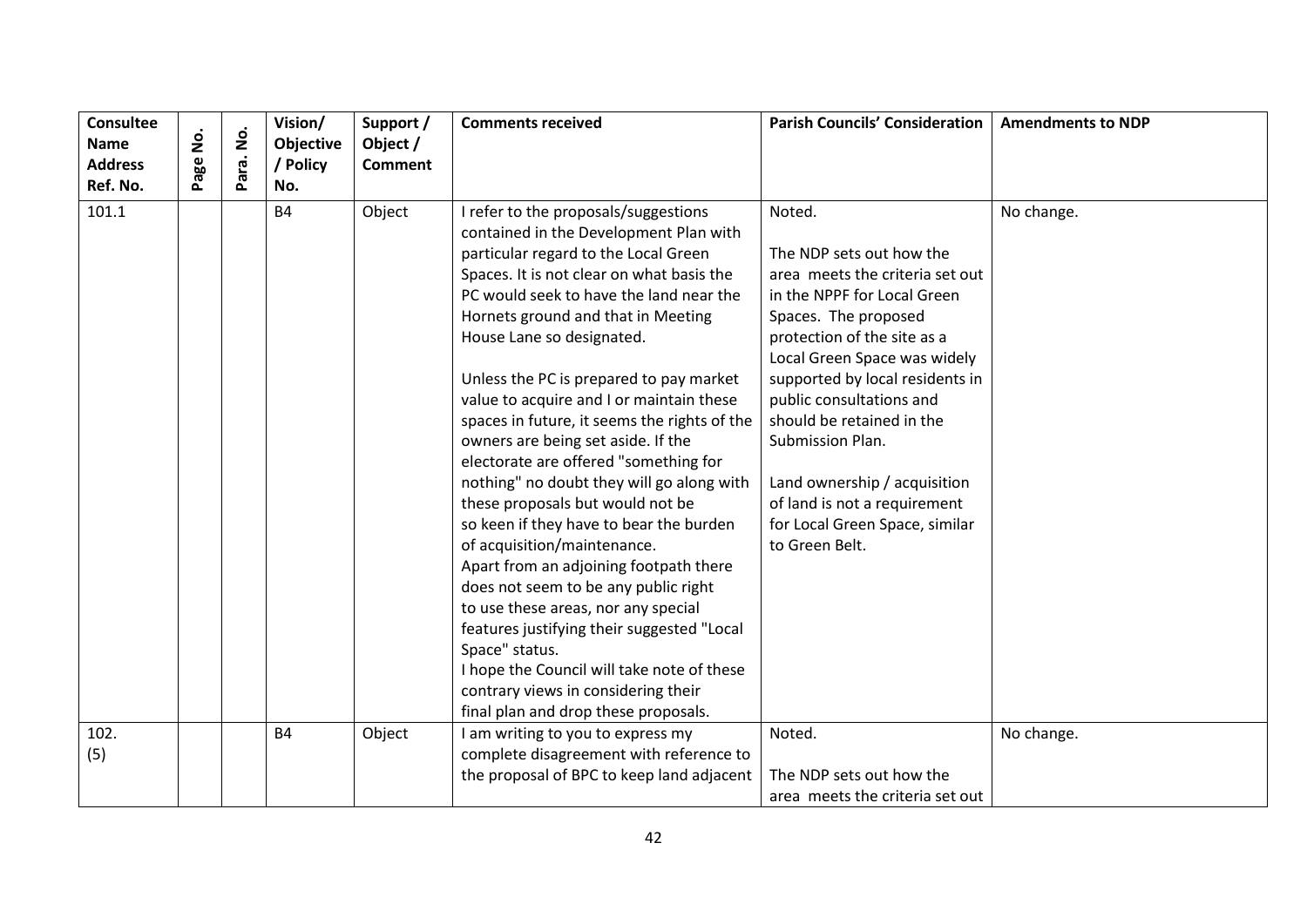| <b>Consultee</b><br><b>Name</b> |          |           | Vision/<br>Objective | Support /<br>Object / | <b>Comments received</b>                                                                                                                                                                                                                                                                                                                                                                                                                                                                                                                                                                                                                                                                                                                                                                                                                                                                                                                                                                                                                | <b>Parish Councils' Consideration</b>                                                                                                                                                                                                                                                                                                                  | <b>Amendments to NDP</b> |
|---------------------------------|----------|-----------|----------------------|-----------------------|-----------------------------------------------------------------------------------------------------------------------------------------------------------------------------------------------------------------------------------------------------------------------------------------------------------------------------------------------------------------------------------------------------------------------------------------------------------------------------------------------------------------------------------------------------------------------------------------------------------------------------------------------------------------------------------------------------------------------------------------------------------------------------------------------------------------------------------------------------------------------------------------------------------------------------------------------------------------------------------------------------------------------------------------|--------------------------------------------------------------------------------------------------------------------------------------------------------------------------------------------------------------------------------------------------------------------------------------------------------------------------------------------------------|--------------------------|
| <b>Address</b><br>Ref. No.      | Page No. | Para. No. | / Policy<br>No.      | <b>Comment</b>        |                                                                                                                                                                                                                                                                                                                                                                                                                                                                                                                                                                                                                                                                                                                                                                                                                                                                                                                                                                                                                                         |                                                                                                                                                                                                                                                                                                                                                        |                          |
|                                 |          |           |                      |                       | to Blessed Robert Grissold church on<br>Meeting House Lane, Balsall Common.<br>The suggestion that this land is of<br>significant recreational value is untrue -<br>its overgrown and only used by local dog<br>walkers who allow their pets to foul on<br>this piece of land. Further dog walkers<br>and all people from the local Balsall<br>Common community have more than one<br>foot path around that area of Balsall<br>Common along with an abundance of<br>walkways through Barretts Lane, the<br>Greenway and so forth. This confirms<br>that there is no real recreational 'value'<br>to the small piece of land adjacent to the<br>Church for the local community.<br>The suggestion made in the proposal that<br>the field is 'tranquil' is again irrelevant<br>since it is only used by dog walkers who<br>are surrounded by an abundance of other<br>green areas. Further, the suggestion<br>regarding the ecology of the green space<br>is not justifiable when there is an<br>abundance of other green areas adjacent. | in the NPPF for Local Green<br>Spaces. The proposed<br>protection of the site as a<br>Local Green Space was widely<br>supported by local residents in<br>public consultations and<br>should be retained in the<br>Submission Plan.<br>Land ownership / acquisition<br>of land is not a requirement<br>for Local Green Space, similar<br>to Green Belt. |                          |
|                                 |          |           |                      |                       | The site/field adjacent to Blessed Robert<br>Grissold belongs to the Church; it is                                                                                                                                                                                                                                                                                                                                                                                                                                                                                                                                                                                                                                                                                                                                                                                                                                                                                                                                                      |                                                                                                                                                                                                                                                                                                                                                        |                          |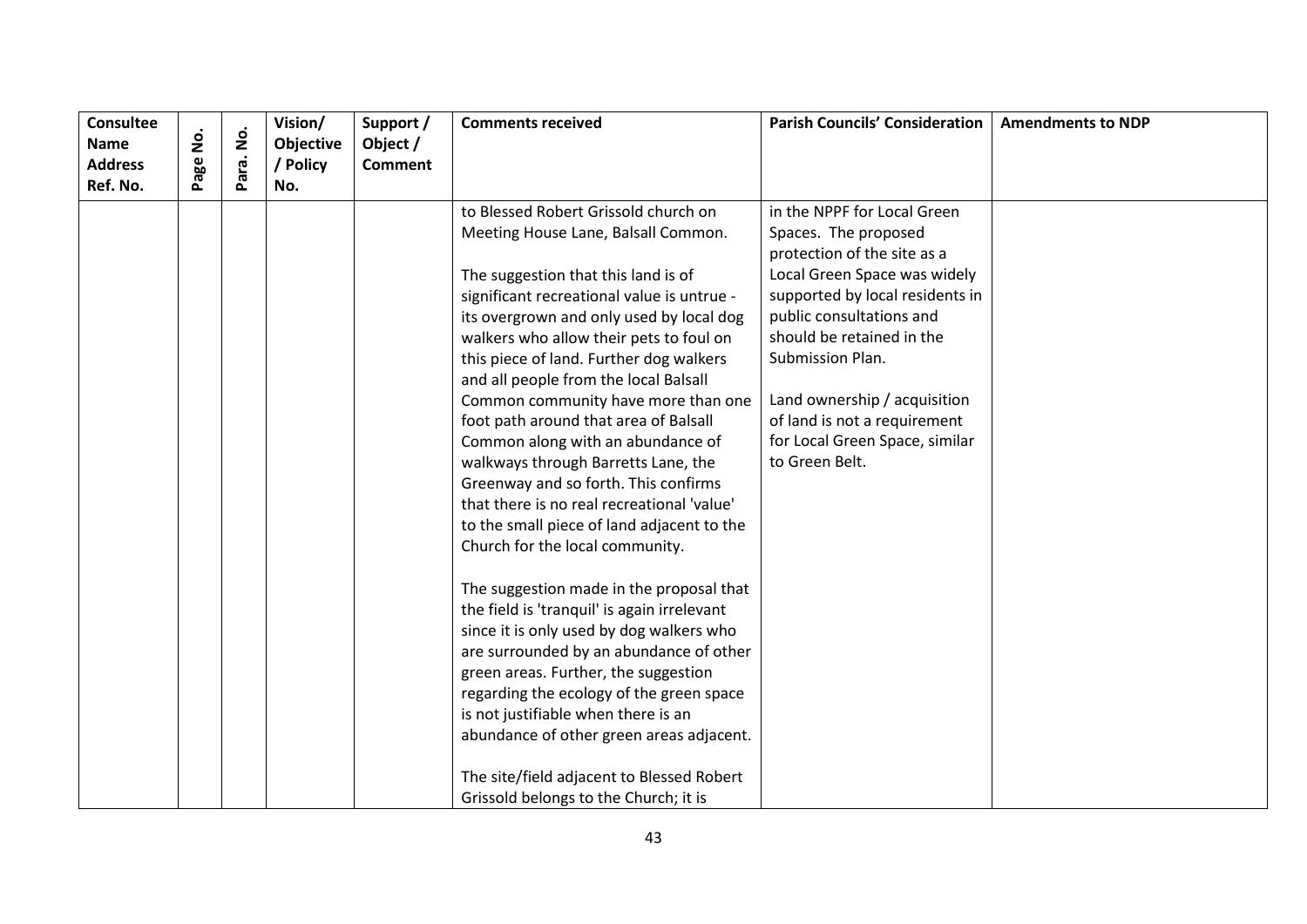| <b>Consultee</b><br><b>Name</b> | .<br>2 | $\dot{\mathsf{p}}$ | Vision/<br>Objective | Support /<br>Object / | <b>Comments received</b>                                                                                                                                                                                                                                                                                                                                                                                                                                                                                                                                   | <b>Parish Councils' Consideration</b>                                                                                                                                                                                                                                                                       | <b>Amendments to NDP</b> |
|---------------------------------|--------|--------------------|----------------------|-----------------------|------------------------------------------------------------------------------------------------------------------------------------------------------------------------------------------------------------------------------------------------------------------------------------------------------------------------------------------------------------------------------------------------------------------------------------------------------------------------------------------------------------------------------------------------------------|-------------------------------------------------------------------------------------------------------------------------------------------------------------------------------------------------------------------------------------------------------------------------------------------------------------|--------------------------|
| <b>Address</b><br>Ref. No.      | age    | Para.              | / Policy<br>No.      | <b>Comment</b>        |                                                                                                                                                                                                                                                                                                                                                                                                                                                                                                                                                            |                                                                                                                                                                                                                                                                                                             |                          |
|                                 |        |                    |                      |                       | obvious therefore that the legal owner of<br>this land should retain full control of the<br>future of this land. The selling of this site<br>partially or in full would raise significant<br>funds for the Church and more<br>importantly raise funds to increase the<br>size and consequent pupil capacity at<br>Saint George and Teresa in Dorridge,<br>therefore potentially reducing strain on<br>pupil numbers at Balsall Common and<br>Berkswell Primary Schools.<br>Please register it is our objection to the<br>Berkswell Parish Council Proposal |                                                                                                                                                                                                                                                                                                             |                          |
| 103.                            |        |                    | <b>B4</b>            | Object                | I write to object to the proposed plan of<br>Berkswell Parish Council to allocate<br>the Land adjacent to The Catholic<br>Church (Blessed Robert Grissold) in<br><b>Meeting House Lane</b><br>as Local Green Space.<br>My objections are these:<br>This Land is owned by The<br>$\mathbf{1}$ .<br>Archdiocese of Birmingham. It was<br>purchased over 70 years ago. It was<br>earmarked then for a Faith School which<br>has yet not come to fruition. The owners<br>are now seeking to progress for a new                                                 | Noted.<br>The NDP sets out how the<br>area meets the criteria set out<br>in the NPPF for Local Green<br>Spaces. The proposed<br>protection of the site as a<br>Local Green Space was widely<br>supported by local residents in<br>public consultations and<br>should be retained in the<br>Submission Plan. | No change.               |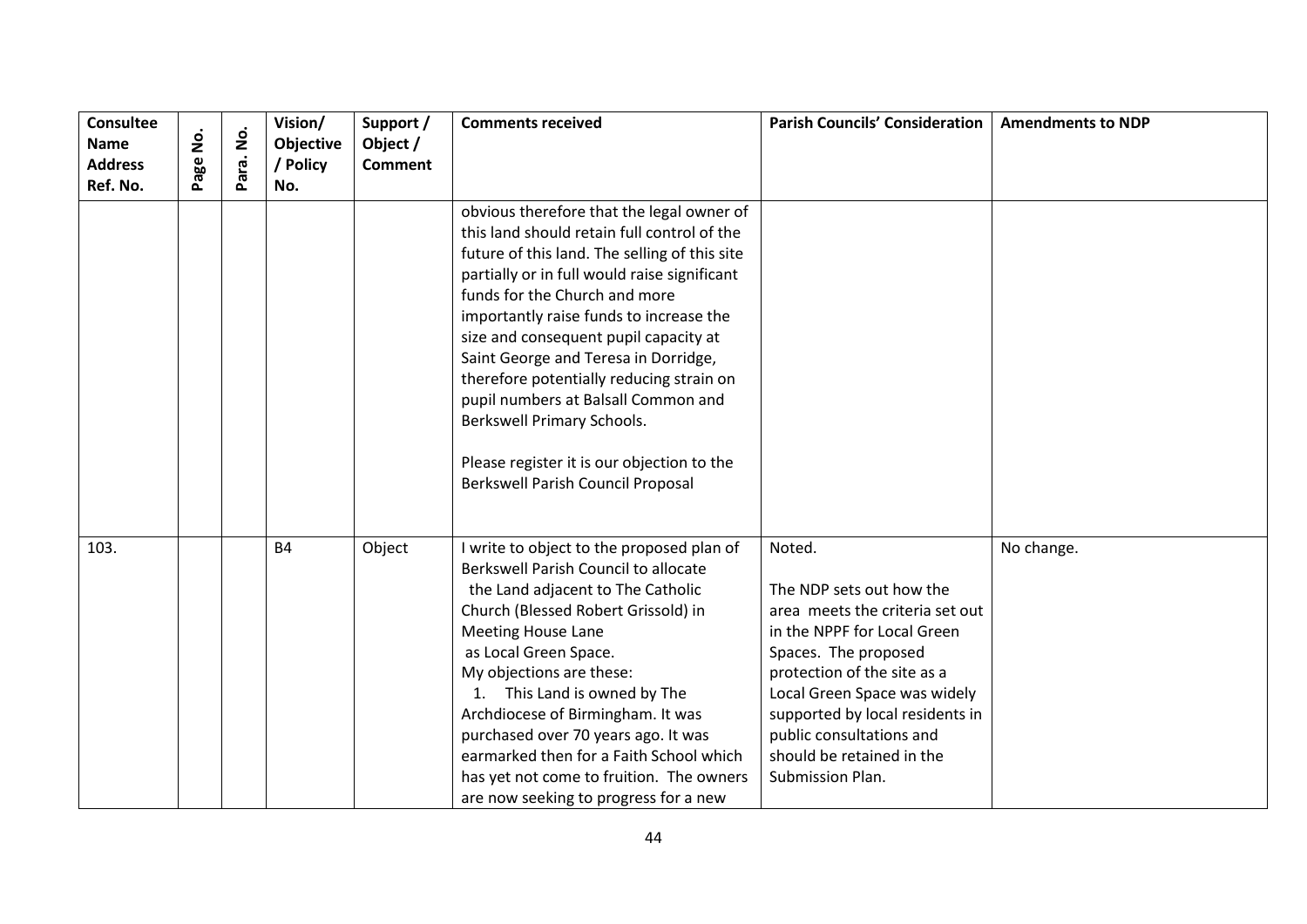| <b>Consultee</b> |               |                    | Vision/   | Support /      | <b>Comments received</b>                    | <b>Parish Councils' Consideration</b> | <b>Amendments to NDP</b> |
|------------------|---------------|--------------------|-----------|----------------|---------------------------------------------|---------------------------------------|--------------------------|
| <b>Name</b>      | <u>o</u><br>2 | $\dot{\mathbf{z}}$ | Objective | Object /       |                                             |                                       |                          |
| <b>Address</b>   | Page          | Para.              | / Policy  | <b>Comment</b> |                                             |                                       |                          |
| Ref. No.         |               |                    | No.       |                |                                             |                                       |                          |
|                  |               |                    |           |                | Faith School to replace the present one at  | Land ownership / acquisition          |                          |
|                  |               |                    |           |                | Dorridge, which is oversubsribed and in     | of land is not a requirement          |                          |
|                  |               |                    |           |                | dire need of expansion. It has no space to  | for Local Green Space, similar        |                          |
|                  |               |                    |           |                | do this. Children from our parish have      | to Green Belt.                        |                          |
|                  |               |                    |           |                | over the years, attended and still do.      |                                       |                          |
|                  |               |                    |           |                | Another plan in the pipe line is A Complex  | The NDP includes policies             |                          |
|                  |               |                    |           |                | for Elderly People which will be much       | which support a mix of                |                          |
|                  |               |                    |           |                | needed in the future. This would be an      | housing including smaller             |                          |
|                  |               |                    |           |                | ideal site so near to all the necessary     | housing suitable for people           |                          |
|                  |               |                    |           |                | amenities.                                  | wishing to downsize.                  |                          |
|                  |               |                    |           |                | Both projects hopefully will be             |                                       |                          |
|                  |               |                    |           |                | mainly paid for from the sale of the land.  | The expansion of a school is a        |                          |
|                  |               |                    |           |                |                                             | matter for the church and             |                          |
|                  |               |                    |           |                | 2. B.P.C. plan to use this land for         | educational authorities but           |                          |
|                  |               |                    |           |                | recreational purposes. Across the road      | there may be opportunities to         |                          |
|                  |               |                    |           |                | opposite is The Lant Trust Ground which     | enhance local educational             |                          |
|                  |               |                    |           |                | is used for the same purpose. Surely,       | provision through developer           |                          |
|                  |               |                    |           |                | there is no need for another one so close.  | contributions linked to the           |                          |
|                  |               |                    |           |                | In any case, the only access is by A Public | possible development of the           |                          |
|                  |               |                    |           |                | Footpath, and would this meet the needs     | proposed strategic sites in the       |                          |
|                  |               |                    |           |                | of Health and Safety?                       | Local Plan Review.                    |                          |
|                  |               |                    |           |                |                                             |                                       |                          |
|                  |               |                    |           |                | 3. B.P.C. considers the land to be          |                                       |                          |
|                  |               |                    |           |                | tranquil and of some wildlife value. These  |                                       |                          |
|                  |               |                    |           |                | can be found in other areas of Balsall      |                                       |                          |
|                  |               |                    |           |                | Common and are really unnecessary.          |                                       |                          |
|                  |               |                    |           |                | I sincerely trust you will consider my      |                                       |                          |
|                  |               |                    |           |                | objections with careful thought and         |                                       |                          |
|                  |               |                    |           |                | discrimination.                             |                                       |                          |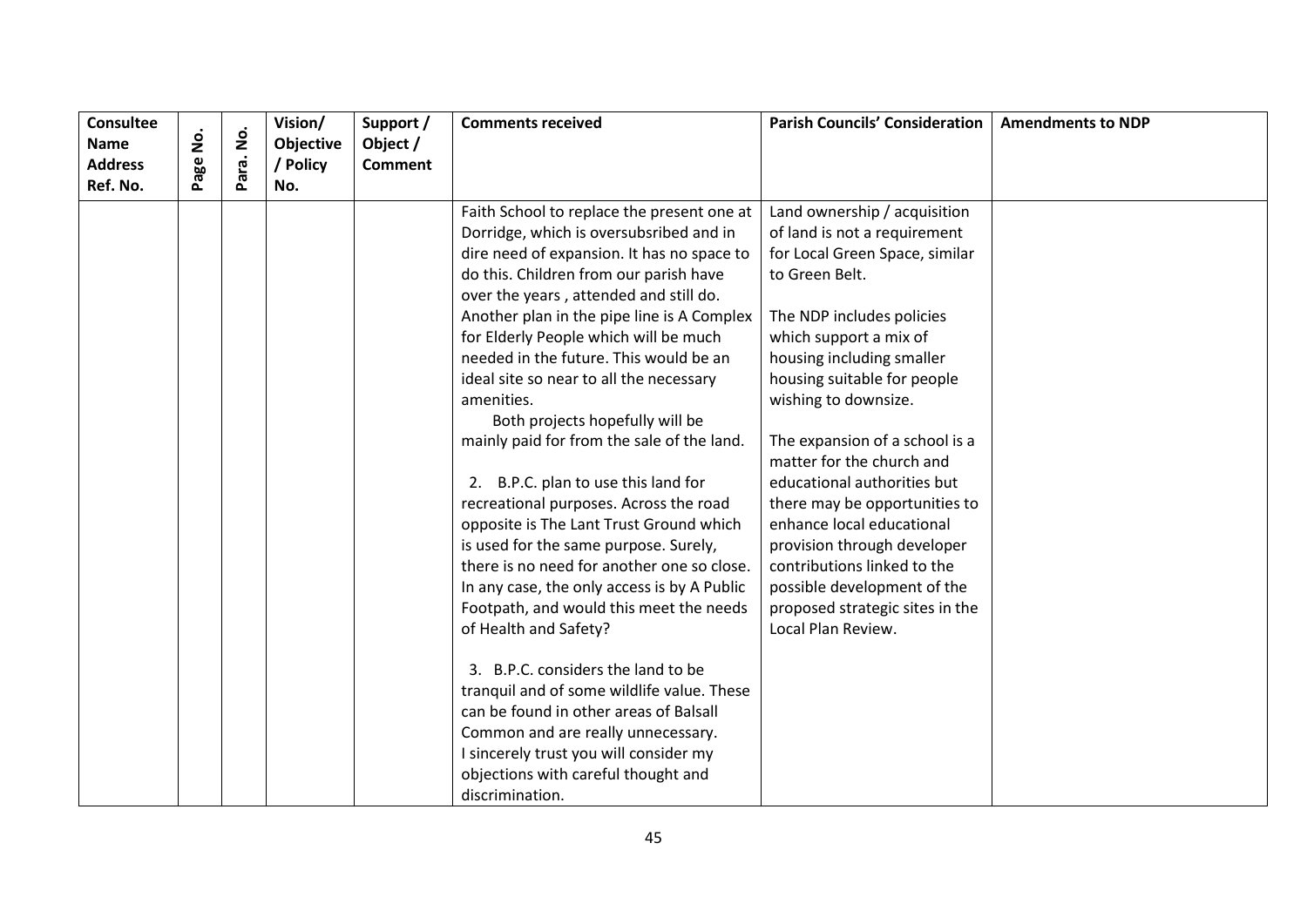| <b>Consultee</b><br>Name<br><b>Address</b><br>Ref. No. | Page No.      | <u>o</u><br>Para. | Vision/<br>Objective<br>/ Policy<br>No. | Support /<br>Object /<br><b>Comment</b> | <b>Comments received</b>                                                                                                                                                                                                                                                                                                                                                                                                                                                                                                                                                                                                                                                                                                                                                                                                                                                                                                                                                                                                                                                                                                                                                                                                                                                                                                                                                                                                                                                                                                                                                                                                                                                                                                                    | <b>Parish Councils' Consideration</b>                                                                                                                                                                                                                                                                       | <b>Amendments to NDP</b> |
|--------------------------------------------------------|---------------|-------------------|-----------------------------------------|-----------------------------------------|---------------------------------------------------------------------------------------------------------------------------------------------------------------------------------------------------------------------------------------------------------------------------------------------------------------------------------------------------------------------------------------------------------------------------------------------------------------------------------------------------------------------------------------------------------------------------------------------------------------------------------------------------------------------------------------------------------------------------------------------------------------------------------------------------------------------------------------------------------------------------------------------------------------------------------------------------------------------------------------------------------------------------------------------------------------------------------------------------------------------------------------------------------------------------------------------------------------------------------------------------------------------------------------------------------------------------------------------------------------------------------------------------------------------------------------------------------------------------------------------------------------------------------------------------------------------------------------------------------------------------------------------------------------------------------------------------------------------------------------------|-------------------------------------------------------------------------------------------------------------------------------------------------------------------------------------------------------------------------------------------------------------------------------------------------------------|--------------------------|
| 104.                                                   | 32<br>&3<br>3 | 7.2<br>7          | <b>B4</b>                               | Object                                  | rase use the box below and overleaf for any comm<br>I take issue with the request to designate the lield of<br>Meeling Houre hane as hood open space : it's a swall<br>hield that is, as other as not, couplebelly avertpreun.<br>The one time (I like around the corner Than the<br>hidd) I wanted to take our local youth group act<br>to it is play rounder, it was completely overgrown.<br>The any people who use it are any walker who<br>let their dogs non loose and defecute to in the Geld<br>the actual recreational value is theolete close to<br>3ero. If by tranquil' the Parish Caural wears<br>unived then yes, maybe it is tranquil! As regards<br>wildlife, there doesn't appear to be any more there than<br>there is in my garden. Apart hous pooing dogs of<br>Course Here's a few of those.<br>the BPC has been typing to noble that field after for<br>alwest as larg as I have word in the village - it's<br>when as larg as I have word in the village - it's<br>when the sum all the is changed and it's no larger under<br>them sum<br>Heavy Juvi-diction.<br>Tradily, the BIC has not down have the Gold qualifier<br>and an 'examplement inners. refused<br>Thankyou to your time and interest. refused<br>Please return this form by midnight on 31st July 2018 to<br>The Clerk, Berkswell Parish Council, PO Box 6379, Coventry, CV6 9LP o<br>clerk@berkswellparishcouncil.org.uk<br>I take issue with the request to designate<br>the field at Meeting House Lane as a<br>Local Green Space. It's a small field that<br>is, as often as not, completely overgrown.<br>The one time (I live around the corner for<br>the field) I wanted to take our local youth<br>group out to it to play rounders, it was | Noted.<br>The NDP sets out how the<br>area meets the criteria set out<br>in the NPPF for Local Green<br>Spaces. The proposed<br>protection of the site as a<br>Local Green Space was widely<br>supported by local residents in<br>public consultations and<br>should be retained in the<br>Submission Plan. | No change.               |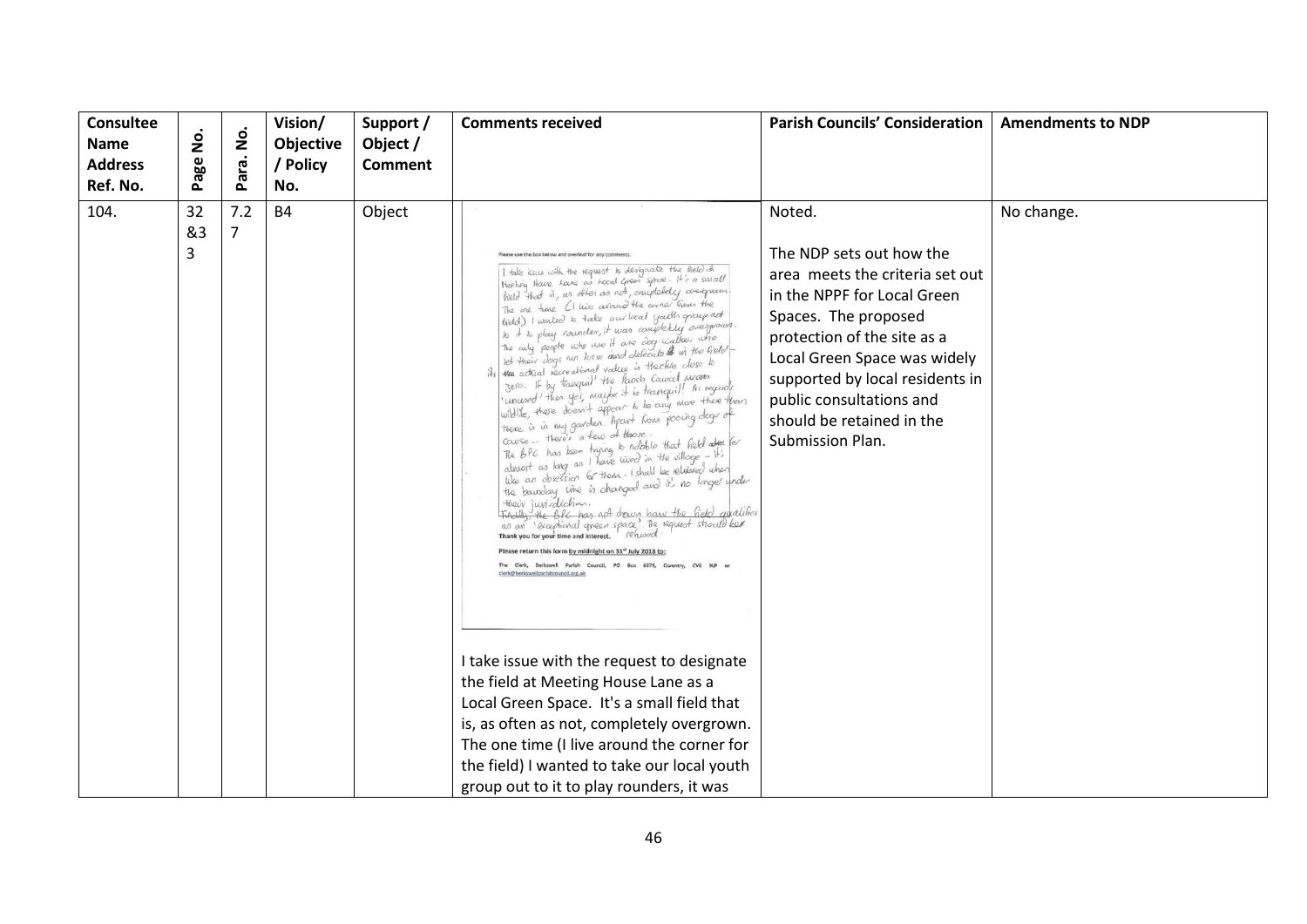| <b>Consultee</b> |          |                    | Vision/   | Support /      | <b>Comments received</b>                     | <b>Parish Councils' Consideration</b> | <b>Amendments to NDP</b> |
|------------------|----------|--------------------|-----------|----------------|----------------------------------------------|---------------------------------------|--------------------------|
| <b>Name</b>      | <u>ş</u> | $\dot{\mathsf{S}}$ | Objective | Object /       |                                              |                                       |                          |
| <b>Address</b>   | age      | Para.              | / Policy  | <b>Comment</b> |                                              |                                       |                          |
| Ref. No.         |          |                    | No.       |                |                                              |                                       |                          |
|                  |          |                    |           |                | completely overgrown. The only people        |                                       |                          |
|                  |          |                    |           |                | who use it are dog walkers who let their     |                                       |                          |
|                  |          |                    |           |                | dogs run loose and defecate in the field -   |                                       |                          |
|                  |          |                    |           |                | its recreational value Is therefore close to |                                       |                          |
|                  |          |                    |           |                | zero. If by "tranquil" the parish council    |                                       |                          |
|                  |          |                    |           |                | means unused, then yes maybe it is           |                                       |                          |
|                  |          |                    |           |                | tranquil! As regards wildlife, there         |                                       |                          |
|                  |          |                    |           |                | doesn't appear to be any more there than     |                                       |                          |
|                  |          |                    |           |                | in my garden. Apart from poo-ing dogs of     |                                       |                          |
|                  |          |                    |           |                | course - there are a few of those. The       |                                       |                          |
|                  |          |                    |           |                | BPC has been trying to nobble that field     |                                       |                          |
|                  |          |                    |           |                | for almost as long as I have lived in the    |                                       |                          |
|                  |          |                    |           |                | village - it's like an obsession for them. I |                                       |                          |
|                  |          |                    |           |                | shall be relieved when the boundary line     |                                       |                          |
|                  |          |                    |           |                | is changes and it's no longer under their    |                                       |                          |
|                  |          |                    |           |                | jurisdiction.                                |                                       |                          |
|                  |          |                    |           |                | Finally the BPC has not shown how the        |                                       |                          |
|                  |          |                    |           |                | field qualifies as an "exceptional green     |                                       |                          |
|                  |          |                    |           |                | space". The request should be refused.       |                                       |                          |
| 105.             |          |                    | <b>B4</b> | Object         | The NDP (specifically, Table 1) refers to    | Noted.                                | No change.               |
|                  |          |                    |           |                | the tranquillity of the field, specifically  |                                       |                          |
|                  |          |                    |           |                | referencing the mature trees &               | The NDP sets out how the              |                          |
|                  |          |                    |           |                | hedgerows that "adds to the sense of a       | area meets the criteria set out       |                          |
|                  |          |                    |           |                | quiet green oasis in the midst of a built-   | in the NPPF for Local Green           |                          |
|                  |          |                    |           |                | up area". This claim is at odds with other   | Spaces.                               |                          |
|                  |          |                    |           |                | statements in the NDP. Para 7.21 of the      |                                       |                          |
|                  |          |                    |           |                | NDP (referring to the character of the       | Residents (including dog              |                          |
|                  |          |                    |           |                | built-up area within Berkswell Parish)       | walkers) value the                    |                          |
|                  |          |                    |           |                | says "The area is characterised by mature    | recreational opportunities of         |                          |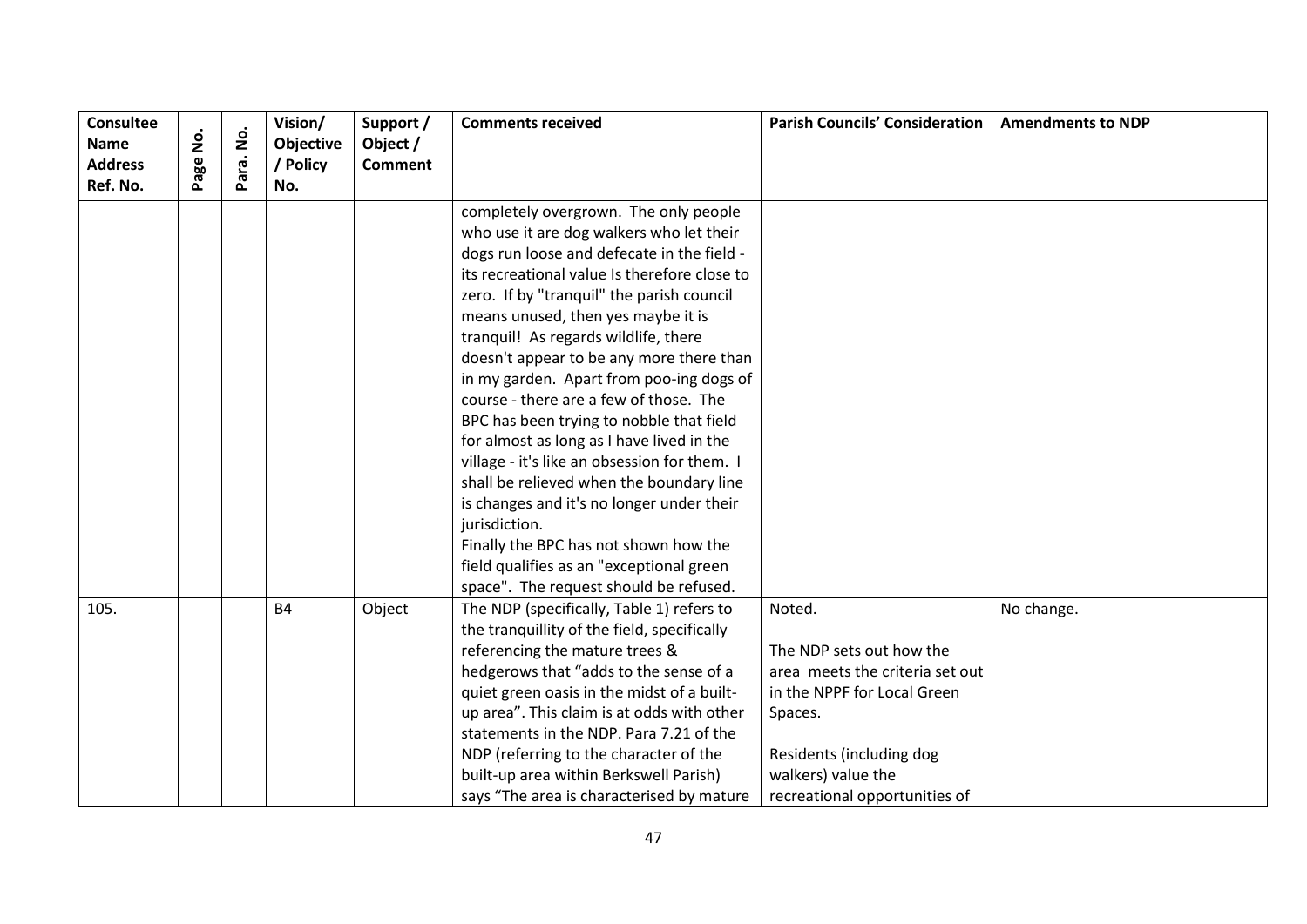| <b>Consultee</b> |          |                    | Vision/          | Support /      | <b>Comments received</b>                       | <b>Parish Councils' Consideration</b> | <b>Amendments to NDP</b> |
|------------------|----------|--------------------|------------------|----------------|------------------------------------------------|---------------------------------------|--------------------------|
| Name             | Page No. | $\dot{\mathsf{S}}$ | <b>Objective</b> | Object /       |                                                |                                       |                          |
| <b>Address</b>   |          | Para.              | / Policy         | <b>Comment</b> |                                                |                                       |                          |
| Ref. No.         |          |                    | No.              |                |                                                |                                       |                          |
|                  |          |                    |                  |                | trees and hedgerows incorporated within        | the area. Dog walkers and             |                          |
|                  |          |                    |                  |                | the built-up area" and "The general            | families are no less important        |                          |
|                  |          |                    |                  |                | "greenness" of the suburban areas is a         | than other residents and              |                          |
|                  |          |                    |                  |                | key local characteristic". Photos of the       | users, and informal                   |                          |
|                  |          |                    |                  |                | mature trees and hedgerows along               | recreational use of green             |                          |
|                  |          |                    |                  |                | Meeting House Lane are even included to        | spaces has a value just as            |                          |
|                  |          |                    |                  |                | illustrate this point. The photos and          | more formal uses have.                |                          |
|                  |          |                    |                  |                | statements do not support the depiction        |                                       |                          |
|                  |          |                    |                  |                | of the field as an oasis of tranquillity in an | The proposed protection of            |                          |
|                  |          |                    |                  |                | otherwise built-up, urban area. The            | the site as a Local Green Space       |                          |
|                  |          |                    |                  |                | primary assertion to support the proposal      | was widely supported by local         |                          |
|                  |          |                    |                  |                | of LGS designation is that the church's        | residents in public                   |                          |
|                  |          |                    |                  |                | field is of high recreational value,           | consultations (including at Reg       |                          |
|                  |          |                    |                  |                | although according to their own survey,        | 14) and should be retained in         |                          |
|                  |          |                    |                  |                | the majority of this recreation is dog-        | the Submission Plan.                  |                          |
|                  |          |                    |                  |                | walking.                                       |                                       |                          |
|                  |          |                    |                  |                |                                                | The identification of several         |                          |
|                  |          |                    |                  |                | The local football club, The Hornets, have     | different names for the area          |                          |
|                  |          |                    |                  |                | in the past made use of the field by           | does not diminish its value.          |                          |
|                  |          |                    |                  |                | specific agreement with the landowners,        |                                       |                          |
|                  |          |                    |                  |                | but this has not been the case for a few       |                                       |                          |
|                  |          |                    |                  |                | years since the Hornets moved to what          |                                       |                          |
|                  |          |                    |                  |                | they describe as their "new permanent          |                                       |                          |
|                  |          |                    |                  |                | home" off Lavender Hall Park. (As a side-      |                                       |                          |
|                  |          |                    |                  |                | issue, this surely negates any suggestions     |                                       |                          |
|                  |          |                    |                  |                | in Kirkwells' response about the church        |                                       |                          |
|                  |          |                    |                  |                | field being protected as a lapsed football     |                                       |                          |
|                  |          |                    |                  |                | pitch, since there is already of superior      |                                       |                          |
|                  |          |                    |                  |                | replacement). The proposal to designate        |                                       |                          |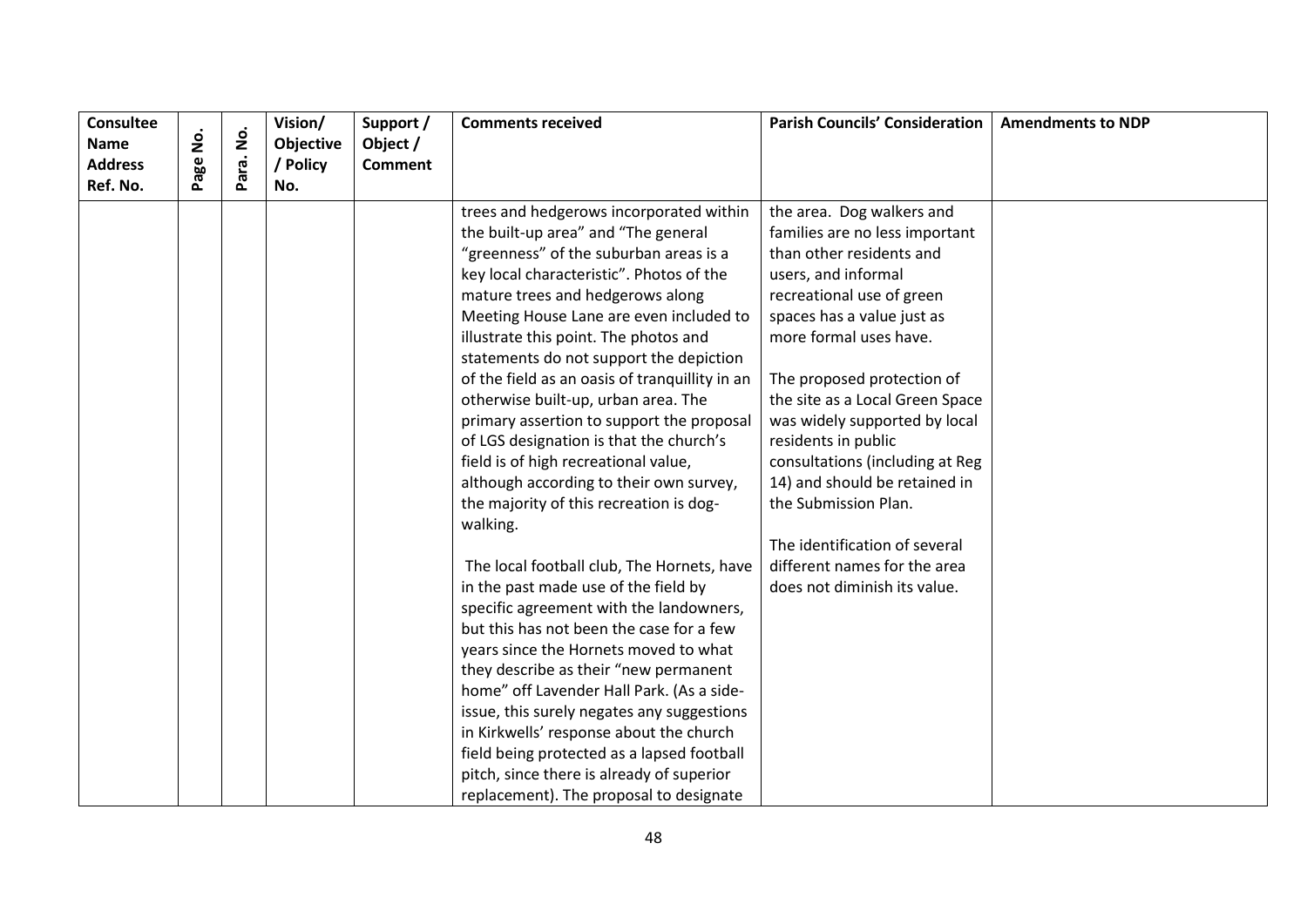| <b>Consultee</b><br><b>Name</b> | <u>o</u><br>2 | $\dot{\mathsf{S}}$ | Vision/<br>Objective | Support /                  | <b>Comments received</b>                    | <b>Parish Councils' Consideration</b> | <b>Amendments to NDP</b> |
|---------------------------------|---------------|--------------------|----------------------|----------------------------|---------------------------------------------|---------------------------------------|--------------------------|
| <b>Address</b>                  |               |                    | / Policy             | Object /<br><b>Comment</b> |                                             |                                       |                          |
| Ref. No.                        | age           | Para.              | No.                  |                            |                                             |                                       |                          |
|                                 |               |                    |                      |                            | the church's field as a Local Green Space   |                                       |                          |
|                                 |               |                    |                      |                            | hangs entirely on the assertion that the    |                                       |                          |
|                                 |               |                    |                      |                            | land is of "high recreational value" to the |                                       |                          |
|                                 |               |                    |                      |                            | local community. The ad hoc use by the      |                                       |                          |
|                                 |               |                    |                      |                            | field by people walking their dogs and a    |                                       |                          |
|                                 |               |                    |                      |                            | few families hardly justifies the           |                                       |                          |
|                                 |               |                    |                      |                            | terminology "high value".                   |                                       |                          |
|                                 |               |                    |                      |                            | There is no evidence of any regular,        |                                       |                          |
|                                 |               |                    |                      |                            | planned use, no evidence of value to        |                                       |                          |
|                                 |               |                    |                      |                            | community groups rather than just a         |                                       |                          |
|                                 |               |                    |                      |                            | small number (compared to the local         |                                       |                          |
|                                 |               |                    |                      |                            | population) of individuals. In addition,    |                                       |                          |
|                                 |               |                    |                      |                            | Berkswell Parish Council "notes" the        |                                       |                          |
|                                 |               |                    |                      |                            | comment made by Monsignor McHugh            |                                       |                          |
|                                 |               |                    |                      |                            | and by several respondents to the initial   |                                       |                          |
|                                 |               |                    |                      |                            | consultation, that the dog-walkers who      |                                       |                          |
|                                 |               |                    |                      |                            | use the site do so only by permission of    |                                       |                          |
|                                 |               |                    |                      |                            | the landowner but fail to follow this       |                                       |                          |
|                                 |               |                    |                      |                            | through to its logical conclusion.          |                                       |                          |
|                                 |               |                    |                      |                            | The comment by Kirkwells that "public       |                                       |                          |
|                                 |               |                    |                      |                            | access is not a requirement for a Local     |                                       |                          |
|                                 |               |                    |                      |                            | Green Space within the NPPF" is factually   |                                       |                          |
|                                 |               |                    |                      |                            | correct but again, misses the point.        |                                       |                          |
|                                 |               |                    |                      |                            | I object to the part of policy B4 that      |                                       |                          |
|                                 |               |                    |                      |                            | proposes designation of the land adjacent   |                                       |                          |
|                                 |               |                    |                      |                            | to Blessed Robert Grissold Church as a      |                                       |                          |
|                                 |               |                    |                      |                            | Local Green Space. I submit that the        |                                       |                          |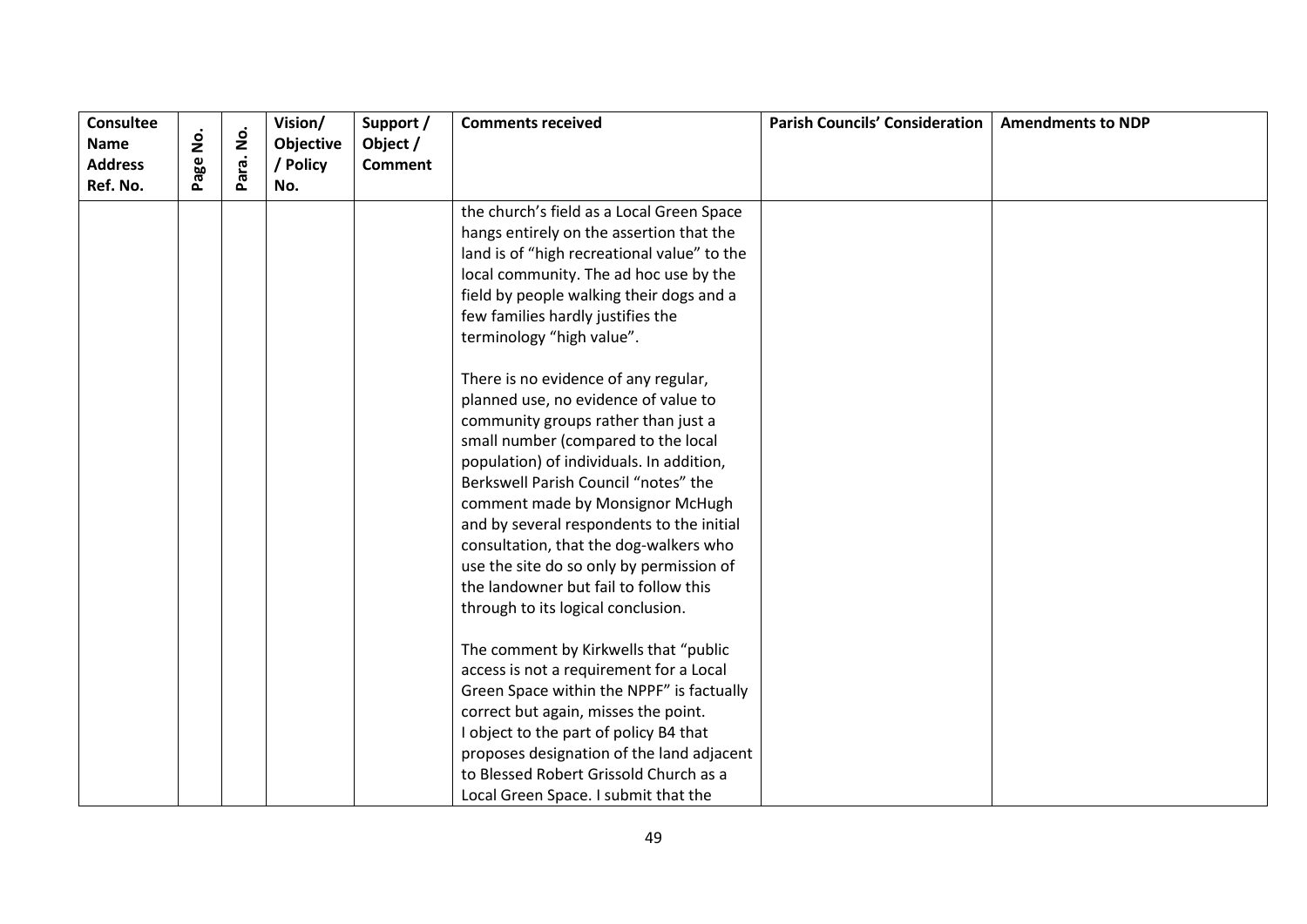| <b>Consultee</b><br><b>Name</b> | <u>o</u><br>2 | $\dot{\mathsf{S}}$ | Vision/<br>Objective | Support /<br>Object / | <b>Comments received</b>                   | <b>Parish Councils' Consideration</b> | <b>Amendments to NDP</b> |
|---------------------------------|---------------|--------------------|----------------------|-----------------------|--------------------------------------------|---------------------------------------|--------------------------|
| <b>Address</b>                  | age           |                    | / Policy             | <b>Comment</b>        |                                            |                                       |                          |
| Ref. No.                        |               | Para.              | No.                  |                       |                                            |                                       |                          |
|                                 |               |                    |                      |                       | Berkswell Draft Neighbourhood              |                                       |                          |
|                                 |               |                    |                      |                       | Development Plan fails to demonstrate      |                                       |                          |
|                                 |               |                    |                      |                       | that this piece of land meets the          |                                       |                          |
|                                 |               |                    |                      |                       | requirements for designation as a Local    |                                       |                          |
|                                 |               |                    |                      |                       | Green Space.                               |                                       |                          |
|                                 |               |                    |                      |                       | As an observation, it seems that a great   |                                       |                          |
|                                 |               |                    |                      |                       | deal of effort has gone into gathering     |                                       |                          |
|                                 |               |                    |                      |                       | evidence to support this particular        |                                       |                          |
|                                 |               |                    |                      |                       | proposal, far more so than the apparent    |                                       |                          |
|                                 |               |                    |                      |                       | effort expended to support the other       |                                       |                          |
|                                 |               |                    |                      |                       | proposal for a piece of land to be         |                                       |                          |
|                                 |               |                    |                      |                       | designated as a Local Green Space.         |                                       |                          |
|                                 |               |                    |                      |                       | Before directly addressing the Local       |                                       |                          |
|                                 |               |                    |                      |                       | Green Space requirements and the           |                                       |                          |
|                                 |               |                    |                      |                       | reasons that the field next to the church  |                                       |                          |
|                                 |               |                    |                      |                       | does not meet them, I would like to        |                                       |                          |
|                                 |               |                    |                      |                       | address some other comments and            |                                       |                          |
|                                 |               |                    |                      |                       | assertions in the NDP and in the response  |                                       |                          |
|                                 |               |                    |                      |                       | from their consultant to issues raised     |                                       |                          |
|                                 |               |                    |                      |                       | during the consultation.                   |                                       |                          |
|                                 |               |                    |                      |                       | Specific mention is made of the fact that  |                                       |                          |
|                                 |               |                    |                      |                       | Greenlight Developments, the developers    |                                       |                          |
|                                 |               |                    |                      |                       | responsible for the development of the     |                                       |                          |
|                                 |               |                    |                      |                       | Barrett's Lane site have expressed their   |                                       |                          |
|                                 |               |                    |                      |                       | support for the proposal. I do not believe |                                       |                          |
|                                 |               |                    |                      |                       | that this support is in any way remarkable |                                       |                          |
|                                 |               |                    |                      |                       | - in fact the most obvious explanation is  |                                       |                          |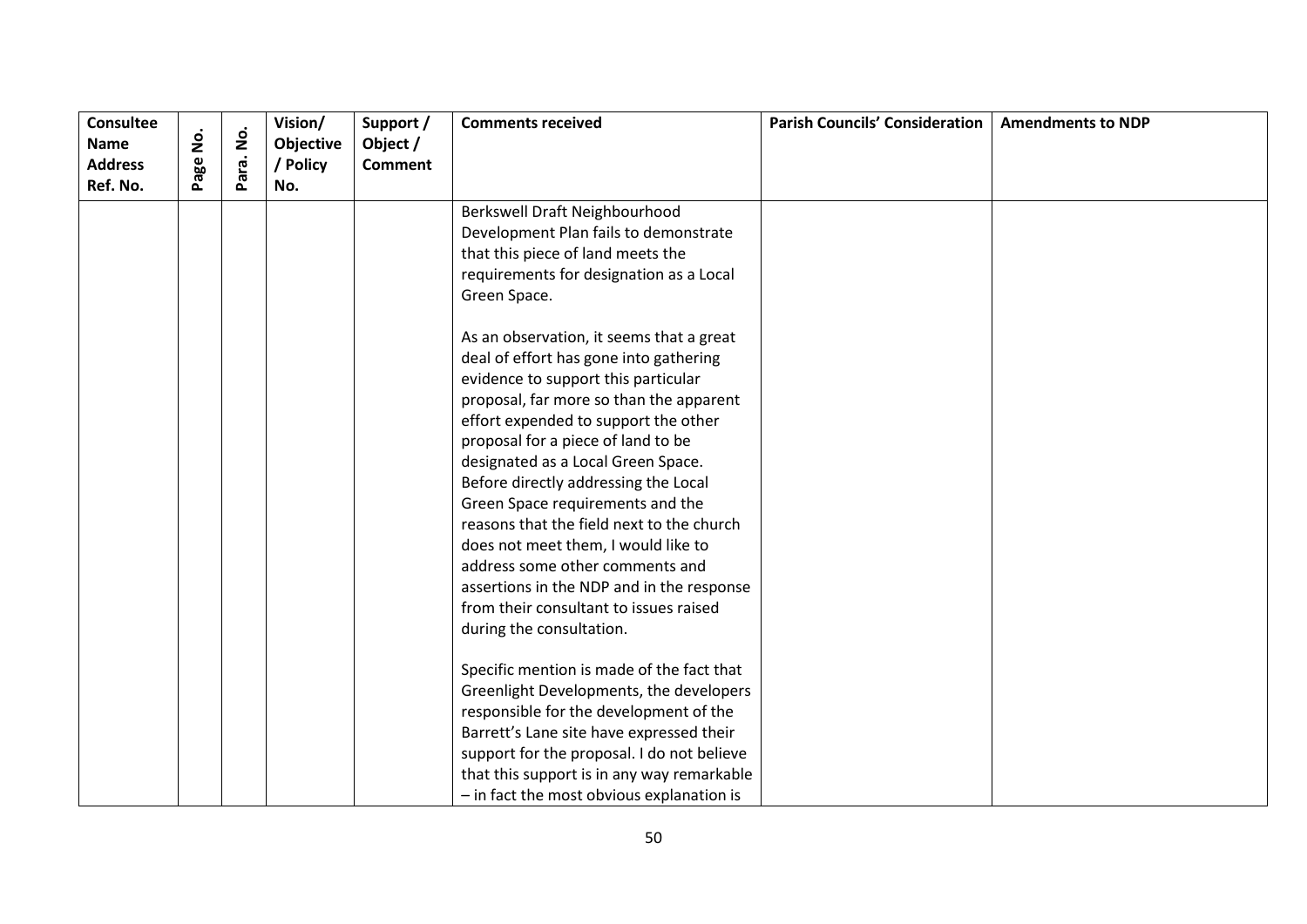| <b>Consultee</b>           | $\dot{\mathsf{S}}$ | $\dot{\mathbf{g}}$ | Vision/         | Support /      | <b>Comments received</b>                   | <b>Parish Councils' Consideration</b> | <b>Amendments to NDP</b> |
|----------------------------|--------------------|--------------------|-----------------|----------------|--------------------------------------------|---------------------------------------|--------------------------|
| <b>Name</b>                |                    |                    | Objective       | Object /       |                                            |                                       |                          |
| <b>Address</b><br>Ref. No. | Page               | Para.              | / Policy<br>No. | <b>Comment</b> |                                            |                                       |                          |
|                            |                    |                    |                 |                |                                            |                                       |                          |
|                            |                    |                    |                 |                | that it is down to purely commercial       |                                       |                          |
|                            |                    |                    |                 |                | considerations. An adjacent piece of land  |                                       |                          |
|                            |                    |                    |                 |                | that is protected against future           |                                       |                          |
|                            |                    |                    |                 |                | development would be appealing to          |                                       |                          |
|                            |                    |                    |                 |                | Greenlight's future customers and offer    |                                       |                          |
|                            |                    |                    |                 |                | the developer commercial benefit - and     |                                       |                          |
|                            |                    |                    |                 |                | at no cost to themselves, since someone    |                                       |                          |
|                            |                    |                    |                 |                | else owns the land.                        |                                       |                          |
|                            |                    |                    |                 |                | Objections about the naming of the site    |                                       |                          |
|                            |                    |                    |                 |                | in the NDP and initial consultation have   |                                       |                          |
|                            |                    |                    |                 |                | been largely dismissed but are             |                                       |                          |
|                            |                    |                    |                 |                | nonetheless important. Ordnance Survey     |                                       |                          |
|                            |                    |                    |                 |                | maps are known to be generally accurate,   |                                       |                          |
|                            |                    |                    |                 |                | but they are not infallible; the fact that |                                       |                          |
|                            |                    |                    |                 |                | other mapping systems use a different      |                                       |                          |
|                            |                    |                    |                 |                | name for the same piece of land indicates  |                                       |                          |
|                            |                    |                    |                 |                | that there is no general agreement. This   |                                       |                          |
|                            |                    |                    |                 |                | is most likely because this is simply a    |                                       |                          |
|                            |                    |                    |                 |                | piece of land that is not currently being  |                                       |                          |
|                            |                    |                    |                 |                | used for any specific purpose.             |                                       |                          |
|                            |                    |                    |                 |                |                                            |                                       |                          |
|                            |                    |                    |                 |                | The replies from the Parish Council and    |                                       |                          |
|                            |                    |                    |                 |                | Kirkwells to responses made during the     |                                       |                          |
|                            |                    |                    |                 |                | initial consultation assert that the piece |                                       |                          |
|                            |                    |                    |                 |                | of land in question is "known locally as   |                                       |                          |
|                            |                    |                    |                 |                | the Meeting House Lane Playing Field or    |                                       |                          |
|                            |                    |                    |                 |                | Recreation Ground" - but no evidence is    |                                       |                          |
|                            |                    |                    |                 |                | given to support this assertion. In my     |                                       |                          |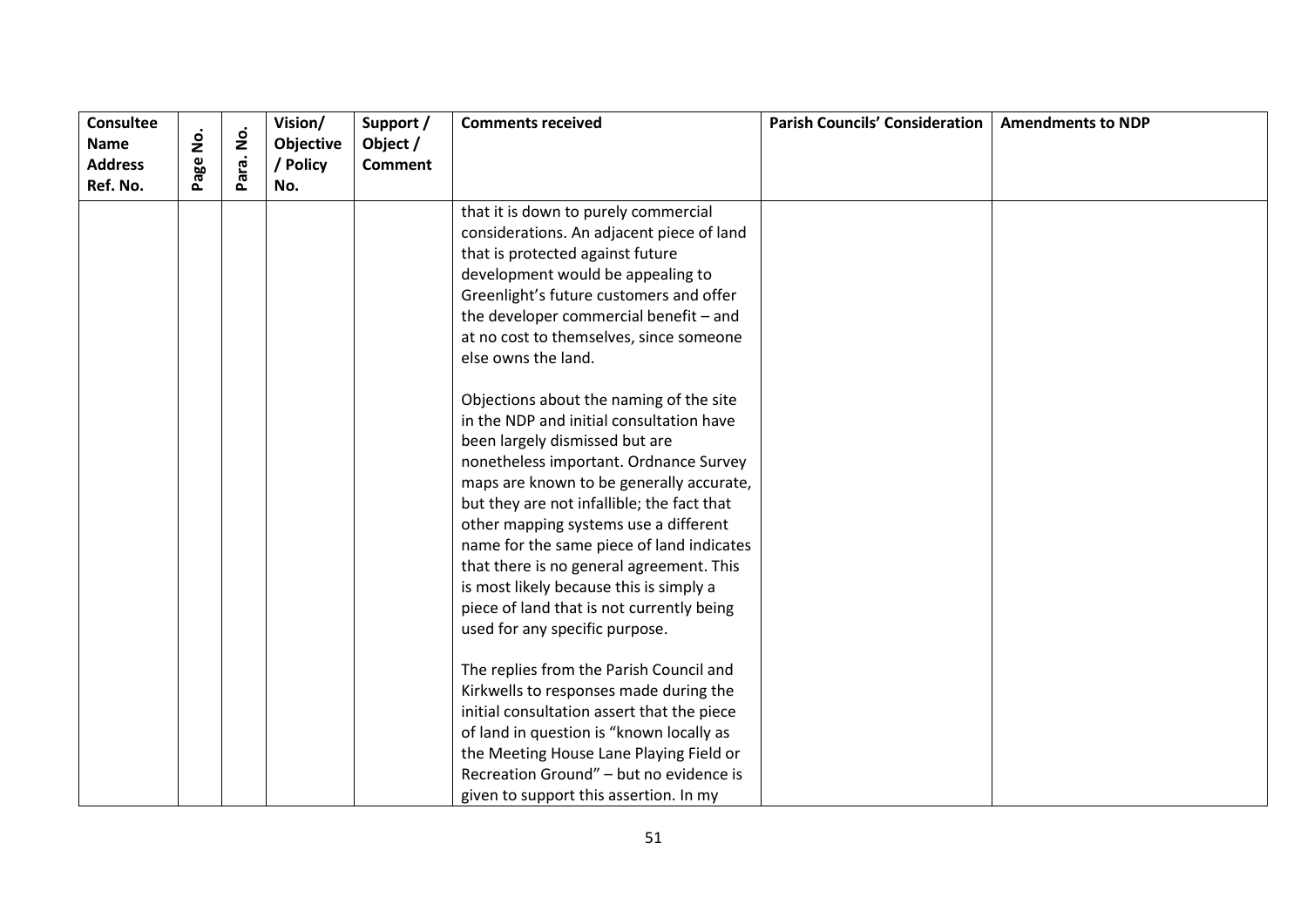| <b>Consultee</b><br><b>Name</b> | .<br>2 | $\dot{\mathsf{S}}$ | Vision/<br>Objective | Support /<br>Object / | <b>Comments received</b>                       | <b>Parish Councils' Consideration</b> | <b>Amendments to NDP</b> |
|---------------------------------|--------|--------------------|----------------------|-----------------------|------------------------------------------------|---------------------------------------|--------------------------|
| <b>Address</b>                  | age    |                    | / Policy             | <b>Comment</b>        |                                                |                                       |                          |
| Ref. No.                        |        | Para.              | No.                  |                       |                                                |                                       |                          |
|                                 |        |                    |                      |                       | experience (20 years' residence in the         |                                       |                          |
|                                 |        |                    |                      |                       | village) the land is known locally as "the     |                                       |                          |
|                                 |        |                    |                      |                       | field next to the church" or "the church's     |                                       |                          |
|                                 |        |                    |                      |                       | field". My assertion is no more provable       |                                       |                          |
|                                 |        |                    |                      |                       | than that made in the NDP, and equally         |                                       |                          |
|                                 |        |                    |                      |                       | as valid. It does, however, have the           |                                       |                          |
|                                 |        |                    |                      |                       | benefit of being a more accurate               |                                       |                          |
|                                 |        |                    |                      |                       | description of the piece of land.              |                                       |                          |
|                                 |        |                    |                      |                       | (CONT. ON NEXT PAGE) The NDP                   |                                       |                          |
|                                 |        |                    |                      |                       | (specifically, Table 1) refers to the          |                                       |                          |
|                                 |        |                    |                      |                       | tranquillity of the field, specifically        |                                       |                          |
|                                 |        |                    |                      |                       | referencing the mature tees & hedgerows        |                                       |                          |
|                                 |        |                    |                      |                       | that "adds to the sense of a quiet green       |                                       |                          |
|                                 |        |                    |                      |                       | oasis in the midst of a built-up area". This   |                                       |                          |
|                                 |        |                    |                      |                       | claim is at odds with other statements in      |                                       |                          |
|                                 |        |                    |                      |                       | the NDP. Para 7.21 of the NDP (referring       |                                       |                          |
|                                 |        |                    |                      |                       | to the character of the built-up area          |                                       |                          |
|                                 |        |                    |                      |                       | within Berkswell Parish) says "The area is     |                                       |                          |
|                                 |        |                    |                      |                       | characterised by mature trees and              |                                       |                          |
|                                 |        |                    |                      |                       | hedgerows incorporated within the built-       |                                       |                          |
|                                 |        |                    |                      |                       | up area" and "The general "greenness" of       |                                       |                          |
|                                 |        |                    |                      |                       | the suburban areas is a key local              |                                       |                          |
|                                 |        |                    |                      |                       | characteristic". Photos of the mature          |                                       |                          |
|                                 |        |                    |                      |                       | trees and hedgerows along Meeting              |                                       |                          |
|                                 |        |                    |                      |                       | House Lane are even included to                |                                       |                          |
|                                 |        |                    |                      |                       | illustrate this point. The photos and          |                                       |                          |
|                                 |        |                    |                      |                       | statements do not support the depiction        |                                       |                          |
|                                 |        |                    |                      |                       | of the field as an oasis of tranquillity in an |                                       |                          |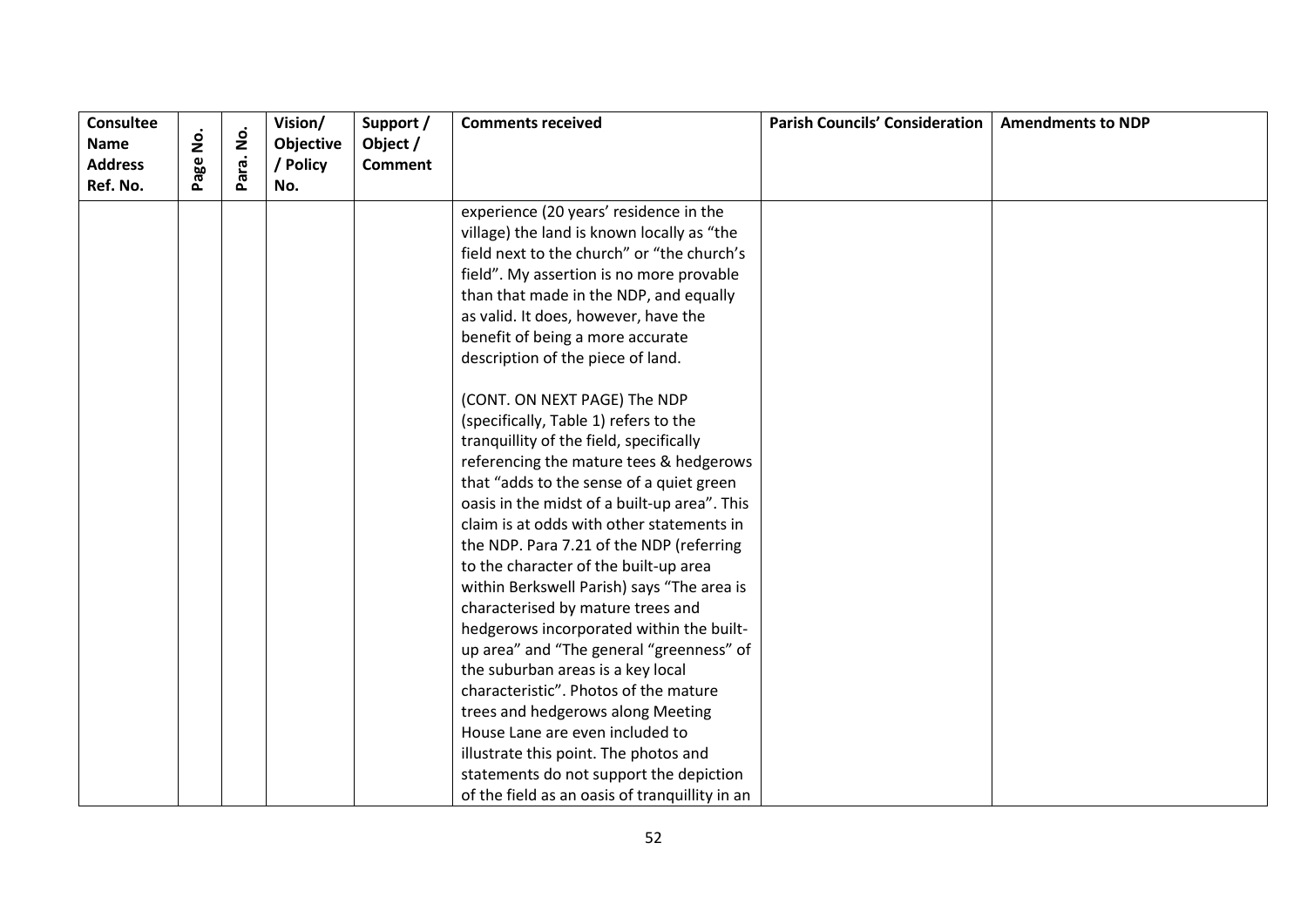| <b>Consultee</b><br><b>Name</b><br><b>Address</b> | .<br>2<br>age | $\dot{\mathsf{p}}$ | Vision/<br>Objective<br>/ Policy | Support /<br>Object /<br><b>Comment</b> | <b>Comments received</b>                                                                                                                                                                                                                                                                                                                                                                                                                                                                                      | <b>Parish Councils' Consideration</b> | <b>Amendments to NDP</b> |
|---------------------------------------------------|---------------|--------------------|----------------------------------|-----------------------------------------|---------------------------------------------------------------------------------------------------------------------------------------------------------------------------------------------------------------------------------------------------------------------------------------------------------------------------------------------------------------------------------------------------------------------------------------------------------------------------------------------------------------|---------------------------------------|--------------------------|
| Ref. No.                                          |               | Para.              | No.                              |                                         |                                                                                                                                                                                                                                                                                                                                                                                                                                                                                                               |                                       |                          |
|                                                   |               |                    |                                  |                                         | otherwise built-up, urban area. The<br>primary assertion to support the proposal<br>of LGS designation is that the church's<br>field is of high recreational value,<br>although according to their own survey,<br>the majority of this recreation is dog-<br>walking.                                                                                                                                                                                                                                         |                                       |                          |
|                                                   |               |                    |                                  |                                         | The local football club, The Hornets, have<br>in the past made use of the field by<br>specific agreement with the landowners,<br>but this has not been the case for a few<br>years since the Hornets moved to what<br>they describe as their "new permanent<br>home" off Lavender Hall Park. (As a side-<br>issue, this surely negates any suggestions<br>in Kirkwells' response about the church<br>field being protected as a lapsed football<br>pitch, since there is already of superior<br>replacement). |                                       |                          |
|                                                   |               |                    |                                  |                                         | The proposal to designate the church's<br>field as a Local Green Space hangs<br>entirely on the assertion that the land is<br>of "high recreational value" to the local<br>community. The ad hoc use by the field<br>by people walking their dogs and a few<br>families hardly justifies the terminology<br>"high value". There is no evidence of any                                                                                                                                                         |                                       |                          |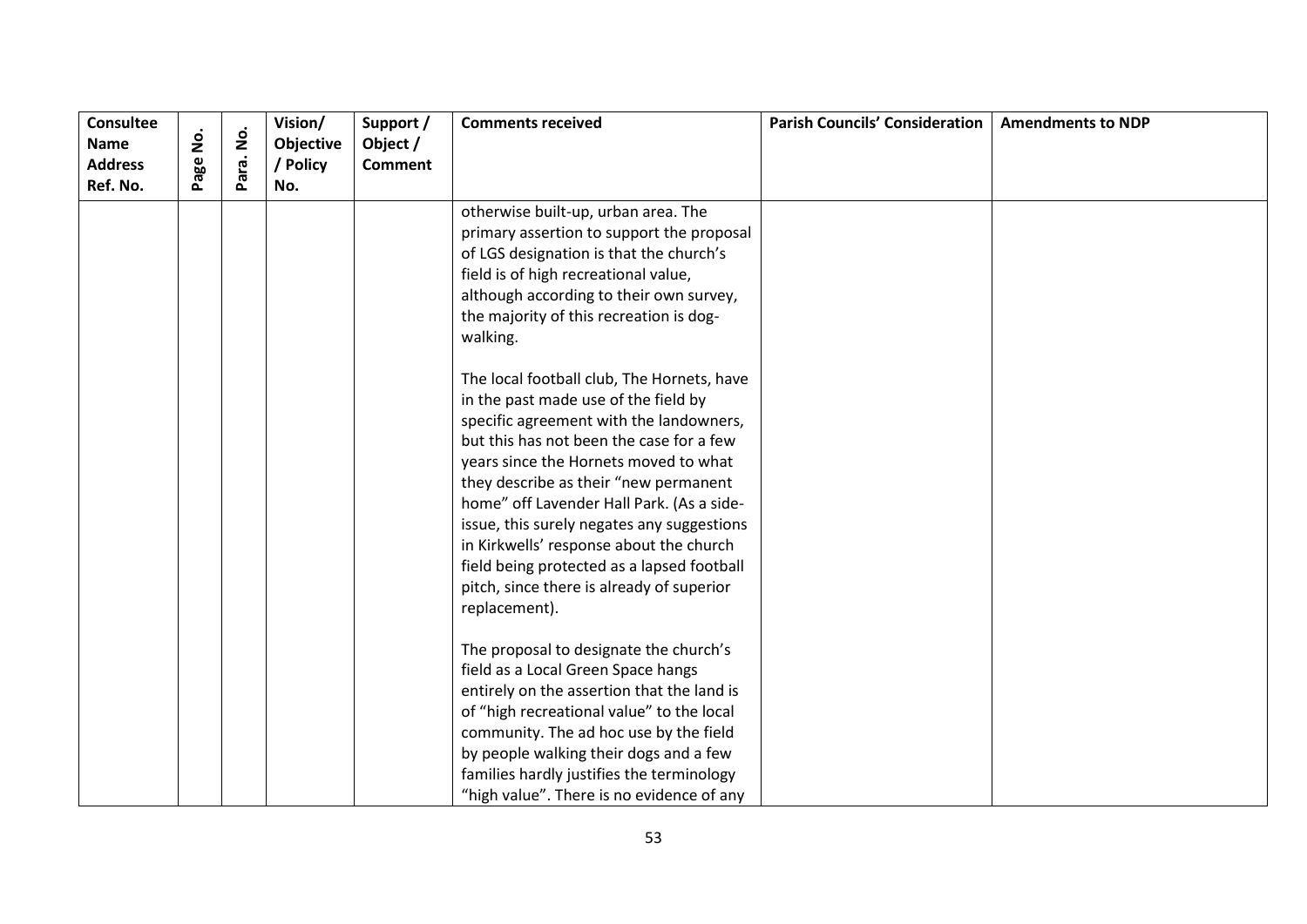| Consultee<br><b>Name</b><br><b>Address</b><br>Ref. No. | $\overline{2}$<br>age | $\dot{\mathsf{p}}$<br>ara.<br>$\tilde{\mathbf{r}}$ | Vision/<br>Objective<br>/ Policy<br>No. | Support /<br>Object /<br><b>Comment</b> | <b>Comments received</b>                                                                                                                                                                                                                                                                                                                                                                                                                                                                                                                                                                                                                           | <b>Parish Councils' Consideration</b>                                                                                                                                                                                           | <b>Amendments to NDP</b> |
|--------------------------------------------------------|-----------------------|----------------------------------------------------|-----------------------------------------|-----------------------------------------|----------------------------------------------------------------------------------------------------------------------------------------------------------------------------------------------------------------------------------------------------------------------------------------------------------------------------------------------------------------------------------------------------------------------------------------------------------------------------------------------------------------------------------------------------------------------------------------------------------------------------------------------------|---------------------------------------------------------------------------------------------------------------------------------------------------------------------------------------------------------------------------------|--------------------------|
|                                                        |                       |                                                    |                                         |                                         | regular, planned use, no evidence of<br>value to community groups rather than<br>just a small number (compared to the<br>local population) of individuals. In<br>addition, Berkswell Parish Council "notes"<br>the comment made by Monsignor<br>McHugh and by several respondents to<br>the initial consultation, that the dog-<br>walkers who use the site do so only by<br>permission of the landowner but fail to<br>follow this through to its logical<br>conclusion. The comment by Kirkwells<br>that "public access is not a requirement<br>for a Local Green Space within the NPPF"<br>is factually correct but again, misses the<br>point. |                                                                                                                                                                                                                                 |                          |
| 106.                                                   |                       |                                                    | <b>B4</b>                               | Object                                  | I object to the proposed designation of<br>the land adjacent to Blessed Robert<br>Grissold Church as a Local Green<br>Space in policy B4. Berkswell Draft<br>Neighbourhood Development Plan has<br>failed to demonstrate that the<br>requirements for designation as a Local<br>Green Space have been met for the<br>following reasons:                                                                                                                                                                                                                                                                                                            | Noted.<br>The NDP sets out how the<br>area meets the criteria set out<br>in the NPPF for Local Green<br>Spaces.<br>Residents (including dog<br>walkers) value the<br>recreational opportunities of<br>the area. Dog walkers and | No change.               |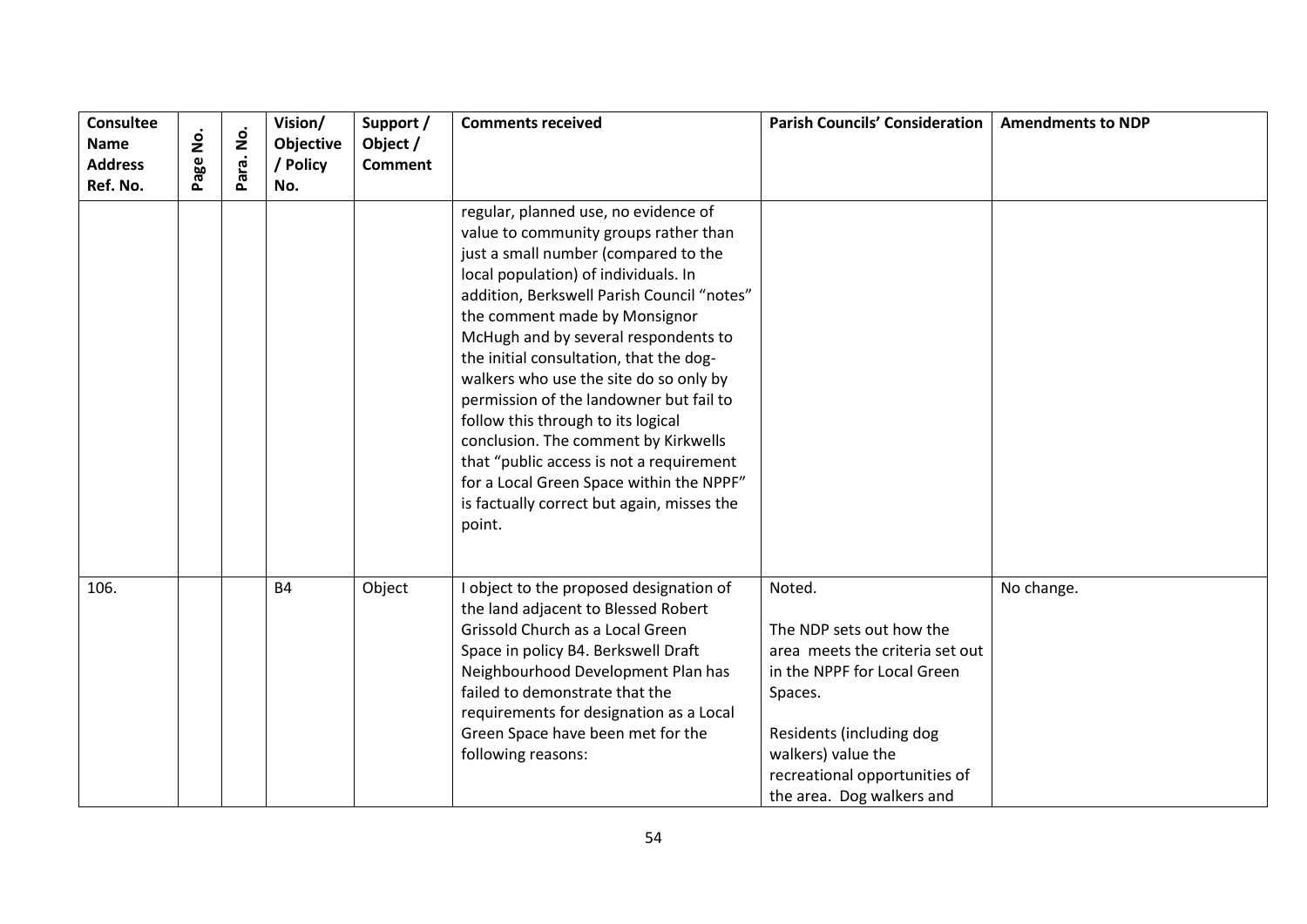| <b>Consultee</b>           |     | $\dot{\mathsf{S}}$ | Vision/         | Support /      | <b>Comments received</b>                    | <b>Parish Councils' Consideration</b> | <b>Amendments to NDP</b> |
|----------------------------|-----|--------------------|-----------------|----------------|---------------------------------------------|---------------------------------------|--------------------------|
| <b>Name</b>                | ġ   |                    | Objective       | Object /       |                                             |                                       |                          |
| <b>Address</b><br>Ref. No. | age | Para.              | ' Policy<br>No. | <b>Comment</b> |                                             |                                       |                          |
|                            |     |                    |                 |                |                                             |                                       |                          |
|                            |     |                    |                 |                | • The Parish Council and Kirkwells assert   | families are no less important        |                          |
|                            |     |                    |                 |                | that the piece of land in question is       | than other residents and              |                          |
|                            |     |                    |                 |                | "known locally as the Meeting               | users, and informal                   |                          |
|                            |     |                    |                 |                | House Lane Playing Field or Recreation      | recreational use of green             |                          |
|                            |     |                    |                 |                | Ground" - but no evidence is given to       | spaces has a value just as            |                          |
|                            |     |                    |                 |                | support this assertion. In my               | more formal uses have.                |                          |
|                            |     |                    |                 |                | experience, it is, in fact, known simply as |                                       |                          |
|                            |     |                    |                 |                | "the field next to the Church". Berkswell   | The proposed protection of            |                          |
|                            |     |                    |                 |                | Parish Council has                          | the site as a Local Green Space       |                          |
|                            |     |                    |                 |                | dismissed objections over the name of       | was widely supported by local         |                          |
|                            |     |                    |                 |                | the site, however they are important.       | residents in public                   |                          |
|                            |     |                    |                 |                | There is no agreement between               | consultations (including at Reg       |                          |
|                            |     |                    |                 |                | maps of the area on the name of the field   | 14) and should be retained in         |                          |
|                            |     |                    |                 |                | due to the fact that the land is not used   | the Submission Plan.                  |                          |
|                            |     |                    |                 |                | for any specific purpose.                   |                                       |                          |
|                            |     |                    |                 |                | • The claimed support for draft policy B4   | The identification of several         |                          |
|                            |     |                    |                 |                | is based on responses to a deeply flawed    | different names for the area          |                          |
|                            |     |                    |                 |                | and leading question                        | does not diminish its value.          |                          |
|                            |     |                    |                 |                | included in the initial consultation        |                                       |                          |
|                            |     |                    |                 |                | questionnaire. My, and other's written      |                                       |                          |
|                            |     |                    |                 |                | objections to the question                  |                                       |                          |
|                            |     |                    |                 |                | included in the survey responses have not   |                                       |                          |
|                            |     |                    |                 |                | been mentioned. The question was "Do        |                                       |                          |
|                            |     |                    |                 |                | you support designating                     |                                       |                          |
|                            |     |                    |                 |                | the recreation ground on Meeting House      |                                       |                          |
|                            |     |                    |                 |                | Lane next to the Catholic Church as local   |                                       |                          |
|                            |     |                    |                 |                | green space to protect it                   |                                       |                          |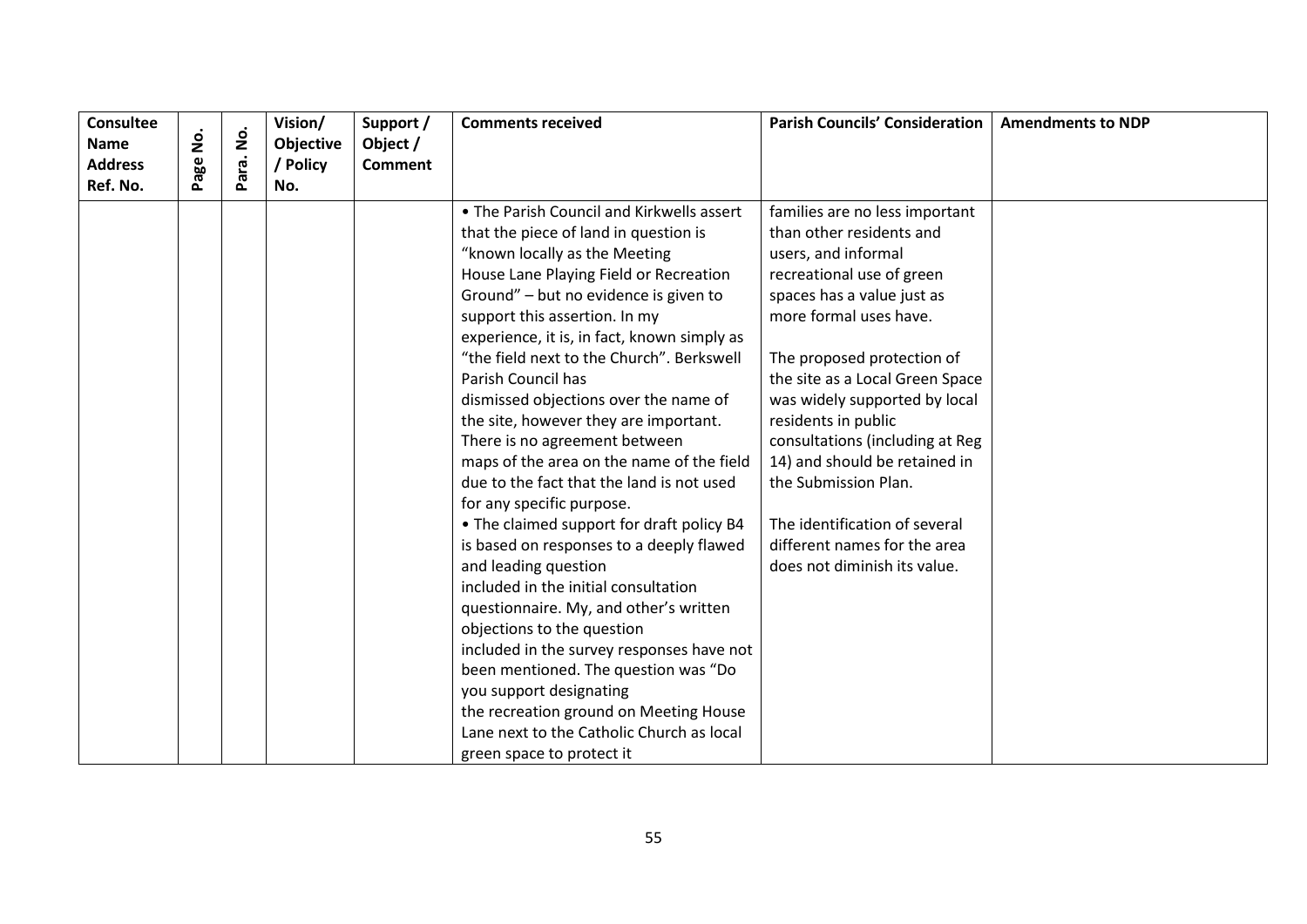| <b>Consultee</b> |               |                    | Vision/   | Support /      | <b>Comments received</b>                      | <b>Parish Councils' Consideration</b> | <b>Amendments to NDP</b> |
|------------------|---------------|--------------------|-----------|----------------|-----------------------------------------------|---------------------------------------|--------------------------|
| <b>Name</b>      | <u>o</u><br>Z | $\dot{\mathsf{S}}$ | Objective | Object /       |                                               |                                       |                          |
| <b>Address</b>   | Page          | Para.              | / Policy  | <b>Comment</b> |                                               |                                       |                          |
| Ref. No.         |               |                    | No.       |                |                                               |                                       |                          |
|                  |               |                    |           |                | from development" is biased and is            |                                       |                          |
|                  |               |                    |           |                | designed to lead the respondent to            |                                       |                          |
|                  |               |                    |           |                | assume that the field next to the             |                                       |                          |
|                  |               |                    |           |                | church is designated as a recreation          |                                       |                          |
|                  |               |                    |           |                | ground. This is not the case. It is a private |                                       |                          |
|                  |               |                    |           |                | field, owned by the Roman                     |                                       |                          |
|                  |               |                    |           |                | Catholic Archdiocese of Birmingham with       |                                       |                          |
|                  |               |                    |           |                | a public right of way running along one of    |                                       |                          |
|                  |               |                    |           |                | the boundaries. The                           |                                       |                          |
|                  |               |                    |           |                | largely positive response is therefore        |                                       |                          |
|                  |               |                    |           |                | unsurprising and rendered invalid given       |                                       |                          |
|                  |               |                    |           |                | the recreation ground referred                |                                       |                          |
|                  |               |                    |           |                | to does not exist.                            |                                       |                          |
|                  |               |                    |           |                | • Paragraph 77 of NPPF states 3               |                                       |                          |
|                  |               |                    |           |                | requirements that must be met for land        |                                       |                          |
|                  |               |                    |           |                | to be designated as a Local Green             |                                       |                          |
|                  |               |                    |           |                | Space.                                        |                                       |                          |
|                  |               |                    |           |                | 1. The green space is reasonably close to     |                                       |                          |
|                  |               |                    |           |                | the community it serves - this is true and I  |                                       |                          |
|                  |               |                    |           |                | do not dispute this.                          |                                       |                          |
|                  |               |                    |           |                | 2. The green area concerned is local in       |                                       |                          |
|                  |               |                    |           |                | character and not an extensive tract of       |                                       |                          |
|                  |               |                    |           |                | land - this is also true and,                 |                                       |                          |
|                  |               |                    |           |                | again, I do not dispute this.                 |                                       |                          |
|                  |               |                    |           |                | 3. A designated LGS must be                   |                                       |                          |
|                  |               |                    |           |                | "demonstrably special to a local              |                                       |                          |
|                  |               |                    |           |                | community" and hold "a particular local       |                                       |                          |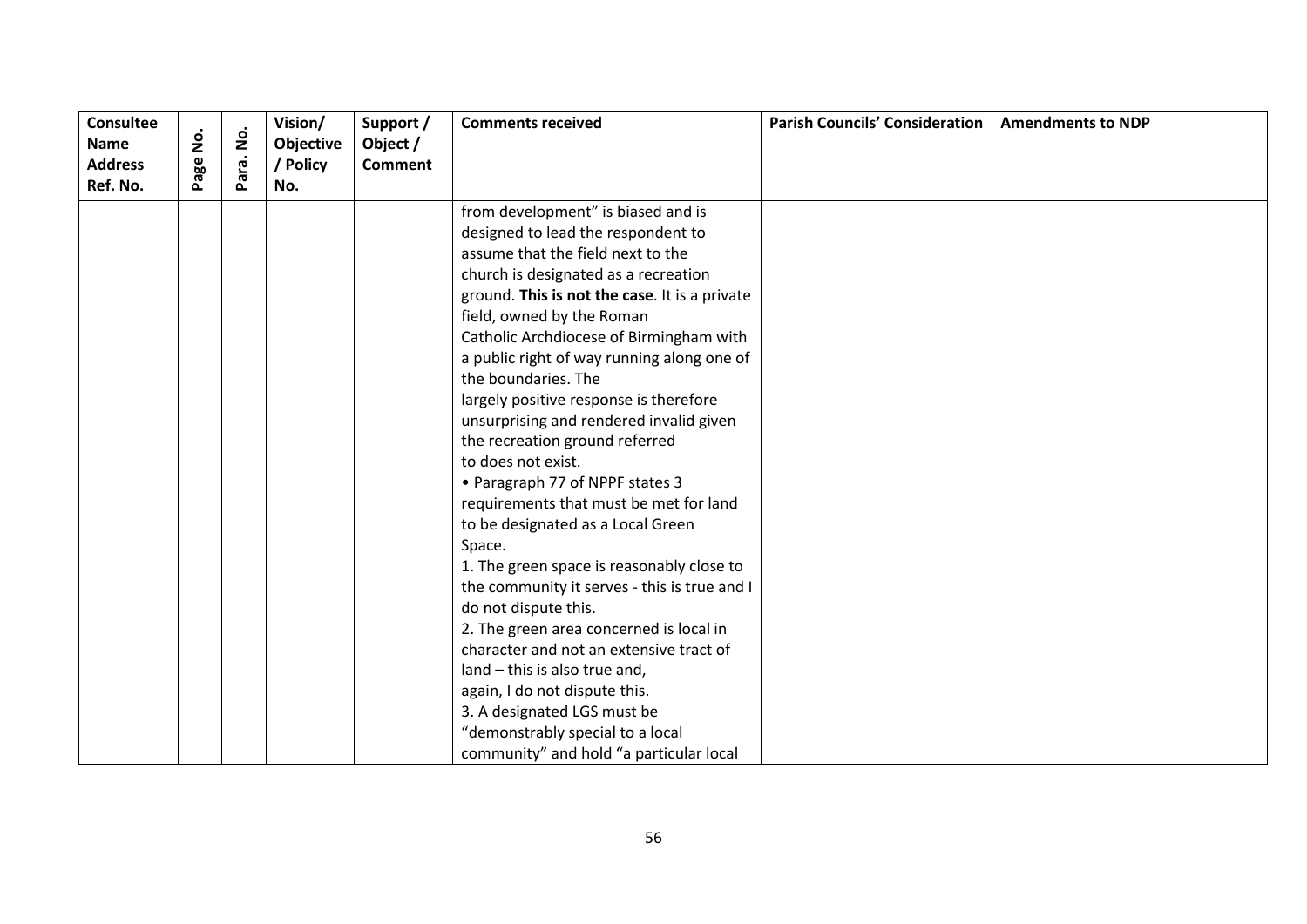| <b>Consultee</b> |          |                    | Vision/   | Support /      | <b>Comments received</b>                     | <b>Parish Councils' Consideration</b> | <b>Amendments to NDP</b> |
|------------------|----------|--------------------|-----------|----------------|----------------------------------------------|---------------------------------------|--------------------------|
| <b>Name</b>      | <u>o</u> | $\mathbf{\dot{g}}$ | Objective | Object /       |                                              |                                       |                          |
| <b>Address</b>   | Page     | Para.              | / Policy  | <b>Comment</b> |                                              |                                       |                          |
| Ref. No.         |          |                    | No.       |                |                                              |                                       |                          |
|                  |          |                    |           |                | significance" - I believe that Berkswell     |                                       |                          |
|                  |          |                    |           |                | Parish Council have failed to prove this     |                                       |                          |
|                  |          |                    |           |                | requirement. The                             |                                       |                          |
|                  |          |                    |           |                | examples given for local significance are    |                                       |                          |
|                  |          |                    |           |                | as follows:                                  |                                       |                          |
|                  |          |                    |           |                | § The Site's beauty - The NDP does not       |                                       |                          |
|                  |          |                    |           |                | indicate that the site exhibits any          |                                       |                          |
|                  |          |                    |           |                | exceptional or out-of-theordinary            |                                       |                          |
|                  |          |                    |           |                | beauty.                                      |                                       |                          |
|                  |          |                    |           |                | § The Site's historic significance - The     |                                       |                          |
|                  |          |                    |           |                | NDP does not claim any historic              |                                       |                          |
|                  |          |                    |           |                | significance for this site.                  |                                       |                          |
|                  |          |                    |           |                | § Tranquillity or richness of wildlife - The |                                       |                          |
|                  |          |                    |           |                | claim made in the NDP about the site's       |                                       |                          |
|                  |          |                    |           |                | "richness of                                 |                                       |                          |
|                  |          |                    |           |                | wildlife" is unsubstantiated; the            |                                       |                          |
|                  |          |                    |           |                | <b>Ecological Survey by Warwickshire</b>     |                                       |                          |
|                  |          |                    |           |                | County Council cited in the                  |                                       |                          |
|                  |          |                    |           |                | NDP does not even mention this site. The     |                                       |                          |
|                  |          |                    |           |                | NDP (in Table 1) refers to the tranquillity  |                                       |                          |
|                  |          |                    |           |                | of the field,                                |                                       |                          |
|                  |          |                    |           |                | specifically referencing the mature trees    |                                       |                          |
|                  |          |                    |           |                | & hedgerows that "adds to the sense of a     |                                       |                          |
|                  |          |                    |           |                | quiet green                                  |                                       |                          |
|                  |          |                    |           |                | oasis in the midst of a built-up area".      |                                       |                          |
|                  |          |                    |           |                | However, para 7.21 of the NDP (referring     |                                       |                          |
|                  |          |                    |           |                | to the character of                          |                                       |                          |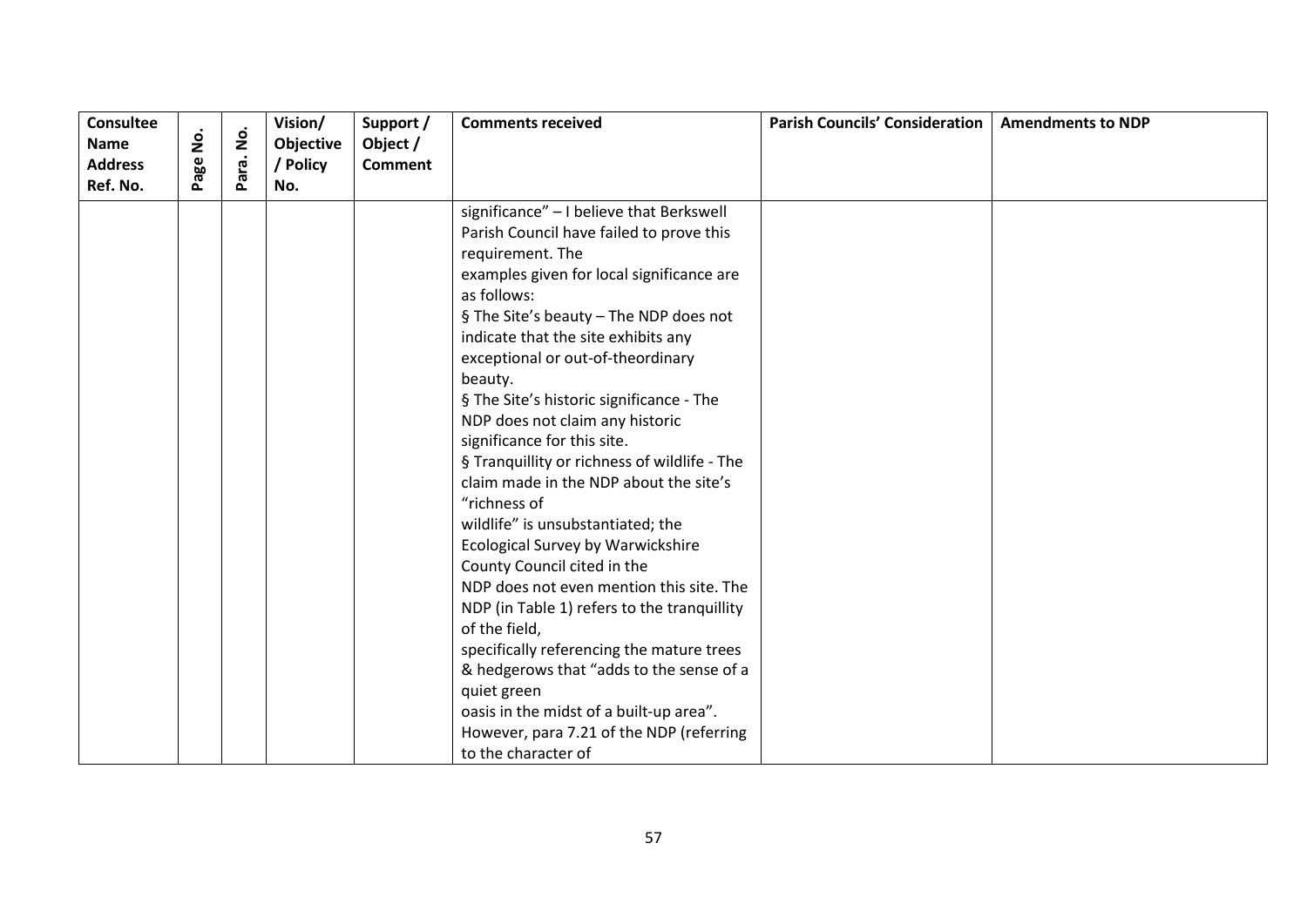| <b>Consultee</b> |      |                    | Vision/   | Support /      | <b>Comments received</b>                   | <b>Parish Councils' Consideration</b> | <b>Amendments to NDP</b> |
|------------------|------|--------------------|-----------|----------------|--------------------------------------------|---------------------------------------|--------------------------|
| <b>Name</b>      | ġ    | $\dot{\mathbf{g}}$ | Objective | Object /       |                                            |                                       |                          |
| <b>Address</b>   | Page | Para.              | / Policy  | <b>Comment</b> |                                            |                                       |                          |
| Ref. No.         |      |                    | No.       |                |                                            |                                       |                          |
|                  |      |                    |           |                | the built-up area within Berkswell Parish  |                                       |                          |
|                  |      |                    |           |                | as a whole) says "The area is              |                                       |                          |
|                  |      |                    |           |                | characterised by mature                    |                                       |                          |
|                  |      |                    |           |                | trees and hedgerows incorporated within    |                                       |                          |
|                  |      |                    |           |                | the built-up area" and "The general        |                                       |                          |
|                  |      |                    |           |                | "greenness" of the                         |                                       |                          |
|                  |      |                    |           |                | suburban areas is a key local              |                                       |                          |
|                  |      |                    |           |                | characteristic". This demonstrates that    |                                       |                          |
|                  |      |                    |           |                | there is nothing significantly             |                                       |                          |
|                  |      |                    |           |                | different between this field and others in |                                       |                          |
|                  |      |                    |           |                | the area that are being built upon, and    |                                       |                          |
|                  |      |                    |           |                | the built-up area                          |                                       |                          |
|                  |      |                    |           |                | as a whole.                                |                                       |                          |
|                  |      |                    |           |                | § The Site's recreational value - This is  |                                       |                          |
|                  |      |                    |           |                | the nub of Berkswell Parish Council's      |                                       |                          |
|                  |      |                    |           |                | assertion that the site                    |                                       |                          |
|                  |      |                    |           |                | be designated as a local green space. I    |                                       |                          |
|                  |      |                    |           |                | will expand on why this demonstrates a     |                                       |                          |
|                  |      |                    |           |                | flawed                                     |                                       |                          |
|                  |      |                    |           |                | understanding below.                       |                                       |                          |
|                  |      |                    |           |                | • CONTINUED ON PAGE 3                      |                                       |                          |
|                  |      |                    |           |                | Please use the box below and overleaf for  |                                       |                          |
|                  |      |                    |           |                | any comments.                              |                                       |                          |
|                  |      |                    |           |                | Thank you for your time and interest.      |                                       |                          |
|                  |      |                    |           |                | Please return this form by midnight on     |                                       |                          |
|                  |      |                    |           |                | 31st July 2018 to:                         |                                       |                          |
|                  |      |                    |           |                | The Clerk, Berkswell Parish Council, PO    |                                       |                          |
|                  |      |                    |           |                | Box 6379, Coventry, CV6 9LP or             |                                       |                          |
|                  |      |                    |           |                | clerk@berkswellparishcouncil.org.uk        |                                       |                          |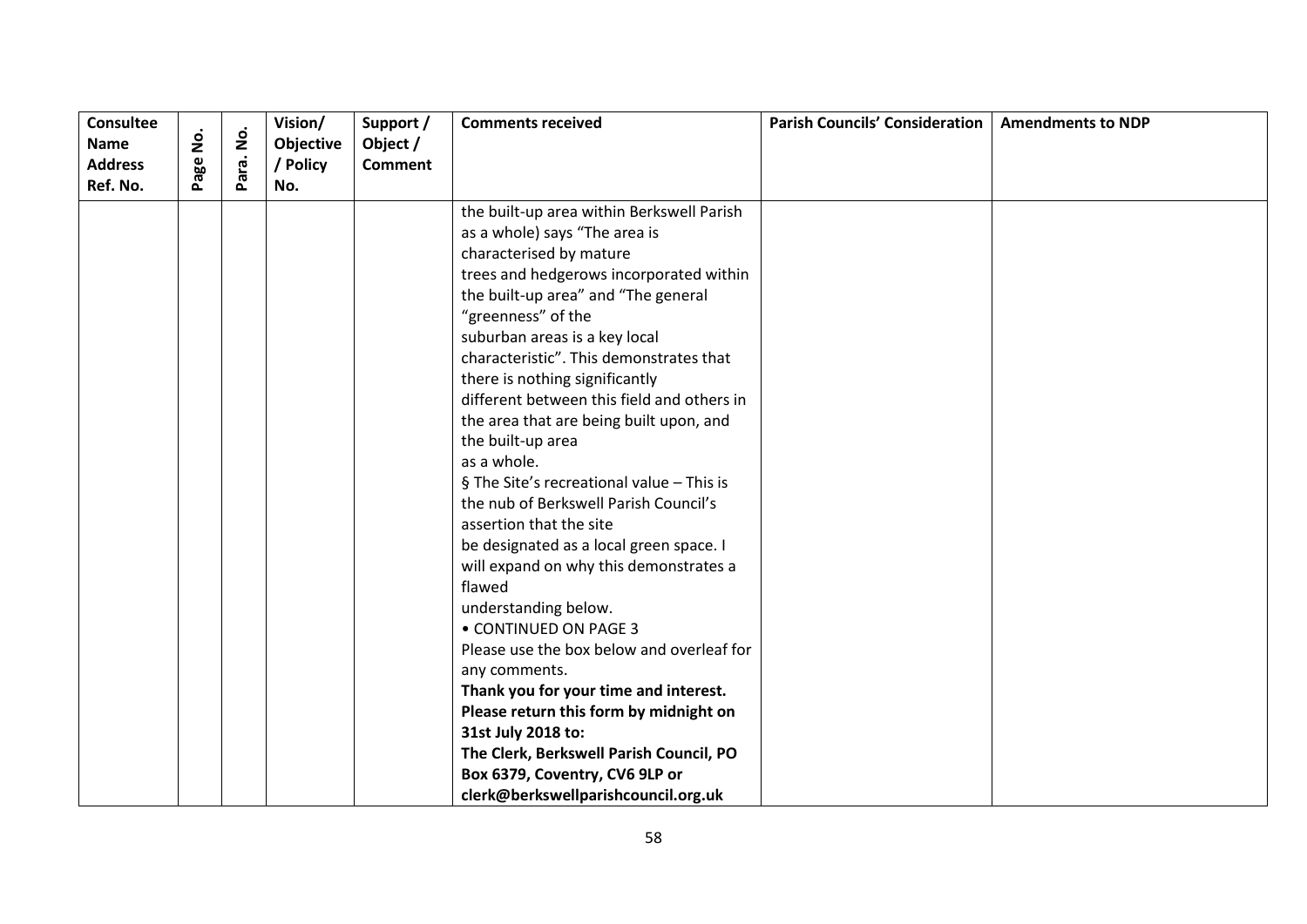| <b>Consultee</b> |        |                    | Vision/   | Support /      | <b>Comments received</b>                  | <b>Parish Councils' Consideration</b> | <b>Amendments to NDP</b> |
|------------------|--------|--------------------|-----------|----------------|-------------------------------------------|---------------------------------------|--------------------------|
| <b>Name</b>      | .<br>2 | $\dot{\mathsf{S}}$ | Objective | Object /       |                                           |                                       |                          |
| <b>Address</b>   | Page   | Para.              | / Policy  | <b>Comment</b> |                                           |                                       |                          |
| Ref. No.         |        |                    | No.       |                |                                           |                                       |                          |
|                  |        |                    |           |                | • CONTINUED FROM PAGE 2                   |                                       |                          |
|                  |        |                    |           |                | • The primary assertion to support the    |                                       |                          |
|                  |        |                    |           |                | proposal of LGS designation is that the   |                                       |                          |
|                  |        |                    |           |                | church's field is of high                 |                                       |                          |
|                  |        |                    |           |                | recreational value. However, Berkswell    |                                       |                          |
|                  |        |                    |           |                | Parish Council's own survey               |                                       |                          |
|                  |        |                    |           |                | demonstrates that the majority of         |                                       |                          |
|                  |        |                    |           |                | this recreation use is for dog-walking.   |                                       |                          |
|                  |        |                    |           |                | Whilst the local football club has made   |                                       |                          |
|                  |        |                    |           |                | use of the field (by                      |                                       |                          |
|                  |        |                    |           |                | specific agreement with the landowners),  |                                       |                          |
|                  |        |                    |           |                | this is no longer the case and has not    |                                       |                          |
|                  |        |                    |           |                | been for several years                    |                                       |                          |
|                  |        |                    |           |                | and, in no way could this site be         |                                       |                          |
|                  |        |                    |           |                | designated as a lapsed football pitch as  |                                       |                          |
|                  |        |                    |           |                | Kirkwalls would have it, since it         |                                       |                          |
|                  |        |                    |           |                | is no longer used as such and a better    |                                       |                          |
|                  |        |                    |           |                | alternative is available in Lavender Hall |                                       |                          |
|                  |        |                    |           |                | Park.                                     |                                       |                          |
|                  |        |                    |           |                | • The ad hoc use of the field by people   |                                       |                          |
|                  |        |                    |           |                | walking their dogs and the occasional     |                                       |                          |
|                  |        |                    |           |                | family does not justify the               |                                       |                          |
|                  |        |                    |           |                | field being "high value". There is no     |                                       |                          |
|                  |        |                    |           |                | evidence of any regular planned or actual |                                       |                          |
|                  |        |                    |           |                | usage and no evidence of                  |                                       |                          |
|                  |        |                    |           |                | value to community groups. Therefore,     |                                       |                          |
|                  |        |                    |           |                | the low percentage of the population of   |                                       |                          |
|                  |        |                    |           |                | the area that actually                    |                                       |                          |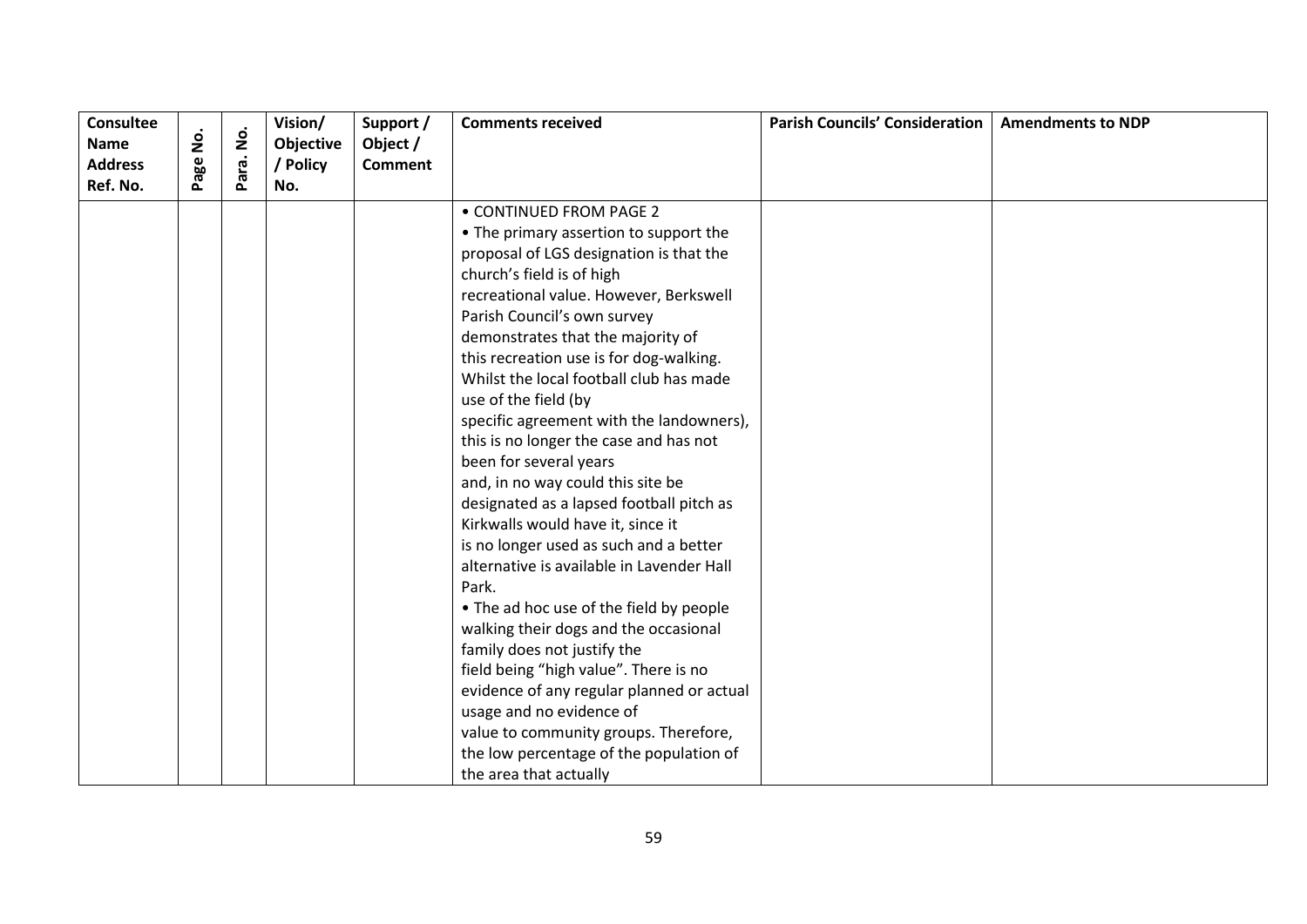| <b>Consultee</b> |      |                    | Vision/   | Support /      | <b>Comments received</b>                     | <b>Parish Councils' Consideration</b> | <b>Amendments to NDP</b> |
|------------------|------|--------------------|-----------|----------------|----------------------------------------------|---------------------------------------|--------------------------|
| <b>Name</b>      | ġ    | $\mathbf{\dot{g}}$ | Objective | Object /       |                                              |                                       |                          |
| <b>Address</b>   | Page | Para.              | / Policy  | <b>Comment</b> |                                              |                                       |                          |
| Ref. No.         |      |                    | No.       |                |                                              |                                       |                          |
|                  |      |                    |           |                | use it for walking their dogs cannot justify |                                       |                          |
|                  |      |                    |           |                | a designation of high recreational value.    |                                       |                          |
|                  |      |                    |           |                | • Fundamentally, any use of the space is     |                                       |                          |
|                  |      |                    |           |                | only by kind permission of the               |                                       |                          |
|                  |      |                    |           |                | landowner. This is not a public              |                                       |                          |
|                  |      |                    |           |                | space and access could be rescinded at       |                                       |                          |
|                  |      |                    |           |                | any time. The field would then not be        |                                       |                          |
|                  |      |                    |           |                | available for use for any                    |                                       |                          |
|                  |      |                    |           |                | kind of recreational activity, would have    |                                       |                          |
|                  |      |                    |           |                | little or no value to the local community    |                                       |                          |
|                  |      |                    |           |                | and would, in effect,                        |                                       |                          |
|                  |      |                    |           |                | be another ordinary field that people        |                                       |                          |
|                  |      |                    |           |                | could see alongside a public footpath.       |                                       |                          |
|                  |      |                    |           |                | This information has been                    |                                       |                          |
|                  |      |                    |           |                | communicated to Berkswell Parish             |                                       |                          |
|                  |      |                    |           |                | Council in responses made to the initial     |                                       |                          |
|                  |      |                    |           |                | consultation by Monsignor                    |                                       |                          |
|                  |      |                    |           |                | McHugh and by several respondents and        |                                       |                          |
|                  |      |                    |           |                | 'noted'.                                     |                                       |                          |
|                  |      |                    |           |                | • With no guaranteed right of access         |                                       |                          |
|                  |      |                    |           |                | there can be no enduring "high               |                                       |                          |
|                  |      |                    |           |                | recreational value" to this piece of         |                                       |                          |
|                  |      |                    |           |                | land; which in turn means that Berkswell     |                                       |                          |
|                  |      |                    |           |                | Parish Council are unable to demonstrate     |                                       |                          |
|                  |      |                    |           |                | that the Church's                            |                                       |                          |
|                  |      |                    |           |                | field meets the criteria of Local Green      |                                       |                          |
|                  |      |                    |           |                | Space designation.                           |                                       |                          |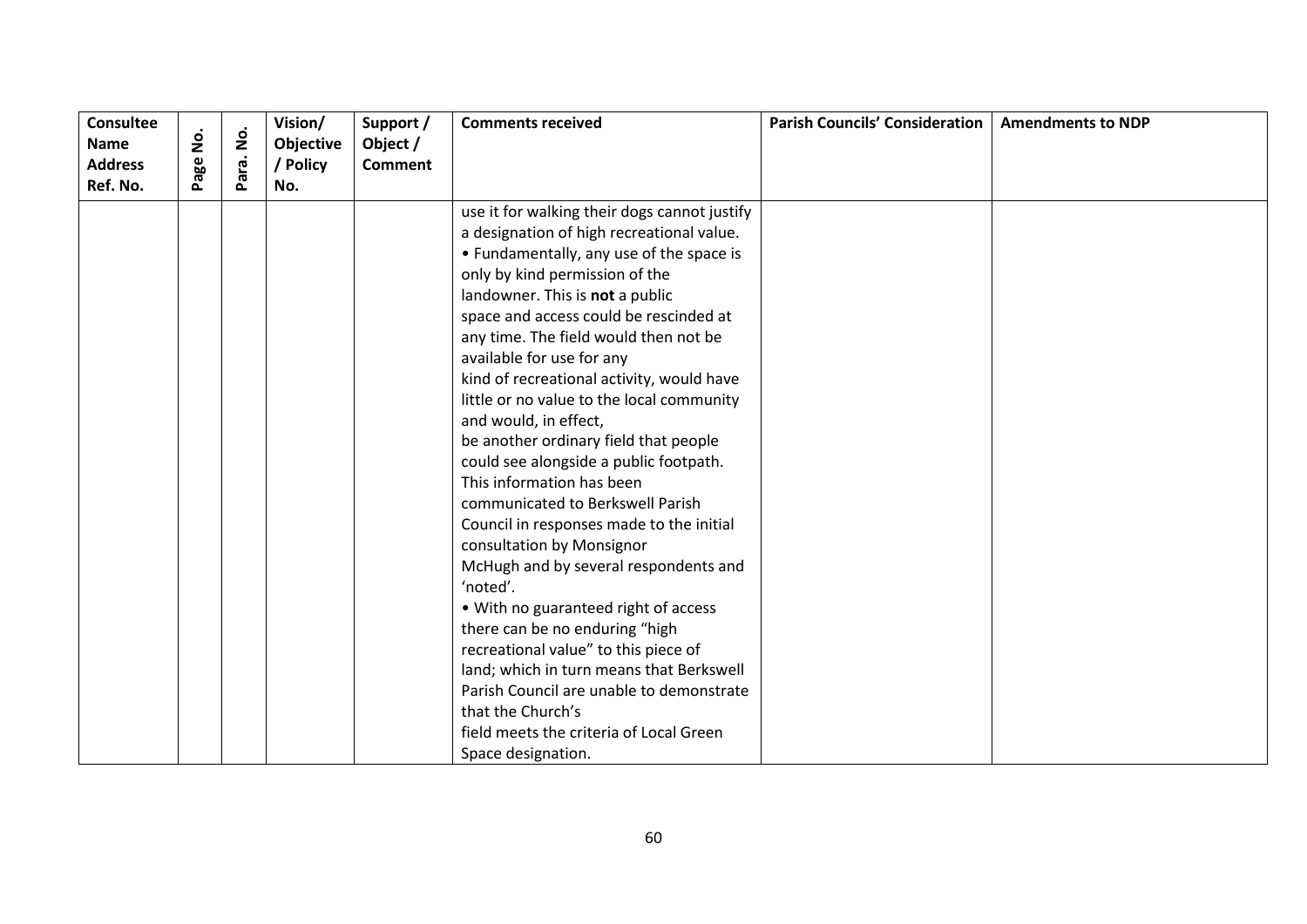| <b>Consultee</b><br><b>Name</b><br><b>Address</b> | age No. | $\dot{\mathsf{p}}$ | Vision/<br>Objective | Support /<br>Object / | <b>Comments received</b>                                              | <b>Parish Councils' Consideration</b> | <b>Amendments to NDP</b> |
|---------------------------------------------------|---------|--------------------|----------------------|-----------------------|-----------------------------------------------------------------------|---------------------------------------|--------------------------|
| Ref. No.                                          |         | ara.<br>௳          | / Policy<br>No.      | <b>Comment</b>        |                                                                       |                                       |                          |
|                                                   |         |                    |                      |                       | Whilst Greenlight Developments, the                                   |                                       |                          |
|                                                   |         |                    |                      |                       | developers of the Barrett's Lane site have                            |                                       |                          |
|                                                   |         |                    |                      |                       | expressed their support for the<br>proposal. This is unremarkable and |                                       |                          |
|                                                   |         |                    |                      |                       | perhaps enlightened self-interest. Their                              |                                       |                          |
|                                                   |         |                    |                      |                       | support can be easily justified                                       |                                       |                          |
|                                                   |         |                    |                      |                       | through purely commercial reasons. An                                 |                                       |                          |
|                                                   |         |                    |                      |                       | adjacent piece of land that is protected                              |                                       |                          |
|                                                   |         |                    |                      |                       | against future development                                            |                                       |                          |
|                                                   |         |                    |                      |                       | would be appealing to Greenlight's future                             |                                       |                          |
|                                                   |         |                    |                      |                       | customers and offer the developer                                     |                                       |                          |
|                                                   |         |                    |                      |                       | commercial benefit - and at no                                        |                                       |                          |
|                                                   |         |                    |                      |                       | cost to themselves, since someone else                                |                                       |                          |
|                                                   |         |                    |                      |                       | owns the land.                                                        |                                       |                          |
|                                                   |         |                    |                      |                       | Paragraphs 76 and 77 of the National                                  |                                       |                          |
|                                                   |         |                    |                      |                       | Policy Planning Framework (NPPF) are                                  |                                       |                          |
|                                                   |         |                    |                      |                       | quoted within paragraph 7.27 of the                                   |                                       |                          |
|                                                   |         |                    |                      |                       | NDP. Two notable sentences from these                                 |                                       |                          |
|                                                   |         |                    |                      |                       | paragraphs are:                                                       |                                       |                          |
|                                                   |         |                    |                      |                       | • Local Green Spaces should  be capable                               |                                       |                          |
|                                                   |         |                    |                      |                       | of enduring beyond the end of the plan                                |                                       |                          |
|                                                   |         |                    |                      |                       | period.                                                               |                                       |                          |
|                                                   |         |                    |                      |                       | • The Local Green Space designation will                              |                                       |                          |
|                                                   |         |                    |                      |                       | not be appropriate for most green areas                               |                                       |                          |
|                                                   |         |                    |                      |                       | or open space.                                                        |                                       |                          |
|                                                   |         |                    |                      |                       | I submit that the Church's field is one of                            |                                       |                          |
|                                                   |         |                    |                      |                       | those open spaces for which Local Green                               |                                       |                          |
|                                                   |         |                    |                      |                       | Space designation is                                                  |                                       |                          |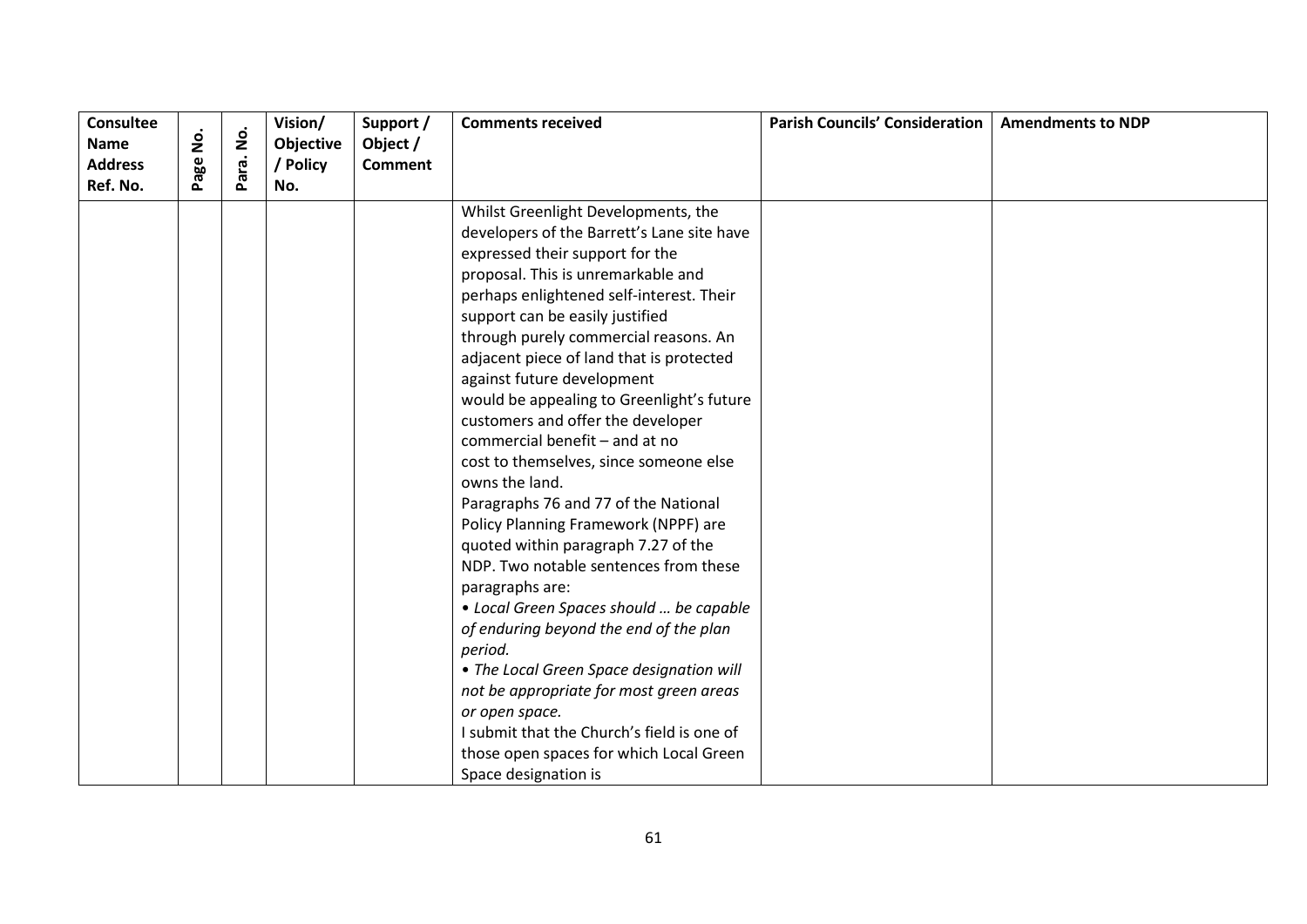| <b>Consultee</b><br><b>Name</b> | .<br>2 | $\dot{\mathsf{S}}$ | Vision/<br>Objective | Support /<br>Object / | <b>Comments received</b>                                                                                                                                                                                                                                                                                                                      | <b>Parish Councils' Consideration</b> | <b>Amendments to NDP</b> |
|---------------------------------|--------|--------------------|----------------------|-----------------------|-----------------------------------------------------------------------------------------------------------------------------------------------------------------------------------------------------------------------------------------------------------------------------------------------------------------------------------------------|---------------------------------------|--------------------------|
| <b>Address</b>                  |        |                    | / Policy             | <b>Comment</b>        |                                                                                                                                                                                                                                                                                                                                               |                                       |                          |
| Ref. No.                        | Page   | Para.              | No.                  |                       |                                                                                                                                                                                                                                                                                                                                               |                                       |                          |
|                                 |        |                    |                      |                       | inappropriate and cannot be justified. I<br>object, most strongly, to this designation.<br>I also submit that the Draft Policy B4<br>cannot be accepted until the land owned<br>by the Roman Catholic<br>Archdiocese of Birmingham, that is<br>adjacent to Blessed Robert Grissold<br>Church on Meeting House Lane, is                        |                                       |                          |
|                                 |        |                    |                      |                       | removed from the list of sites that should<br>be designated Local Green Spaces.<br>A high level of support for draft policy B4                                                                                                                                                                                                                |                                       |                          |
|                                 |        |                    |                      |                       | has been claimed, based on responses to<br>a questionnaire at the initial consultation<br>page. I commented at the time, and still<br>contend, that the questionnaire was<br>flawed, using misleading terminology,<br>and being poorly designed. The question<br>itself is biased, leading and overly<br>simplistic, meaning that the largely |                                       |                          |
|                                 |        |                    |                      |                       | positive response is neither surprising nor<br>particularly valid.<br>These are general comments; I would<br>now like to concentrate specifically on<br>Draft Policy B4 and paragraph 7.27 of the<br>Draft NDP.                                                                                                                               |                                       |                          |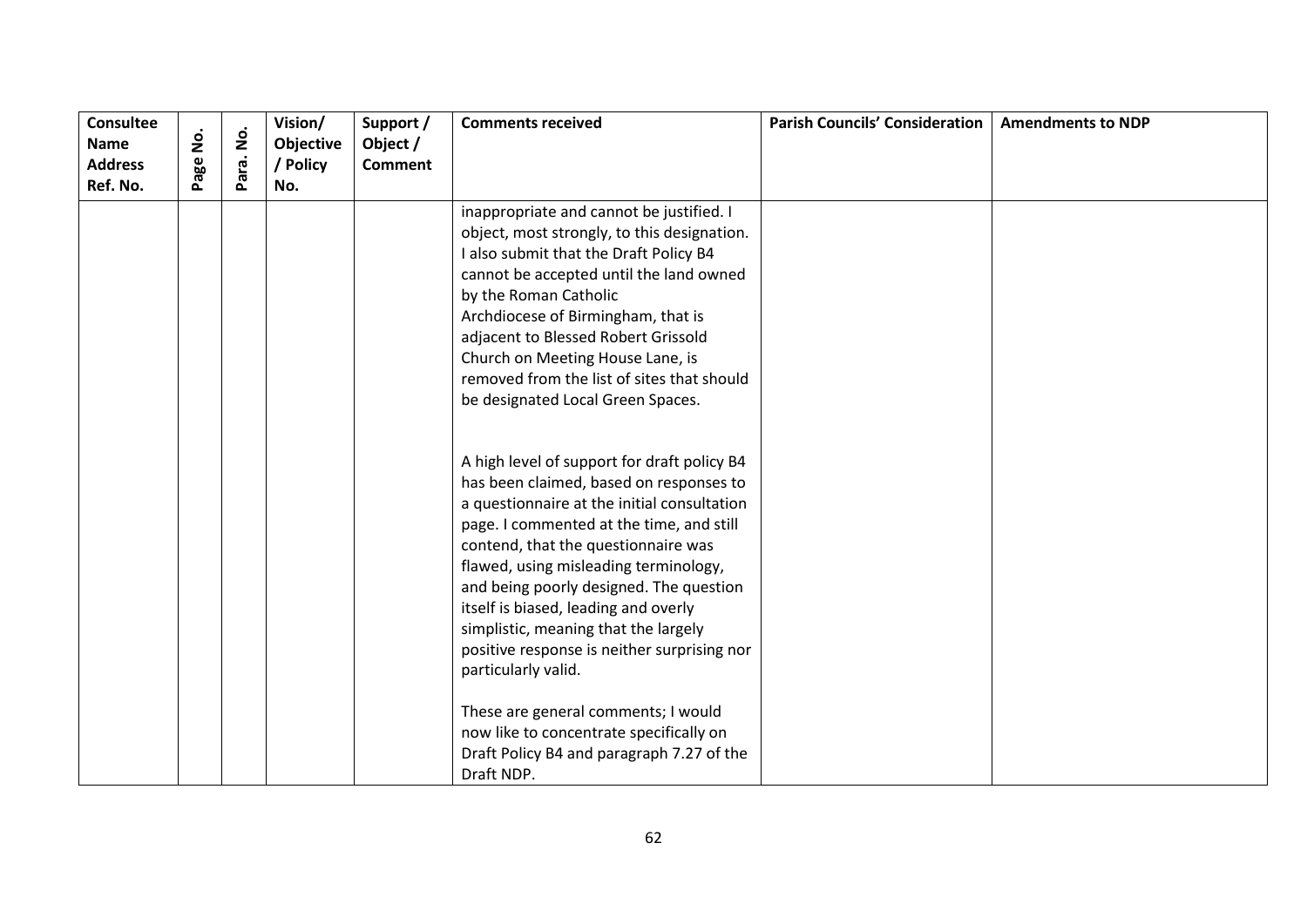| <b>Consultee</b> |                    |                    | Vision/   | Support /      | <b>Comments received</b>                   | <b>Parish Councils' Consideration</b> | <b>Amendments to NDP</b> |
|------------------|--------------------|--------------------|-----------|----------------|--------------------------------------------|---------------------------------------|--------------------------|
| <b>Name</b>      | $\dot{\mathsf{S}}$ | $\dot{\mathsf{S}}$ | Objective | Object /       |                                            |                                       |                          |
| <b>Address</b>   | Page               | Para.              | / Policy  | <b>Comment</b> |                                            |                                       |                          |
| Ref. No.         |                    |                    | No.       |                |                                            |                                       |                          |
|                  |                    |                    |           |                | Paragraphs 76 and 77 of the National       |                                       |                          |
|                  |                    |                    |           |                | Policy Planning Framework (NPPF) are       |                                       |                          |
|                  |                    |                    |           |                | quoted within paragraph 7.27 of the NDP.   |                                       |                          |
|                  |                    |                    |           |                | Two notable sentences from these           |                                       |                          |
|                  |                    |                    |           |                | paragraphs are: Local Green Spaces         |                                       |                          |
|                  |                    |                    |           |                | should  be capable of enduring beyond      |                                       |                          |
|                  |                    |                    |           |                | the end of the plan period.                |                                       |                          |
|                  |                    |                    |           |                | and The Local Green Space designation      |                                       |                          |
|                  |                    |                    |           |                | will not be appropriate for most green     |                                       |                          |
|                  |                    |                    |           |                | areas or open space.                       |                                       |                          |
|                  |                    |                    |           |                | I submit that the church's field is one of |                                       |                          |
|                  |                    |                    |           |                | those open spaces for which Local Green    |                                       |                          |
|                  |                    |                    |           |                | Space designation is inappropriate.        |                                       |                          |
|                  |                    |                    |           |                | Paragraph 77 of NPPF the gives three       |                                       |                          |
|                  |                    |                    |           |                | requirements that must be met for land     |                                       |                          |
|                  |                    |                    |           |                | to be designated as a Local Green Space. I |                                       |                          |
|                  |                    |                    |           |                | do not dispute two of them: - the green    |                                       |                          |
|                  |                    |                    |           |                | space is reasonably close to the           |                                       |                          |
|                  |                    |                    |           |                | community it serves - the green area       |                                       |                          |
|                  |                    |                    |           |                | concerned is local in character and not an |                                       |                          |
|                  |                    |                    |           |                | extensive tract of land.                   |                                       |                          |
|                  |                    |                    |           |                | The third requirement is the one that I    |                                       |                          |
|                  |                    |                    |           |                | believe Berkswell Parish Council have      |                                       |                          |
|                  |                    |                    |           |                | failed to prove in the instance of this    |                                       |                          |
|                  |                    |                    |           |                | piece of land. A designated LGS must be    |                                       |                          |
|                  |                    |                    |           |                | "demonstrably special to a local           |                                       |                          |
|                  |                    |                    |           |                | community" and hold "a particular local    |                                       |                          |
|                  |                    |                    |           |                | significance". The examples cited in the   |                                       |                          |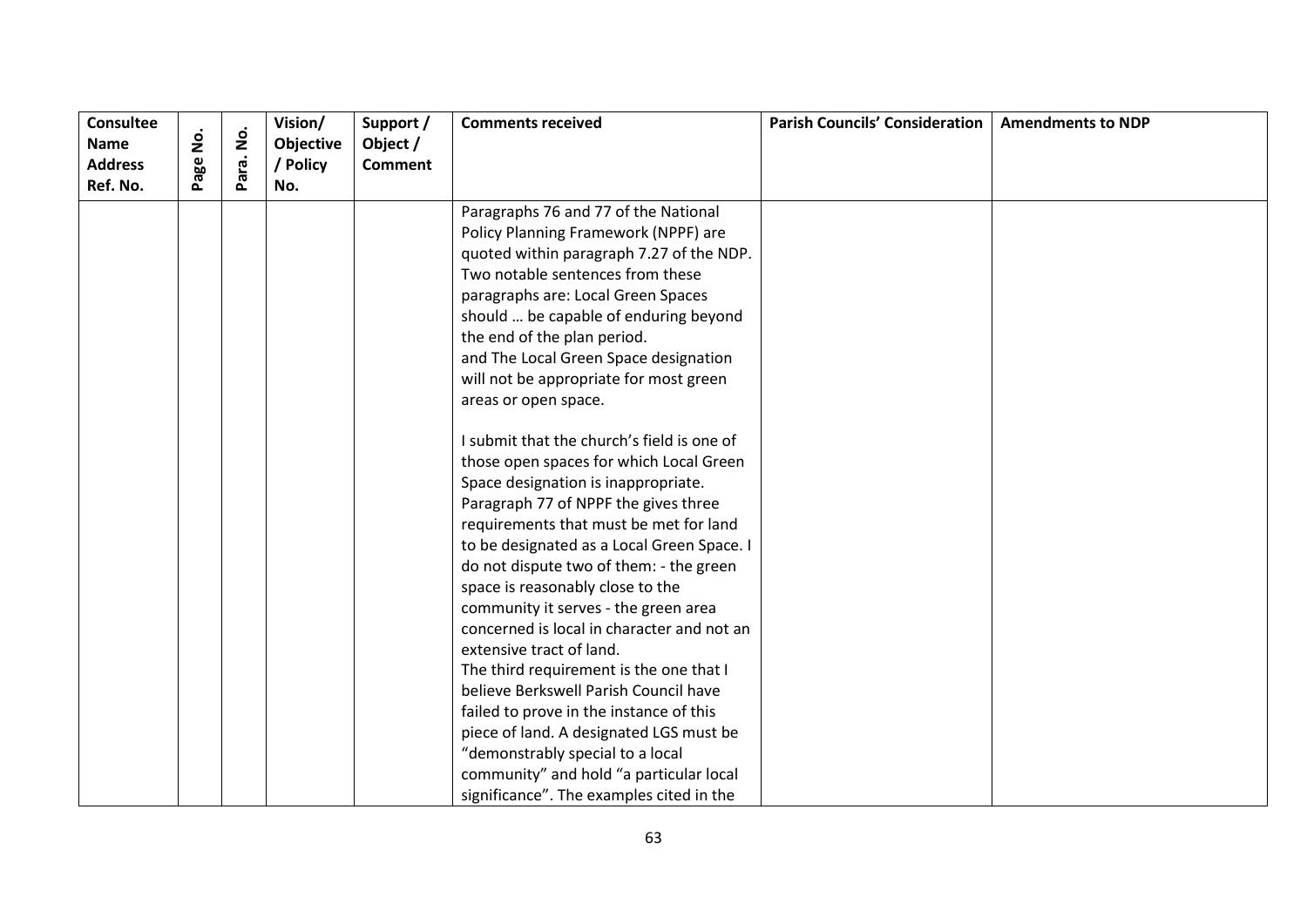| <b>Consultee</b><br><b>Name</b><br><b>Address</b><br>Ref. No. | $\dot{z}$<br>Page | $\dot{\mathsf{S}}$<br>Para. | Vision/<br>Objective<br>/ Policy<br>No. | Support /<br>Object /<br><b>Comment</b> | <b>Comments received</b>                                                                                                                                                                                                                                                                                                                                                                                                                                                                                                | <b>Parish Councils' Consideration</b>                                                                                                                                                                                                                                                                                       | <b>Amendments to NDP</b> |
|---------------------------------------------------------------|-------------------|-----------------------------|-----------------------------------------|-----------------------------------------|-------------------------------------------------------------------------------------------------------------------------------------------------------------------------------------------------------------------------------------------------------------------------------------------------------------------------------------------------------------------------------------------------------------------------------------------------------------------------------------------------------------------------|-----------------------------------------------------------------------------------------------------------------------------------------------------------------------------------------------------------------------------------------------------------------------------------------------------------------------------|--------------------------|
|                                                               |                   |                             |                                         |                                         | NPPF suggest that such significance could<br>come from a site's beauty, historic<br>significance, recreational value,<br>tranquillity or richness of wildlife.<br>The NDP does not claim any historic<br>significance for the site, nor does it<br>indicate any exceptional or out-of-the-<br>ordinary beauty. The claim made in the<br>NDP about the site's "richness of wildlife"<br>is unsubstantiated; the Ecological Survey<br>by Warwickshire County Council cited in<br>the NDP does not even mention this site. |                                                                                                                                                                                                                                                                                                                             |                          |
| 107.                                                          |                   |                             | Policy 4                                | Object                                  | Land adjacent to Robert Grissold Church<br>Dear Sir<br>I feel obliged to write to you in<br>connection with your council's proposal<br>that the land above be declared a Local<br>Green Space.<br>AS I see it it is currently an overgrown<br>field with a public footpath to one side<br>and is used on a regular basis by dog<br>walkers.                                                                                                                                                                             | Noted.<br>The NDP sets out how the<br>area meets the criteria set out<br>in the NPPF for Local Green<br>Spaces.<br>Residents (including dog<br>walkers) value the<br>recreational opportunities of<br>the area. Dog walkers are no<br>less important than other<br>residents and users, and<br>informal recreational use of | No change.               |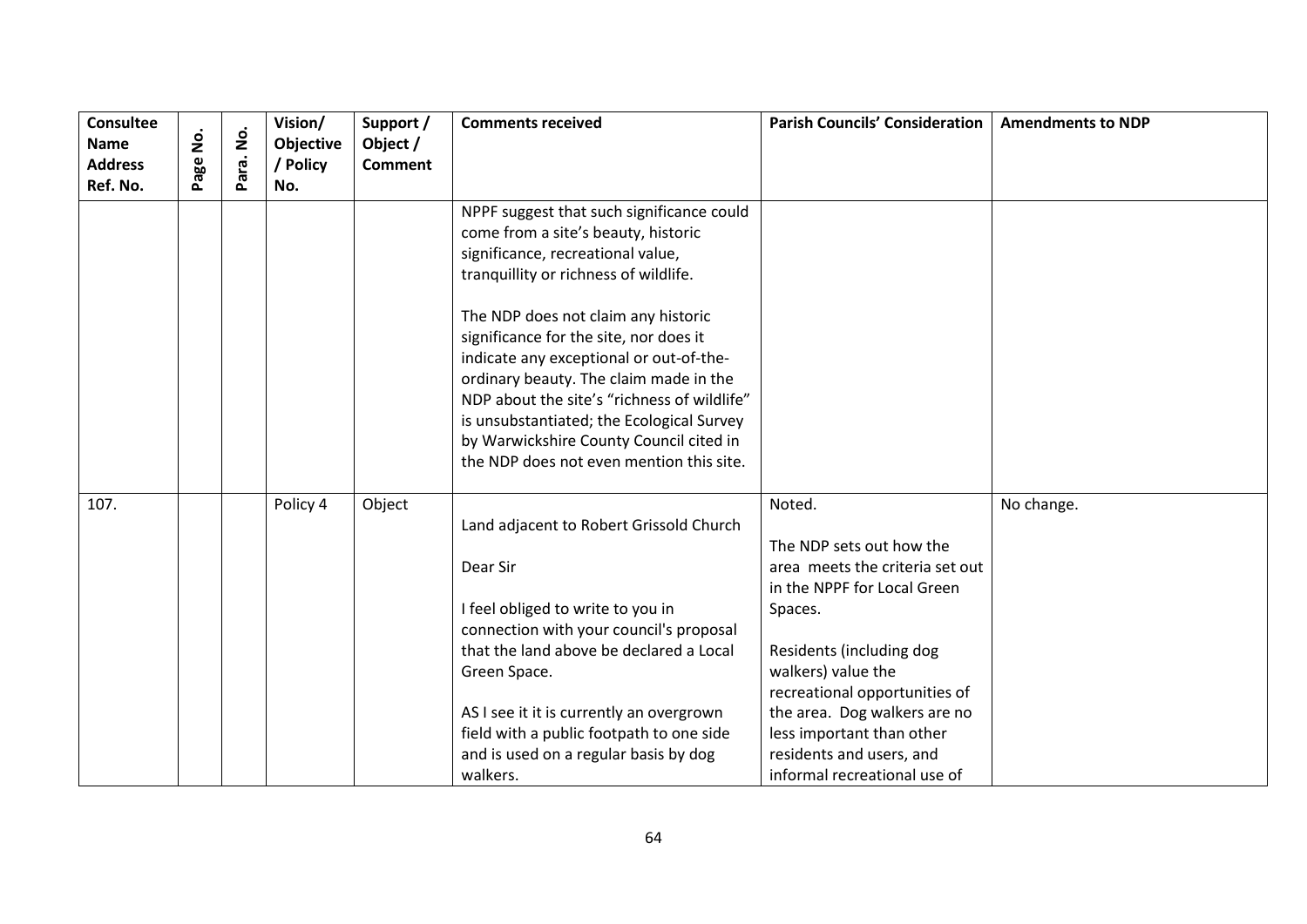| <b>Consultee</b><br><b>Name</b><br><b>Address</b> | <u>o</u><br>Z<br>age | $\dot{\mathsf{S}}$<br>ara. | Vision/<br>Objective<br>/ Policy | Support /<br>Object /<br><b>Comment</b> | <b>Comments received</b>                                                                                                                                                                                                                                                                                                                                                                                                                                                                                                     | <b>Parish Councils' Consideration</b>                                                                                                                                                                                                                                           | <b>Amendments to NDP</b> |
|---------------------------------------------------|----------------------|----------------------------|----------------------------------|-----------------------------------------|------------------------------------------------------------------------------------------------------------------------------------------------------------------------------------------------------------------------------------------------------------------------------------------------------------------------------------------------------------------------------------------------------------------------------------------------------------------------------------------------------------------------------|---------------------------------------------------------------------------------------------------------------------------------------------------------------------------------------------------------------------------------------------------------------------------------|--------------------------|
| Ref. No.                                          |                      | Ä.                         | No.                              |                                         |                                                                                                                                                                                                                                                                                                                                                                                                                                                                                                                              |                                                                                                                                                                                                                                                                                 |                          |
|                                                   |                      |                            |                                  |                                         | This would seem to be its only<br>recreational use if your proposal was<br>accepted. It occurs to me if it was<br>accepted who would be responsible for<br>its maintenance and indeed upkeep.<br>There seems little to support the<br>requirement in terms of ecological<br>grounds or any recreational value and no<br>evidence of any wildlife or value to the<br>local community.<br>It is difficult to see how your proposal<br>would stand up to scrutiny at any level.<br>Yours sincerely<br>23 <sup>°</sup> July 2018 | green spaces has a value just<br>as more formal uses have.<br>The proposed protection of<br>the site as a Local Green Space<br>was widely supported by local<br>residents in public<br>consultations (including at Reg<br>14) and should be retained in<br>the Submission Plan. |                          |
|                                                   |                      |                            |                                  |                                         | o supports<br>not of any wildlife or value to the local cor                                                                                                                                                                                                                                                                                                                                                                                                                                                                  |                                                                                                                                                                                                                                                                                 |                          |
| 108.                                              |                      |                            | Policy 10                        | Comment/                                | Query on Berkswell Draft NDP                                                                                                                                                                                                                                                                                                                                                                                                                                                                                                 | Noted.                                                                                                                                                                                                                                                                          | No change.               |
|                                                   | 53                   |                            |                                  | object                                  | Page 52, Businesses in the rural area                                                                                                                                                                                                                                                                                                                                                                                                                                                                                        |                                                                                                                                                                                                                                                                                 |                          |
|                                                   | and                  |                            |                                  |                                         | I am very concerned by the comment                                                                                                                                                                                                                                                                                                                                                                                                                                                                                           | The Policy wording for B10 has                                                                                                                                                                                                                                                  |                          |
|                                                   | 54                   |                            |                                  |                                         | made in section 11.2 in the NDP that "The                                                                                                                                                                                                                                                                                                                                                                                                                                                                                    | been carefully prepared in                                                                                                                                                                                                                                                      |                          |
|                                                   |                      |                            |                                  |                                         | reasonable expansion  of established                                                                                                                                                                                                                                                                                                                                                                                                                                                                                         | close consultation with                                                                                                                                                                                                                                                         |                          |
|                                                   |                      |                            |                                  |                                         | businesses into the green belt will                                                                                                                                                                                                                                                                                                                                                                                                                                                                                          | planning officers from SMBC.                                                                                                                                                                                                                                                    |                          |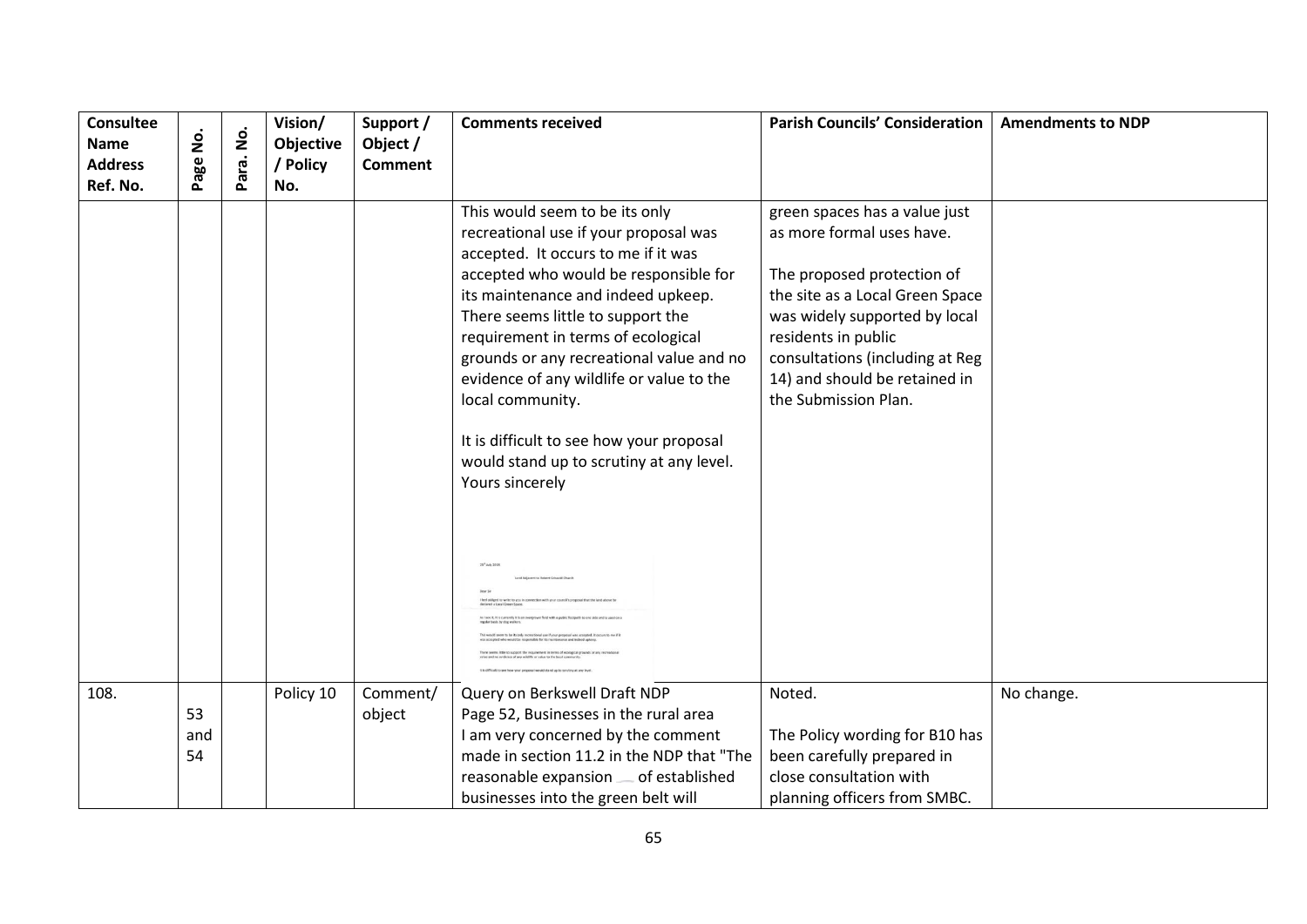| <b>Consultee</b>       |          | $\dot{\mathsf{S}}$ | Vision/                      | Support /                  | <b>Comments received</b>                   | <b>Parish Councils' Consideration</b> | <b>Amendments to NDP</b> |
|------------------------|----------|--------------------|------------------------------|----------------------------|--------------------------------------------|---------------------------------------|--------------------------|
| Name<br><b>Address</b> | Page No. |                    | <b>Objective</b><br>/ Policy | Object /<br><b>Comment</b> |                                            |                                       |                          |
| Ref. No.               |          | Para.              | No.                          |                            |                                            |                                       |                          |
|                        |          |                    |                              |                            | be.allowed-where the proposal would        |                                       |                          |
|                        |          |                    |                              |                            | make a significant contribution towards    | National planning policy and          |                          |
|                        |          |                    |                              |                            | the local economy or employment            | Solihull MBC's strategic              |                          |
|                        |          |                    |                              |                            | providing that appropriate mitigation can  | planning policies tightly             |                          |
|                        |          |                    |                              |                            | be secured."                               | constrain development in the          |                          |
|                        |          |                    |                              |                            |                                            | Green Belt.                           |                          |
|                        |          |                    |                              |                            | This is giving the green light to large    |                                       |                          |
|                        |          |                    |                              |                            | industrial development in the green belt   | NPPF para 87 sets out that            |                          |
|                        |          |                    |                              |                            | that the council has long since committed  | inappropriate development is,         |                          |
|                        |          |                    |                              |                            | to protect. For a business to make a       | by definition, harmful to the         |                          |
|                        |          |                    |                              |                            | significant contribution towards the       | Green Belt and should not be          |                          |
|                        |          |                    |                              |                            | local economy or employment then it        | approved except in                    |                          |
|                        |          |                    |                              |                            | would probably have to be of a significant | very special circumstances.           |                          |
|                        |          |                    |                              |                            | size.                                      |                                       |                          |
|                        |          |                    |                              |                            |                                            | Paragraph 89 sets out that a          |                          |
|                        |          |                    |                              |                            | Thus, an example might be where a          | local planning authority              |                          |
|                        |          |                    |                              |                            | business has previously been allowed to    | should regard the                     |                          |
|                        |          |                    |                              |                            | move into a farm yard building (because    | construction of new buildings         |                          |
|                        |          |                    |                              |                            | the building was existing and considered   | as inappropriate in Green Belt.       |                          |
|                        |          |                    |                              |                            | to be redundant) and will look to use this | Exceptions include buildings          |                          |
|                        |          |                    |                              |                            | clause to gain approval for a much larger  | for agriculture and forestry,         |                          |
|                        |          |                    |                              |                            | scale new development that, had it not     | the extension or alteration of        |                          |
|                        |          |                    |                              |                            | previously been a smaller scale business   | a building provided that it           |                          |
|                        |          |                    |                              |                            | in a farm building, would never have       | does not result in                    |                          |
|                        |          |                    |                              |                            | been considered to be appropriate to be    | disproportionate additions            |                          |
|                        |          |                    |                              |                            | allowed to be built in the green belt.     | over and above the size of the        |                          |
|                        |          |                    |                              |                            | Thus, I am worried that this may be used   | original building; the                |                          |
|                        |          |                    |                              |                            | by big business to expand existing         | replacement of a building,            |                          |
|                        |          |                    |                              |                            | developments that are in the green belt    | provided the new building is in       |                          |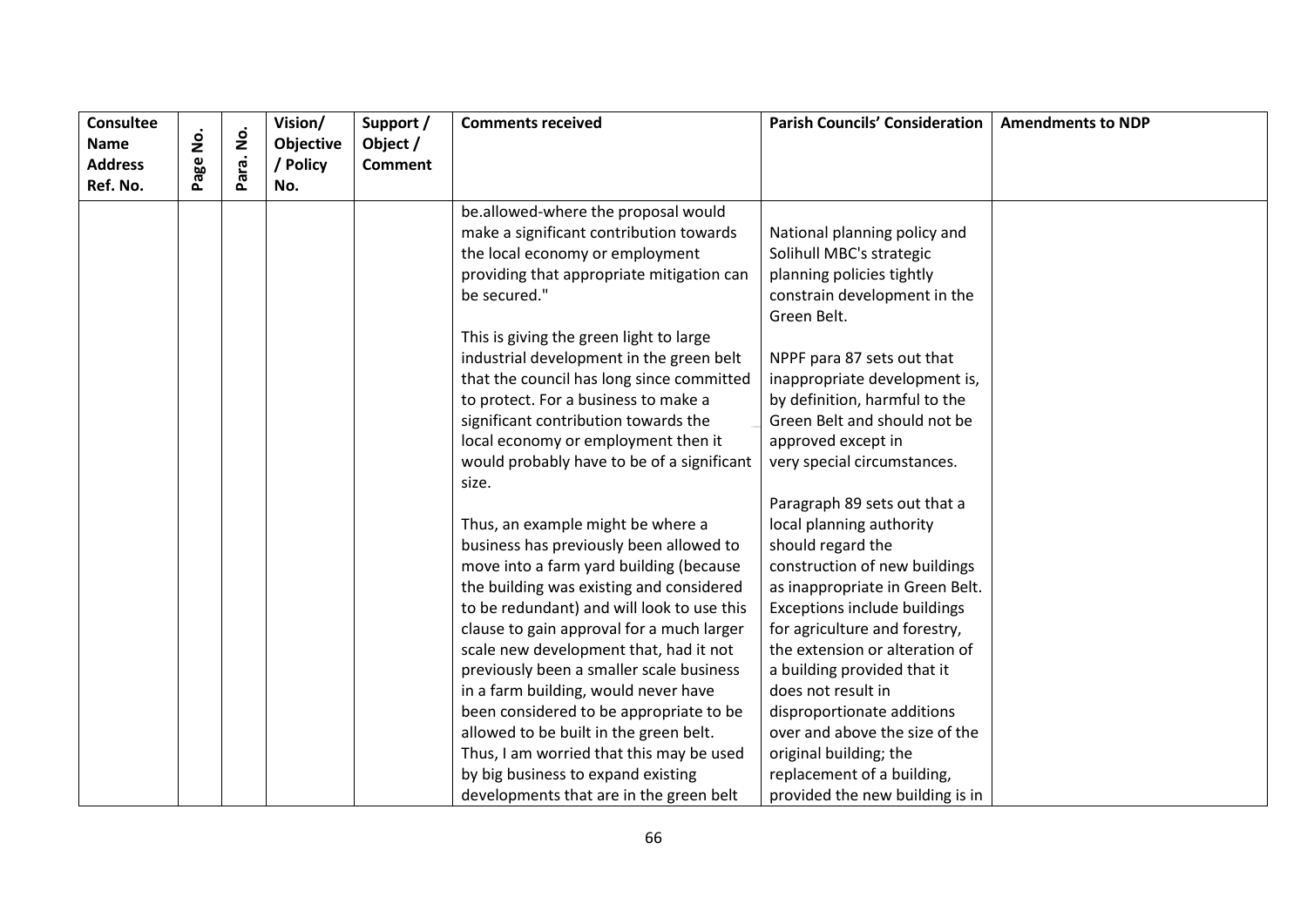| <b>Consultee</b> |        |                    | Vision/   | Support /      | <b>Comments received</b>                   | <b>Parish Councils' Consideration</b> | <b>Amendments to NDP</b> |
|------------------|--------|--------------------|-----------|----------------|--------------------------------------------|---------------------------------------|--------------------------|
| <b>Name</b>      | .<br>2 | $\dot{\mathsf{S}}$ | Objective | Object /       |                                            |                                       |                          |
| <b>Address</b>   | Page   | Para.              | / Policy  | <b>Comment</b> |                                            |                                       |                          |
| Ref. No.         |        |                    | No.       |                |                                            |                                       |                          |
|                  |        |                    |           |                | and that should certainly not be           | the same use and not                  |                          |
|                  |        |                    |           |                | encouraged.                                | materially larger than the one        |                          |
|                  |        |                    |           |                |                                            | it replaces and limited infilling     |                          |
|                  |        |                    |           |                | There is a clear policy that discourages   | or the partial or complete            |                          |
|                  |        |                    |           |                | new industrial developments in the green   | redevelopment of previously           |                          |
|                  |        |                    |           |                | belt unless it is in areas designated and  | developed sites (brownfield           |                          |
|                  |        |                    |           |                | set-aside for that purpose and that would  | land), whether redundant or           |                          |
|                  |        |                    |           |                | be, for example, located next to the NEC   | in continuing use                     |                          |
|                  |        |                    |           |                | and the M42 for traffic and logistical     | (excluding temporary                  |                          |
|                  |        |                    |           |                | reasons. In rural areas there is a policy  | buildings), which would not           |                          |
|                  |        |                    |           |                | that, under certain circumstances, allows  | have a greater impact                 |                          |
|                  |        |                    |           |                | for redundant farm buildings to be         | on the openness of the Green          |                          |
|                  |        |                    |           |                | utilized by business and change of use     | Belt and the purpose of               |                          |
|                  |        |                    |           |                | can be allowed. However then stating       | including land                        |                          |
|                  |        |                    |           |                | that there is now a new policy to          | within it than the existing           |                          |
|                  |        |                    |           |                | subsequently allow such companies to       | development.                          |                          |
|                  |        |                    |           |                | then expand (building brand new            |                                       |                          |
|                  |        |                    |           |                | buildings in the green belt) is surely in  | Paragraph 90 sets out that            |                          |
|                  |        |                    |           |                | contravention of the intention/policies to | certain other forms of                |                          |
|                  |        |                    |           |                | protect the green belt and this does not   | development are also not              |                          |
|                  |        |                    |           |                | take into account the special              | inappropriate in Green Belt           |                          |
|                  |        |                    |           |                | circumstances that allowed change of use   | provided they preserve the            |                          |
|                  |        |                    |           |                | for the redundant farm buildings in the    | openness of the Green Belt            |                          |
|                  |        |                    |           |                | first instance.                            | and do not conflict                   |                          |
|                  |        |                    |           |                |                                            | with the purposes of including        |                          |
|                  |        |                    |           |                | The phrasing "reasonable" is also widely   | land in Green Belt. These             |                          |
|                  |        |                    |           |                | open to interpretation. What would be      | include the re-use of buildings       |                          |
|                  |        |                    |           |                | considered to be reasonable by an          | provided that the buildings are       |                          |
|                  |        |                    |           |                | industrialist developer could be           |                                       |                          |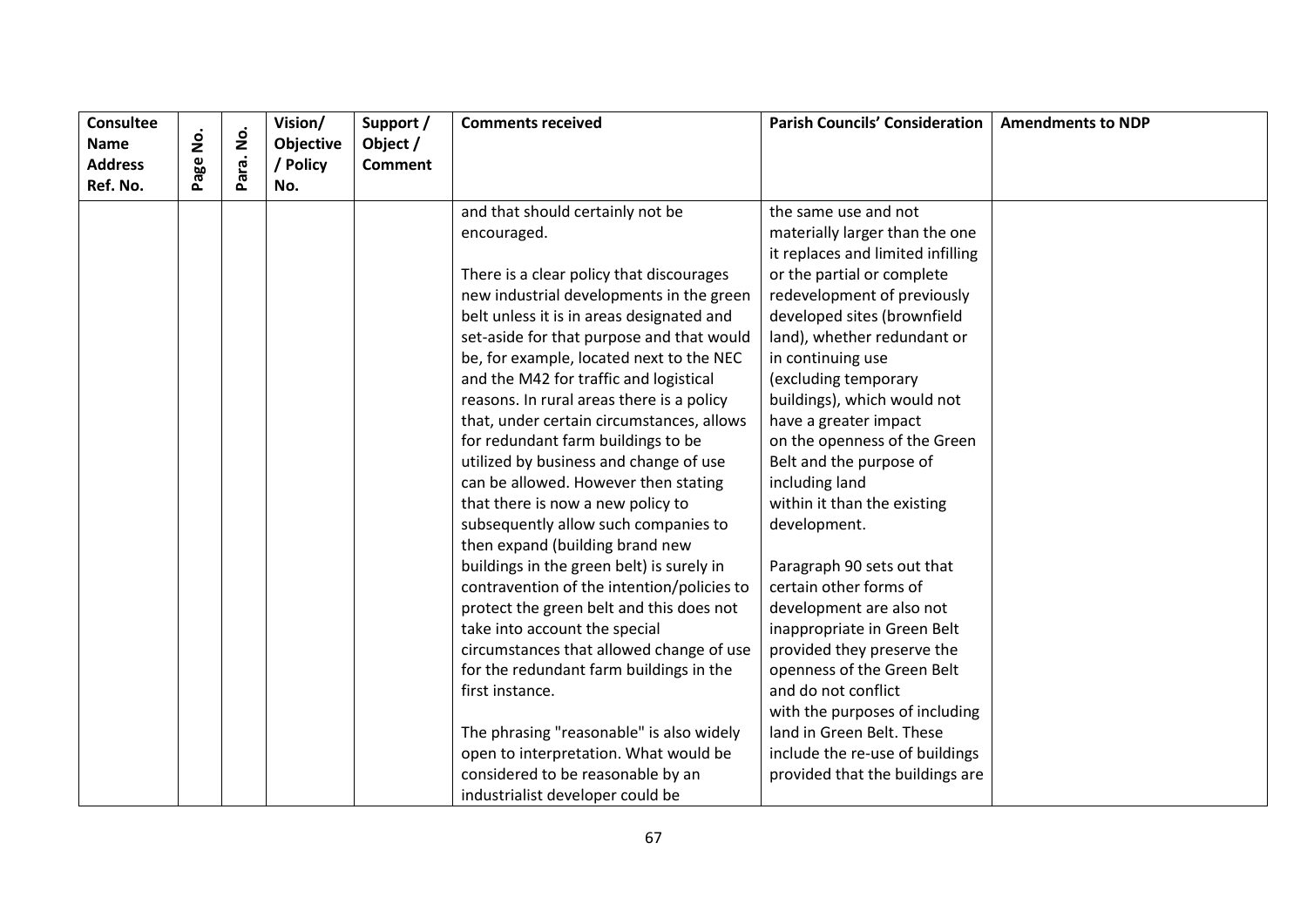| <b>Consultee</b> |          |                    | Vision/          | Support /      | <b>Comments received</b>                     | <b>Parish Councils' Consideration</b> | <b>Amendments to NDP</b> |
|------------------|----------|--------------------|------------------|----------------|----------------------------------------------|---------------------------------------|--------------------------|
| <b>Name</b>      | Page No. | $\dot{\mathsf{S}}$ | <b>Objective</b> | Object /       |                                              |                                       |                          |
| <b>Address</b>   |          | Para.              | / Policy         | <b>Comment</b> |                                              |                                       |                          |
| Ref. No.         |          |                    | No.              |                |                                              |                                       |                          |
|                  |          |                    |                  |                | considered to be totally unreasonable to     | of permanent and substantial          |                          |
|                  |          |                    |                  |                | others. Anyone using the special             | construction.                         |                          |
|                  |          |                    |                  |                | circumstances clause to open a business      |                                       |                          |
|                  |          |                    |                  |                | by turning a redundant farm building into    | The NDP does not seek to              |                          |
|                  |          |                    |                  |                | an office, factory unit or storage unit,     | undermine national and SMBC           |                          |
|                  |          |                    |                  |                | should not have a reasonable expectation     | Green Belt policy, however it         |                          |
|                  |          |                    |                  |                | of being subsequently allowed to expand      | does seek to provide more             |                          |
|                  |          |                    |                  |                | it by building new buildings or large        | local detail to guide decisions       |                          |
|                  |          |                    |                  |                | extensions to the farm building as           | in relation to proposals which        |                          |
|                  |          |                    |                  |                | planning conditions for industrial           | may come forward over the             |                          |
|                  |          |                    |                  |                | developments in the green belt are quite     | plan period.                          |                          |
|                  |          |                    |                  |                | rightly tightly controlled.                  |                                       |                          |
|                  |          |                    |                  |                |                                              | The parish council is                 |                          |
|                  |          |                    |                  |                | I also believe that whilst employment for    | committed to retaining the            |                          |
|                  |          |                    |                  |                | locals is important we have to               | openness of the Green Belt,           |                          |
|                  |          |                    |                  |                | understand that there is no employment       | but is also supportive of small       |                          |
|                  |          |                    |                  |                | problem in Berkswell and thus to put any     | scale local businesses which          |                          |
|                  |          |                    |                  |                | emphasis at all on encouraging               | support the economic                  |                          |
|                  |          |                    |                  |                | developments that contribute towards         | sustainability of the area and        |                          |
|                  |          |                    |                  |                | improving local employment is thus           | provide employment                    |                          |
|                  |          |                    |                  |                | wrong. Any new developments in               | opportunities.                        |                          |
|                  |          |                    |                  |                | Berkswell would mean jobs for people         |                                       |                          |
|                  |          |                    |                  |                | living outside of Berkswell and would        | The policy does not encourage         |                          |
|                  |          |                    |                  |                | simply encourage more traffic to travel      | large scale industrial                |                          |
|                  |          |                    |                  |                | into Berkswell at a time when looking for    | development in the Green              |                          |
|                  |          |                    |                  |                | ways to better control that traffic is a key | Belt, and if it did so, it would      |                          |
|                  |          |                    |                  |                | aim for the council. Berkswell is not in     | be challenged by SMBC                 |                          |
|                  |          |                    |                  |                | need of attracting new business to the       | planning officers and would be        |                          |
|                  |          |                    |                  |                | area and of providing more jobs for          | amended or deleted by an              |                          |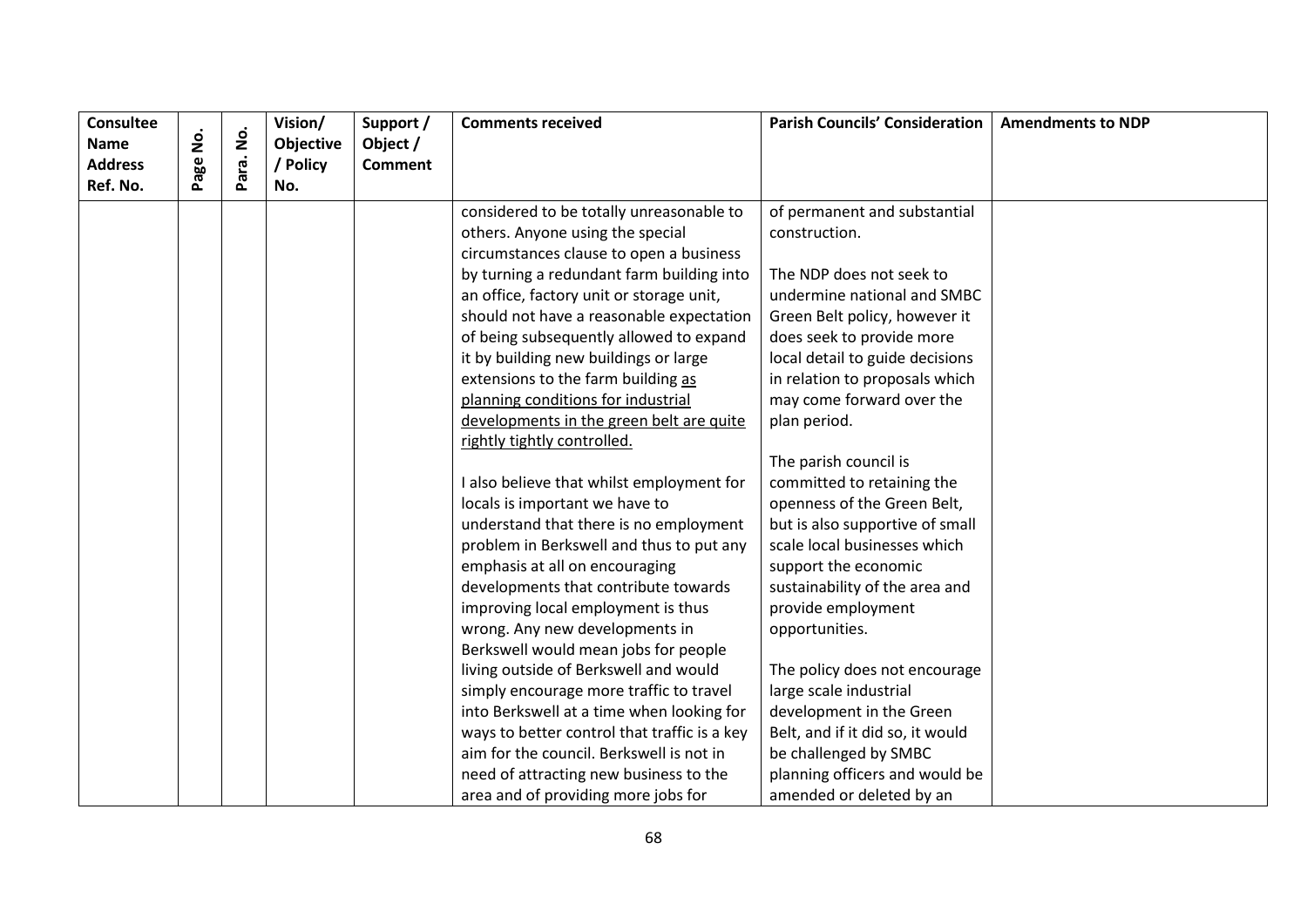| <b>Consultee</b><br>Name |          | $\dot{\mathsf{S}}$ | Vision/<br>Objective | Support /<br>Object / | <b>Comments received</b>                    | <b>Parish Councils' Consideration</b> | <b>Amendments to NDP</b> |
|--------------------------|----------|--------------------|----------------------|-----------------------|---------------------------------------------|---------------------------------------|--------------------------|
| <b>Address</b>           | Page No. |                    | / Policy             | <b>Comment</b>        |                                             |                                       |                          |
| Ref. No.                 |          | Para.              | No.                  |                       |                                             |                                       |                          |
|                          |          |                    |                      |                       | locals. There is full local employment.     | examiner. Instead the policy          |                          |
|                          |          |                    |                      |                       | There are designated business zones         | refers specifically to small          |                          |
|                          |          |                    |                      |                       | within a short drive from Berkswell that    | scale business units.                 |                          |
|                          |          |                    |                      |                       | are better placed for new industrial        |                                       |                          |
|                          |          |                    |                      |                       | developments and there is simply no         | Refer also to Policy B6 which         |                          |
|                          |          |                    |                      |                       | need to encourage more development in       | provides detailed criteria for        |                          |
|                          |          |                    |                      |                       | the green belt.                             | the conversion of former              |                          |
|                          |          |                    |                      |                       |                                             | agricultural buildings. This has      |                          |
|                          |          |                    |                      |                       | If any business sees a need for additional  | been prepared in consultation         |                          |
|                          |          |                    |                      |                       | space then it of course always has the      | with SMBC planning officers to        |                          |
|                          |          |                    |                      |                       | opportunity at any time to apply for        | help address concerns about           |                          |
|                          |          |                    |                      |                       | planning permission in the normal way.      | proposals for inappropriate           |                          |
|                          |          |                    |                      |                       | for an extension to its premises or to seek | conversions which have come           |                          |
|                          |          |                    |                      |                       | to build a larger unit elsewhere and to     | forward in recent years.              |                          |
|                          |          |                    |                      |                       | move. It is surely not correct to have a    |                                       |                          |
|                          |          |                    |                      |                       | special local policy that encourages and    |                                       |                          |
|                          |          |                    |                      |                       | promotes business to expand in the          |                                       |                          |
|                          |          |                    |                      |                       | greenbelt when that is under constant       |                                       |                          |
|                          |          |                    |                      |                       | pressure and the council is (supposedly)    |                                       |                          |
|                          |          |                    |                      |                       | committed to protect it.                    |                                       |                          |
|                          |          |                    |                      |                       | I am also highly concerned with the         |                                       |                          |
|                          |          |                    |                      |                       | statement in the NDP that "proposals        |                                       |                          |
|                          |          |                    |                      |                       | include for the re-use or conversion of     |                                       |                          |
|                          |          |                    |                      |                       | existing former agricultural buildings OR   |                                       |                          |
|                          |          |                    |                      |                       | the development of sensitively designed     |                                       |                          |
|                          |          |                    |                      |                       | new buildings within the curtilage of       |                                       |                          |
|                          |          |                    |                      |                       | existing farm buildings.                    |                                       |                          |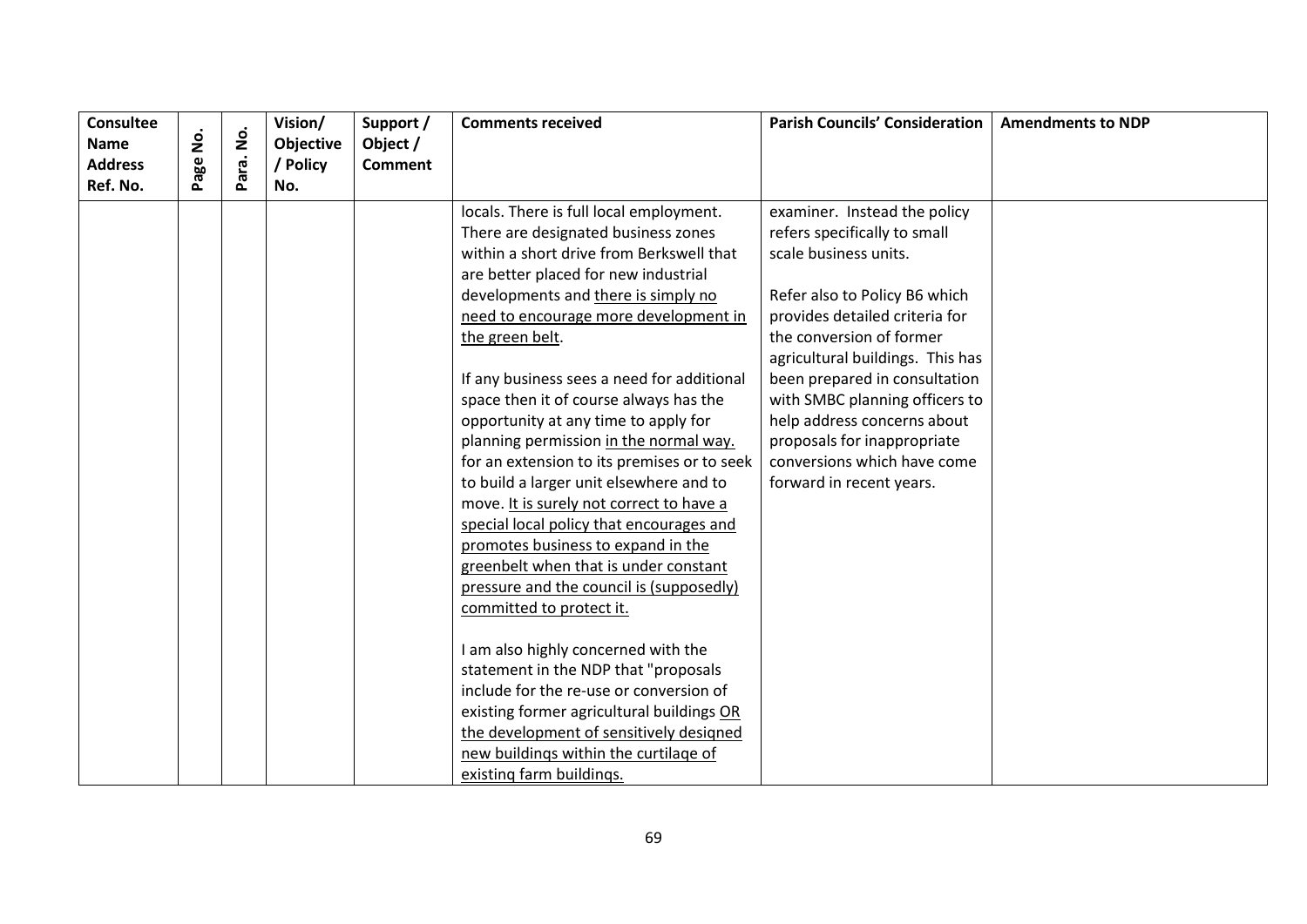| <b>Consultee</b><br><b>Name</b> | <u>o</u><br>2 | $\mathbf{\dot{g}}$ | Vision/<br>Objective | Support /<br>Object / | <b>Comments received</b>                      | <b>Parish Councils' Consideration</b> | <b>Amendments to NDP</b> |
|---------------------------------|---------------|--------------------|----------------------|-----------------------|-----------------------------------------------|---------------------------------------|--------------------------|
| <b>Address</b><br>Ref. No.      | Page          | Para.              | / Policy<br>No.      | <b>Comment</b>        |                                               |                                       |                          |
|                                 |               |                    |                      |                       | As already stated above it is noted that      |                                       |                          |
|                                 |               |                    |                      |                       | there is already_a_policy for the re-use      |                                       |                          |
|                                 |               |                    |                      |                       | of redundantfarny                             |                                       |                          |
|                                 |               |                    |                      |                       |                                               |                                       |                          |
|                                 |               |                    |                      |                       | buildings.                                    |                                       |                          |
|                                 |               |                    |                      |                       | However, it is surely not at all correct to   |                                       |                          |
|                                 |               |                    |                      |                       | then have a further policy of allowing        |                                       |                          |
|                                 |               |                    |                      |                       | new build developments within the             |                                       |                          |
|                                 |               |                    |                      |                       | "curtilage" of existing farm buildings.       |                                       |                          |
|                                 |               |                    |                      |                       | Again, this is simply giving a green light to |                                       |                          |
|                                 |               |                    |                      |                       | developers who can look to purchase a         |                                       |                          |
|                                 |               |                    |                      |                       | small farm building, changing it into an      |                                       |                          |
|                                 |               |                    |                      |                       | industrial unit, and then to build a new      |                                       |                          |
|                                 |               |                    |                      |                       | industrial unit right next to it (in the      |                                       |                          |
|                                 |               |                    |                      |                       | green belt) and this cannot be correct        |                                       |                          |
|                                 |               |                    |                      |                       | and again is in direct contravention to the   |                                       |                          |
|                                 |               |                    |                      |                       | councils long standing policy of              |                                       |                          |
|                                 |               |                    |                      |                       | protecting the green belt and not             |                                       |                          |
|                                 |               |                    |                      |                       | allowing industrial developments unless       |                                       |                          |
|                                 |               |                    |                      |                       | there are very special circumstances.         |                                       |                          |
|                                 |               |                    |                      |                       | There is nothing in the NDP that states       |                                       |                          |
|                                 |               |                    |                      |                       | that these "new buildings" in the green       |                                       |                          |
|                                 |               |                    |                      |                       | belt would be limited in size or number       |                                       |                          |
|                                 |               |                    |                      |                       | (!) and the very word "curtilage" is also     |                                       |                          |
|                                 |               |                    |                      |                       | wide open to interpretation. Curtilage        |                                       |                          |
|                                 |               |                    |                      |                       | being an area, usually enclosed,              |                                       |                          |
|                                 |               |                    |                      |                       | encompassing the grounds and buildings        |                                       |                          |
|                                 |               |                    |                      |                       | immediately surrounding a building.           |                                       |                          |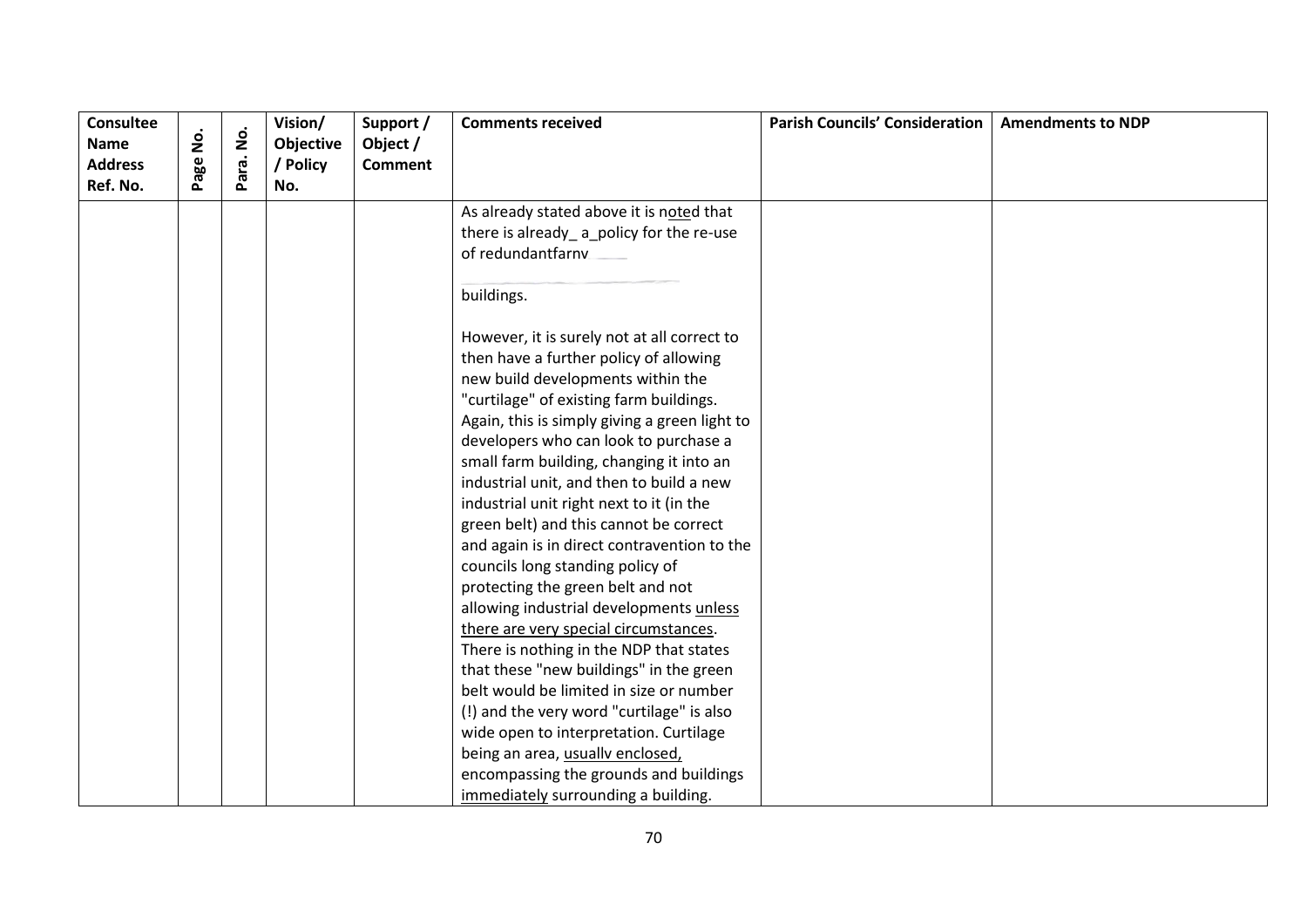| <b>Consultee</b> |           |                    | Vision/   | Support /      | <b>Comments received</b>                     | <b>Parish Councils' Consideration</b> | <b>Amendments to NDP</b> |
|------------------|-----------|--------------------|-----------|----------------|----------------------------------------------|---------------------------------------|--------------------------|
| <b>Name</b>      | <u>о́</u> | $\dot{\mathsf{p}}$ | Objective | Object /       |                                              |                                       |                          |
| <b>Address</b>   | age       | ara.               | / Policy  | <b>Comment</b> |                                              |                                       |                          |
| Ref. No.         |           | Ő.                 | No.       |                |                                              |                                       |                          |
|                  |           |                    |           |                | What is "immediate" to me suggests a         |                                       |                          |
|                  |           |                    |           |                | matter of a few feet, for others it may be   |                                       |                          |
|                  |           |                    |           |                | a much larger area.                          |                                       |                          |
|                  |           |                    |           |                | I therefore request that Berkswell Parish    |                                       |                          |
|                  |           |                    |           |                | Council reviews these two clauses            |                                       |                          |
|                  |           |                    |           |                | because they are clearly at odds with its    |                                       |                          |
|                  |           |                    |           |                | long standing aims to prevent building in    |                                       |                          |
|                  |           |                    |           |                | the green belt (especially industrial units) |                                       |                          |
|                  |           |                    |           |                | and to try and reduce or limit and           |                                       |                          |
|                  |           |                    |           |                | otherwise control additional traffic in the  |                                       |                          |
|                  |           |                    |           |                | area. Obviously suggesting that the          |                                       |                          |
|                  |           |                    |           |                | building of new industrial units are         |                                       |                          |
|                  |           |                    |           |                | somehow now allowed in the greenbelt         |                                       |                          |
|                  |           |                    |           |                | and ignoring the lost standing aims to       |                                       |                          |
|                  |           |                    |           |                | discourage traffic in Berkswell is wrong.    |                                       |                          |
|                  |           |                    |           |                | The two statements in the NDP work           |                                       |                          |
|                  |           |                    |           |                | directly against long established Parish     |                                       |                          |
|                  |           |                    |           |                | Council guidelines and are in any case       |                                       |                          |
|                  |           |                    |           |                | simply not needed because, and as            |                                       |                          |
|                  |           |                    |           |                | already pointed out, any local business      |                                       |                          |
|                  |           |                    |           |                | that wishes to expand; already has the       |                                       |                          |
|                  |           |                    |           |                | approved and correct means to apply for      |                                       |                          |
|                  |           |                    |           |                | planning approval in the normal way          |                                       |                          |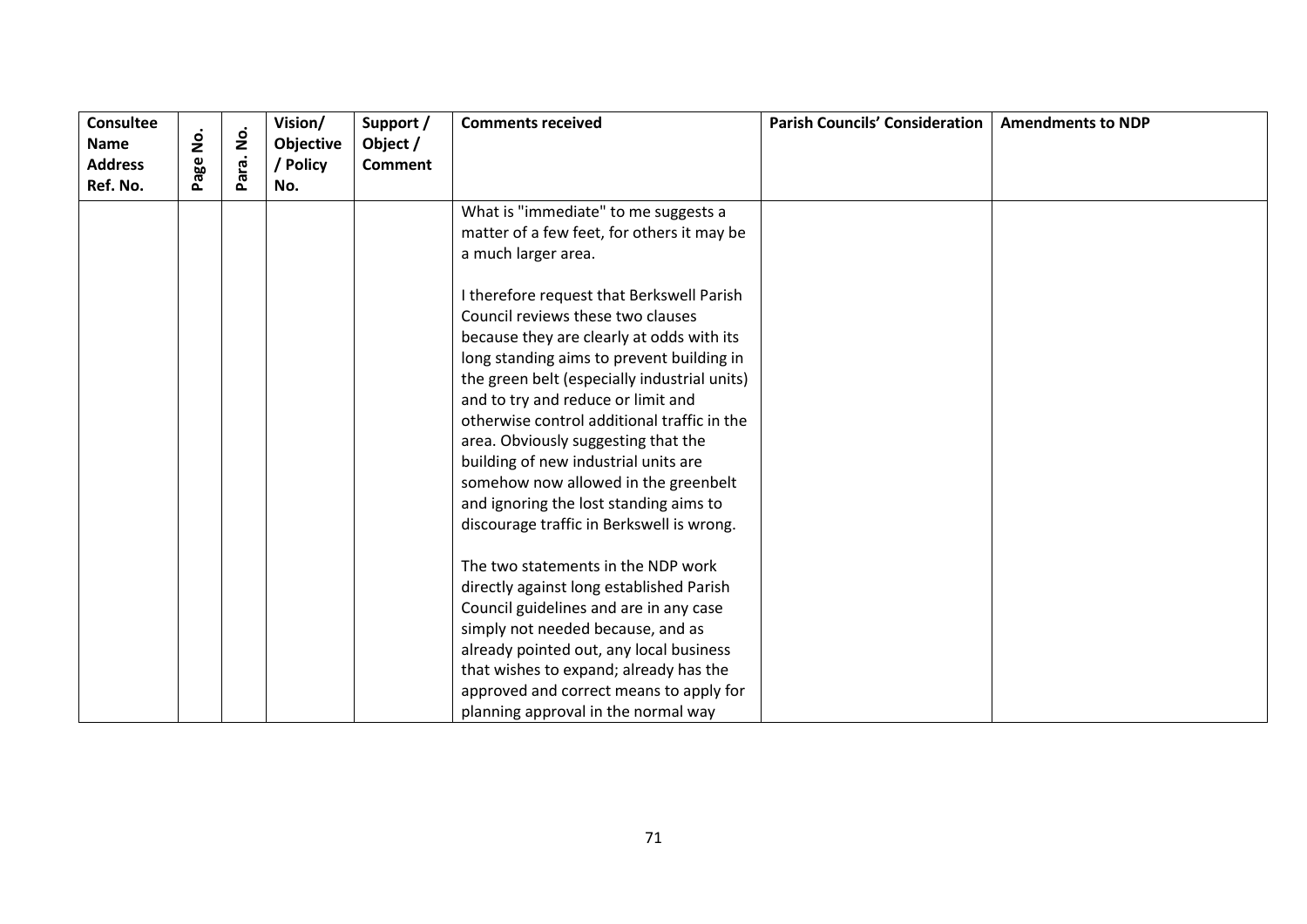| <b>Consultee</b><br><b>Name</b><br><b>Address</b><br>Ref. No. | $\frac{1}{2}$<br>age<br>$\Delta$ | 2<br>ara.<br>௳ | Vision/<br>Objective<br>/ Policy<br>No. | Support /<br>Object /<br><b>Comment</b> | <b>Comments received</b>                                                                                                                                                                                                                                                                                                                                                                                                                                                                                                                                                                                                                                                                                                                                                                                                                                                                                                                                                                                                                                                                                                                                                                                                                                                                                                                                                                                                                                                                                                                                                                                                                                                                                                                                                                                                                                                                                                                                                                                                                                                                                                                                                                                                                                                                                                                                                                                                                                                                                                                                                                                                                                                                                                                                                                                                                                                                                                                                                                                                                                                                                                                                                                                                                                                                                                                                                                                                                                                                                                                                                                                                                                                                                                                                                                                                                                                                                                                                                                                                                                                                                                                                                                                                                                     | <b>Parish Councils' Consideration</b> | <b>Amendments to NDP</b> |
|---------------------------------------------------------------|----------------------------------|----------------|-----------------------------------------|-----------------------------------------|--------------------------------------------------------------------------------------------------------------------------------------------------------------------------------------------------------------------------------------------------------------------------------------------------------------------------------------------------------------------------------------------------------------------------------------------------------------------------------------------------------------------------------------------------------------------------------------------------------------------------------------------------------------------------------------------------------------------------------------------------------------------------------------------------------------------------------------------------------------------------------------------------------------------------------------------------------------------------------------------------------------------------------------------------------------------------------------------------------------------------------------------------------------------------------------------------------------------------------------------------------------------------------------------------------------------------------------------------------------------------------------------------------------------------------------------------------------------------------------------------------------------------------------------------------------------------------------------------------------------------------------------------------------------------------------------------------------------------------------------------------------------------------------------------------------------------------------------------------------------------------------------------------------------------------------------------------------------------------------------------------------------------------------------------------------------------------------------------------------------------------------------------------------------------------------------------------------------------------------------------------------------------------------------------------------------------------------------------------------------------------------------------------------------------------------------------------------------------------------------------------------------------------------------------------------------------------------------------------------------------------------------------------------------------------------------------------------------------------------------------------------------------------------------------------------------------------------------------------------------------------------------------------------------------------------------------------------------------------------------------------------------------------------------------------------------------------------------------------------------------------------------------------------------------------------------------------------------------------------------------------------------------------------------------------------------------------------------------------------------------------------------------------------------------------------------------------------------------------------------------------------------------------------------------------------------------------------------------------------------------------------------------------------------------------------------------------------------------------------------------------------------------------------------------------------------------------------------------------------------------------------------------------------------------------------------------------------------------------------------------------------------------------------------------------------------------------------------------------------------------------------------------------------------------------------------------------------------------------------------------------------|---------------------------------------|--------------------------|
|                                                               |                                  |                |                                         |                                         | Query on Berkswell Draft NDP<br>Page 52, Businesses in the rural area<br>I am very concerned by the comment made in section 11.2 in the NDP that "The reasonable expansion<br>of established businesses into the green belt will be allowed where the proposal would make a<br>significant contribution towards the local economy or employment providing that appropriate<br>mitigation can be secured."<br>This is giving the green light to large industrial development in the green belt that the council has long<br>since committed to protect. For a business to make a significant contribution towards the local<br>economy or employment then it would probably have to be of a significant size. Thus, an example<br>might be where a business has previously been allowed to move into a farm yard building (because<br>the building was existing and considered to be redundant) and will look to use this clause to gain<br>approval for a much larger scale new development that, had it not previously been a smaller scale<br>business in a farm building, would never have been considered to be appropriate to be allowed to be<br>built in the green belt. Thus, I am worried that this may be used by big business to expand existing<br>developments that are in the green belt and that should certainly not be encouraged. There is a clear<br>policy that discourages new industrial developments in the green belt unless it is in areas designated<br>and set-aside for that purpose and that would be, for example, located next to the NEC and the M42<br>for traffic and logistical reasons. In rural areas there is a policy that, under certain circumstances,<br>allows for redundant farm buildings to be utilized by business and change of use can be allowed.<br>However then stating that there is now a new policy to subsequently allow such companies to then<br>expand (building brand new buildings in the green belt) is surely in contravention of the<br>intention/policies to protect the green belt and this does not take into account the special<br>circumstances that allowed change of use for the redundant farm buildings in the first instance.<br>The phrasing "reasonable" is also widely open to interpretation. What would be considered to be<br>reasonable by an industrialist developer could be considered to be totally unreasonable to others.<br>Anyone using the special circumstances clause to open a business by turning a redundant farm<br>building into an office, factory unit or storage unit, should not have a reasonable expectation of being<br>subsequently allowed to expand it by building new buildings or large extensions to the farm building<br>as planning conditions for industrial developments in the green belt are quite rightly tightly controlled.<br>I also believe that whilst employment for locals is important we have to understand that there is no<br>employment problem in Berkswell and thus to put any emphasis at all on encouraging developments<br>that contribute towards improving local employment is thus wrong. Any new developments in<br>Berkswell would mean jobs for people living outside of Berkswell and would simply encourage more<br>traffic to travel into Berkswell at a time when looking for ways to better control that traffic is a key<br>aim for the council. Berkswell is not in need of attracting new business to the area and of providing<br>more jobs for locals. There is full local employment. There are designated business zones within a<br>short drive from Berkswell that are better placed for new industrial developments and there is simply<br>no need to encourage more development in the green belt.<br>If any business sees a need for additional space then it of course always has the opportunity at any<br>time to apply for planning permission in the normal way for an extension to its premises or to seek to<br>build a larger unit elsewhere and to move. It is surely not correct to have a special local policy that<br>encourages and promotes business to expand in the greenbelt when that is under constant pressure<br>and the council is (supposedly) committed to protect it, |                                       |                          |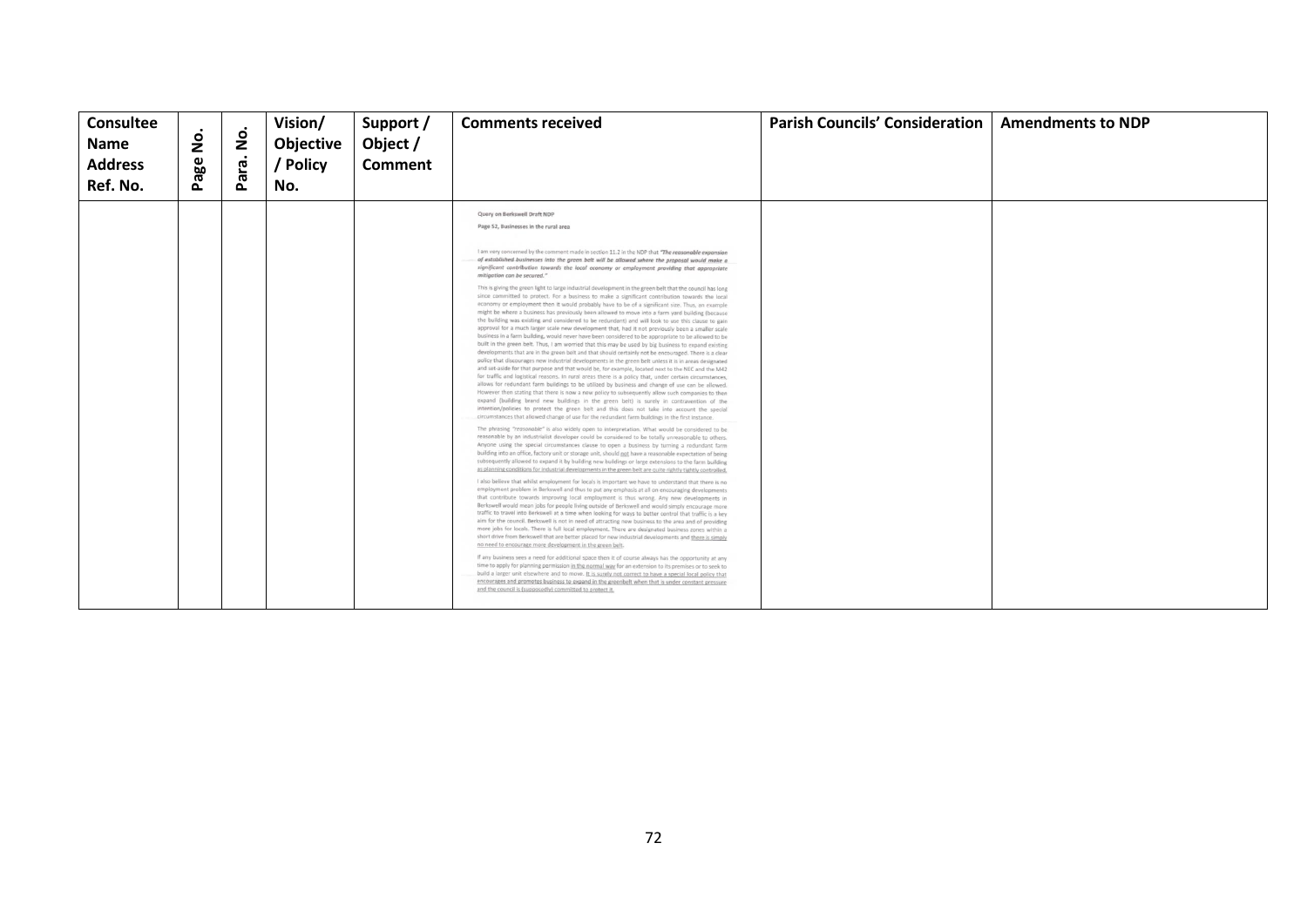| <b>Consultee</b><br><b>Name</b><br><b>Address</b><br>Ref. No. | Page No. | $\dot{\mathsf{S}}$<br>Para. | Vision/<br>Objective<br>/ Policy<br>No. | Support /<br>Object /<br><b>Comment</b> | <b>Comments received</b>                                                                                                                                                                                                                                                                                                                                                                                                                                                                                                                                                                                                                                                                                                                                                                                                                                                                                                                                                                                                                                                                                                                                                                                                                                                                                                                                                                                                                                                                                                                                                                                                                                                                                                                                                                                                                                                                                                                                                                                                                                                                                                                                                                                                                                                        | <b>Parish Councils' Consideration</b> | <b>Amendments to NDP</b> |
|---------------------------------------------------------------|----------|-----------------------------|-----------------------------------------|-----------------------------------------|---------------------------------------------------------------------------------------------------------------------------------------------------------------------------------------------------------------------------------------------------------------------------------------------------------------------------------------------------------------------------------------------------------------------------------------------------------------------------------------------------------------------------------------------------------------------------------------------------------------------------------------------------------------------------------------------------------------------------------------------------------------------------------------------------------------------------------------------------------------------------------------------------------------------------------------------------------------------------------------------------------------------------------------------------------------------------------------------------------------------------------------------------------------------------------------------------------------------------------------------------------------------------------------------------------------------------------------------------------------------------------------------------------------------------------------------------------------------------------------------------------------------------------------------------------------------------------------------------------------------------------------------------------------------------------------------------------------------------------------------------------------------------------------------------------------------------------------------------------------------------------------------------------------------------------------------------------------------------------------------------------------------------------------------------------------------------------------------------------------------------------------------------------------------------------------------------------------------------------------------------------------------------------|---------------------------------------|--------------------------|
|                                                               |          |                             |                                         |                                         | I am also highly concerned with the statement in the NDP that "proposals include for the re-use or<br>conversion of existing former agricultural buildings OR the development of sensitively designed new<br>buildings within the curtilage of existing farm buildings<br>As already stated above it is noted that there is already a policy for the re-use of redundant farm<br>buildings. However, it is surely not at all correct to then have a further policy of allowing new build<br>developments within the "curtilage" of existing farm buildings. Again, this is simply giving a green light<br>to developers who can look to purchase a small farm building, changing it into an industrial unit, and<br>then to build a new industrial unit right next to it (in the green belt) and this cannot be correct and<br>again is in direct contravention to the councils long standing policy of protecting the green belt and<br>not allowing industrial developments unless there are very special circumstances<br>There is nothing in the NDP that states that these "new buildings" in the green belt would be limited<br>in size or number (I) and the very word "curtilage" is also wide open to interpretation. Curtilage being<br>an area, usually enclosed, encompassing the grounds and buildings immediately surrounding a<br>building. What is "immediate" to me suggests a matter of a few feet, for others it may be a much<br>I therefore request that Berkswell Parish Council reviews these two clauses because they are clearly<br>at odds with its long standing aims to prevent building in the green belt (especially industrial units)<br>and to try and reduce or limit and otherwise control additional traffic in the area. Obviously suggesting<br>that the building of new industrial units are somehow now allowed in the greenbelt and ignoring the<br>lost standing aims to discourage traffic in Berkswell is wrong.<br>The two statements in the NDP work directly against long established Parish Council guidelines and<br>are in any case simply not needed because, and as already pointed out, any local business that wishes<br>to expand; already has the approved and correct means to apply for planning approval in the norma |                                       |                          |
| 109.                                                          |          |                             |                                         |                                         | I support the latest draft of the NDP plan<br>as printed in The Communicator today.                                                                                                                                                                                                                                                                                                                                                                                                                                                                                                                                                                                                                                                                                                                                                                                                                                                                                                                                                                                                                                                                                                                                                                                                                                                                                                                                                                                                                                                                                                                                                                                                                                                                                                                                                                                                                                                                                                                                                                                                                                                                                                                                                                                             | Noted with thanks.                    | No change.               |
| 110.                                                          |          |                             |                                         |                                         | I agree with Berkswell's draft NDP.                                                                                                                                                                                                                                                                                                                                                                                                                                                                                                                                                                                                                                                                                                                                                                                                                                                                                                                                                                                                                                                                                                                                                                                                                                                                                                                                                                                                                                                                                                                                                                                                                                                                                                                                                                                                                                                                                                                                                                                                                                                                                                                                                                                                                                             | Noted with thanks.                    | No change.               |
|                                                               |          |                             |                                         |                                         |                                                                                                                                                                                                                                                                                                                                                                                                                                                                                                                                                                                                                                                                                                                                                                                                                                                                                                                                                                                                                                                                                                                                                                                                                                                                                                                                                                                                                                                                                                                                                                                                                                                                                                                                                                                                                                                                                                                                                                                                                                                                                                                                                                                                                                                                                 |                                       |                          |
| 111.                                                          |          |                             |                                         |                                         | On July 31 I sent an email - copy<br>following, but my fingers mistyped your<br>email address - I missed the o from org. I<br>have long finger nails!. I understand if this<br>is too late but I thought I would send the<br>copy for your information.                                                                                                                                                                                                                                                                                                                                                                                                                                                                                                                                                                                                                                                                                                                                                                                                                                                                                                                                                                                                                                                                                                                                                                                                                                                                                                                                                                                                                                                                                                                                                                                                                                                                                                                                                                                                                                                                                                                                                                                                                         | Noted with thanks.                    | No change                |
| 112.                                                          |          |                             |                                         |                                         | Not sure why we are being asked to do<br>this again but I confirm that as a local<br>household we support the NDP,<br>particularly policies, 1, 3, 4, 5, 7 & 8.                                                                                                                                                                                                                                                                                                                                                                                                                                                                                                                                                                                                                                                                                                                                                                                                                                                                                                                                                                                                                                                                                                                                                                                                                                                                                                                                                                                                                                                                                                                                                                                                                                                                                                                                                                                                                                                                                                                                                                                                                                                                                                                 | Noted with thanks                     | No change                |